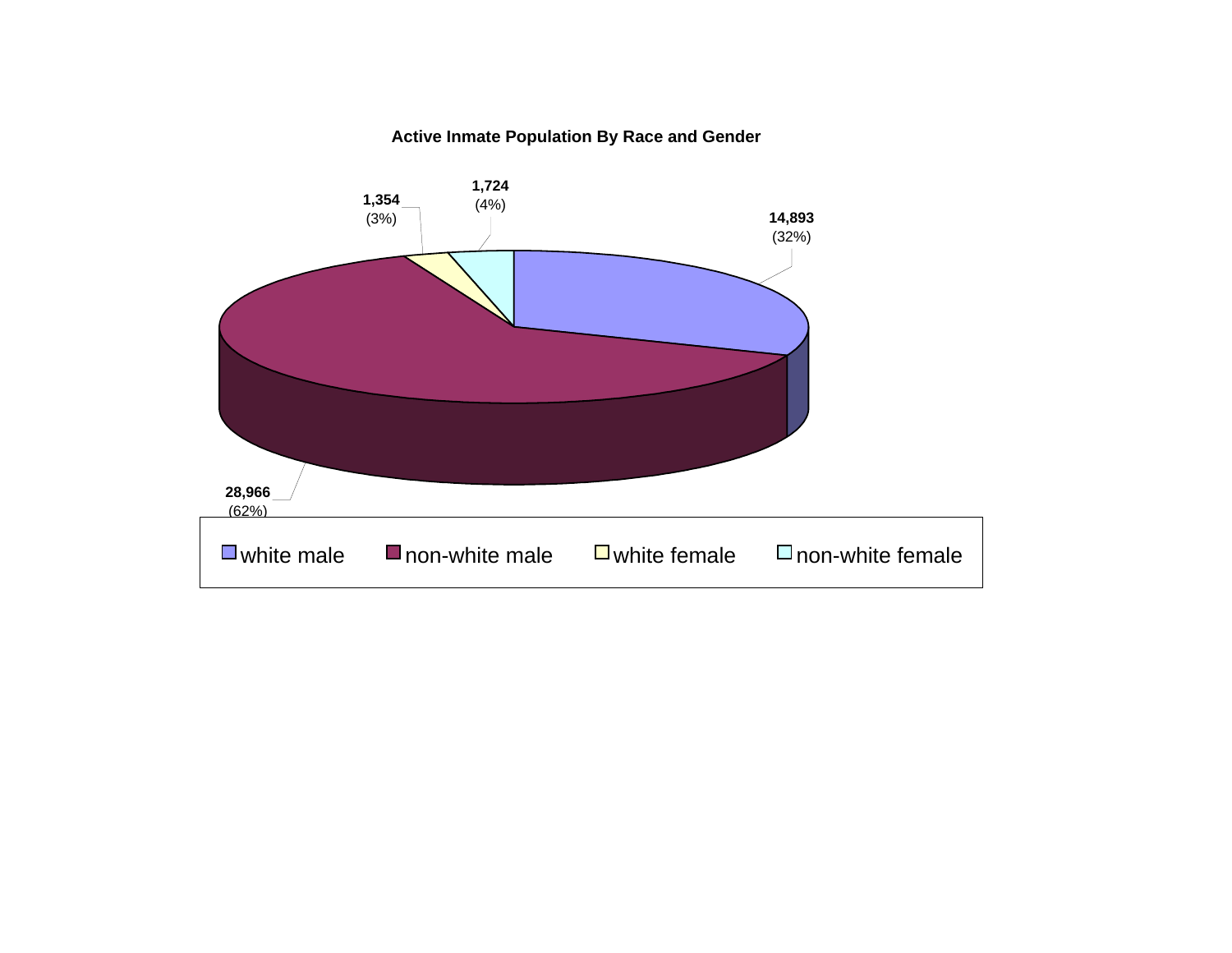

**Active Inmates By Security Status**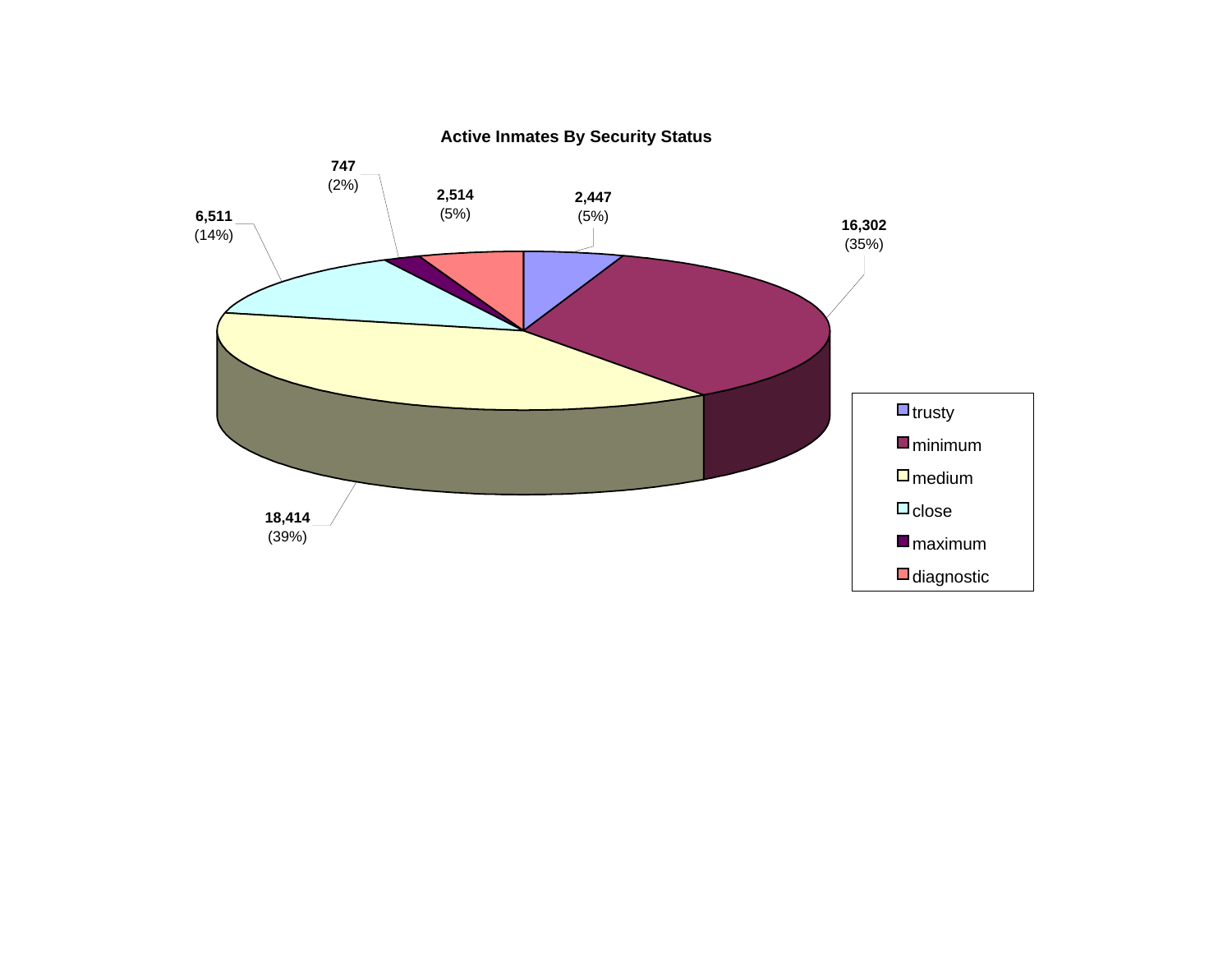

#### **Active Inmates Prison Sentence In Years**

**Number of Inmates**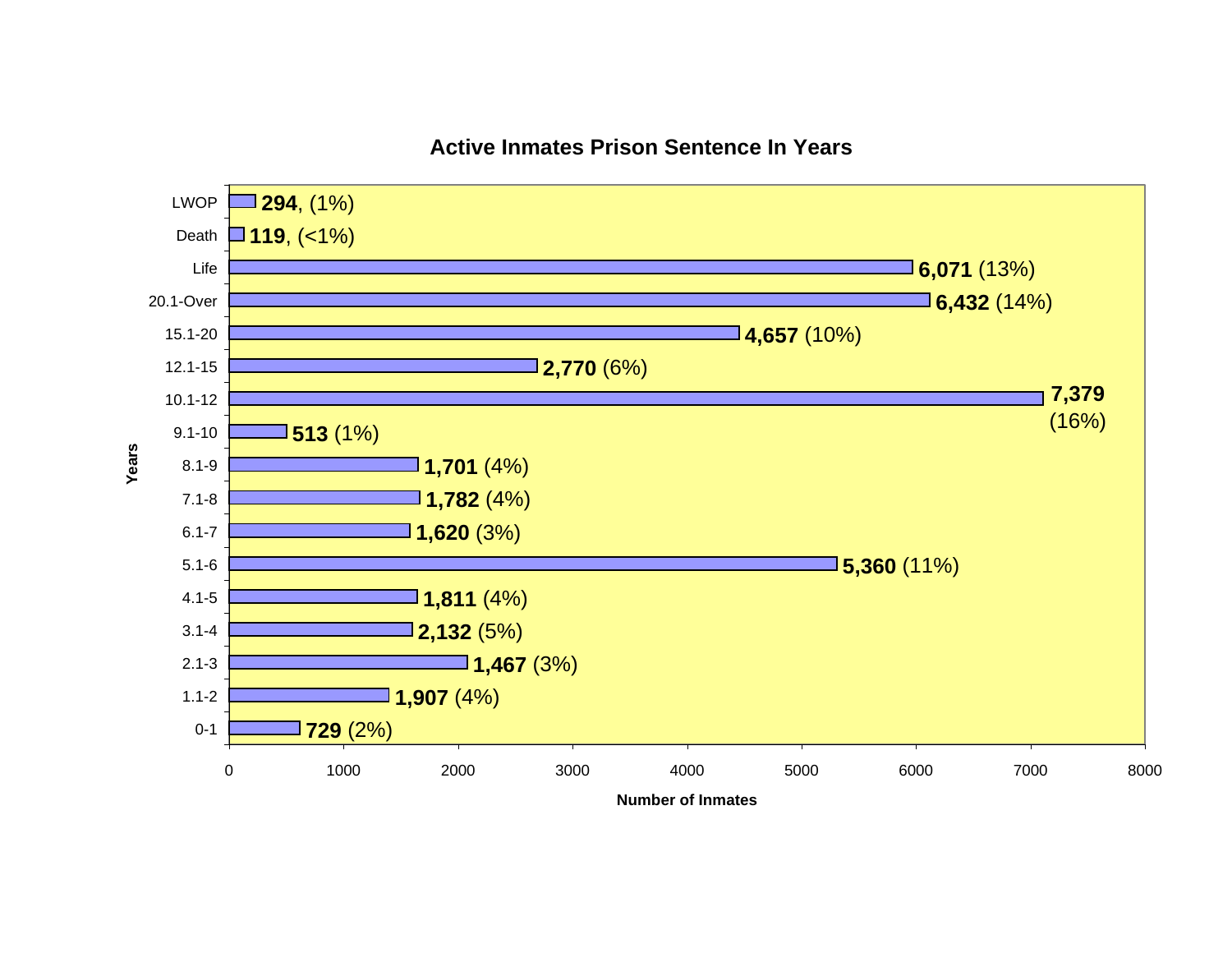**Active Inmates Who Have Probation To Follow Prison**

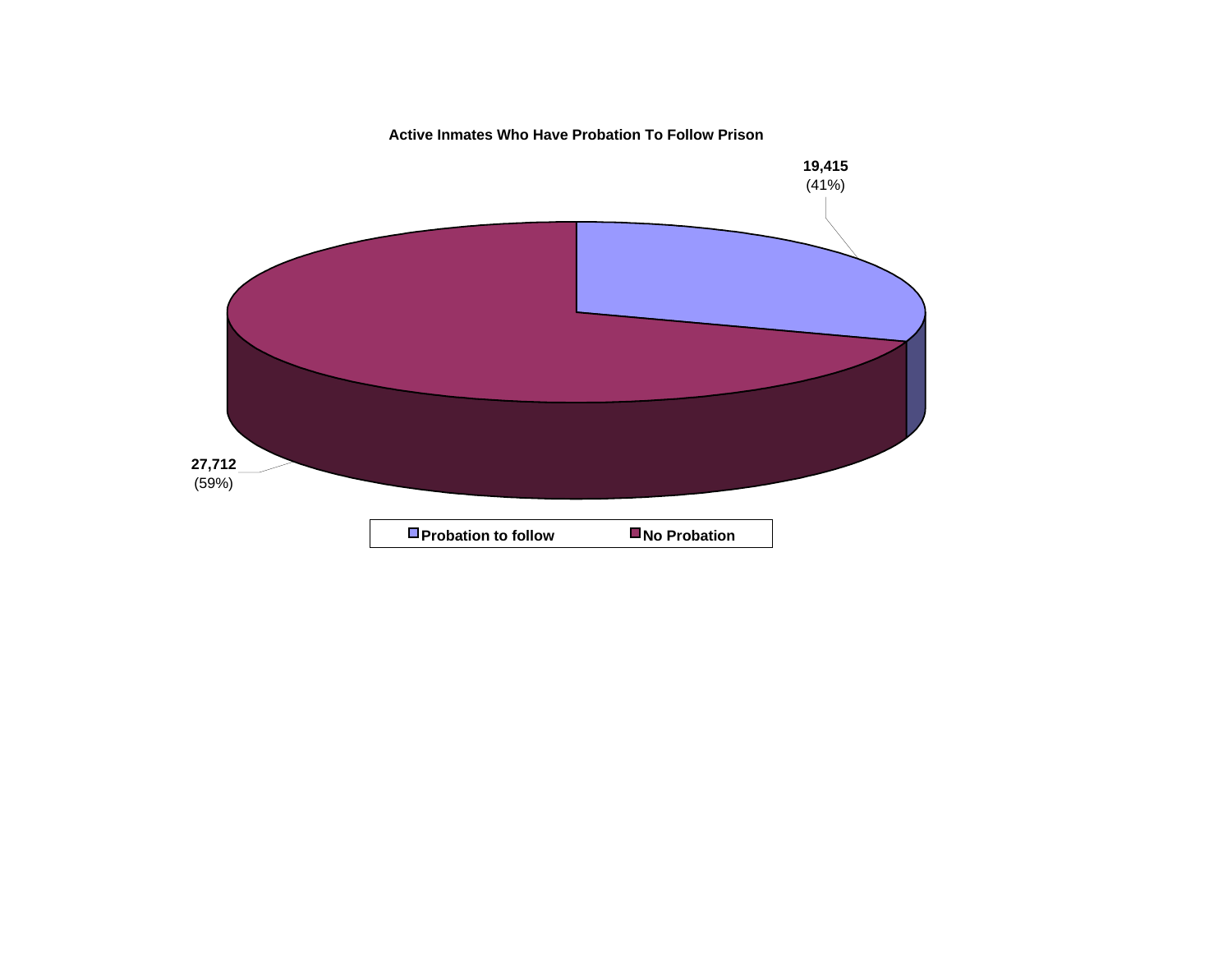**Active Inmates Grouped By Institution**

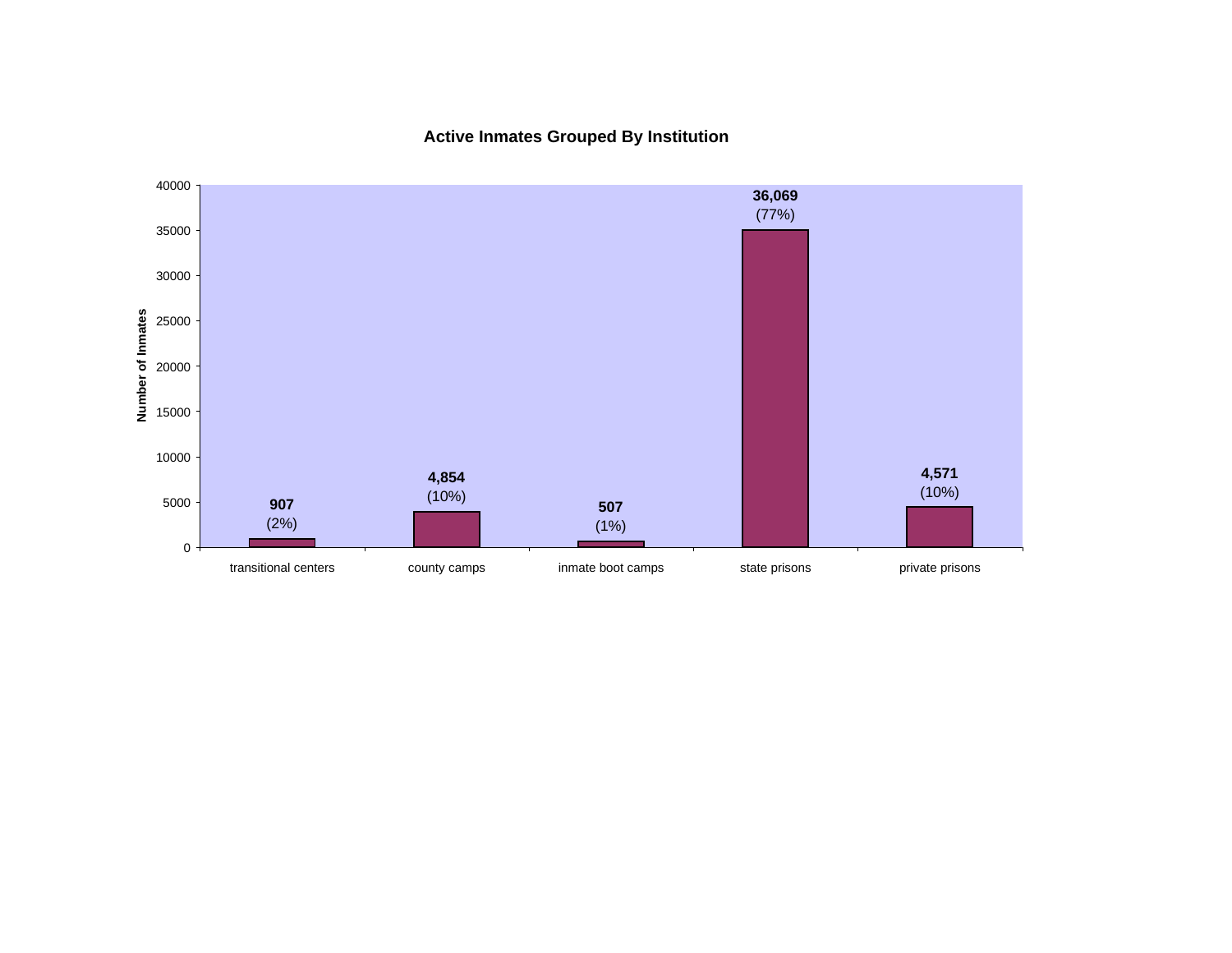#### **Active Inmates By Most Serious Crime Type**

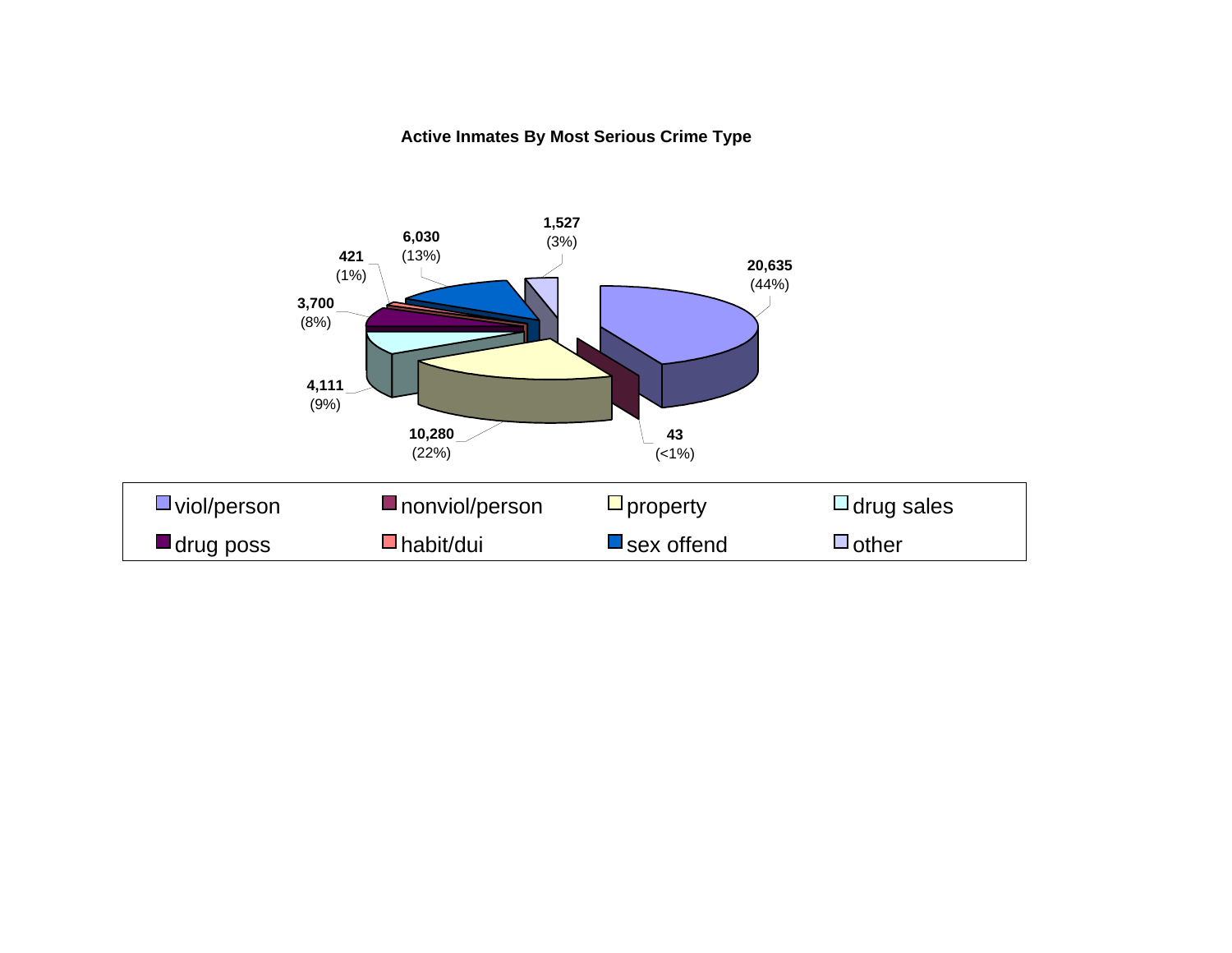Georgia Department of Corrections Page 1 Run 07/17/02 9:55 am Decision Support

#### Inmate statistical profile

TABLE OF CONTENTS FOR ACTIVE PRISONERS EXCLUDING JAIL

Title PAGE ----- ----RACE AND SEX................................. 2 Culture Fair IQ Scores.................. 3 Self-Rpt Socioeconomic Class............ 4 Self-Rpt Environment To Age 16.......... 5 Self-Rpt Education Level................ 6 Functional Reading Level (WRAT Scores).. 7 Functional Math Level (WRAT Scores)..... 8 Functional Spelling Level (WRAT Scores). 9 Self-Rpt Guardian Status To Age 16......10 Self-Rpt Employment Status Before Prison11 Self-Rpt Marital Status At Admission....12 Self-Rpt Number Of Children At Admission13 Self-Rpt Religious Affiliation..........14 Self-Rpt Family Behavior Patterns \*.....15 Inmate Diagnostic Behavior Problem \*....16 Physical Profile (General Condition)....17 Security Status...........................18 Number Of Sentences.....................19 Number Of Disciplinaries................20 Number Of Escapes........................21 Number Of Prior Georgia Incarcerations \*22 Number Of Transfers.....................23 County Of Conviction....................24 Circ Of Conviction......................29 Home County................................31 Prison Sentence In Years................36 Probation To Follow Prison..............37Admission Type.............................38 Release Type...............................39 Inst By Group..............................40 Institution................................41 Misdemeanors And Felonies...............44 Crimes By Group...........................45 Most Serious Offense....................46 Most Serious Crime Type.................52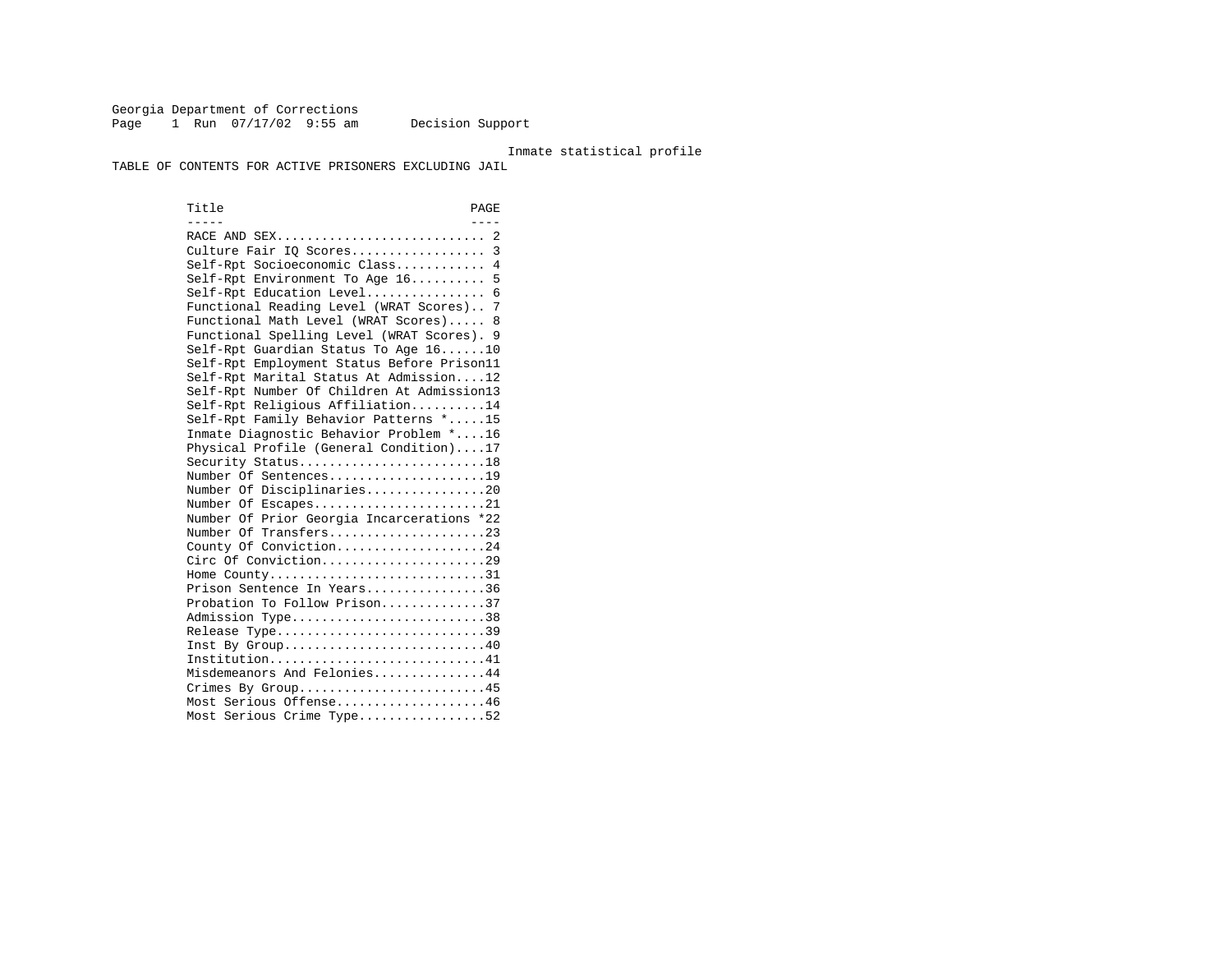Page 2 Run 07/17/02 9:55 am

#### Inmate statistical profile

Sample: ACTIVE PRISONERS EXCLUDING JAIL **Requestor: DECISION SUPPORT** Active inmates 07/17/2002

RACE AND SEX by current age & sex

|                  |                  |                              | M E N                   |                |                  |                         |          |                  |       |                  |       | <b>WOMEN</b>     |         |                  |        |                  |               |                  |       |
|------------------|------------------|------------------------------|-------------------------|----------------|------------------|-------------------------|----------|------------------|-------|------------------|-------|------------------|---------|------------------|--------|------------------|---------------|------------------|-------|
| RACE AND SEX     | Age<br>$00 - 21$ | Age<br>$ 22-39 $             | Age<br>$ 40-54 $        |                | Age<br>$ 55-99 $ | Men<br>% Total          | ွေ       | Age<br>$00 - 21$ |       | Age<br>$ 22-39 $ |       | Age<br>$ 40-54 $ |         | Age<br>$ 55-99 $ |        | Women<br>% Total | $\frac{8}{3}$ | Grand<br>Total % |       |
|                  |                  |                              |                         |                |                  |                         |          |                  |       |                  |       |                  |         |                  |        |                  |               |                  |       |
| WHITE MALE       | 953              | 8266<br>28 <sub>1</sub>      | 4605<br>31              | 39             | 1069             | 57 14893                | 34       | $\Omega$         |       |                  |       | 0                |         |                  |        |                  |               | 14893            | 32    |
| NON WHITE MALE   | 2490             | 72 18446                     | 7228<br>69              | 61             | 802              | 43 28966                | 66       | 0                | 0     | $\mathbf 0$      | 0     | 0                | 0       | $\mathbf 0$      |        | $\Omega$         | 0             | 28966            | 62    |
| WHITE FEMALE     | $\Omega$         | $\Omega$                     | $\mathbf 0$<br>$\Omega$ | 0              | $\Omega$         | $\Omega$<br>$\Omega$    | $\Omega$ | 73               | 44    | 845              | 43    | 392              | 44      | 44               | 52     | 1354             | 44            | 1354             | 3     |
| NON WHITE FEMALE | $\mathbf{0}$     | 0<br>$\mathbf{0}$            | 0 <br>$\mathbf 0$       | $\overline{0}$ | 0                | $\circ$<br>$\mathbf{0}$ | 0        | 92               | 56    | 1102             | 57    | 489              | 56      | 41               | 48     | 1724             | 56            | 1724 4           |       |
| Total reported   |                  | 3443 100 26712 100 11833 100 |                         |                |                  | 1871 100 43859 100      |          | 165 100          |       | 1947 100         |       |                  | 881 100 |                  | 85 100 | 3078 100         |               | 46937 100        |       |
| Percent reported | 100.0            | 100.0                        |                         | 100.0          | 100.0            |                         | 100.0    |                  | 100.0 |                  | 100.0 |                  | 100.0   |                  | 100.0  |                  | 100.0         |                  | 100.0 |
| NOT REPORTED     | $\Omega$         | 0                            | $\mathbf 0$             |                | $\mathbf 0$      | 0                       |          | $\mathbf{0}$     |       | $\Omega$         |       | $\mathbf 0$      |         | 0                |        | $\mathbf 0$      |               | $\mathbf 0$      |       |
| Total            | 3443             | 26712                        | 11833                   |                | 1871             | 43859                   |          | 165              |       | 1947             |       | 881              |         | 85               |        | 3078             |               | 46937            |       |
|                  |                  |                              |                         |                |                  |                         |          |                  |       |                  |       |                  |         |                  |        |                  |               |                  |       |
| AVERAGE AGE      | 19.94            | 30.11                        | 45.17                   |                | 60.44            | 34.67                   |          | 20.10            |       | 31.05            |       | 44.56            |         | 59.87            |        | 35.12            |               | 34.70            |       |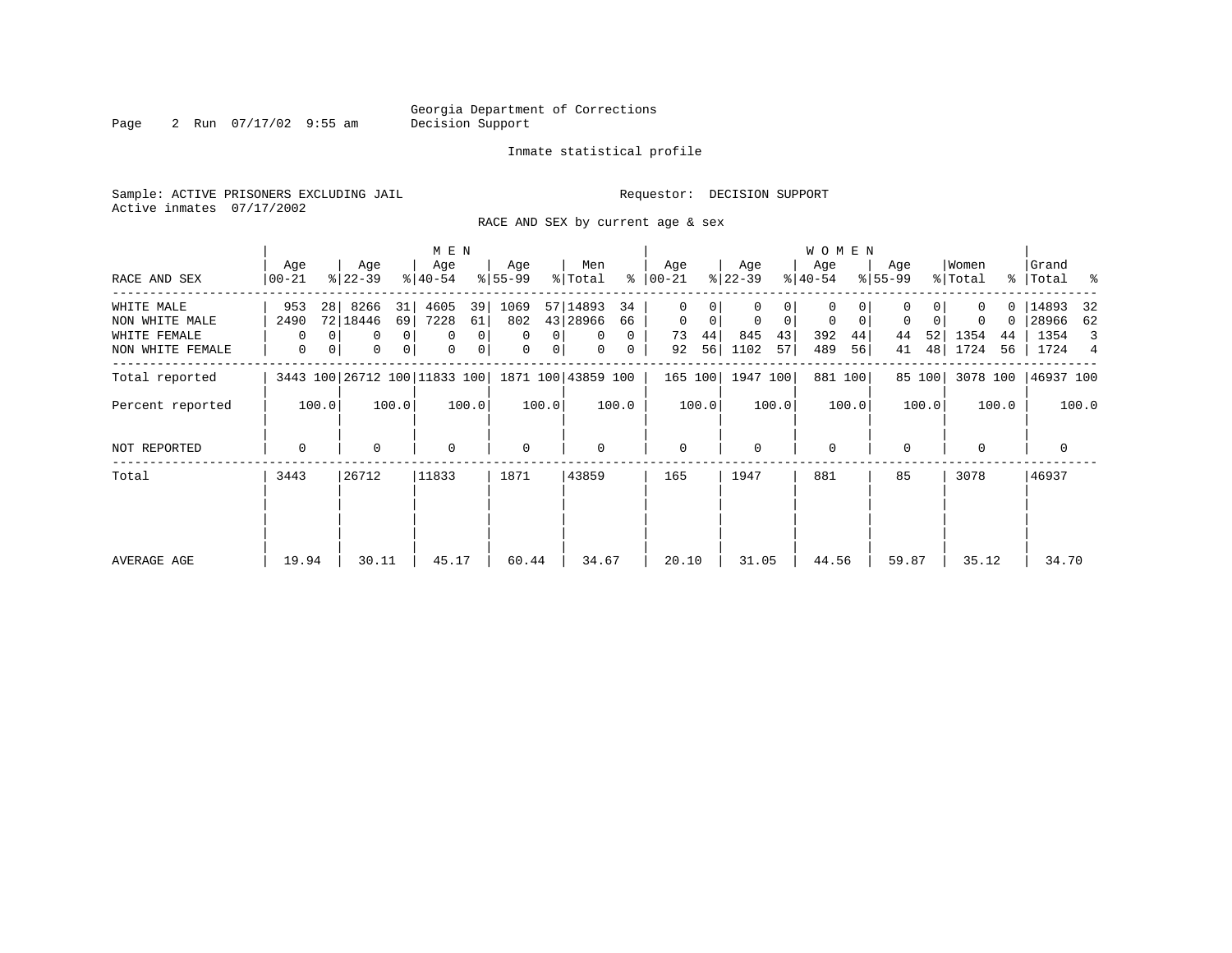Page 3 Run 07/17/02 9:55 am

#### Inmate statistical profile

Sample: ACTIVE PRISONERS EXCLUDING JAIL **Requestor: DECISION SUPPORT** Active inmates 07/17/2002

Culture Fair IQ Scores by current age & sex

|                           |              |      |                   |      | M E N                        |         |                  |      |                    |         |                |          |                  |          | W O M E N        |          |                    |          |                  |          |                      |      |
|---------------------------|--------------|------|-------------------|------|------------------------------|---------|------------------|------|--------------------|---------|----------------|----------|------------------|----------|------------------|----------|--------------------|----------|------------------|----------|----------------------|------|
| IQ Score                  | Age<br>00-21 |      | Age<br>$ 22-39 $  |      | Age<br>$ 40-54 $             |         | Age<br>$8 55-99$ |      | Men<br>% Total     | ႜ       | Age<br>  00-21 |          | Age<br>$ 22-39 $ |          | Age<br>$8 40-54$ |          | Age<br>$8155 - 99$ |          | Women<br>% Total |          | Grand<br>%   Total % |      |
| LESS THAN 70<br>70 AND UP | 82<br>3183   |      | 886<br>97   24576 | 3    | 841<br>97 10296              | 8<br>92 | 112<br>1561      |      | 1921<br>93 39616   | 5<br>95 | 4<br>138       | 31<br>97 | 171<br>1605      | 10<br>90 | 188<br>622       | 23<br>77 | 30<br>47           | 39<br>61 | 393<br>2412      | 14<br>86 | 2314<br>42028 95     | 5    |
| Total reported            |              |      |                   |      | 3265 100 25462 100 11137 100 |         |                  |      | 1673 100 41537 100 |         |                | 142 100  | 1776 100         |          |                  | 810 100  |                    | 77 100   | 2805 100         |          | 44342 100            |      |
| Percent reported          |              | 94.8 |                   | 95.3 |                              | 94.1    |                  | 89.4 |                    | 94.7    |                | 86.1     |                  | 91.2     |                  | 91.9     |                    | 90.6     |                  | 91.1     |                      | 94.5 |
| NOT REPORTED              | 178          |      | 1250              |      | 696                          |         | 198              |      | 2322               |         | 23             |          | 171              |          | 71               |          | 8                  |          | 273              |          | 2595                 |      |
| Total                     | 3443         |      | 26712             |      | 11833                        |         | 1871             |      | 43859              |         | 165            |          | 1947             |          | 881              |          | 85                 |          | 3078             |          | 46937                |      |
|                           |              |      |                   |      |                              |         |                  |      |                    |         |                |          |                  |          |                  |          |                    |          |                  |          |                      |      |
|                           | 99.64        |      | 100.09            |      | 96.20                        |         | 94.18            |      | 98.77              |         | 100.42         |          | 95.24            |          | 86.14            |          | 77.78              |          | 92.40            |          | 98.37                |      |
| AVERAGE IQ                |              |      |                   |      |                              |         |                  |      |                    |         |                |          |                  |          |                  |          |                    |          |                  |          |                      |      |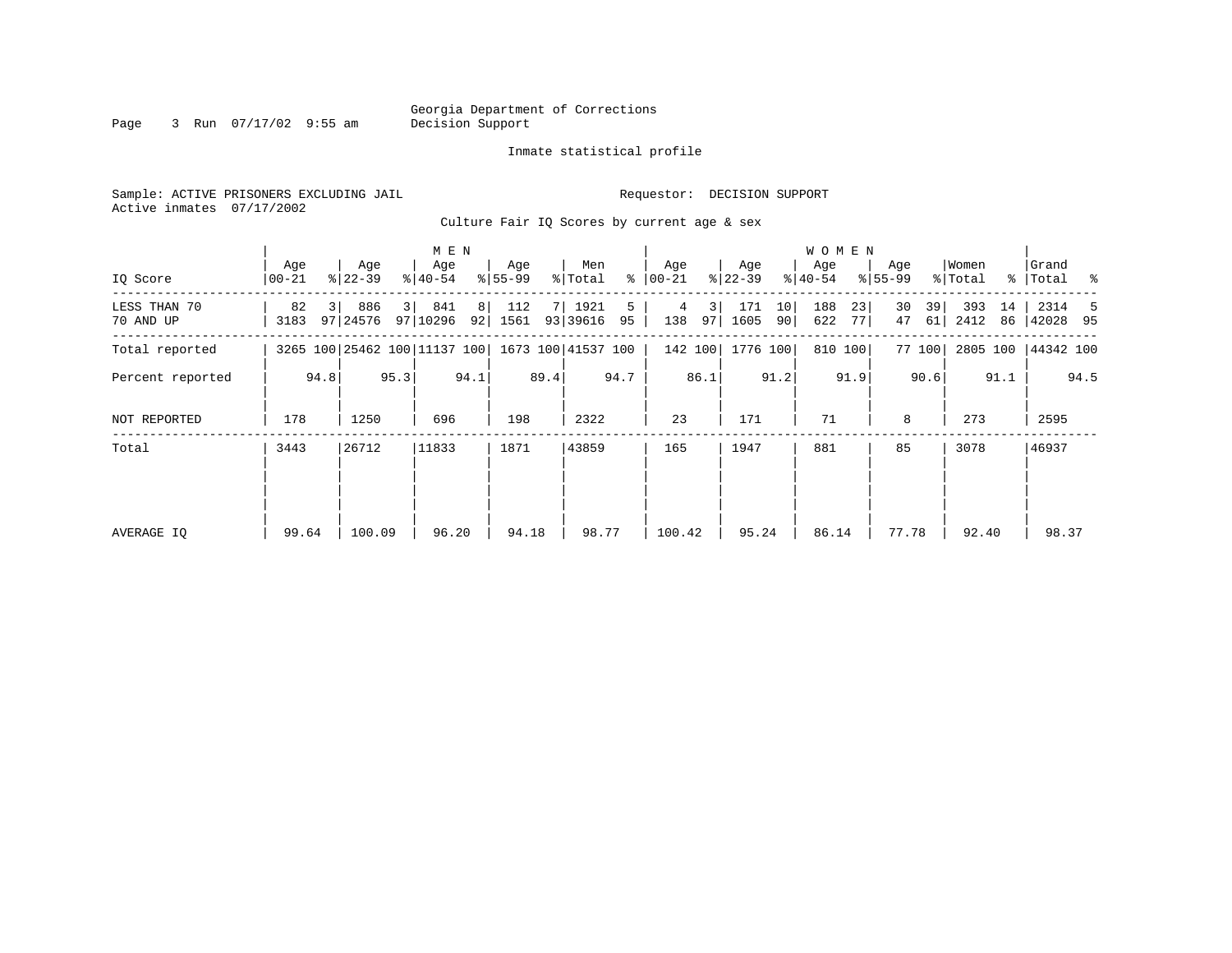# Georgia Department of Corrections<br>Decision Support

Page  $4$  Run  $07/17/02$  9:55 am

#### Inmate statistical profile

Sample: ACTIVE PRISONERS EXCLUDING JAIL Requestor: DECISION SUPPORT Active inmates 07/17/2002

Self-Rpt Socioeconomic Class by current age & sex

|                     |          |                |                              |      | M E N     |      |             |      |                    |      |            |               |           |      | <b>WOMEN</b> |          |             |        |          |             |           |      |
|---------------------|----------|----------------|------------------------------|------|-----------|------|-------------|------|--------------------|------|------------|---------------|-----------|------|--------------|----------|-------------|--------|----------|-------------|-----------|------|
|                     | Age      |                | Age                          |      | Age       |      | Age         |      | Men                |      | Age        |               | Age       |      | Age          |          | Age         |        | Women    |             | Grand     |      |
| Socioeconomic Class | $ 00-21$ |                | $8 22-39$                    |      | $8 40-54$ |      | $8155 - 99$ |      | % Total            | ៖    | $ 00 - 21$ | $\frac{1}{6}$ | $22 - 39$ |      | $ 40-54 $    |          | $8155 - 99$ |        | % Total  | $\approx$ 1 | Total     | ႜ ⊱  |
| WELFARE             | 327      | 10             | 2062                         | 8    | 799       |      | 99          | 6    | 3287               | 8    | 24         | 15            | 282       | 15   | 91           |          |             |        | 398      | 13          | 3685      | 8    |
| OCC EMPLOY          | 256      | 8              | 1986                         | 8    | 525       | 5    | 49          | 3    | 2816               |      | $\Omega$   | 0             | 11        |      | 4            | $\Omega$ |             |        | 16       |             | 2832      | 6    |
| MINIMUM STD         | 1458     | 45             | 10858                        | 42   | 4948      | 44   | 854         | 48   | 18118              | 43   | 42         | 27            | 556       | 29   | 310          | 36       | 48          | 60     | 956      | 32          | 19074     | 42   |
| MIDDLE              | 1116     | 351            | 10666                        | 41   | 5015      | 44   | 771         | 43   | 17568              | 42   | 88         | 56            | 1007      | 53   | 435          | 51       | 27          | 34     | 1557     | 52          | 19125     | 42   |
| OTHER               | 49       | 2 <sub>1</sub> | 222                          |      | 83        |      | 14          |      | 368                |      | 4          | 3             | 44        | 2    | 18           |          | 3           | 4      | 69       | 2           | 437       |      |
| Total reported      |          |                | 3206 100 25794 100 11370 100 |      |           |      |             |      | 1787 100 42157 100 |      | 158 100    |               | 1900 100  |      | 858 100      |          |             | 80 100 | 2996 100 |             | 45153 100 |      |
| Percent reported    |          | 93.1           |                              | 96.6 |           | 96.1 |             | 95.5 |                    | 96.1 |            | 95.8          |           | 97.6 |              | 97.4     |             | 94.1   |          | 97.3        |           | 96.2 |
| NOT RPTD            | 237      |                | 918                          |      | 463       |      | 84          |      | 1702               |      | 7          |               | 47        |      | 23           |          | 5           |        | 82       |             | 1784      |      |
| Total               | 3443     |                | 26712                        |      | 11833     |      | 1871        |      | 43859              |      | 165        |               | 1947      |      | 881          |          | 85          |        | 3078     |             | 46937     |      |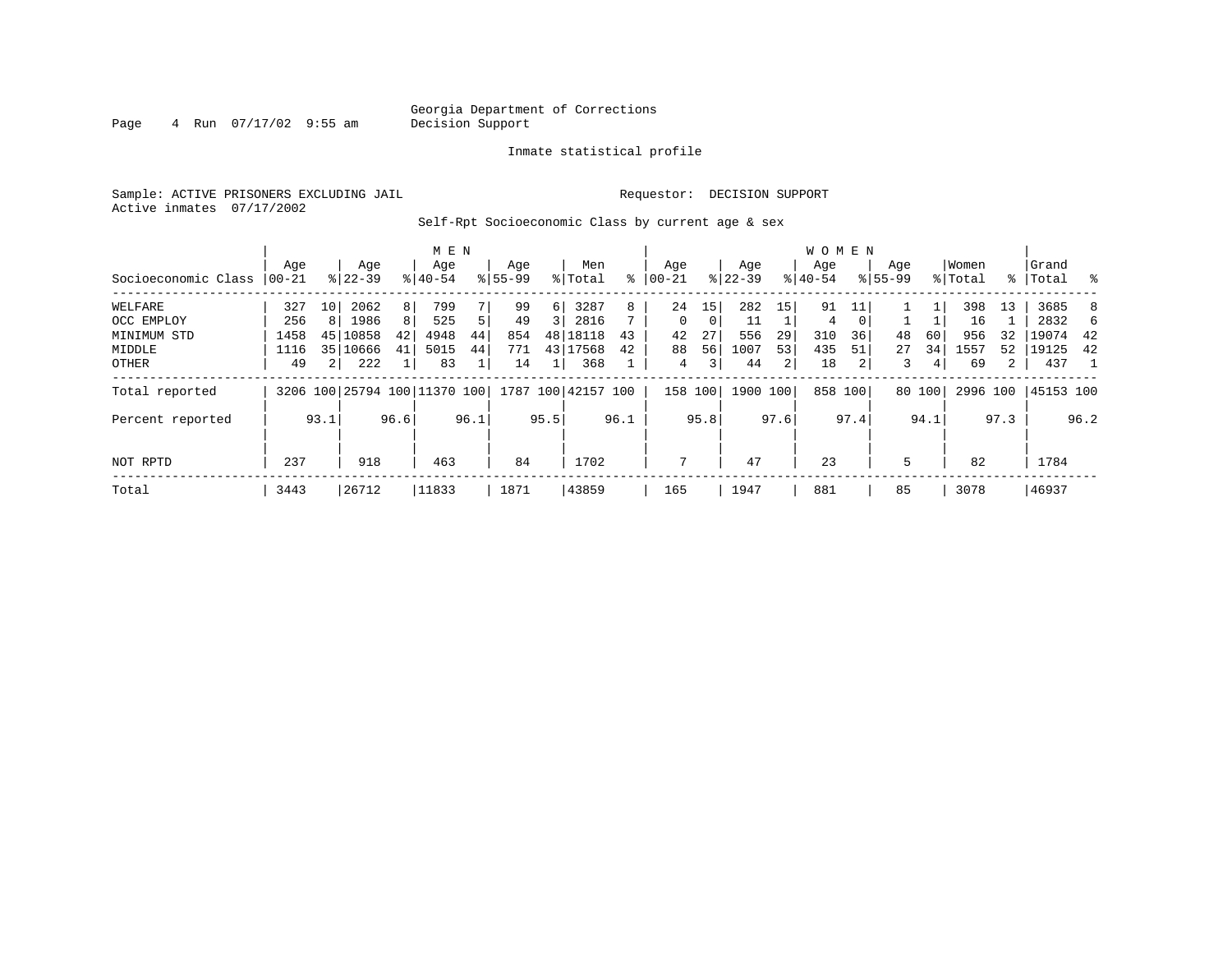Page 5 Run 07/17/02 9:55 am

#### Inmate statistical profile

Sample: ACTIVE PRISONERS EXCLUDING JAIL **Requestor: DECISION SUPPORT** Active inmates 07/17/2002

Self-Rpt Environment To Age 16 by current age & sex

|                  | M E N           |      |                    |                |                              |      |                    |                |                    |      |                   |      |                  |      | W O M E N        |      |                    |        |                  |      |                 |      |
|------------------|-----------------|------|--------------------|----------------|------------------------------|------|--------------------|----------------|--------------------|------|-------------------|------|------------------|------|------------------|------|--------------------|--------|------------------|------|-----------------|------|
| Environment      | Age<br>$ 00-21$ |      | Age<br>$8122 - 39$ |                | Age<br>$8140 - 54$           |      | Age<br>$8155 - 99$ |                | Men<br>% Total     | ៖    | Age<br>$ 00 - 21$ |      | Age<br>$ 22-39 $ |      | Age<br>$ 40-54 $ |      | Age<br>$8155 - 99$ |        | Women<br>% Total | ႜၟ   | Grand<br> Total | ႜ    |
|                  |                 |      |                    |                |                              |      |                    |                |                    |      |                   |      |                  |      |                  |      |                    |        |                  |      |                 |      |
| RURAL/FARM       | 34              |      | 554                | $\overline{2}$ | 676                          | 6    | 313                | 17             | 1577               | 4    | 0                 |      | 50               | 3    | 43               | 5    | 13                 | 16     | 106              | 4    | 1683            |      |
| RURAL/NFARM      | 94              |      | 1390               | 5 <sup>1</sup> | 757                          |      | 138                | 8              | 2379               | 6    | 29                | 18   | 263              | 14   | 95               |      | 8                  | 10     | 395              | 13   | 2774            | 6    |
| S.M.S.A          | 1095            | 33   | 9232               | 35             | 3857                         | 34   | 500                |                | 28 14684           | 34   | 20                | 13   | 257              | 14   | 155              | 18   | 14                 | 18     | 446              | 15   | 15130           | - 33 |
| URBAN            | 807             | 24   | 5108               | 20             | 2038                         | 18   | 226                | 12             | 8179               | 19   | 67                | 43   | 741              | 39   | 319              | 37   | 21                 | 27     | 1148             | 38   | 9327            | 20   |
| SMALL TOWN       | 1262            | 38   | 9660               | 37             | 4099                         | 36   | 626                |                | 35 15647           | 37   | 40                | 25   | 576              | 30   | 244              | 28   | 22                 | 28     | 882              | 29   | 16529           | -36  |
| OTHER            | 21              |      | 155                |                | 59                           |      | 8                  | $\overline{0}$ | 243                |      |                   |      | 13               |      | 5                |      |                    |        | 20               |      | 263             |      |
| Total reported   |                 |      |                    |                | 3313 100 26099 100 11486 100 |      |                    |                | 1811 100 42709 100 |      | 157               | 100  | 1900             | 100  | 861 100          |      |                    | 79 100 | 2997 100         |      | 45706 100       |      |
| Percent reported |                 | 96.2 |                    | 97.7           |                              | 97.1 |                    | 96.8           |                    | 97.4 |                   | 95.2 |                  | 97.6 |                  | 97.7 |                    | 92.9   |                  | 97.4 |                 | 97.4 |
| NOT RPTD         | 130             |      | 613                |                | 347                          |      | 60                 |                | 1150               |      | 8                 |      | 47               |      | 20               |      | 6                  |        | 81               |      | 1231            |      |
|                  |                 |      |                    |                |                              |      |                    |                |                    |      |                   |      |                  |      |                  |      |                    |        |                  |      |                 |      |
| Total            | 3443            |      | 26712              |                | 11833                        |      | 1871               |                | 43859              |      | 165               |      | 1947             |      | 881              |      | 85                 |        | 3078             |      | 46937           |      |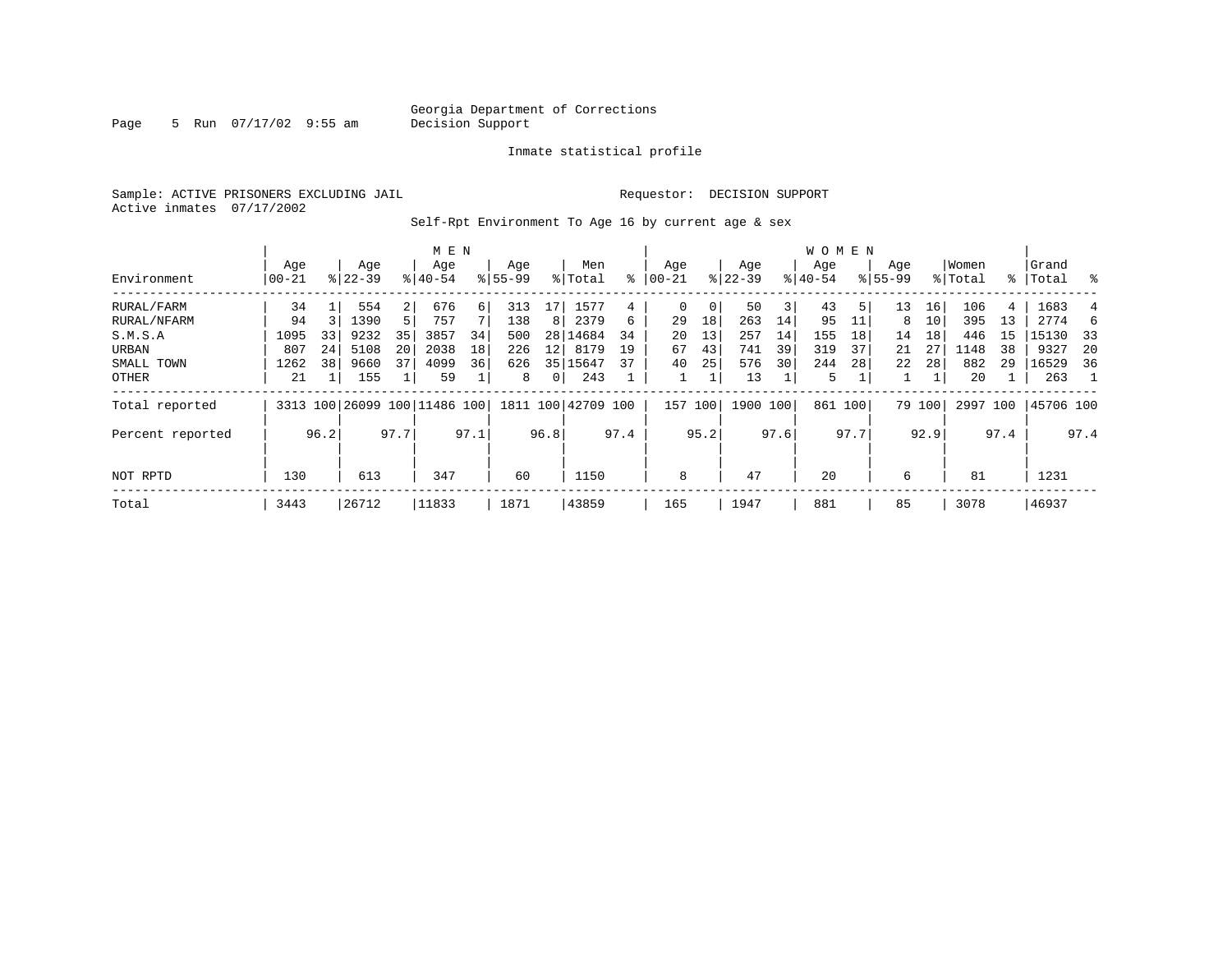#### Georgia Department of Corrections<br>Decision Support

Page 6 Run  $07/17/02$  9:55 am

Inmate statistical profile

Sample: ACTIVE PRISONERS EXCLUDING JAIL **Requestor: DECISION SUPPORT** Active inmates 07/17/2002

Self-Rpt Education Level by current age & sex

|                     |                |      |                              |                | M E N              |      |                  |      |                    |      |                      |      |                  |      | WOMEN            |         |                  |        |                  |      |                    |      |
|---------------------|----------------|------|------------------------------|----------------|--------------------|------|------------------|------|--------------------|------|----------------------|------|------------------|------|------------------|---------|------------------|--------|------------------|------|--------------------|------|
| Education Level     | Age<br>  00-21 |      | Age<br>$ 22-39 $             |                | Age<br>$8140 - 54$ |      | Age<br>$8 55-99$ |      | Men<br>% Total     |      | Age<br>$8   00 - 21$ |      | Age<br>$ 22-39 $ |      | Age<br>$ 40-54 $ |         | Age<br>$8 55-99$ |        | Women<br>% Total |      | Grand<br>%   Total | ႜ    |
| LESS THAN GRADE 7   | 56             |      | 522                          | $\overline{2}$ | 463                | 4    | 336              | 19   | 1377               | 3    | 2                    |      | 20               |      | 22               |         | 12               | 15     | 56               |      | 1433               |      |
| GRADE 7             | 94             | 3    | 590                          | 2              | 363                | 3    | 143              | 8    | 1190               | 3    |                      | 4    | 47               | 3    | 19               |         | 3                | 4      | 76               |      | 1266               |      |
| GRADE 8             | 486            | 15   | 2263                         | 9              | 993                | 9    | 213              | 12   | 3955               | 9    | 20                   | 13   | 161              | 9    | 63               |         | 8                | 10     | 252              |      | 4207               | 9    |
| GRADE 9             | 887            | 27   | 4180                         | 16             | 1472               | 13   | 167              | 9    | 6706               | 16   | 35                   | 22   | 247              | 13   | 86               | 10      |                  | 9      | 375              | 13   | 7081               | 15   |
| GRADE 10            | 916            | 28   | 5784                         | 22             | 1892               | 16   | 173              | 10   | 8765               | 20   | 29                   | 18   | 309              | 17   | 113              | 13      | 13               | 16     | 464              | 16   | 9229               | 20   |
| GRADE 11            | 653            | 20   | 5352                         | 20             | 1553               | 14   | 144              | 8    | 7702               | 18   | 35                   | 22   | 309              | 17   | 108              | 13      | 6                |        | 458              | 16   | 8160               | 18   |
| GRADE 12            | 188            | 6    | 5002                         | 19             | 2880               | 25   | 352              | 19   | 8422               | 20   | 17                   | 11   | 320              | 17   | 176              | 21      | 18               | 22     | 531              | 18   | 8953               | -20  |
| MORE THAN GRADE 12  | 35             |      | 2440                         |                | 9   1885           | 16   | 288              | 16   | 4648               | 11   | 12                   | 8    | 456              | 24   | 256              | 30      | 15               | 18     | 739              | 25   | 5387 12            |      |
| Total reported      |                |      | 3315 100 26133 100 11501 100 |                |                    |      |                  |      | 1816 100 42765 100 |      | 157 100              |      | 1869 100         |      |                  | 843 100 |                  | 82 100 | 2951 100         |      | 45716 100          |      |
| Percent reported    |                | 96.3 |                              | 97.8           |                    | 97.2 |                  | 97.1 |                    | 97.5 |                      | 95.2 |                  | 96.0 |                  | 95.7    |                  | 96.5   |                  | 95.9 |                    | 97.4 |
| NOT REPORTED        | 128            |      | 579                          |                | 332                |      | 55               |      | 1094               |      | 8                    |      | 78               |      | 38               |         | 3                |        | 127              |      | 1221               |      |
| Total               | 3443           |      | 26712                        |                | 11833              |      | 1871             |      | 43859              |      | 165                  |      | 1947             |      | 881              |         | 85               |        | 3078             |      | 46937              |      |
|                     |                |      |                              |                |                    |      |                  |      |                    |      |                      |      |                  |      |                  |         |                  |        |                  |      |                    |      |
|                     |                |      |                              |                |                    |      |                  |      |                    |      |                      |      |                  |      |                  |         |                  |        |                  |      |                    |      |
| AVG EDUCATION LEVEL | 9.70           |      | 10.92                        |                | 11.48              |      | 10.14            |      | 10.94              |      | 10.89                |      | 13.41            |      | 13.87            |         | 11.11            |        | 13.34            |      | 11.10              |      |

\* NOTE: THE FIELD LABLED "LESS THAN GRADE 7" WAS CORRECTED IN MARCH 1989: MISSING DATA FOR INMATES STILL IN DIAGNOSTICS NOW HAS BEEN REMOVED FROM THIS FIELD AND IDENTIFIED AS "NOT REPORTED" INFORMATION.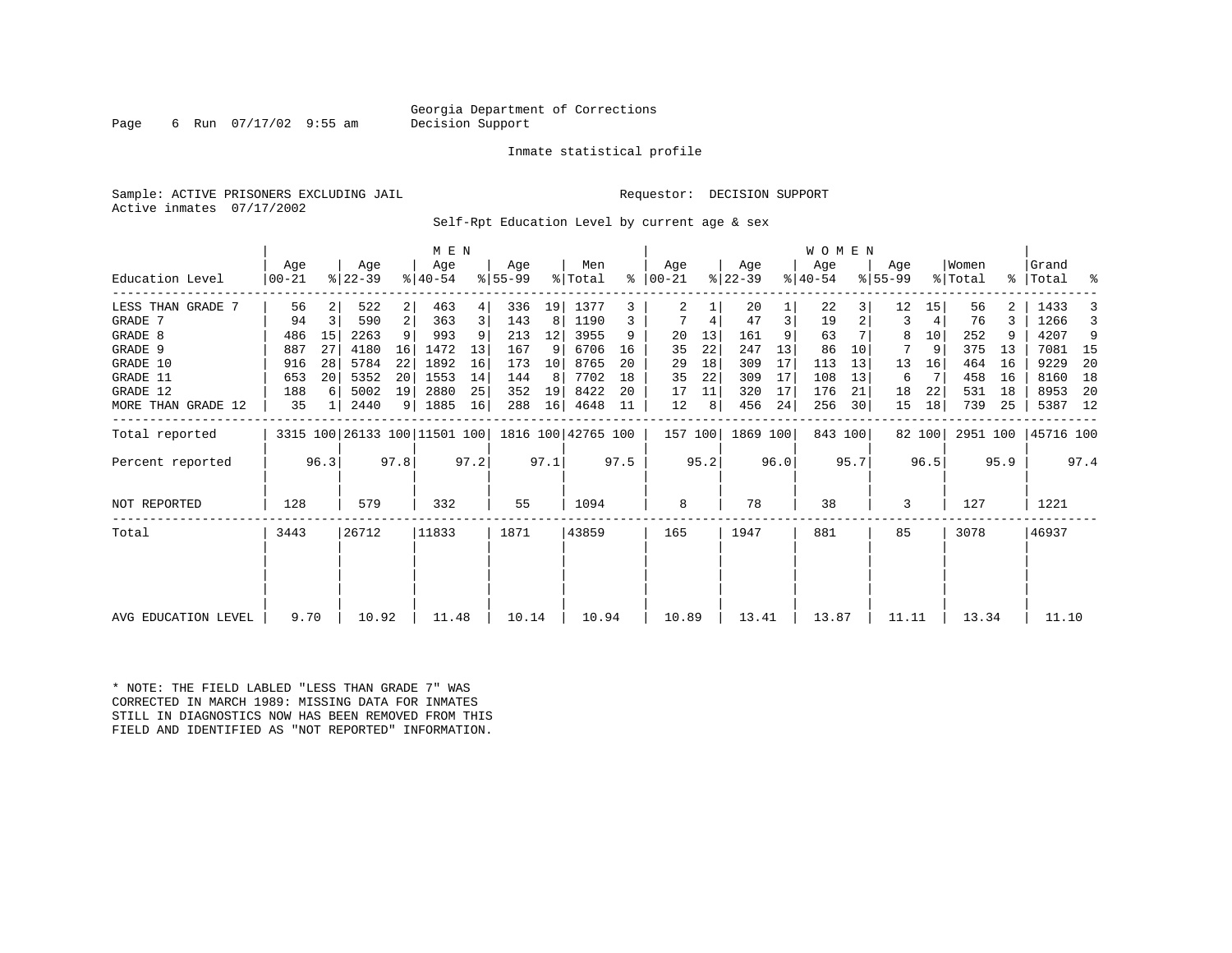Inmate statistical profile

Sample: ACTIVE PRISONERS EXCLUDING JAIL Requestor: DECISION SUPPORT

Active inmates 07/17/2002

#### Functional Reading Level (WRAT Scores) by current age & sex

|                    |                  |                 |                  |      | M E N                        |      |                 |                 |                    |      |                 |      |                  |      | <b>WOMEN</b>     |         |                    |        |                  |      |                      |      |
|--------------------|------------------|-----------------|------------------|------|------------------------------|------|-----------------|-----------------|--------------------|------|-----------------|------|------------------|------|------------------|---------|--------------------|--------|------------------|------|----------------------|------|
| WRAT Reading Score | Age<br>$00 - 21$ |                 | Age<br>$ 22-39 $ |      | Age<br>$ 40-54 $             |      | Aqe<br>$ 55-99$ |                 | Men<br>% Total     | ွေ   | Aqe<br>$ 00-21$ |      | Age<br>$ 22-39 $ |      | Age<br>$ 40-54 $ |         | Aqe<br>$8155 - 99$ |        | Women<br>% Total |      | l Grand<br>%   Total | း    |
| LESS THAN GRADE 6  | 1293             | 40              | 9458             | 37   | 4872                         | 44   | 808             |                 | 48 16431           | 39   | 32              | 23   | 438              | 25   | 242              | 30      | 31                 | 40     | 743              | 26   | 17174                | 39   |
| 6TH THRU 8TH GRADE | 762              | 23              | 5780             | 23   | 2385                         | 21   | 306             | 18 <sup>1</sup> | 9233               | 22   | 28              | 20   | 329              | 19   | 141              | 17      | 17                 | 22     | 515              | 18   | 9748                 | 22   |
| GRADE 9            | 291              | 9               | 2265             | 9    | 792                          |      | 123             |                 | 3471               | 8    | 21              | 15   | 151              | 9    | 56               |         | 5                  | 6      | 233              |      | 3704                 | 8    |
| GRADE 10           | 147              |                 | 1167             |      | 394                          |      | 56              | 3               | 1764               |      | 8               | 6    | 78               |      | 29               |         | 3                  |        | 118              |      | 1882                 | 4    |
| GRADE 11           | 150              |                 | 1063             |      | 427                          | 4    | 49              | 3               | 1689               | 4    |                 |      | 85               |      | 28               |         |                    |        | 117              |      | 1806                 | 4    |
| GRADE 12           | 413              | 13 <sup>1</sup> | 3822             | 15   | 1704                         | 15   | 289             | 17              | 6228               | 15   | 14              | 10   | 149              | 8    | 64               | 8       | 4                  |        | 231              |      | 6459                 | - 15 |
| MORE THAN GRADE 12 | 216              |                 | 1986             | 8    | 541                          | 5    | 59              | 3               | 2802               |      | 38              | 27   | 546              | 31   | 249              | 31      | 15                 | 19     | 848              | 30   | 3650                 | -8   |
| Total reported     |                  |                 |                  |      | 3272 100 25541 100 11115 100 |      |                 |                 | 1690 100 41618 100 |      | 142 100         |      | 1776 100         |      |                  | 809 100 |                    | 78 100 | 2805 100         |      | 44423 100            |      |
| Percent reported   |                  | 95.0            |                  | 95.6 |                              | 93.9 |                 | 90.3            |                    | 94.9 |                 | 86.1 |                  | 91.2 |                  | 91.8    |                    | 91.8   |                  | 91.1 |                      | 94.6 |
| NOT REPORTED       | 171              |                 | 1171             |      | 718                          |      | 181             |                 | 2241               |      | 23              |      | 171              |      | 72               |         | 7                  |        | 273              |      | 2514                 |      |
| Total              | 3443             | 26712           |                  |      | 11833                        |      | 1871            |                 | 43859              |      | 165             |      | 1947             |      | 881              |         | 85                 |        | 3078             |      | 46937                |      |
|                    |                  |                 |                  |      |                              |      |                 |                 |                    |      |                 |      |                  |      |                  |         |                    |        |                  |      |                      |      |
|                    |                  |                 |                  |      |                              |      |                 |                 |                    |      |                 |      |                  |      |                  |         |                    |        |                  |      |                      |      |
| AVG READING SCORE  | 7.60             |                 | 7.80             |      | 7.16                         |      | 6.84            |                 | 7.57               |      | 9.20            |      | 9.21             |      | 8.83             |         | 7.50               |        | 9.05             |      | 7.67                 |      |

Page 7 Run 07/17/02 9:55 am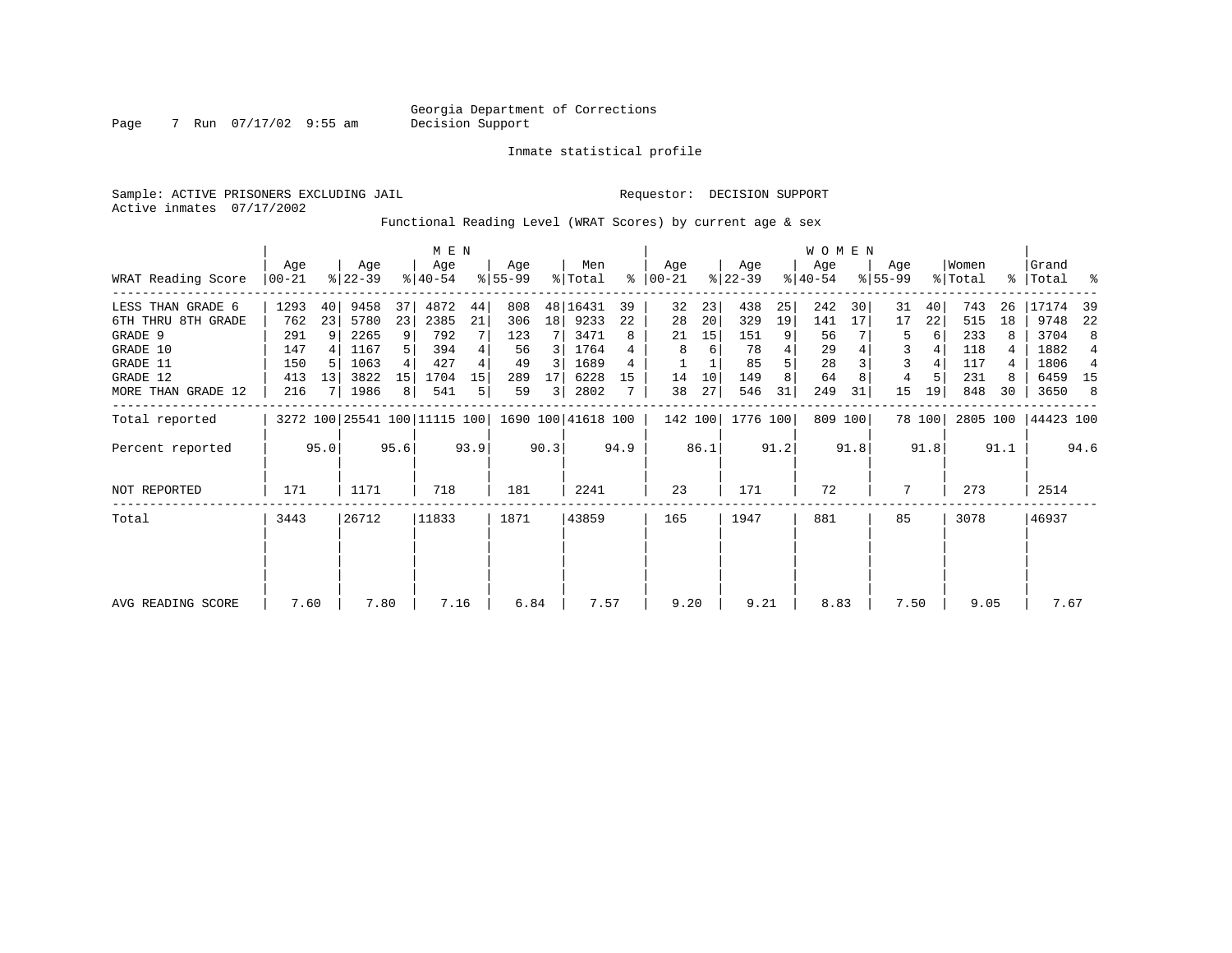Page 8 Run 07/17/02 9:55 am

Inmate statistical profile

Sample: ACTIVE PRISONERS EXCLUDING JAIL Requestor: DECISION SUPPORT Active inmates 07/17/2002

Functional Math Level (WRAT Scores) by current age & sex

|                    |                   |      |                  |      |                              |      |                  |      |                    |      |                  |      |                  |                | <b>WOMEN</b>     |         |                    |        |                  |      |                    |      |
|--------------------|-------------------|------|------------------|------|------------------------------|------|------------------|------|--------------------|------|------------------|------|------------------|----------------|------------------|---------|--------------------|--------|------------------|------|--------------------|------|
| WRAT Math Score    | Age<br>$ 00 - 21$ |      | Age<br>$ 22-39 $ |      | Age<br>$ 40-54 $             |      | Aqe<br>$ 55-99 $ |      | Men<br>% Total     | ႜ    | Age<br>$00 - 21$ |      | Age<br>$ 22-39 $ |                | Age<br>$ 40-54 $ |         | Age<br>$8155 - 99$ |        | Women<br>% Total |      | Grand<br>%   Total | ႜ    |
| LESS THAN GRADE 6  | 1105              | 34   | 7642             | 30   | 4455                         | 40   | 834              |      | 49 14036           | 34   | 29               | 20   | 400              | 23             | 287              | 35      | 40                 | 51     | 756              | 27   | 14792              | 33   |
| 6TH THRU 8TH GRADE | 1638              |      | 50 12568         | 49   | 4509                         | 41   | 478              |      | 28 19193           | 46   | 73               | 51   | 872              | 49             | 337              | 42      | 21                 | 27     | 1303             | 46   | 20496              | 46   |
| GRADE 9            | 258               | R I  | 2388             | 9    | 821                          |      | 116              |      | 3583               | 9    | 21               | 15   | 205              | 12             | 60               |         | 5                  | 6      | 291              | 10   | 3874               | 9    |
| GRADE 10           | 145               |      | 1420             | 6    | 595                          |      | 99               | 6    | 2259               |      | 10               |      | 147              | 8              | 60               |         | 6                  |        | 223              |      | 2482               | 6    |
| GRADE 11           | 65                |      | 858              |      | 371                          |      | 72               | 4    | 1366               |      | 4                | 3    | 96               |                | 28               |         | 3                  |        | 131              | 5    | 1497               | 3    |
| GRADE 12           | 44                |      | 474              |      | 297                          | 3    | 73               | 4    | 888                |      | 2                |      | 22               |                | 16               |         | 0                  |        | 40               |      | 928                | 2    |
| MORE THAN GRADE 12 | 17                |      | 195              |      | 77                           |      | 18               |      | 307                |      | 3                | 2    | 34               | $\overline{c}$ | 22               |         | 3                  |        | 62               | 2    | 369                | -1   |
| Total reported     |                   |      |                  |      | 3272 100 25545 100 11125 100 |      |                  |      | 1690 100 41632 100 |      | 142 100          |      | 1776 100         |                |                  | 810 100 |                    | 78 100 | 2806 100         |      | 44438 100          |      |
| Percent reported   |                   | 95.0 |                  | 95.6 |                              | 94.0 |                  | 90.3 |                    | 94.9 |                  | 86.1 |                  | 91.2           |                  | 91.9    |                    | 91.8   |                  | 91.2 |                    | 94.7 |
| NOT REPORTED       | 171               |      | 1167             |      | 708                          |      | 181              |      | 2227               |      | 23               |      | 171              |                | 71               |         | 7                  |        | 272              |      | 2499               |      |
| Total              | 3443              |      | 26712            |      | 11833                        |      | 1871             |      | 43859              |      | 165              |      | 1947             |                | 881              |         | 85                 |        | 3078             |      | 46937              |      |
|                    |                   |      |                  |      |                              |      |                  |      |                    |      |                  |      |                  |                |                  |         |                    |        |                  |      |                    |      |
| AVG MATH SCORE     | 6.81              |      | 7.10             |      | 6.69                         |      | 6.32             |      | 6.93               |      | 7.61             |      | 7.58             |                | 7.03             |         | 5.98               |        | 7.38             |      | 6.96               |      |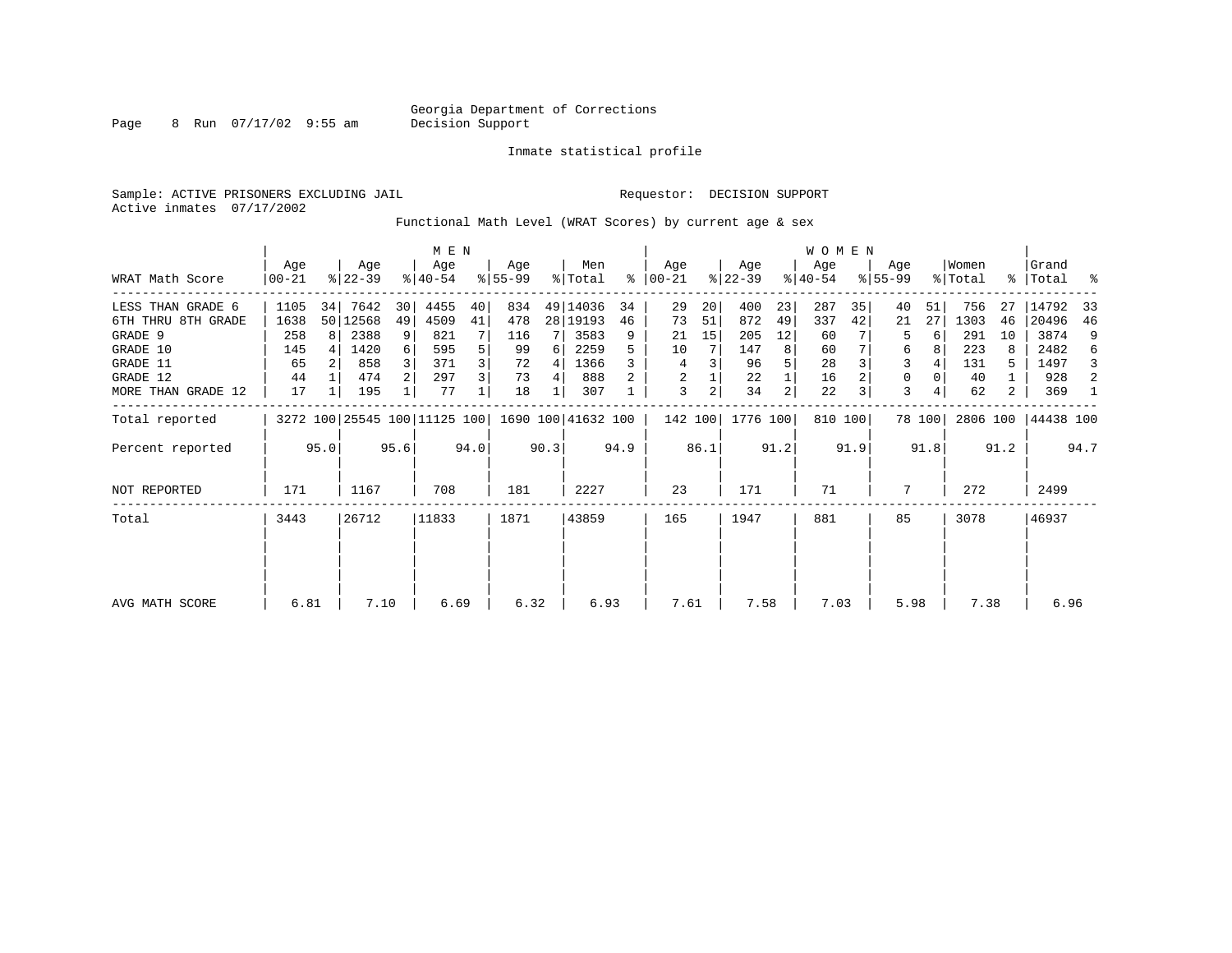Page 9 Run 07/17/02 9:55 am

Inmate statistical profile

Sample: ACTIVE PRISONERS EXCLUDING JAIL **Requestor: DECISION SUPPORT** Active inmates 07/17/2002

Functional Spelling Level (WRAT Scores) by current age & sex

|                     |                 |                | M E N            |      |                               |      |                    |      |                |      |                  |      | <b>WOMEN</b>     |      |                  |         |                    |        |                  |      |                    |      |
|---------------------|-----------------|----------------|------------------|------|-------------------------------|------|--------------------|------|----------------|------|------------------|------|------------------|------|------------------|---------|--------------------|--------|------------------|------|--------------------|------|
| WRAT Spelling Score | Aqe<br>$ 00-21$ |                | Age<br>$8 22-39$ |      | Age<br>$8 40-54$              |      | Aqe<br>$ 55-99$    |      | Men<br>% Total | ႜ    | Age<br>$00 - 21$ |      | Age<br>$ 22-39 $ |      | Age<br>$ 40-54 $ |         | Aqe<br>$8155 - 99$ |        | Women<br>% Total |      | Grand<br>%   Total | ႜ    |
| LESS THAN GRADE 6   | 1383            |                | 42 10728         | 42   | 6077                          | 55   | 1019               |      | 60 19207       | 46   | 26               | 18   | 391              | 22   | 246              | 30      | 35                 | 45     | 698              | 25   | 19905              | 45   |
| 6TH THRU 8TH GRADE  | 1061            | 32             | 7563             | 30   | 2639                          | 24   | 348                |      | 21 11611       | 28   | 53               | 37   | 557              | 31   | 235              | 29      | 22                 | 28     | 867              | 31   | 12478              | 28   |
| GRADE 9             | 261             |                | 1976             | 8    | 564                           | 5    | 70                 | 4    | 2871           |      | 17               | 12   | 181              | 10   | 78               | 10      | 4                  |        | 280              | 10   | 3151               |      |
| GRADE 10            | 218             |                | 1868             |      | 511                           | 5    | 59                 | 3    | 2656           | 6    | 18               | 13   | 189              | 11   | 59               |         |                    |        | 267              | 10   | 2923               |      |
| GRADE 11            | 105             |                | 936              |      | 307                           |      | 36                 | 2    | 1384           |      | 6                | 4    | 113              | 6    | 30               |         | 3                  |        | 152              | 5    | 1536               | 3    |
| GRADE 12            | 160             |                | 1716             |      | 788                           |      | 135                | 8    | 2799           |      | 8                | 6    | 94               |      | 33               |         | 2                  |        | 137              | 5    | 2936               | 7    |
| MORE THAN GRADE 12  | 84              | $\overline{3}$ | 753              | 3    | 232                           | 2    | 22                 |      | 1091           | 3    | 14               | 10   | 251              | 14   | 129              | 16      | 11                 | 14     | 405              | 14   | 1496               | 3    |
| Total reported      |                 |                |                  |      | 3272 100 25540 100 111118 100 |      | 1689 100 41619 100 |      |                |      | 142 100          |      | 1776 100         |      |                  | 810 100 |                    | 78 100 | 2806 100         |      | 44425 100          |      |
| Percent reported    |                 | 95.0           |                  | 95.6 |                               | 94.0 |                    | 90.3 |                | 94.9 |                  | 86.1 |                  | 91.2 |                  | 91.9    |                    | 91.8   |                  | 91.2 |                    | 94.6 |
| <b>NOT REPORTED</b> | 171             |                | 1172             |      | 715                           |      | 182                |      | 2240           |      | 23               |      | 171              |      | 71               |         | 7                  |        | 272              |      | 2512               |      |
| Total               | 3443            |                | 26712            |      | 11833                         |      | 1871               |      | 43859          |      | 165              |      | 1947             |      | 881              |         | 85                 |        | 3078             |      | 46937              |      |
|                     |                 |                |                  |      |                               |      |                    |      |                |      |                  |      |                  |      |                  |         |                    |        |                  |      |                    |      |
|                     |                 |                |                  |      |                               |      |                    |      |                |      |                  |      |                  |      |                  |         |                    |        |                  |      |                    |      |
| AVG SPELLING SCORE  | 6.85            |                | 6.93             |      | 6.06                          |      | 5.58               |      | 6.64           |      | 8.49             |      | 8.54             |      | 8.07             |         | 6.56               |        | 8.35             |      | 6.74               |      |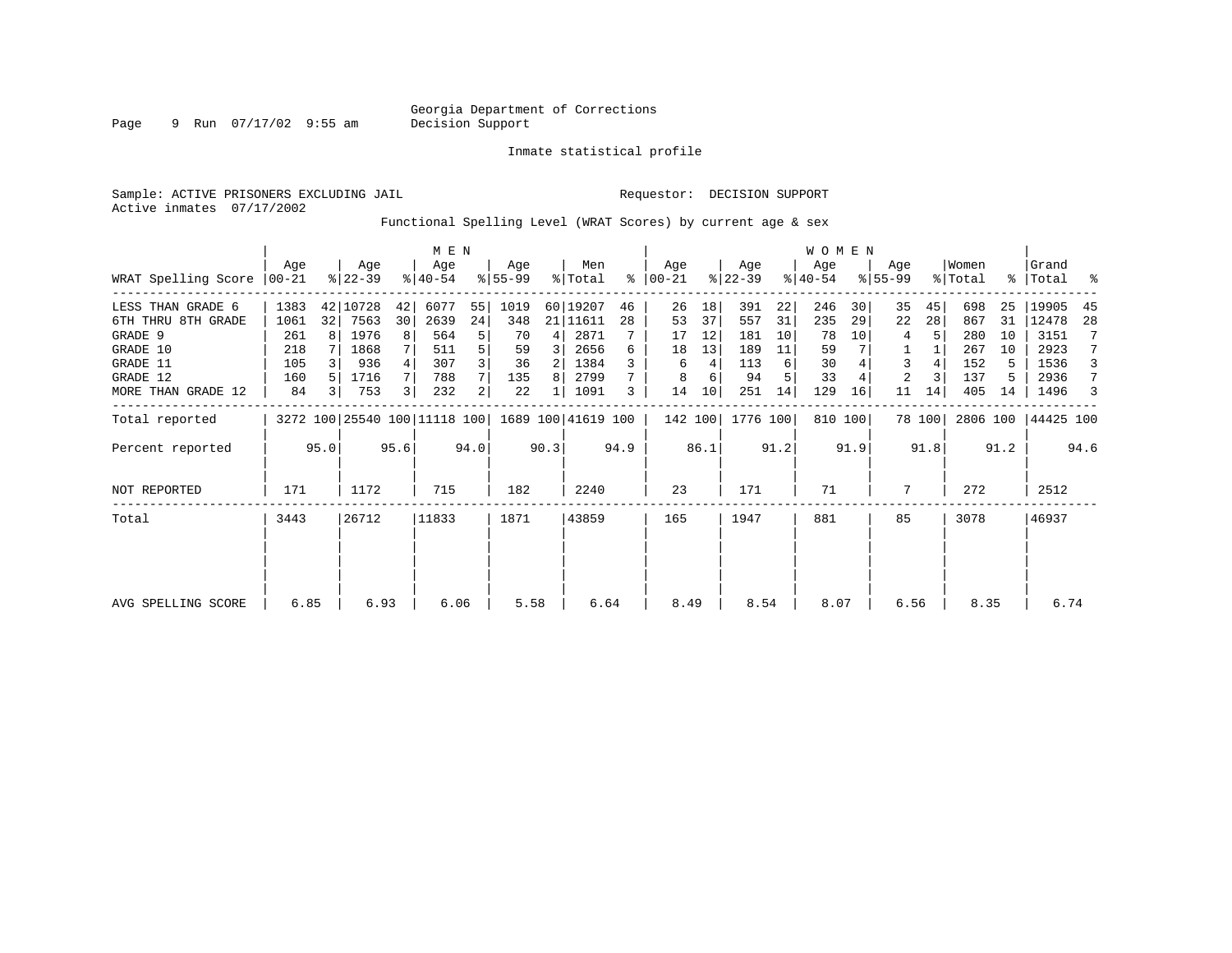Page 10 Run 07/17/02 9:55 am

#### Inmate statistical profile

Sample: ACTIVE PRISONERS EXCLUDING JAIL Requestor: DECISION SUPPORT Active inmates 07/17/2002

Self-Rpt Guardian Status To Age 16 by current age & sex

|                  |            |      |                         |      | M E N     |      |          |      |                    |      |          |      |           |                | W O M E N |      |           |        |          |           |           |      |
|------------------|------------|------|-------------------------|------|-----------|------|----------|------|--------------------|------|----------|------|-----------|----------------|-----------|------|-----------|--------|----------|-----------|-----------|------|
|                  | Age        |      | Age                     |      | Age       |      | Age      |      | Men                |      | Age      |      | Age       |                | Age       |      | Age       |        | Women    |           | Grand     |      |
| Guardian Status  | $ 00 - 21$ |      | $ 22-39 $               |      | $ 40-54 $ |      | $ 55-99$ |      | % Total            | ి    | $ 00-21$ |      | $ 22-39 $ |                | $ 40-54 $ |      | $8 55-99$ |        | % Total  | $\approx$ | Total     | န္   |
| ORPHANAGE        | 2          | 0    | 28                      |      | 24        | 0    | 10       |      | 64                 | U    | $\Omega$ | 0    |           | $\Omega$       |           |      | $\Omega$  | 0      | 2        | 0         | 66        |      |
| FATHER ONLY      | 135        |      | 721                     | 3    | 306       | 3    | 33       | 2    | 1195               |      | 4        | 3    | 49        | 3              | 24        |      |           | 5      | 81       | 3         | 1276      |      |
| FTR MTR HD       | 229        |      | 1588                    | 6    | 761       |      | 93       |      | 2671               | б    | 13       | 8    | 104       |                | 57        |      |           |        | 175      | 6         | 2846      | 6    |
| MOTHER ONLY      | 1713       | 51   | 11810                   | 45   | 3763      | 33   | 408      |      | 22 17694           |      | 70       | 44   | 722       | 38             | 267       | 31   | 27        | 33     | 1086     | 36        | 18780     | 41   |
| MTR FTR HD       | 706        | 21   | 7877                    | 30   | 5035      | 44   | 1017     |      | 56 14635           | 34   | 40       | 25   | 712       | 37             | 407       | 47   | 38        | 46     | 1197     | 40        | 15832     | 35   |
| OTH FEMALE       | 73         |      | 551                     |      | 263       | 2    | 54       | 3    | 941                |      |          |      | 46        |                | 25        |      |           |        | 78       | ζ         | 1019      | 2    |
| OTH MALE         | 24         |      | 100                     |      | 47        | 0    | 10       |      | 181                |      |          |      | 2         |                | 4         |      |           |        |          | 0         | 188       |      |
| STEP-PARNTS      | 32         |      | 424                     |      | 154       |      | 24       |      | 634                |      | $\Omega$ |      | 6         |                |           |      |           |        |          | 0         | 641       |      |
| FOSTER HOME      | 39         |      | 265                     |      | 121       |      | 24       |      | 449                |      |          | 3    | 40        | $\overline{a}$ | 13        |      |           |        | 59       | 2         | 508       |      |
| GRAND PRNTS      | 298        | -9   | 2230                    | 9    | 777       |      | 116      | 6    | 3421               | 8    | 19       | 12   | 209       | 11             | 55        |      | 6         | 7      | 289      | 10        | 3710      |      |
| OTHER            | 76         |      | 573                     | 2    | 269       | 2    | 28       | 2    | 946                | 2    | 2        |      | 14        |                | 4         |      | 2         | 2      | 22       |           | 968       |      |
| Total reported   | 3327       |      | 100 26167 100 11520 100 |      |           |      |          |      | 1817 100 42831 100 |      | 158 100  |      | 1905 100  |                | 858 100   |      |           | 82 100 | 3003 100 |           | 45834 100 |      |
| Percent reported |            | 96.6 |                         | 98.0 |           | 97.4 |          | 97.1 |                    | 97.7 |          | 95.8 |           | 97.8           |           | 97.4 |           | 96.5   |          | 97.6      |           | 97.7 |
| NOT RPTD         | 116<br>545 |      |                         |      | 313       |      | 54       |      | 1028               |      |          |      | 42        |                | 23        |      | 3         |        | 75       |           | 1103      |      |
| Total            | 3443       |      | 26712                   |      | 11833     |      | 1871     |      | 43859              |      | 165      |      | 1947      |                | 881       |      | 85        |        | 3078     |           | 46937     |      |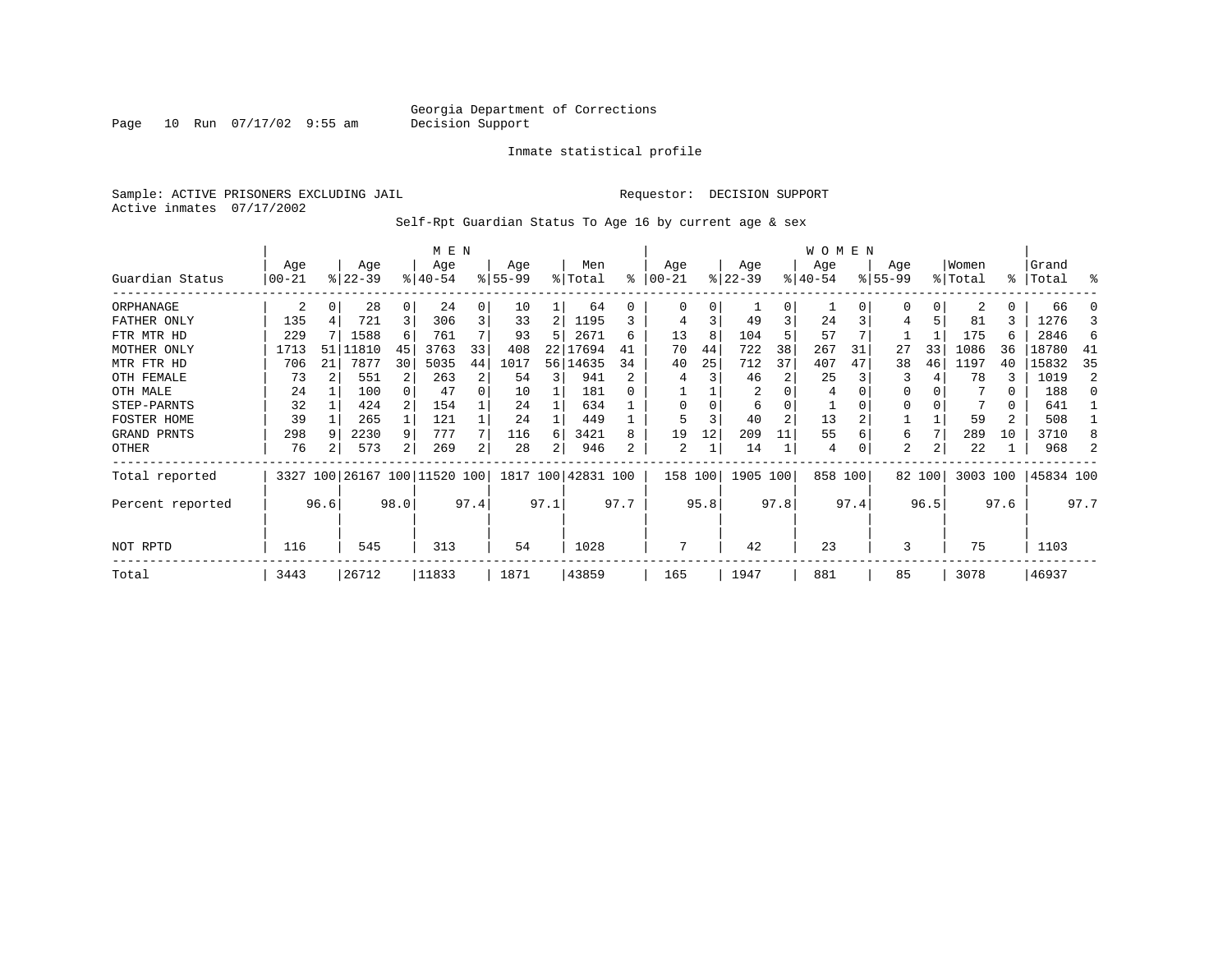#### Georgia Department of Corrections<br>Decision Support

Page 11 Run  $07/17/02$  9:55 am

Inmate statistical profile

Sample: ACTIVE PRISONERS EXCLUDING JAIL Requestor: DECISION SUPPORT Active inmates 07/17/2002

Self-Rpt Employment Status Before Prison by current age & sex

|                  |           |          |           |                | M E N                        |      |           |      |                    |           |           |      |             |      | W O M E N |          |             |             |          |               |             |          |
|------------------|-----------|----------|-----------|----------------|------------------------------|------|-----------|------|--------------------|-----------|-----------|------|-------------|------|-----------|----------|-------------|-------------|----------|---------------|-------------|----------|
|                  | Age       |          | Age       |                | Age                          |      | Age       |      | Men                |           | Age       |      | Age         |      | Age       |          | Age         |             | Women    |               | Grand       |          |
| Employment       | $00 - 21$ |          | $ 22-39 $ |                | $8140 - 54$                  |      | $8 55-99$ |      | % Total            | $\approx$ | $00 - 21$ |      | $ 22-39 $   |      | $ 40-54 $ |          | $8155 - 99$ |             | % Total  | $\frac{8}{3}$ | Total       | း        |
| FULL TIME        | 892       |          | 29 13147  | 53             | 6140                         | 56   | 748       | 45   | 20927              | 52        | 48        | 34   | 733         | 45   | 294       | 39       | 18          | 25          | 1093     | 42            | 22020       | -51      |
| PART TIME        | 461       | 15       | 2456      | 10             | 717                          |      | 102       | 6    | 3736               | 9         | 14        | 10   | 92          | 6    | 40        | 5        |             |             | 147      | 6             | 3883        | 9        |
| UNEMPL < 6M      | 349       | 11       | 3023      | 12             | 1191                         | 11   | 165       | 10   | 4728               | 12        | 18        | 13   | 196         | 12   | 98        | 13       | 11          | 15          | 323      | 12            | 5051        | 12       |
| UNEMPL > 6M      | 358       | 12       | 3682      | 15             | 1956                         | 18   | 348       | 21   | 6344               | 16        | 13        | 9    | 302         | 18   | 164       | 22       | 19          | 26          | 498      | 19            | 6842        | 16       |
| NEVER WORKD      | 907       | 29       | 1690      |                | 151                          |      | 11        |      | 2759               |           | 32        | 23   | 183         | 11   | 39        |          | 5           |             | 259      | 10            | 3018        | 7        |
| <b>STUDENT</b>   | 131       | 4        | 199       |                | 14                           |      | 2         | 0    | 346                |           | 12        | 9    | 11          |      | 2         | 0        | 0           | 0           | 25       |               | 371         |          |
| INCAPABLE        | 12        | $\Omega$ | 471       | $\overline{2}$ | 746                          |      | 283       | 17   | 1512               |           | 4         |      | 120         |      | 111       | 15       | 18          | 25          | 253      | 10            | 1765        | 4        |
| OTHER            | 0         | 0        | 0         | 0              | $\Omega$                     |      | 0         | 0    | 0                  |           | 0         | 0    | $\mathbf 0$ | 0    | 0         | $\Omega$ | 0           | $\mathbf 0$ | 0        |               | $\mathbf 0$ | $\Omega$ |
| Total reported   |           |          |           |                | 3110 100 24668 100 10915 100 |      |           |      | 1659 100 40352 100 |           | 141 100   |      | 1637 100    |      |           | 748 100  |             | 72 100      | 2598 100 |               | 42950 100   |          |
| Percent reported |           | 90.3     |           | 92.3           |                              | 92.2 |           | 88.7 |                    | 92.0      |           | 85.5 |             | 84.1 |           | 84.9     |             | 84.7        |          | 84.4          |             | 91.5     |
| NOT RPTD         | 333       |          | 2044      |                | 918                          |      | 212       |      | 3507               |           | 24        |      | 310         |      | 133       |          | 13          |             | 480      |               | 3987        |          |
| Total            | 3443      |          | 26712     |                | 11833                        |      | 1871      |      | 43859              |           | 165       |      | 1947        |      | 881       |          | 85          |             | 3078     |               | 46937       |          |

\* NOTE: THE FIELD LABELD "OTHER" WAS CORRECTED IN APRIL 1989; INMATES CODED "PRE-OTIS NOT REPORTED" NOW HAVE BEEN REMOVED FROM THIS FIELD AND IDENTIFIED AS "NOT REPORTED".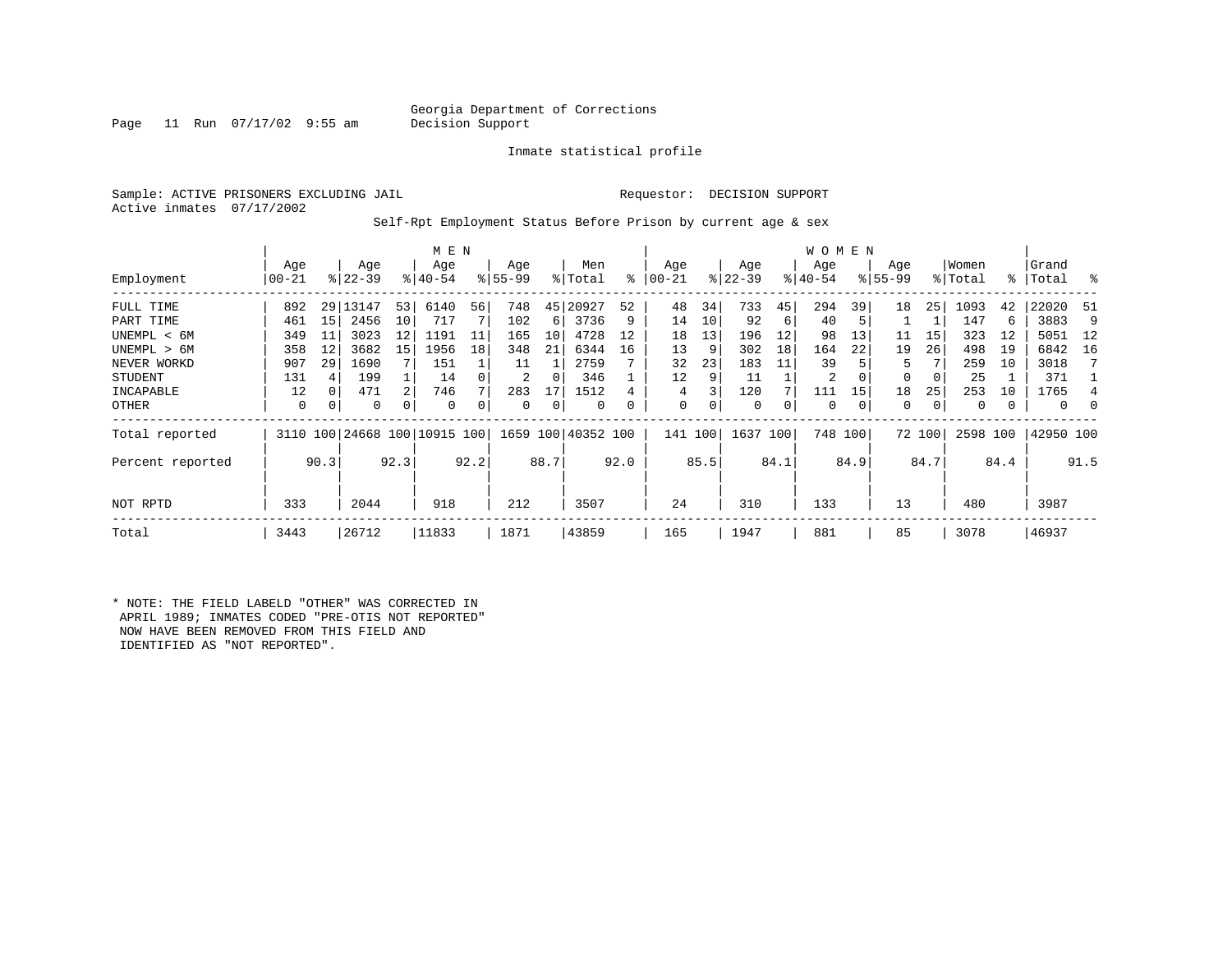Page 12 Run 07/17/02 9:55 am

Inmate statistical profile

Sample: ACTIVE PRISONERS EXCLUDING JAIL Requestor: DECISION SUPPORT Active inmates 07/17/2002

Self-Rpt Marital Status At Admission by current age & sex

|                  |           |          |                         |      | M E N       |      |          |      |               |          |             |             |           |      | W O M E N |      |              |        |         |      |           |          |
|------------------|-----------|----------|-------------------------|------|-------------|------|----------|------|---------------|----------|-------------|-------------|-----------|------|-----------|------|--------------|--------|---------|------|-----------|----------|
|                  | Age       |          | Age                     |      | Age         |      | Age      |      | Men           |          | Age         |             | Age       |      | Age       |      | Age          |        | Women   |      | Grand     |          |
| Marital Status   | $00 - 21$ |          | $8 22-39$               |      | $8140 - 54$ |      | $ 55-99$ |      | % Total       | ႜ        | $ 00-21$    |             | $ 22-39 $ |      | $ 40-54$  |      | $8155 - 99$  |        | % Total | % ิ  | Total     | ွေ       |
| SINGLE           | 3150      |          | 95 17734                | 68   | 4372        | 38   | 302      | 17   | 25558         | 60       | 146         | 92          | 1128      | 59   | 316       | 37   | 13           | 16     | 1603    | 53   | 27161     | -59      |
| MARRIED          | 44        |          | 2766                    | 11   | 2071        | 18   | 510      | 28   | 5391          | 13       | 4           | 3           | 244       | 13   | 156       | 18   | 8            | 10     | 412     | 14   | 5803      | 13       |
| SEPARATED        | 6         |          | 1056                    | 4    | 1036        | 9    | 192      | 11   | 2290          |          | 4           | 3           | 213       | 11   | 112       | 13   | 6            |        | 335     | -11  | 2625      | 6        |
| DIVORCED         | 6         |          | 1773                    |      | 2533        | 22   | 527      | 29   | 4839          | 11       | 2           |             | 206       | 11   | 167       | 19   | 19           | 23     | 394     | 13   | 5233      | -11      |
| WIDOWED          | 4         |          | 112                     |      | 217         | 2    | 137      |      | 470           |          | $\mathbf 0$ | 0           | 35        | 2    | 56        |      | 33           | 40     | 124     | 4    | 594       |          |
| COMMON LAW       | 120       |          | 2753                    | 11   | 1308        |      | 156      | 9    | 4337          | 10       |             |             | 78        |      | 54        |      | 3            | 4      | 137     | 5    | 4474      | 10       |
| OTHER            | 0         | $\Omega$ | 12                      |      | 4           | 0    | 3        | 0    | 19            | $\Omega$ | $\mathbf 0$ | $\mathbf 0$ |           | 0    | 0         |      | $\mathbf{0}$ | 0      |         | 0    | 20        | $\Omega$ |
| Total reported   | 3330      |          | 100 26206 100 11541 100 |      |             |      | 1827     |      | 100 42904 100 |          | 158         | 100         | 1905      | 100  | 861       | 100  |              | 82 100 | 3006    | 100  | 45910 100 |          |
| Percent reported |           | 96.7     |                         | 98.1 |             | 97.5 |          | 97.6 |               | 97.8     |             | 95.8        |           | 97.8 |           | 97.7 |              | 96.5   |         | 97.7 |           | 97.8     |
| NOT RPTD         | 113       |          | 506                     |      | 292         |      | 44       |      | 955           |          | 7           |             | 42        |      | 20        |      | 3            |        | 72      |      | 1027      |          |
|                  |           |          |                         |      |             |      |          |      |               |          |             |             |           |      |           |      |              |        |         |      |           |          |
| Total            | 3443      |          | 26712                   |      | 11833       |      | 1871     |      | 43859         |          | 165         |             | 1947      |      | 881       |      | 85           |        | 3078    |      | 46937     |          |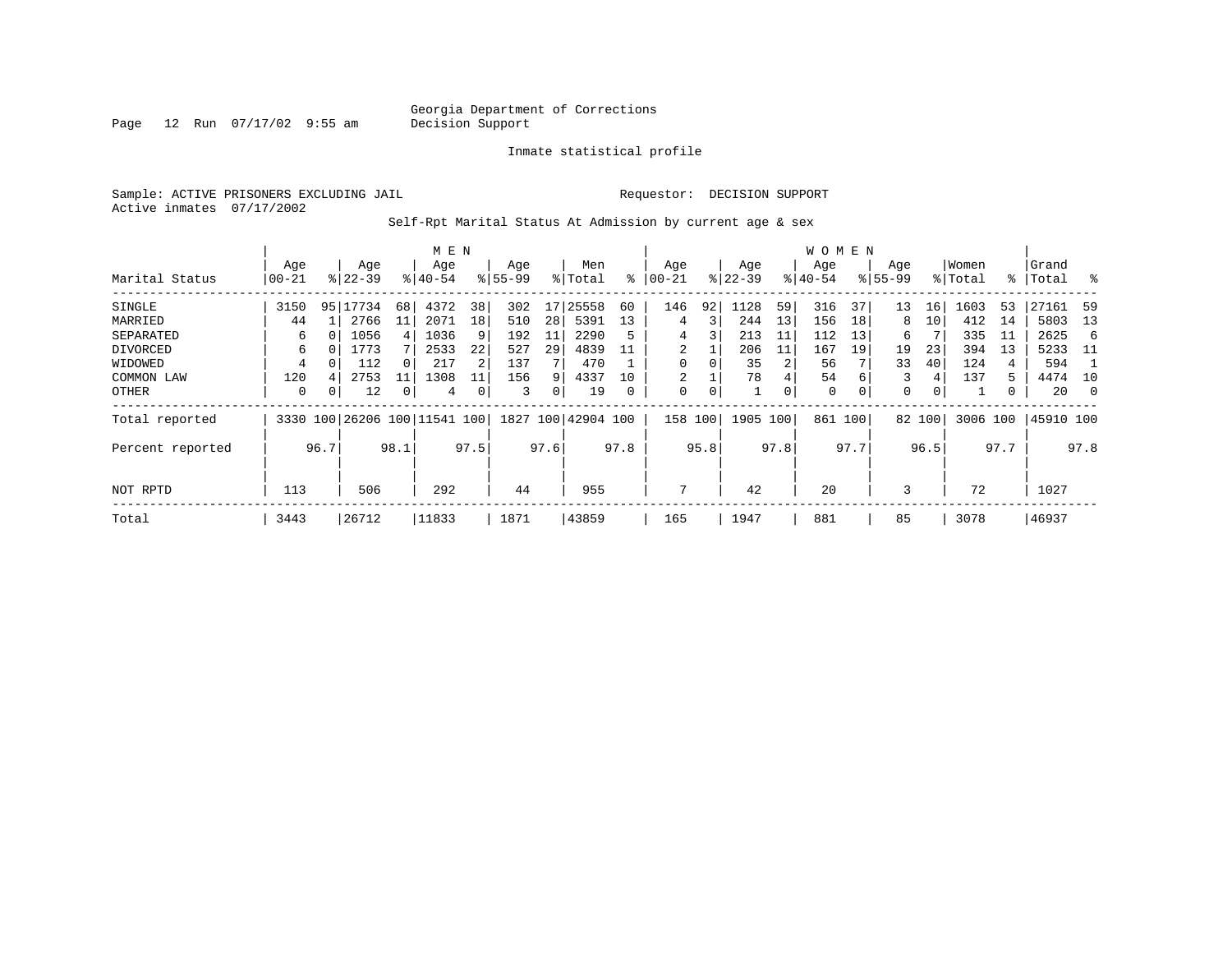Georgia Department of Corrections<br>Decision Support

Page 13 Run  $07/17/02$  9:55 am

Inmate statistical profile

Sample: ACTIVE PRISONERS EXCLUDING JAIL Requestor: DECISION SUPPORT Active inmates 07/17/2002

Self-Rpt Number Of Children At Admission by current age & sex

|                      |                  |          |                   |      | M E N            |                |                  |      |                    |      |                 |        |                  |      | <b>WOMEN</b>     |         |                    |        |                  |      |                |      |
|----------------------|------------------|----------|-------------------|------|------------------|----------------|------------------|------|--------------------|------|-----------------|--------|------------------|------|------------------|---------|--------------------|--------|------------------|------|----------------|------|
| Number Of Children   | Aqe<br>$00 - 21$ |          | Age<br>$ 22-39 $  |      | Age<br>$ 40-54 $ |                | Age<br>$ 55-99 $ |      | Men<br>% Total     | ႜ    | Aqe<br>$ 00-21$ |        | Age<br>$ 22-39 $ |      | Age<br>$8 40-54$ |         | Aqe<br>$8155 - 99$ |        | Women<br>% Total | ፟ዼ   | Grand<br>Total | ႜ    |
| NO CHILDREN          | 0                | $\Omega$ | 631               | 4    | 470              | 6              | 74               | 5    | 1175               | 4    | 0               | 0      | 6                | 0    | 6                |         |                    |        | 13               |      | 1188           |      |
| ONE CHILD            | 594              | 75       | 6564              | 42   | 2585             | 30             | 301              | 20   | 10044              | 38   | 38              | 62     | 364              | 23   | 162              | 21      | 11                 | 15     | 575              | 24   | 10619          | 37   |
| TWO CHILDREN         | 158              | 20       | 4249              | 27   | 2322             | 27             | 368              | 24   | 7097               | 27   | 16              | 26     | 485              | 31   | 227              | 30      | 20                 | 27     | 748              | 31   | 7845           | 27   |
| THREE CHILDREN       | 36               |          | 2365              | 15   | 1535             | 18             | 308              | 20   | 4244               | 16   |                 | 11     | 387              | 25   | 198              | 26      | 21                 | 28     | 613              | 25   | 4857           | 17   |
| <b>FOUR CHILDREN</b> |                  |          | 1071              |      | 781              | 9              | 187              | 12   | 2046               | 8    | 0               | 0      | 169              | 11   | 96               | 13      | 12                 | 16     | 277              | -11  | 2323           | 8    |
| <b>FIVE CHILDREN</b> |                  | $\Omega$ | 460               | 3    | 444              | 5 <sup>1</sup> | 118              | 8    | 1023               |      | 0               | 0      | 77               | 5    | 29               |         | 1                  |        | 107              | 4    | 1130           | 4    |
| MORE THAN 5 CHILDREN | 0                | 0        | 339               | 2    | 370              | $4\vert$       | 178              | 12   | 887                | 3    | 0               | 0      | 63               |      | 38               |         | 8                  | 11     | 109              | 4    | 996            |      |
| Total reported       |                  |          | 796 100 15679 100 |      | 8507 100         |                |                  |      | 1534 100 26516 100 |      |                 | 61 100 | 1551 100         |      |                  | 756 100 |                    | 74 100 | 2442 100         |      | 28958 100      |      |
| Percent reported     |                  | 23.1     |                   | 58.7 |                  | 71.9           |                  | 82.0 |                    | 60.5 |                 | 37.0   |                  | 79.7 |                  | 85.8    |                    | 87.1   |                  | 79.3 |                | 61.7 |
| NOT REPORTED         | 2647             |          | 11033             |      | 3326             |                | 337              |      | 17343              |      | 104             |        | 396              |      | 125              |         | 11                 |        | 636              |      | 17979          |      |
| Total                | 3443             |          | 26712             |      | 11833            |                | 1871             |      | 43859              |      | 165             |        | 1947             |      | 881              |         | 85                 |        | 3078             |      | 46937          |      |
|                      |                  |          |                   |      |                  |                |                  |      |                    |      |                 |        |                  |      |                  |         |                    |        |                  |      |                |      |
|                      |                  |          |                   |      |                  |                |                  |      |                    |      |                 |        |                  |      |                  |         |                    |        |                  |      |                |      |
| AVG NUM CHILDREN     | 1.32             |          | 2.00              |      | 2.34             |                | 3.03             |      | 2.15               |      | 1.49            |        | 2.57             |      | 2.65             |         | 3.05               |        | 2.58             |      | 2.19           |      |

\* NOTE: THE FIELD LABLED "NO CHILDREN" WAS CORRECTED IN MARCH 1989: MISSING DATA FOR INMATES STILL IN DIAGNOSTICS NOW HAS BEEN REMOVED FROM THIS FIELD AND IDENTIFIED AS "NOT REPORTED" INFORMATION.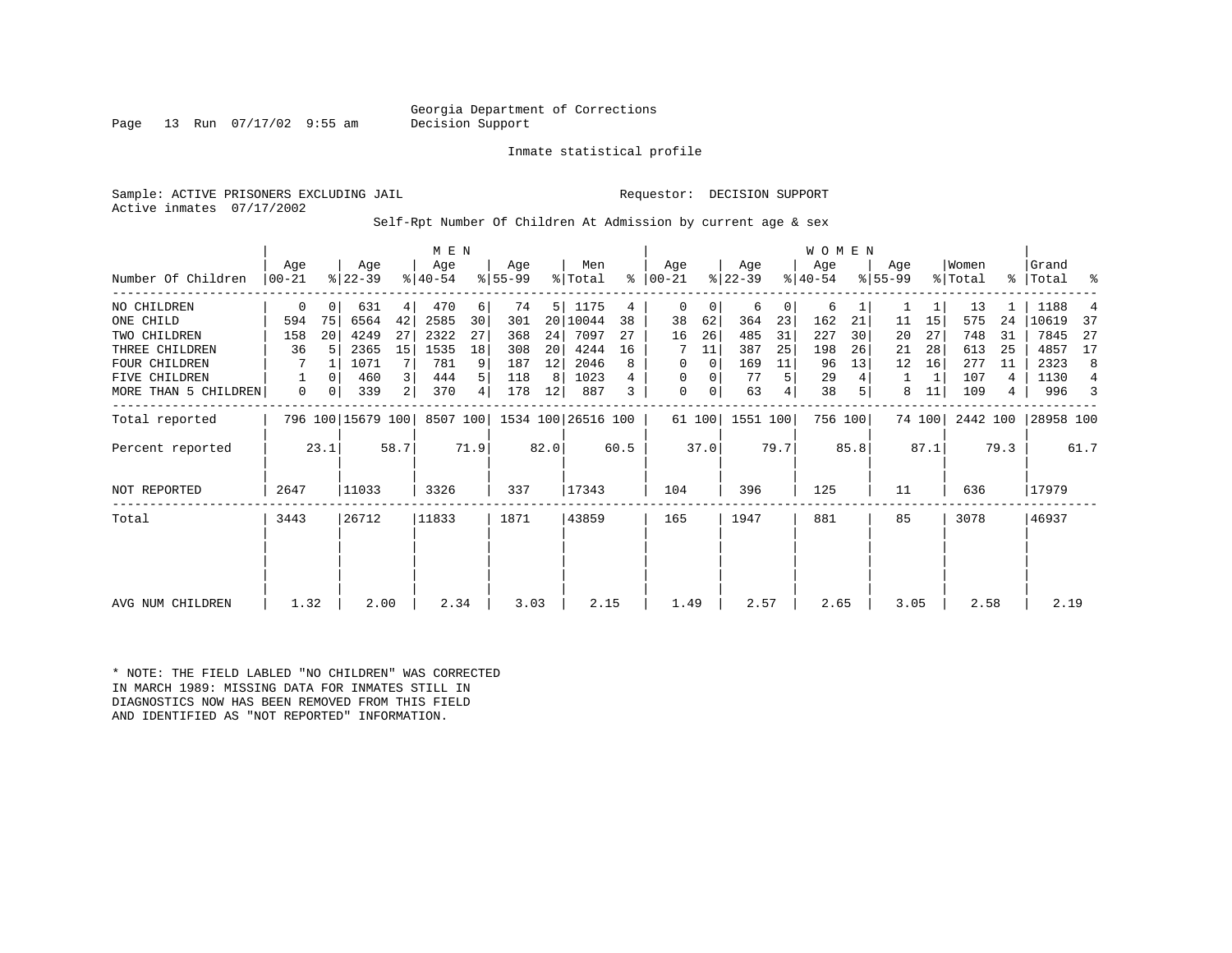Page 14 Run 07/17/02 9:55 am

#### Inmate statistical profile

Sample: ACTIVE PRISONERS EXCLUDING JAIL **Requestor: DECISION SUPPORT** Active inmates 07/17/2002

#### Self-Rpt Religious Affiliation by current age & sex

|                  |           |          |                |          | M E N                   |          |           |                |                    |          |          |          |                |      | <b>WOMEN</b> |                |           |                |          |          |           |                |
|------------------|-----------|----------|----------------|----------|-------------------------|----------|-----------|----------------|--------------------|----------|----------|----------|----------------|------|--------------|----------------|-----------|----------------|----------|----------|-----------|----------------|
|                  | Age       |          | Age            |          | Age                     |          | Age       |                | Men                | %        | Age      |          | Age            |      | Aqe          |                | Age       |                | Women    | ፠        | Grand     |                |
| Religion         | $00 - 21$ |          | $8 22-39$      |          | $ 40-54$                |          | $8 55-99$ |                | % Total            |          | $ 00-21$ |          | $ 22-39$       |      | $ 40-54$     |                | $8 55-99$ |                | % Total  |          | Total     | ዱ              |
| ISLAM            | 73        | 2        | 946            | 4        | 352                     | 3        | 32        |                | 2 1403             | 3        | 5        | 3        | 15             |      | 5            |                | U         | 0              | 25       |          | 1428      | 3              |
| CATHOLIC         | 148       | 5        | 1051           | 4        | 395                     | 4        | 81        | 5              | 1675               | 4        | 5        | 3        | 87             | 5    | 42           | 5              | 3         | $\overline{4}$ | 137      | 5        | 1812      | $\overline{4}$ |
| <b>BAPTIST</b>   | 1288      | 39       | 12140          | 47       | 6479                    | 58       | 1014      | 57             | 20921              | 50       | 87       | 55       | 1170           | 62   | 538          | 63             | 53        | 67             | 1848     | 62       | 22769     | 51             |
| METHODIST        | 43        | 1        | 469            | 2        | 402                     | 4        | 117       | 7              | 1031               | 2        | 6        | 4        | 57             | 3    | 53           | 6              | 5         | 6              | 121      | 4        | 1152      | 3              |
| EPISCOPLN        |           | 0        | 34             | 0        | 26                      | 0        | 9         | 1              | 73                 | $\Omega$ | 0        | O        | 4              | 0    | 6            | 1              |           |                | 11       | 0        | 84        | $\mathbf 0$    |
| PRESBYTRN        | 4         | 0        | 51             | $\Omega$ | 37                      | $\Omega$ | 15        | 1              | 107                | O        | U        | $\Omega$ | $\overline{0}$ | 0    |              | 0              | 2         | 3              | 3        | $\Omega$ | 110       | $\Omega$       |
| CHC OF GOD       | 35        | 1        | 286            | 1        | 154                     |          | 37        | $\overline{a}$ | 512                |          |          |          | 31             | 2    | 15           | $\overline{c}$ | 5         | 6              | 52       | 2        | 564       | 1              |
| HOLINESS         | 58        | 2        | 871            | 3        | 561                     |          | 95        | 5              | 1585               | 4        |          | 4        | 178            | 9    | 79           | 9              | 5         | 6              | 269      | 9        | 1854      | 4              |
| <b>JEWISH</b>    | 2         | $\Omega$ | 21             | $\Omega$ | 11                      | O        |           | 0              | 37                 |          | 0        | O        | $\Omega$       | 0    |              | 0              | 0         | 0              |          | $\Omega$ | 38        | $\Omega$       |
| ANGLICAN         |           | 0        | 3              | 0        | 2                       |          |           | U              |                    |          | 0        | U        |                | U    | $\Omega$     | 0              | 0         | 0              |          | $\Omega$ | 6         | 0              |
| GRK ORTHDX       |           | 0        |                | $\Omega$ | 2                       | $\Omega$ |           | U              | 4                  | U        | $\Omega$ | O        | $\overline{0}$ | O    | $\Omega$     | $\Omega$       | 0         | $\Omega$       | $\Omega$ | $\Omega$ |           | $\Omega$       |
| HINDU            |           | $\Omega$ | 4              | $\Omega$ | $\Omega$                | $\Omega$ |           | 0              | 4                  | ∩        | $\Omega$ |          | $\Omega$       | 0    | $\Omega$     | $\Omega$       | 0         | $\Omega$       | $\Omega$ | $\Omega$ | 4         | $\Omega$       |
| <b>BUDDHIST</b>  |           | $\Omega$ | 27             | $\Omega$ | 3                       | O        | U         | 0              | 37                 | U        | U        | U        | $\Omega$       | U    | $\Omega$     | $\Omega$       | 0         | $\Omega$       | $\Omega$ | $\Omega$ | 37        | $\Omega$       |
| TAOIST           |           | $\Omega$ | $\overline{2}$ | O        |                         |          |           | $\Omega$       | 3                  |          | U        |          | $\Omega$       | 0    | 0            | $\Omega$       | 0         | $\Omega$       | $\Omega$ | $\Omega$ | κ         | O              |
| SHINTOIST        |           | $\Omega$ | 5              | $\Omega$ | 5                       |          | 0         | $\Omega$       | 11                 | U        | U        | $\cap$   | $\Omega$       | O    | O            | $\Omega$       | 0         | $\Omega$       | $\Omega$ | $\Omega$ | 11        | $\Omega$       |
| SEVEN D AD       | 13        | $\Omega$ | 53             | $\Omega$ | 40                      | $\Omega$ | 9         | 1              | 115                | ∩        |          |          |                | O    | 4            | $\Omega$       | 0         | 0              | 12       | $\Omega$ | 127       | $\Omega$       |
| JEHOVAH WT       | 27        | 1        | 226            | 1        | 100                     |          | 10        | 1              | 363                |          |          |          | 12             |      |              |                | 0         | 0              | 21       |          | 384       | 1              |
| LATR DAY S       | 6         | $\Omega$ | 19             | $\Omega$ | 13                      |          | 5         | 0              | 43                 |          | U        | O        | 4              | 0    | 1            | 0              | 0         | 0              | 5        | $\Omega$ | 48        | $\Omega$       |
| <b>OUAKER</b>    |           | 0        | O              | $\Omega$ | $\Omega$                | $\Omega$ | n         | 0              | n                  | U        | $\Omega$ | $\Omega$ | $\Omega$       | O    | $\Omega$     | $\Omega$       | 0         | 0              | $\Omega$ | $\Omega$ | $\Omega$  | 0              |
| OTHER PROD       | 435       | 13       | 2580           | 10       | 668                     | 6        | 104       | 6              | 3787               | q        | 32       | 20       | 215            | 11   | 76           | 9              | 2         | 3              | 325      | 11       | 4112      | 9              |
| <b>NONE</b>      | 721       | 22       | 4526           | 18       | 1272                    | 11       | 134       | 8              | 6653               | 16       | 4        | 3        | 55             | 3    | 5            | 1              | 0         | $\Omega$       | 64       | 2        | 6717      | 15             |
| <b>OTHER</b>     | 402       | 12       | 2365           | 9        | 743                     | 7        | 114       | б              | 3624               | 9        | 8        | 5        | 58             | 3    | 24           | 3              | 3         | 4              | 93       | 3        | 3717      | 8              |
| Total reported   | 3267      |          |                |          | 100 25680 100 11266 100 |          |           |                | 1780 100 41993 100 |          | 158 100  |          | 1894 100       |      | 857 100      |                |           | 79 100         | 2988 100 |          | 44981 100 |                |
| Percent reported |           | 94.9     |                | 96.1     |                         | 95.2     |           | 95.1           |                    | 95.7     |          | 95.8     |                | 97.3 |              | 97.3           |           | 92.9           |          | 97.1     |           | 95.8           |
|                  |           |          |                |          |                         |          |           |                |                    |          |          |          |                |      |              |                |           |                |          |          |           |                |
| NOT RPTD         | 176       |          | 1032           |          | 567                     |          | 91        |                | 1866               |          | 7        |          | 53             |      | 24           |                | 6         |                | 90       |          | 1956      |                |
| Total            | 3443      |          | 26712          |          | 11833                   |          | 1871      |                | 43859              |          | 165      |          | 1947           |      | 881          |                | 85        |                | 3078     |          | 46937     |                |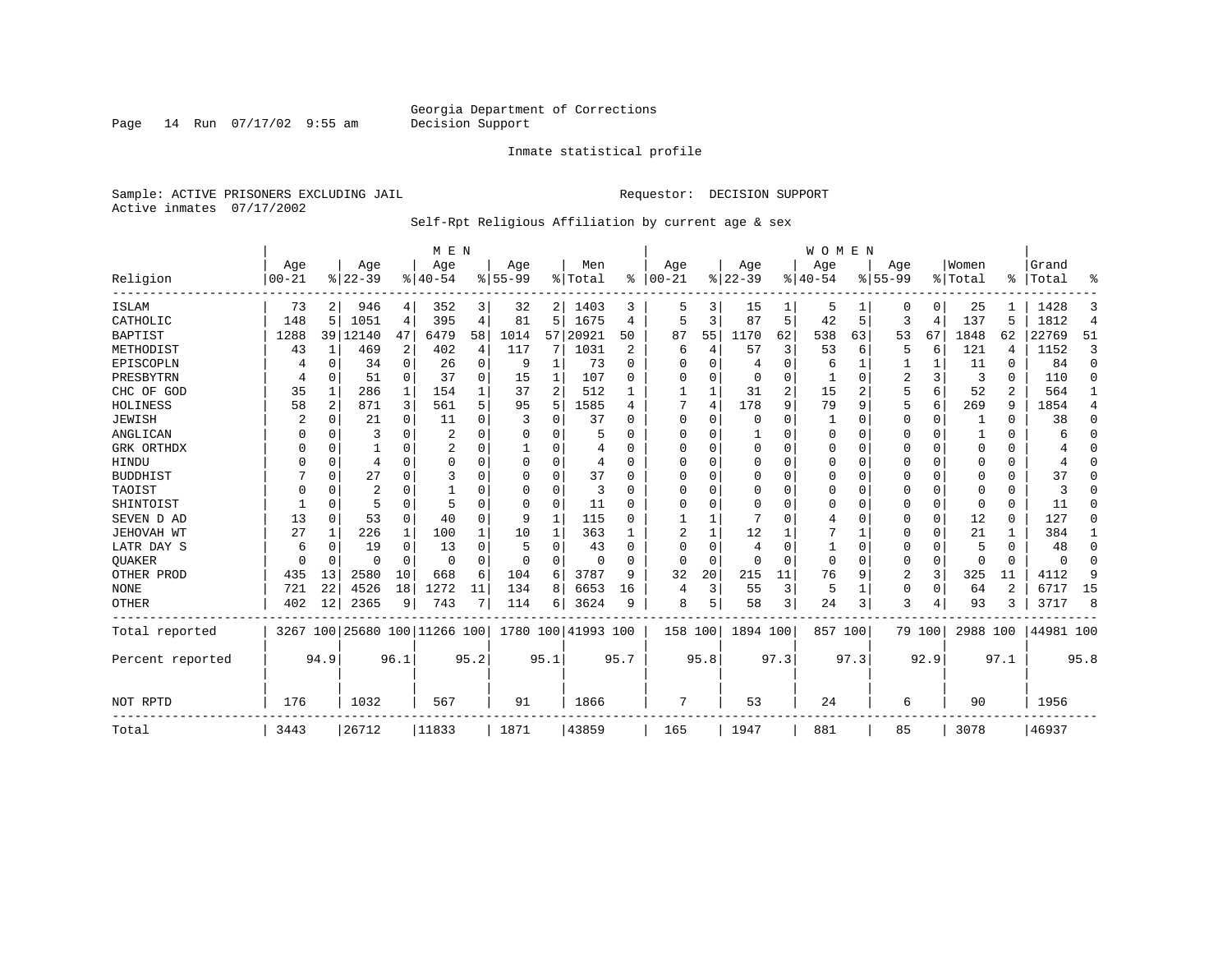#### Georgia Department of Corrections<br>Decision Support

Page 15 Run  $07/17/02$  9:55 am

Inmate statistical profile

Sample: ACTIVE PRISONERS EXCLUDING JAIL Requestor: DECISION SUPPORT Active inmates 07/17/2002

Self-Rpt Family Behavior Patterns \* by current age & sex

|                  |                  |      |                  |      | M E N                        |      |                 |      |                    |      |                 |      |                  |      | WOMEN           |      |                    |      |                  |      |                 |      |
|------------------|------------------|------|------------------|------|------------------------------|------|-----------------|------|--------------------|------|-----------------|------|------------------|------|-----------------|------|--------------------|------|------------------|------|-----------------|------|
| Family Behavior  | Age<br>$00 - 21$ |      | Age<br>$8 22-39$ |      | Age<br>$ 40-54 $             |      | Age<br>$ 55-99$ |      | Men<br>% Total     | ి    | Age<br>$ 00-21$ |      | Age<br>$ 22-39 $ |      | Age<br>$ 40-54$ |      | Age<br>$8155 - 99$ |      | Women<br>% Total | °≈   | Grand<br> Total | °    |
| CRIMINLTY        | 1037             | 22   | 7766             | 23   | 3345                         | 25   | 400             | 24   | 12548              | 23   | 64              | 18   | 669              | 18   | 317             | 20   | 21                 | 15   | 1071             | 18   | 13619           | 23   |
| ALCOHOLISM       | 447              | 9    | 4193             | 12   | 2256                         | 17   | 302             | 18   | 7198               | 13   | 34              | 10   | 502              | 13   | 224             | 14   | 23                 | 17   | 783              | 13   | 7981            | 13   |
| DRUG ABUSE       | 395              |      | 2531             |      | 876                          |      | 74              | 4    | 3876               |      | 40              | 11   | 363              | 10   | 147             |      | 8                  | 6    | 558              | 10   | 4434            |      |
| DOMINERING       | 10               |      | 83               |      | 49                           |      | 6               | 0    | 148                |      | 26              |      | 345              | 9    | 186             | 12   | 20                 | 14   | 577              | 10   | 725             |      |
| MIGRANT          | 21               |      | 211              |      | 133                          |      | 11              |      | 376                |      | 2               |      | 12               |      | 4               |      | 0                  | 0    | 18               | 0    | 394             |      |
| INFL BTGS        | 83               |      | 911              | 3    | 548                          |      | 113             |      | 1655               |      | 22              | 6    | 283              |      | 133             |      | 12                 | 9    | 450              | 8    | 2105            |      |
| PERMISSIVE       | 8                |      | 50               |      | 35                           |      | 9               |      | 102                |      | 27              | 8    | 203              | 5    | 68              |      | 3                  | 2    | 301              | 5    | 403             |      |
| FATH ABSNT       | 2134             | 45   | 14340            | 42   | 4605                         | 34   | 545             | 32   | 21624              | 40   | 83              | 24   | 847              | 22   | 288             | 18   | 29                 | 21   | 1247             |      | 22871           | 38   |
| MOTH ABSNT       | 566              | 12   | 3570             | 10   | 1326                         | 10   | 192             | 11   | 5654               |      | 26              | 7    | 240              | 6    | 79              |      | 14                 | 10   | 359              | 6    | 6013            | 10   |
| <b>NONE</b>      | 31               |      | 395              | 1    | 182                          |      | 26              | 2    | 634                |      | 24              | 7    | 332              | 9    | 120             |      | 9                  | 6    | 485              | 8    | 1119            |      |
| Total reported   |                  |      |                  |      | 4732 100 34050 100 13355 100 |      |                 |      | 1678 100 53815 100 |      | 348 100         |      | 3796 100         |      | 1566 100        |      | 139                | 100  | 5849             | 100  | 59664 100       |      |
| Percent reported |                  | 77.7 |                  | 73.2 |                              | 66.1 |                 | 55.5 |                    | 70.9 |                 | 81.2 |                  | 79.5 |                 | 76.4 |                    | 67.1 |                  | 78.3 |                 | 71.4 |
| OTHER            | 768              |      | 7160             |      | 4017                         |      | 833             |      | 12778              |      | 31              |      | 400              |      | 208             |      | 28                 |      | 667              |      | 13445           |      |
| Total            | 3443             |      | 26712            |      | 11833                        |      | 1871            |      | 43859              |      | 165             |      | 1947             |      | 881             |      | 85                 |      | 3078             |      | 46937           |      |

\* NOTE: SINCE THERE CAN BE UP TO FIVE BEHAVIOR CODES PER INMATE, THE NUMBER OF CASES REPORTED IN THE DETAIL LINES AND THE TOTAL REPORTED LINE MAY EXCEED THE TOTAL NUMBER OF CASES. IN SHORT, THIS TABLE COUNTS THE NUMBER OF BEHAVIOR PROBLEMS, NOT INMATES.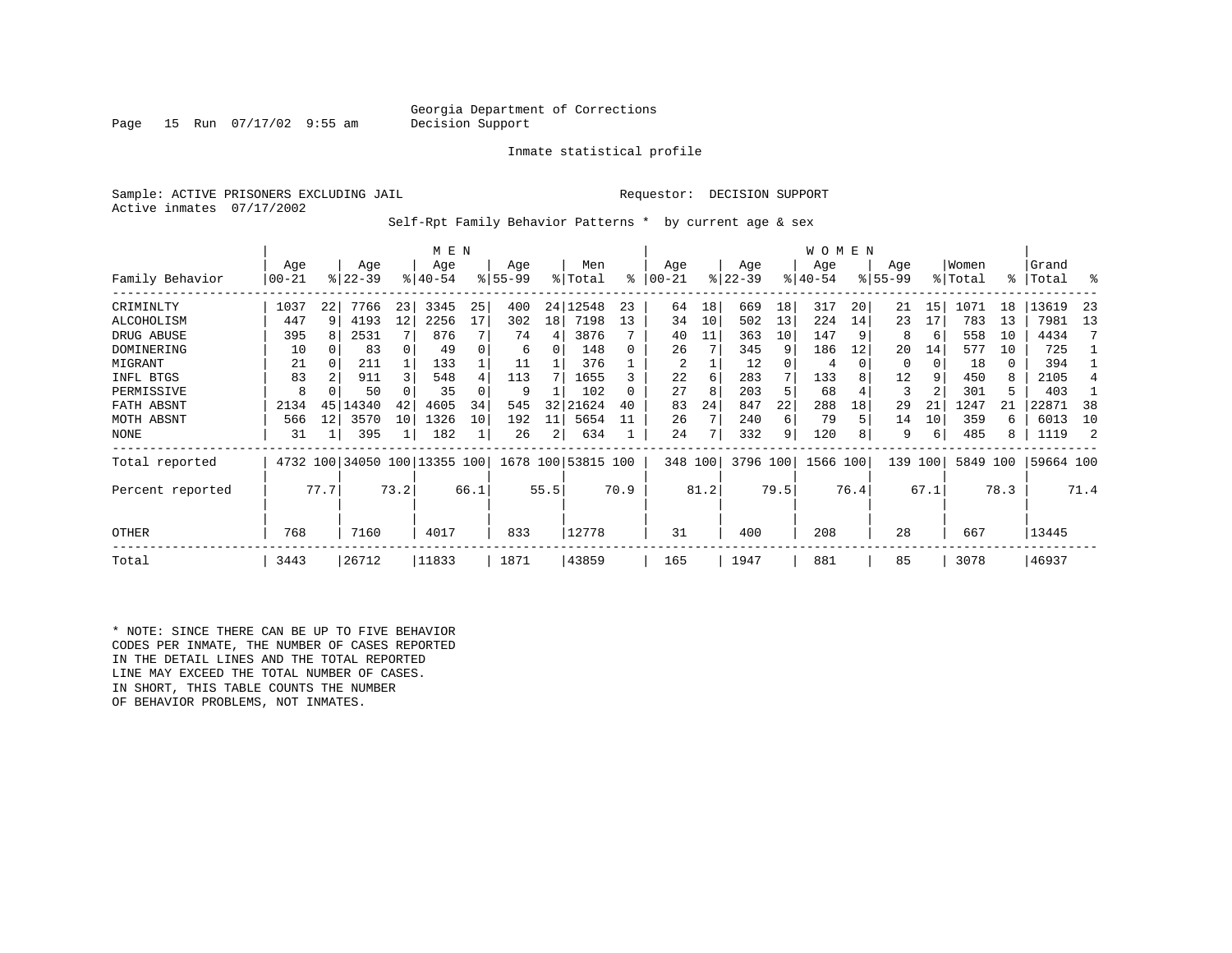#### Georgia Department of Corrections<br>Decision Support

Page 16 Run  $07/17/02$  9:55 am

Inmate statistical profile

Sample: ACTIVE PRISONERS EXCLUDING JAIL Requestor: DECISION SUPPORT Active inmates 07/17/2002

Inmate Diagnostic Behavior Problem \* by current age & sex

|                    |           |                 |           |              | M E N                        |                         |          |      |                    |              |                |          |          |       | WOMEN    |      |                |                |                |      |           |              |
|--------------------|-----------|-----------------|-----------|--------------|------------------------------|-------------------------|----------|------|--------------------|--------------|----------------|----------|----------|-------|----------|------|----------------|----------------|----------------|------|-----------|--------------|
|                    | Age       |                 | Age       |              | Age                          |                         | Age      |      | Men                |              | Age            |          | Age      |       | Age      |      | Age            |                | Women          |      | Grand     |              |
| Diagnostic Problem | $00 - 21$ |                 | $ 22-39 $ |              | $8 40-54$                    |                         | $ 55-99$ |      | % Total            | ៖            | $00 - 21$      |          | $ 22-39$ |       | $ 40-54$ |      | $8155 - 99$    |                | % Total        | ႜ    | Total     | ႜ            |
| <b>ALCOHOLIC</b>   | 87        |                 | 1175      | 2            | 1007                         | 4                       | 189      | 6    | 2458               | 3            | 6              | 2        | 150      | 5     | 119      | 8    | 9              | 7              | 284            |      | 2742      | 3            |
| <b>ALCOH ABSE</b>  | 662       | 11              | 6374      | 13           | 3448                         | 15                      | 464      |      | 16 10948           | 13           | 10             | 4        | 212      |       | 118      | 8    | 13             | 11             | 353            |      | 11301     | 13           |
| DRUG EXP           | 1147      | 18              | 8726      | 17           | 3316                         | 15                      | 274      | 9    | 13463              | 16           | 26             | 10       | 234      | 7     | 124      | 8    | 4              | 3              | 388            |      | 13851     | 16           |
| DRUG ABSE          | 1177      | 19              | 9316      | 19           | 4310                         | 19                      | 260      |      | 9 15063            | 18           | 54             | 21       | 913      | 28    | 408      | 26   | 14             | 11             | 1389           | 27   | 16452     | 19           |
| NARC ADDCT         | 42        |                 | 647       | $\mathbf{1}$ | 461                          | 2                       | 27       | 1    | 1177               |              |                | $\Omega$ | 43       |       | 50       | 3    | 2              | 2              | 95             |      | 1272      | $\mathbf{1}$ |
| EPILEPTIC          | 19        | $\Omega$        | 290       |              | 212                          |                         | 36       |      | 557                |              | 6              |          | 84       | 3     | 46       |      | $\overline{2}$ |                | 138            |      | 695       |              |
| MANIPULTVE         | 1016      | 16              | 6089      | 12           | 2015                         | 9                       | 219      | 7    | 9339               | 11           | $\overline{2}$ |          | 47       |       | 25       |      | $\overline{2}$ |                | 76             |      | 9415      | 11           |
| ASSAULTIVE         | 1420      | 23 <sup>1</sup> | 10817     | 22           | 4542                         | 20                      | 752      | 25   | 17531              | 21           | 70             | 27       | 595      | 19    | 266      | 17   | 22             | 18             | 953            | 18   | 18484     | 21           |
| ESCPE TEND         | 67        |                 | 1118      | 2            | 726                          | 3                       | 133      | 4    | 2044               |              | 3              |          | 80       | 2     | 47       | 3    | $\overline{2}$ | $\overline{2}$ | 132            |      | 2176      | 3            |
| SUICIDAL           | 99        |                 | 1085      | 2            | 505                          | 2                       | 71       | 2    | 1760               |              | 13             |          | 174      | 5     | 85       |      |                | 6              | 279            |      | 2039      | 2            |
| WITHDRAWN          | 16        |                 | 171       | 0            | 98                           | O                       | 25       |      | 310                | U            | 12             |          | 99       | 3     | 41       | 3    | 4              | 3              | 156            | 3    | 466       |              |
| PR RLTY CT         | 42        |                 | 375       | 1            | 260                          |                         | 34       |      | 711                |              | 13             |          | 86       | 3     | 39       |      | 4              | 3              | 142            | 3    | 853       |              |
| HOMOSEXUAL         | 9         | $\Omega$        | 143       | 0            | 79                           | $\Omega$                | 21       | 1    | 252                | <sup>0</sup> | 13             |          | 116      | 4     | 36       | 2    | 2              |                | 167            | 3    | 419       | $\Omega$     |
| <b>NONE</b>        | 79        |                 | 1092      | 2            | 653                          | 3                       | 202      | 7    | 2026               |              | ∩              |          | 21       |       | 25       | 2    | 11             | 9              | 57             |      | 2083      | 2            |
| OTHER              | 35        |                 | 486       | 1            | 351                          | 2                       | 89       | 3    | 961                |              | ∩              |          | 13       | O     | 11       |      | 6              | 5              | 30             |      | 991       |              |
| NOT RPTD           | 315       |                 | 1906      | 4            | 637                          | $\overline{\mathbf{3}}$ | 187      | 6    | 3045               |              | 30             | 12       | 341      | 11    | 123      | 8    | 19             | 15             | 513            | 10   | 3558      | 4            |
| Total reported     |           |                 |           |              | 6246 100 49946 100 22641 100 |                         |          |      | 2990 100 81823 100 |              | 259            | 100      | 3208 100 |       | 1564 100 |      | 123            | 100            | 5154 100       |      | 86977 100 |              |
| Percent reported   |           | 99.6            |           | 99.5         |                              | 99.8                    |          | 99.6 |                    | 99.6         |                | 99.4     |          | 100.0 |          | 99.9 |                | 100.0          |                | 99.9 |           | 99.6         |
|                    |           |                 |           |              |                              |                         |          |      |                    |              |                |          |          |       |          |      |                |                |                |      |           |              |
| UNKNOWN            | 14        |                 | 136       |              | 21                           |                         | 7        |      | 178                |              |                |          | 0        |       |          |      | 0              |                | $\overline{2}$ |      | 180       |              |
| Total              | 3443      |                 | 26712     |              | 11833                        |                         | 1871     |      | 43859              |              | 165            |          | 1947     |       | 881      |      | 85             |                | 3078           |      | 46937     |              |

\* NOTE: SINCE THERE CAN BE UP TO FIVE BEHAVIOR CODES PER INMATE, THE NUMBER OF CASES REPORTED IN THE DETAIL LINES AND THE TOTAL REPORTED LINE MAY EXCEED THE TOTAL NUMBER OF CASES.IN SHORT, THIS TABLE COUNTS THE NUMBER OF BEHAVIOR PROBLEMS, NOT INMATES.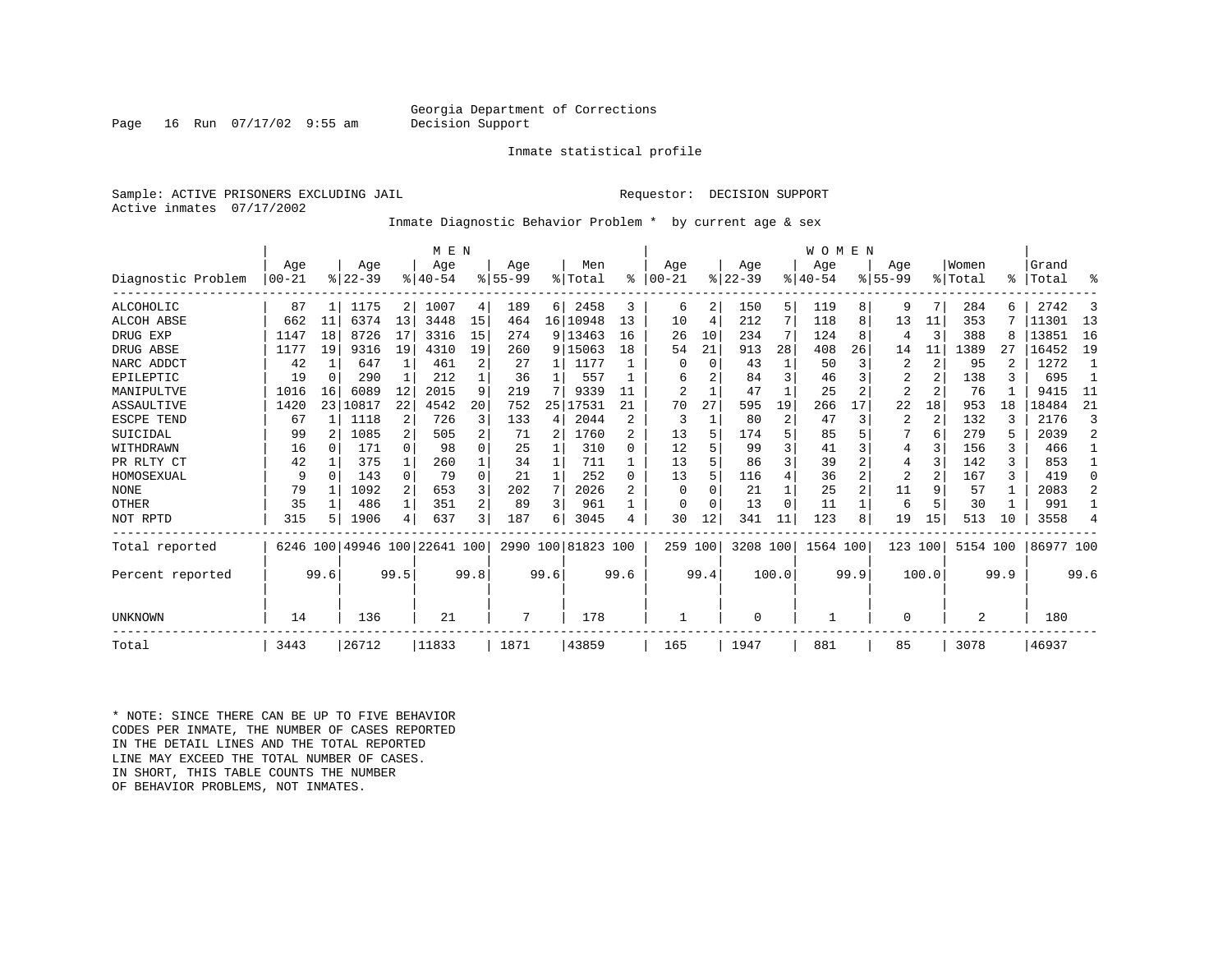Page 17 Run 07/17/02 9:55 am

Inmate statistical profile

Sample: ACTIVE PRISONERS EXCLUDING JAIL Requestor: DECISION SUPPORT Active inmates 07/17/2002

Physical Profile (General Condition) by current age & sex

|                      |       |      |           |                | M E N                        |      |             |      |                    |      |             |      |          |                | W O M E N |         |             |        |          |      |           |      |
|----------------------|-------|------|-----------|----------------|------------------------------|------|-------------|------|--------------------|------|-------------|------|----------|----------------|-----------|---------|-------------|--------|----------|------|-----------|------|
|                      | Aqe   |      | Age       |                | Age                          |      | Age         |      | Men                |      | Aqe         |      | Age      |                | Aqe       |         | Aqe         |        | Women    |      | Grand     |      |
| Physical Profile     | 00-21 |      | $8 22-39$ |                | $8 40-54$                    |      | $8155 - 99$ |      | % Total            | ႜ    | $ 00 - 21$  |      | $ 22-39$ |                | $8 40-54$ |         | $8155 - 99$ |        | % Total  | ႜ    | Total     | ိ    |
| NO LIMITATION        | 3056  | 91   | 20125     | 77             | 5891                         | 51   | 340         |      | 19 29412           | 68   | 138         | 90   | 1422     | 77             | 487       | 57      | 17          | 21     | 2064     | 70   | 31476 69  |      |
| DEFECT NO MAJOR LIMT | 171   | .5   | 2828      | 11             | 2187                         | 19   | 362         | 20   | 5548               | 13   | 9           | 6    | 270      | 15             | 207       | 24      | 26          | 32     | 512      | 17   | 6060      | 13   |
| DEFECT MAJOR LIMIT   | 128   | 4    | 3218      | 12             | 3383                         | 29   | 976         | 53   | 7705               | 18   | 6           | 4    | 153      | 8 <sup>1</sup> | 147       | 17      | 36          | 44     | 342      | 12   | 8047      | 18   |
| VERY MAJOR DEFECT    |       | 0    | 50        | 0 <sup>1</sup> | 118                          |      | 156         | 9 I  | 325                |      | $\mathbf 0$ | 0    | 4        | $\overline{0}$ | 9         |         | 3           | 4      | 16       |      | 341       |      |
| Total reported       |       |      |           |                | 3356 100 26221 100 11579 100 |      |             |      | 1834 100 42990 100 |      | 153 100     |      | 1849 100 |                |           | 850 100 |             | 82 100 | 2934 100 |      | 45924 100 |      |
| Percent reported     |       | 97.5 |           | 98.2           |                              | 97.9 |             | 98.0 |                    | 98.0 |             | 92.7 |          | 95.0           |           | 96.5    |             | 96.5   |          | 95.3 |           | 97.8 |
| NOT REPORTED         | 87    |      | 491       |                | 254                          |      | 37          |      | 869                |      | 12          |      | 98       |                | 31        |         | 3           |        | 144      |      | 1013      |      |
| Total                | 3443  |      | 26712     |                | 11833                        |      | 1871        |      | 43859              |      | 165         |      | 1947     |                | 881       |         | 85          |        | 3078     |      | 46937     |      |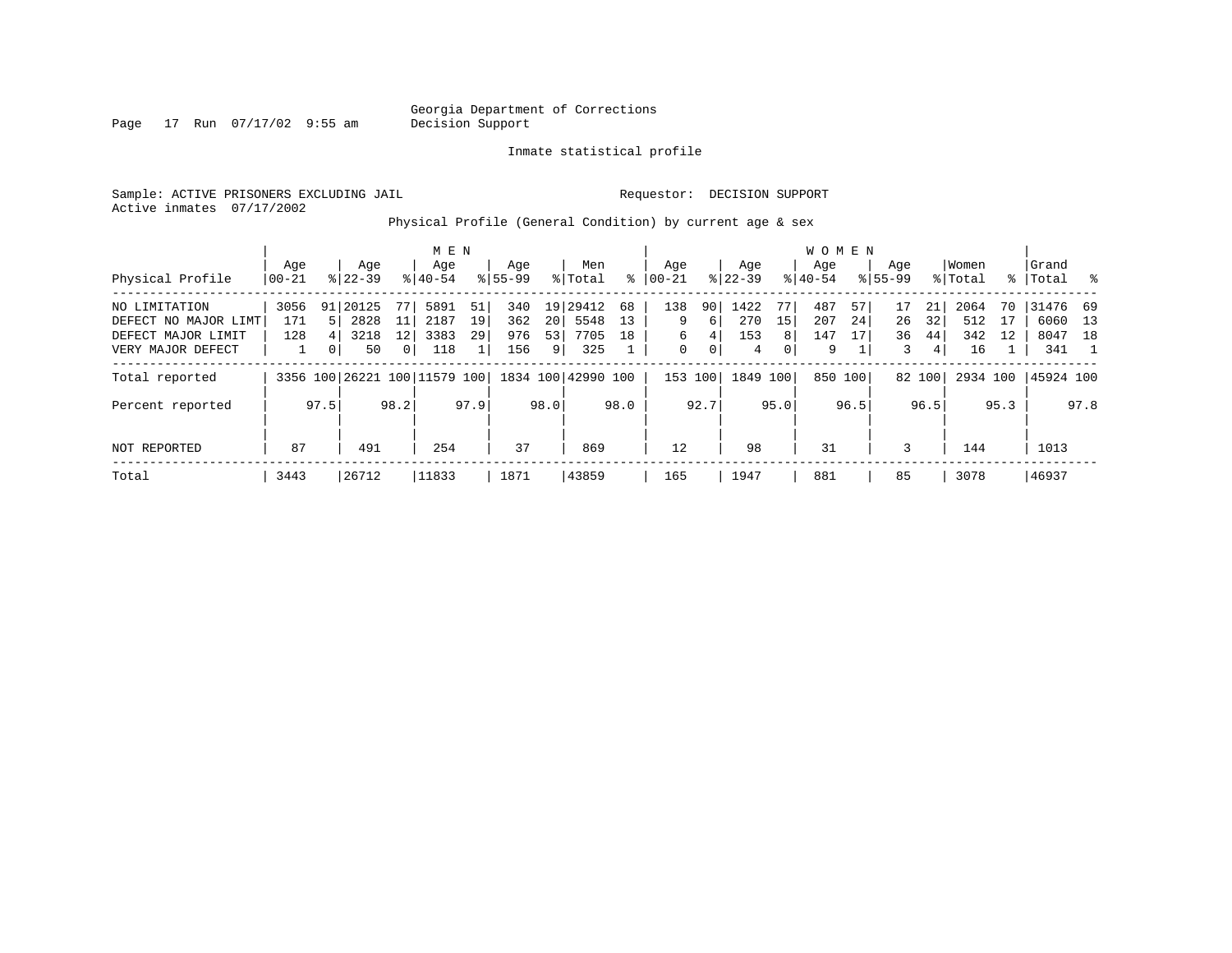Page 18 Run  $07/17/02$  9:55 am

#### Inmate statistical profile

Sample: ACTIVE PRISONERS EXCLUDING JAIL Requestor: DECISION SUPPORT Active inmates 07/17/2002

Security Status by current age & sex

|                  |       |       |           |             | M E N                        |       |          |                         |                    |       |           |       |             |       | W O M E N |       |             |        |             |       |           |       |
|------------------|-------|-------|-----------|-------------|------------------------------|-------|----------|-------------------------|--------------------|-------|-----------|-------|-------------|-------|-----------|-------|-------------|--------|-------------|-------|-----------|-------|
|                  | Age   |       | Age       |             | Age                          |       | Age      |                         | Men                |       | Age       |       | Age         |       | Age       |       | Age         |        | Women       |       | Grand     |       |
| Security         | 00-21 |       | $ 22-39 $ |             | $ 40-54$                     |       | $ 55-99$ |                         | % Total            | ి     | $00 - 21$ |       | $ 22 - 39 $ |       | $ 40-54$  |       | $8155 - 99$ |        | % Total     |       | %   Total | း     |
| DIAG INCOM       | 3     | 0     | 38        | $\mathbf 0$ | 23                           |       | 5        |                         | 69                 |       | 0         |       | 0           | 0     |           |       |             | 0      | $\Omega$    | 0     | 69        |       |
| WRK RELEAS       |       | 0     |           | 0           |                              |       | 0        |                         | 2                  | 0     | 0         |       | 0           | 0     |           | 0     | 0           | 0      | 0           | 0     | 2         |       |
| TRUSTY           | 46    |       | 1328      | 5           | 811                          |       | 75       | 4                       | 2260               |       |           |       | 103         | 5     | 79        |       |             | 4      | 187         | б.    | 2447      |       |
| MINIMUM          | 934   | 27    | 8687      | 33          | 4298                         | 36    | 646      | 35                      | 14565              | 33    | 60        | 36    | 1097        | 56    | 525       | 60    | 55          | 65     | 1737        | 56    | 16302     | 35    |
| MEDIUM           | 1471  | 43    | 10596     | 40          | 4688                         | 40    | 896      | 48                      | 17651              | 40    | 63        | 38    | 482         | 25    | 197       | 22    | 21          | 25     | 763         | 25    | 18414     | 39    |
| CLOSE            | 672   | 20    | 4211      | 16          | 1255                         | 11    | 168      | 9                       | 6306               | 14    | 27        | 16    | 139         |       | 36        |       |             |        | 205         |       | 6511      | 14    |
| MAXIMUM          | 23    |       | 512       |             | 186                          | 2     | 21       |                         | 742                | 2     | $\Omega$  |       | 4           | 0     |           |       | 0           |        | 5           |       | 747       | 2     |
| DIAGNOSTIC       | 294   | 9     | 1339      | 5           | 571                          | 5     | 60       | $\overline{\mathsf{3}}$ | 2264               | 5     | 13        | 8     | 122         | 6     | 43        | 5     | 3           | 4      | 181         | б.    | 2445      | 5     |
| Total reported   |       |       |           |             | 3443 100 26712 100 11833 100 |       |          |                         | 1871 100 43859 100 |       | 165       | 100   | 1947 100    |       | 881 100   |       |             | 85 100 | 3078 100    |       | 46937 100 |       |
| Percent reported |       | 100.0 |           | 100.0       |                              | 100.0 |          | 100.0                   |                    | 100.0 |           | 100.0 |             | 100.0 |           | 100.0 |             | 100.0  |             | 100.0 |           | 100.0 |
| NOT RPTD         | 0     |       | 0         |             | $\Omega$                     |       | 0        |                         |                    |       | $\Omega$  |       | $\Omega$    |       | $\Omega$  |       |             |        | $\mathbf 0$ |       |           |       |
| Total            | 3443  |       | 26712     |             | 11833                        |       | 1871     |                         | 43859              |       | 165       |       | 1947        |       | 881       |       | 85          |        | 3078        |       | 46937     |       |

\* NOTE: BEGINNING IN JULY 1987, THE FACILITIES DIVISION NO LONGER CODED INMATES AS BEING WORK RELEASE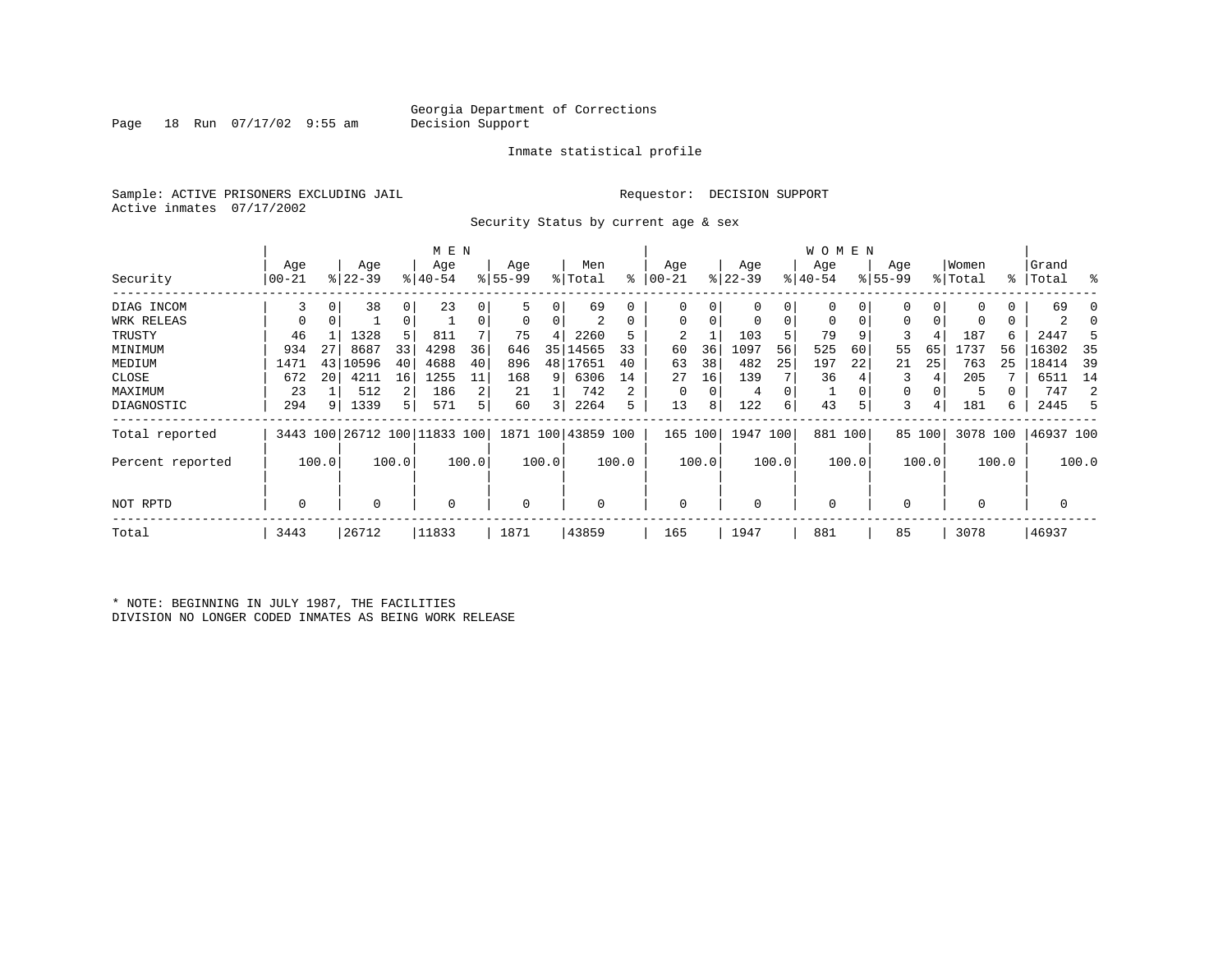Page 19 Run 07/17/02 9:55 am

#### Inmate statistical profile

Sample: ACTIVE PRISONERS EXCLUDING JAIL Requestor: DECISION SUPPORT Active inmates 07/17/2002

Number Of Sentences by current age & sex

|                     |       |                |           |      | M E N                        |      |           |      |                    |      |               |         |           |      | WOMEN     |         |             |                |          |      |           |      |
|---------------------|-------|----------------|-----------|------|------------------------------|------|-----------|------|--------------------|------|---------------|---------|-----------|------|-----------|---------|-------------|----------------|----------|------|-----------|------|
|                     | Age   |                | Age       |      | Age                          |      | Age       |      | Men                |      | Age           |         | Age       |      | Age       |         | Age         |                | Women    |      | Grand     |      |
| Number Of Sentences | 00-21 |                | $8 22-39$ |      | $8140 - 54$                  |      | $8 55-99$ |      | % Total            |      | $8   00 - 21$ |         | $ 22-39 $ |      | $ 40-54 $ |         | $8155 - 99$ |                | % Total  |      | %   Total | ႜ    |
| $_{\rm ONE}$        | 1454  | 42             | 8292      | 31   | 3902                         | 33   | 753       |      | 40 14401           | 33   | 80            | 49      | 788       | 41   | 339       | 39      | 44          | 52             | 1251     | 41   | 15652     | 33   |
| TWO                 | 893   | 26             | 6388      | 24   | 2782                         | 24   | 459       |      | 25 10522           | 24   | 48            | 29      | 514       | 27   | 230       | 26      | 22          | 26             | 814      | 27   | 11336     | -24  |
| THREE               | 501   | 15             | 4276      | 16   | 1806                         | 15   | 257       | 14   | 6840               | 16   | 21            | 13      | 257       | 13   | 120       | 14      | 10          | 12             | 408      | 13   | 7248      | 16   |
| <b>FOUR</b>         | 250   |                | 2651      | 10   | 1120                         | 9    | 150       | 8    | 4171               | 10   |               | 4       | 147       | 8    | 60        |         | 6           | 7              | 220      |      | 4391      | 9    |
| FIVE                | 145   | 4              | 1744      |      | 737                          | 6    | 78        |      | 2704               | 6    | 3             | 2       | 90        | 5    | 34        |         |             |                | 128      | 4    | 2832      | 6    |
| MORE THAN FIVE      | 180   | 5 <sup>1</sup> | 3272      | 12   | 1447                         | 12   | 169       | 9    | 5068               | 12   | 5             | 3       | 127       | 7    | 86        | 10      | 2           | $\overline{a}$ | 220      |      | 5288      | - 11 |
| Total reported      |       |                |           |      | 3423 100 26623 100 11794 100 |      |           |      | 1866 100 43706 100 |      |               | 164 100 | 1923 100  |      |           | 869 100 |             | 85 100         | 3041 100 |      | 46747 100 |      |
| Percent reported    |       | 99.4           |           | 99.7 |                              | 99.7 |           | 99.7 |                    | 99.7 |               | 99.4    |           | 98.8 |           | 98.6    |             | 100.0          |          | 98.8 |           | 99.6 |
| NOT REPORTED        | 20    |                | 89        |      | 39                           |      | 5         |      | 153                |      |               |         | 24        |      | 12        |         | $\Omega$    |                | 37       |      | 190       |      |
| Total               | 3443  |                | 26712     |      | 11833                        |      | 1871      |      | 43859              |      | 165           |         | 1947      |      | 881       |         | 85          |                | 3078     |      | 46937     |      |
|                     |       |                |           |      |                              |      |           |      |                    |      |               |         |           |      |           |         |             |                |          |      |           |      |
| AVG NUM SENTENCES   | 2.30  |                | 3.00      |      | 2.98                         |      | 2.61      |      | 2.92               |      | 1.96          |         | 2.41      |      | 2.63      |         | 2.04        |                | 2.44     |      | 2.89      |      |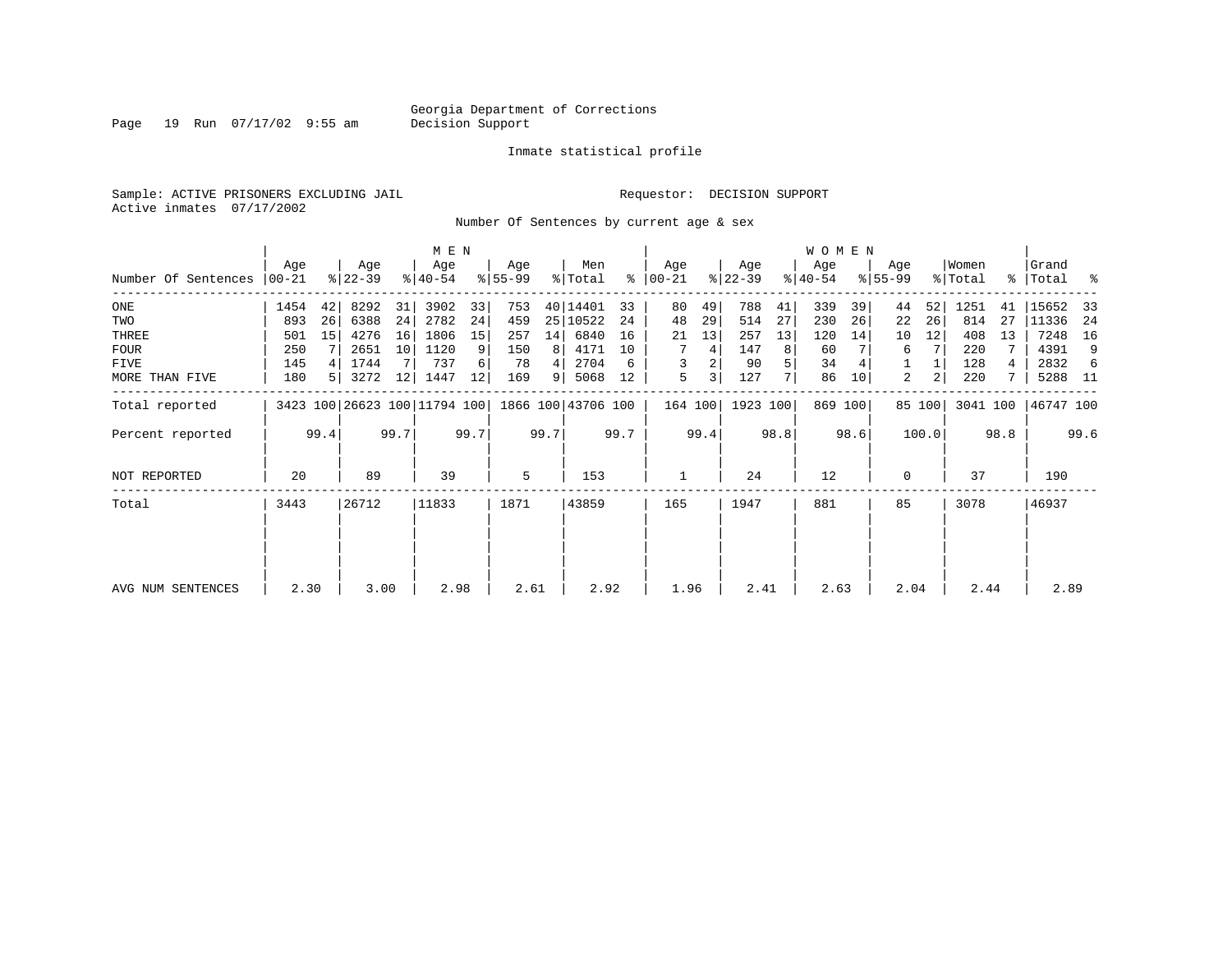Page 20 Run 07/17/02 9:55 am

Inmate statistical profile

Sample: ACTIVE PRISONERS EXCLUDING JAIL Requestor: DECISION SUPPORT Active inmates 07/17/2002

Number Of Disciplinaries by current age & sex

|                  |                  |                |                              |                | M E N            |       |                  |       |                    |       |                 |       |                  |                | W O M E N        |         |                  |        |                  |       |                      |       |
|------------------|------------------|----------------|------------------------------|----------------|------------------|-------|------------------|-------|--------------------|-------|-----------------|-------|------------------|----------------|------------------|---------|------------------|--------|------------------|-------|----------------------|-------|
| Disciplinaries   | Age<br>$00 - 21$ |                | Age<br>$ 22-39 $             |                | Age<br>$ 40-54 $ |       | Age<br>$8 55-99$ |       | Men<br>% Total     | ႜ     | Age<br>$ 00-21$ |       | Age<br>$ 22-39 $ |                | Age<br>$ 40-54 $ |         | Age<br>$8 55-99$ |        | Women<br>% Total |       | Grand<br>%   Total % |       |
| ZERO             | 1162             | 34             | 8539                         | 32             | 4976             | 42    | 903              |       | 48 15580           | 36    | 82              | 50    | 1037             | 53             | 515              | 58      | 54               | 64     | 1688             | 55    | 17268                | -37   |
| ONE              | 435              | 13             | 3704                         | 14             | 1769             | 15    | 338              | 18    | 6246               | 14    | 16              | 10    | 261              | 13             | 135              | 15      | 14               | 16     | 426              | 14    | 6672                 | 14    |
| TWO              | 312              | 9              | 2308                         | 9 <sup>1</sup> | 1033             | 9     | 165              | 9     | 3818               | 9     | 15              | 9     | 151              | 8              | 49               |         |                  | 8      | 222              |       | 4040                 | 9     |
| THREE            | 202              |                | 1635                         | $6 \mid$       | 699              | 6     | 108              | 6     | 2644               | 6     | 10              | 6     | 99               |                | 40               |         | 5                |        | 154              | 5.    | 2798                 | 6     |
| <b>FOUR</b>      | 199              |                | 1255                         | 5              | 490              |       | 52               | 3     | 1996               | 5     | 4               |       | 76               |                | 28               |         |                  |        | 109              | 4     | 2105                 | 4     |
| FIVE             | 152              | $\overline{4}$ | 1015                         | 4              | 370              | 3     | 43               | 2     | 1580               |       | 5               |       | 37               | $\overline{c}$ | 10               |         | 0                |        | 52               |       | 1632                 | -3    |
| MORE THAN FIVE   | 981              | 28             | 8253                         | 31             | 2492             | 21    | 262              |       | 14   11988         | 27    | 33              | 20    | 286              | 15             | 104              | 12      | 4                |        | 427              | 14    | 12415                | -26   |
| Total reported   |                  |                | 3443 100 26709 100 11829 100 |                |                  |       |                  |       | 1871 100 43852 100 |       | 165 100         |       | 1947 100         |                |                  | 881 100 |                  | 85 100 | 3078 100         |       | 46930 100            |       |
| Percent reported |                  | 100.0          |                              | 100.0          |                  | 100.0 |                  | 100.0 |                    | 100.0 |                 | 100.0 |                  | 100.0          |                  | 100.0   |                  | 100.0  |                  | 100.0 |                      | 100.0 |
| NOT REPORTED     | 0                |                | 3                            |                | 4                |       | $\mathbf 0$      |       |                    |       | $\mathbf 0$     |       | 0                |                | 0                |         | 0                |        | 0                |       |                      |       |
| Total            | 3443             |                | 26712                        |                | 11833            |       | 1871             |       | 43859              |       | 165             |       | 1947             |                | 881              |         | 85               |        | 3078             |       | 46937                |       |
| AVG NUM DISCIP   | 5.39             |                | 6.61                         |                | 4.66             |       | 3.00             |       | 5.84               |       | 3.87            |       | 3.14             |                | 2.35             |         | 1.12             |        | 2.90             |       | 5.64                 |       |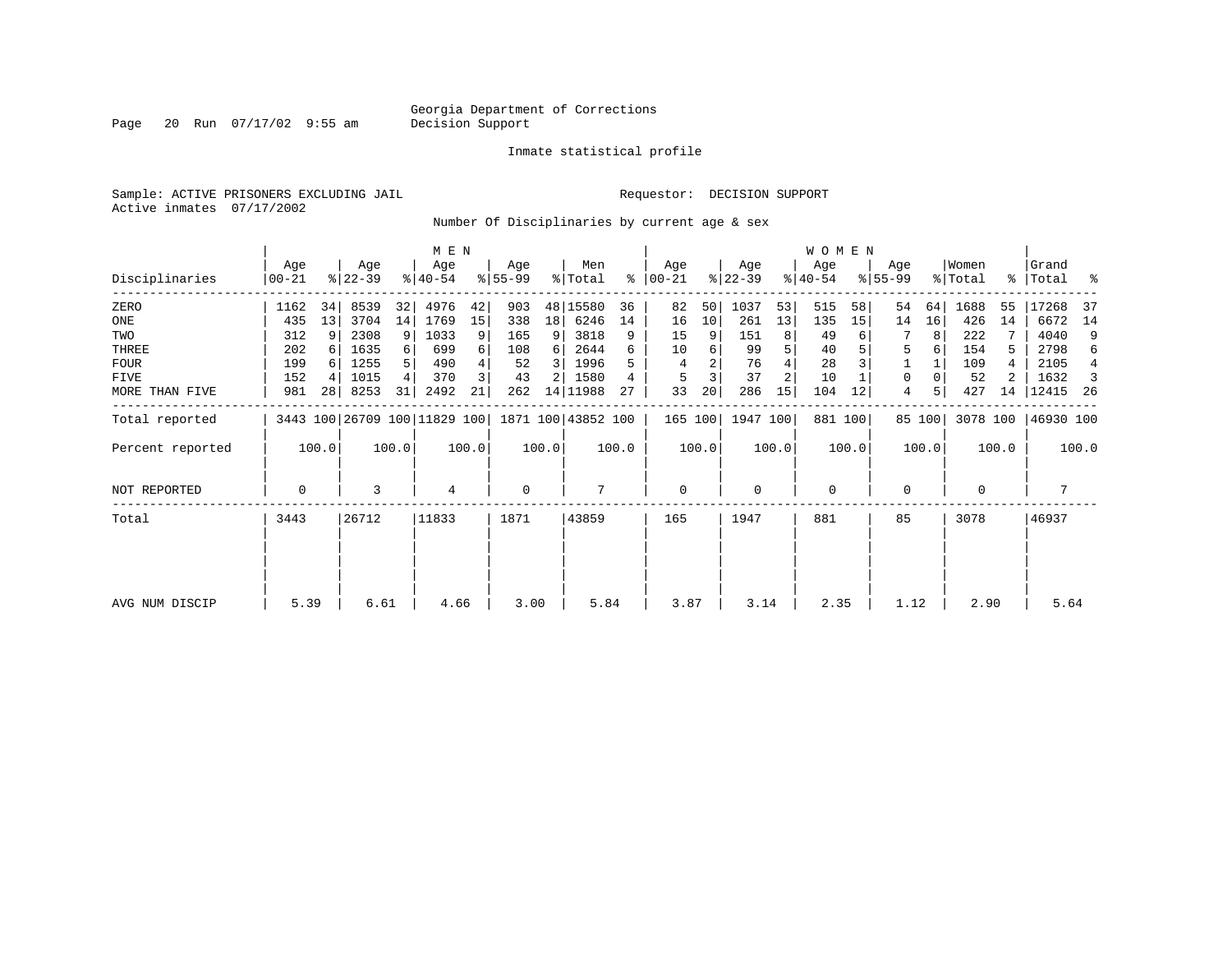Page 21 Run 07/17/02 9:55 am

#### Inmate statistical profile

Sample: ACTIVE PRISONERS EXCLUDING JAIL Requestor: DECISION SUPPORT Active inmates 07/17/2002

Number Of Escapes by current age & sex

|                  |                |          |                  |          | M E N                                           |          |                  |       |                |          |                  |       |                  |             | <b>WOMEN</b>     |          |                  |        |                  |       |                    |              |
|------------------|----------------|----------|------------------|----------|-------------------------------------------------|----------|------------------|-------|----------------|----------|------------------|-------|------------------|-------------|------------------|----------|------------------|--------|------------------|-------|--------------------|--------------|
| Escapes          | Age<br>  00-21 |          | Age<br>$ 22-39 $ |          | Age<br>$8 40-54$                                |          | Age<br>$ 55-99 $ |       | Men<br>% Total | ៖        | Age<br>$ 00-21 $ |       | Age<br>$ 22-39 $ |             | Age<br>$ 40-54 $ |          | Age<br>$8 55-99$ |        | Women<br>% Total |       | Grand<br>% Total % |              |
|                  |                |          |                  |          |                                                 |          |                  |       |                |          |                  |       |                  |             |                  |          |                  |        |                  |       |                    |              |
| ZERO             |                |          | 3437 100 26534   |          | 99 11694                                        | 99       | 1841             | 98    | 43506          | 99       | 165              | 100   | 1940 100         |             |                  | 880 100  | 85               | 100    | 3070             | 100   | 46576              | -99          |
| ONE              | 6              | $\Omega$ | 176              |          | 120                                             |          | 23               |       | 325            |          | $\Omega$         | 0     |                  | 0           |                  | 0        | $\Omega$         | 0      | 8                | 0     | 333                | 1            |
| TWO              |                |          | 2                | $\Omega$ | 15                                              | $\Omega$ | 4                | 0     | 21             | 0        | U                |       | 0                | 0           | 0                | $\Omega$ | $\Omega$         |        |                  | U     | 21                 | $\Omega$     |
| THREE            | 0              |          | 0                |          |                                                 |          |                  |       | 6              | 0        | 0                |       | 0                | 0           | 0                |          | 0                |        |                  | 0     |                    | <sup>0</sup> |
| <b>FOUR</b>      | 0              |          | 0                | $\Omega$ |                                                 |          |                  |       |                | $\Omega$ |                  |       | $\Omega$         | 0           | $\mathbf 0$      |          | $\Omega$         |        |                  | 0     |                    | n            |
| FIVE             | 0              |          | $\Omega$         | $\Omega$ | $\Omega$                                        |          | $\Omega$         | 0     | $\Omega$       | $\Omega$ |                  | 0     | $\mathbf 0$      | $\mathbf 0$ | $\mathbf 0$      | $\Omega$ | 0                |        |                  | 0     |                    | n            |
| MORE THAN FIVE   | 0              | 0        | 0                | $\Omega$ | $\Omega$                                        |          | 0                | 0     |                | 0        | $\Omega$         | 0     | $\Omega$         | 0           | $\mathbf 0$      | 0        | $\Omega$         | 0      | <sup>0</sup>     | 0     |                    |              |
| Total reported   |                |          |                  |          | 3443 100 26712 100 11833 100 1871 100 43859 100 |          |                  |       |                |          | 165 100          |       | 1947 100         |             |                  | 881 100  |                  | 85 100 | 3078 100         |       | 46937 100          |              |
| Percent reported |                | 100.0    |                  | 100.0    |                                                 | 100.0    |                  | 100.0 |                | 100.0    |                  | 100.0 |                  | 100.0       |                  | 100.0    |                  | 100.0  |                  | 100.0 |                    | 100.0        |
| NOT REPORTED     | 0              |          | 0                |          | $\Omega$                                        |          | $\mathbf 0$      |       | $\mathbf 0$    |          | $\mathbf 0$      |       | $\mathbf 0$      |             | $\mathbf 0$      |          | 0                |        | $\Omega$         |       | 0                  |              |
| Total            | 3443           |          | 26712            |          | 11833                                           |          | 1871             |       | 43859          |          | 165              |       | 1947             |             | 881              |          | 85               |        | 3078             |       | 46937              |              |
|                  |                |          |                  |          |                                                 |          |                  |       |                |          |                  |       |                  |             |                  |          |                  |        |                  |       |                    |              |
|                  |                |          |                  |          |                                                 |          |                  |       |                |          |                  |       |                  |             |                  |          |                  |        |                  |       |                    |              |
| AVG NUM ESCAPES  | .00            |          | .01              |          | .01                                             |          | .02              |       | .01            |          | .00              |       | .00              |             |                  | .00      |                  | .00    | .00              |       | .01                |              |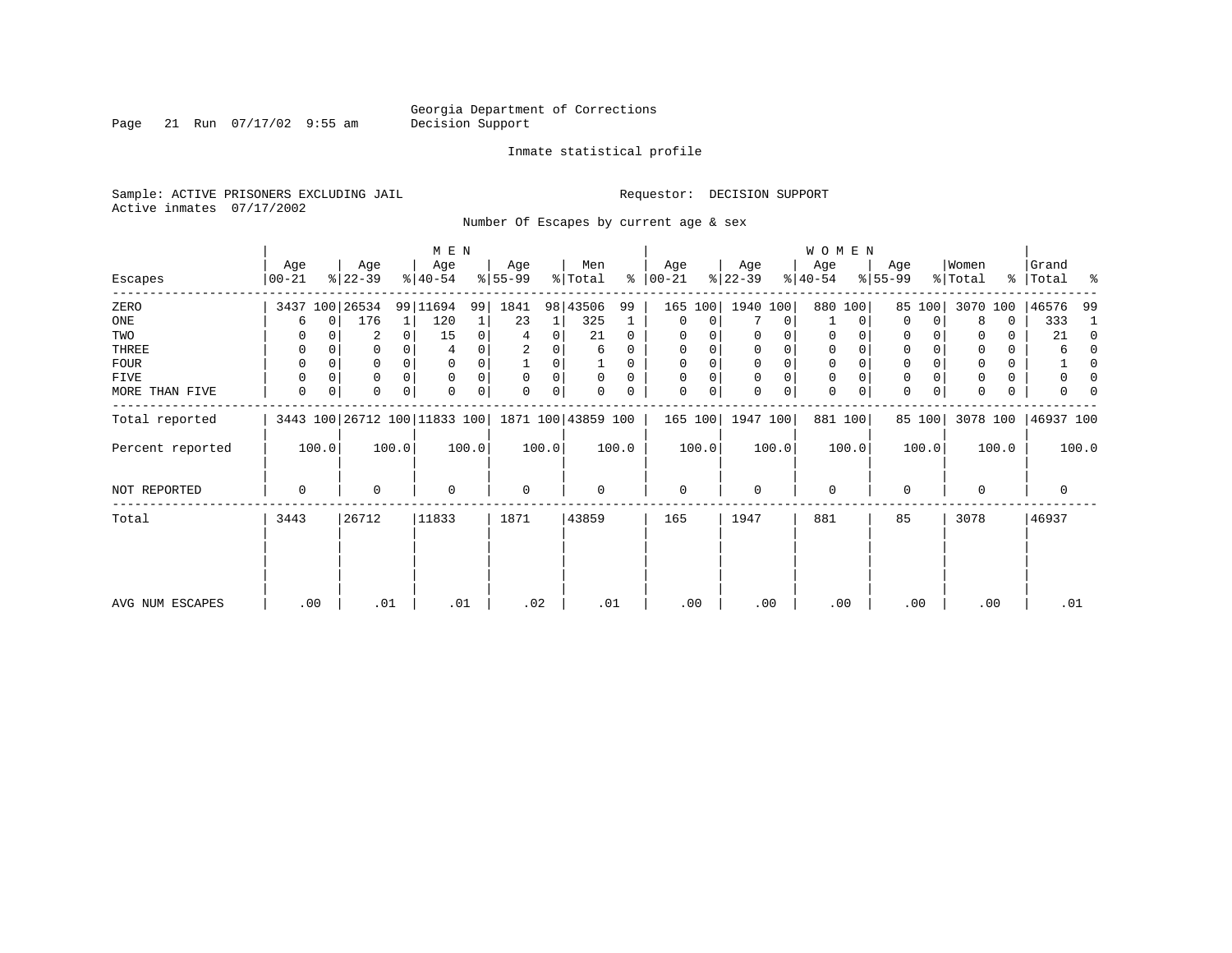Page 22 Run 07/17/02 9:55 am Decision Support

Inmate statistical profile

Active inmates 07/17/2002

Sample: ACTIVE PRISONERS EXCLUDING JAIL **Requestor: DECISION SUPPORT** 

Number Of Prior Georgia Incarcerations \* by current age & sex

|                            |             |       |                  |       | M E N                                           |                |                  |       |                |       |                      |       |                  |       | W O M E N        |         |                    |                |                  |       |                 |                |
|----------------------------|-------------|-------|------------------|-------|-------------------------------------------------|----------------|------------------|-------|----------------|-------|----------------------|-------|------------------|-------|------------------|---------|--------------------|----------------|------------------|-------|-----------------|----------------|
| Prior Incarcerations 00-21 | Age         |       | Age<br>$ 22-39 $ |       | Age<br>$ 40-54 $                                |                | Age<br>$8 55-99$ |       | Men<br>% Total |       | Age<br>$8   00 - 21$ |       | Age<br>$ 22-39 $ |       | Age<br>$8 40-54$ |         | Age<br>$8155 - 99$ |                | Women<br>% Total | ွေ    | Grand<br> Total | ႜ              |
| ZERO                       | 3134        |       | 91 14867         | 56    | 4563                                            | 39             | 1029             |       | 55 23593       | 54    | 146                  | 88    | 1268             | 65    | 472              | 54      | 59                 | 69             | 1945             | 63    | 25538           | 54             |
| ONE                        | 283         | 8     | 5353             | 20    | 2151                                            | 18             | 349              | 19    | 8136           | 19    | 19                   | 12    | 338              | 17    | 144              | 16      | 13                 | 15             | 514              | 17    | 8650            | 18             |
| TWO                        | 25          |       | 3024             | 11    | 1589                                            | 13             | 192              | 10    | 4830           | 11    | 0                    | 0     | 165              |       | 89               | 10      | 3                  | 4              | 257              |       | 5087            | 11             |
| <b>THREE</b>               |             |       | 1754             | 7     | 1188                                            | 10             | 133              |       | 3076           |       | 0                    | 0     | 95               |       | 73               |         | 3                  |                | 171              |       | 3247            | 7              |
| <b>FOUR</b>                | $\Omega$    |       | 899              |       | 910                                             | 8              | 79               | 4     | 1888           |       | $\Omega$             |       | 43               |       | 35               |         | $\overline{2}$     | 2              | 80               |       | 1968            | $\overline{4}$ |
| FIVE                       | 0           |       | 500              |       | 598                                             | 5              | 29               |       | 1127           |       | $\Omega$             | 0     | 22               |       | 23               |         | $\overline{3}$     |                | 48               |       | 1175            | 3              |
| MORE THAN FIVE             | $\mathbf 0$ | 0     | 315              |       | 834                                             | 7 <sub>1</sub> | 60               | 3     | 1209           | 3     | $\mathbf 0$          | 0     | 16               |       | 45               |         | $\overline{a}$     | 2 <sub>1</sub> | 63               | 2     | 1272            | 3              |
| Total reported             |             |       |                  |       | 3443 100 26712 100 11833 100 1871 100 43859 100 |                |                  |       |                |       | 165 100              |       | 1947 100         |       |                  | 881 100 |                    | 85 100         | 3078 100         |       | 46937 100       |                |
| Percent reported           |             | 100.0 |                  | 100.0 |                                                 | 100.0          |                  | 100.0 |                | 100.0 |                      | 100.0 |                  | 100.0 |                  | 100.0   |                    | 100.0          |                  | 100.0 |                 | 100.0          |
| NOT REPORTED               | 0           |       | 0                |       | $\Omega$                                        |                | 0                |       | 0              |       | $\mathbf 0$          |       | $\Omega$         |       | $\mathbf 0$      |         | $\Omega$           |                | $\Omega$         |       | 0               |                |
| Total                      | 3443        | 26712 |                  | 11833 |                                                 | 1871           |                  | 43859 |                | 165   |                      | 1947  |                  | 881   |                  | 85      |                    | 3078           |                  | 46937 |                 |                |
|                            |             |       |                  |       |                                                 |                |                  |       |                |       |                      |       |                  |       |                  |         |                    |                |                  |       |                 |                |
|                            |             |       |                  |       |                                                 |                |                  |       |                |       |                      |       |                  |       |                  |         |                    |                |                  |       |                 |                |
| AVG # INCARCERATIONS       | .10         |       |                  | .93   | 1.81                                            |                | 1.08             |       | 1.11           |       | .12                  |       | .69              |       | 1.27             |         | .76                |                | .83              |       | 1.09            |                |

\* This data counts a parole revocation on an existing sentenCE AS A prior incarceration. Also, this data counts, for any cohort of inmates, the total number of Georgia incarcerations the inmate has had during his entire criminal career. For example, if an inmate was admitted to prison first in FY72, and then re-admitted in FY79 and FY85, he had two prior incarcerations before the FY85 admission. This inmate's records show two prior incarcerations in all three of his records since he has had two prior incarcerations in his criminal career. If the cohort of FY72 admissions is selected for analysis, two prior incarcerations will be listed for this inmate even though in FY72, he had no prior incarcerations.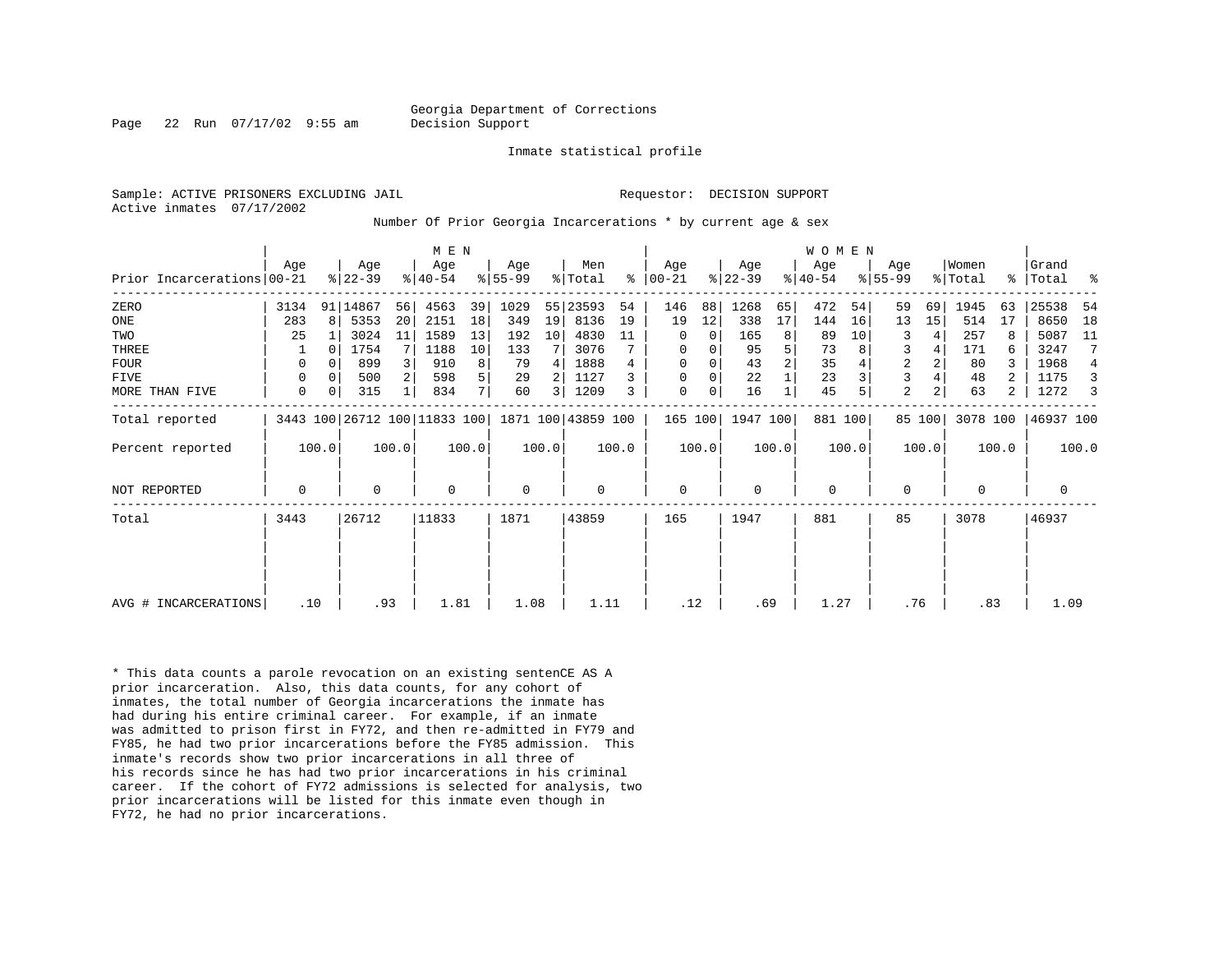Page 23 Run 07/17/02 9:55 am

#### Inmate statistical profile

Sample: ACTIVE PRISONERS EXCLUDING JAIL Requestor: DECISION SUPPORT Active inmates 07/17/2002

Number Of Transfers by current age & sex

|                   |                |                 |                  |       | M E N            |       |                  |       |                                                 |       |                  |       |                  |       | W O M E N        |         |                  |        |                  |       |                      |                |
|-------------------|----------------|-----------------|------------------|-------|------------------|-------|------------------|-------|-------------------------------------------------|-------|------------------|-------|------------------|-------|------------------|---------|------------------|--------|------------------|-------|----------------------|----------------|
| Transfers         | Age<br>  00-21 |                 | Age<br>$ 22-39 $ |       | Age<br>$8 40-54$ |       | Age<br>$8 55-99$ |       | Men<br>% Total                                  | ႜ     | Aqe<br>$ 00-21 $ |       | Age<br>$ 22-39 $ |       | Age<br>$ 40-54 $ |         | Age<br>$8 55-99$ |        | Women<br>% Total |       | Grand<br>%   Total % |                |
| ZERO              | 843            | 24              | 2449             | 9     | 1002             | 8     | 124              | 71    | 4418                                            | 10    | 40               | 24    | 414              | 21    | 179              | 20      | 16               | 19     | 649              | 21    | 5067                 | -11            |
| ONE               | 1628           |                 | 47   10291       | 39    | 4342             | 37    | 715              | 38    | 16976                                           | 39    | 102              | 62    | 1024             | 53    | 414              | 47      | 32               | 38     | 1572             | 51    | 18548                | 40             |
| TWO               | 610            | 18 <sup>1</sup> | 6015             | 23    | 2231             | 19    | 349              | 19    | 9205                                            | 21    | 14               | 8     | 272              | 14    | 144              | 16      | 16               | 19     | 446              | 14    | 9651                 | -21            |
| THREE             | 232            |                 | 3288             | 12    | 1424             | 12    | 192              | 10    | 5136                                            | 12    | 8                |       | 137              |       | 71               |         | 9                | 11     | 225              |       | 5361                 | - 11           |
| <b>FOUR</b>       | 79             |                 | 1789             | 7     | 870              |       | 156              | 8     | 2894                                            |       |                  |       | 59               |       | 31               |         | 4                |        | 95               |       | 2989                 | 6              |
| FIVE              | 31             |                 | 1069             | 4     | 580              |       | 94               | 5     | 1774                                            |       | $\Omega$         | 0     | 19               |       | 16               |         | 4                |        | 39               |       | 1813                 | $\overline{4}$ |
| MORE THAN FIVE    | 20             |                 | 1811             | 71    | 1384             | 12    | 241              | 13    | 3456                                            | 8     | $\mathbf 0$      | 0     | 22               |       | 26               |         | $\overline{4}$   |        | 52               | 2     | 3508                 | 7              |
| Total reported    |                |                 |                  |       |                  |       |                  |       | 3443 100 26712 100 11833 100 1871 100 43859 100 |       | 165 100          |       | 1947 100         |       |                  | 881 100 |                  | 85 100 | 3078 100         |       | 46937 100            |                |
| Percent reported  |                | 100.0           |                  | 100.0 |                  | 100.0 |                  | 100.0 |                                                 | 100.0 |                  | 100.0 |                  | 100.0 |                  | 100.0   |                  | 100.0  |                  | 100.0 |                      | 100.0          |
| NOT REPORTED      | 0              |                 | $\Omega$         |       | $\Omega$         |       | $\mathbf 0$      |       | $\mathbf 0$                                     |       | $\mathbf 0$      |       | $\mathbf 0$      |       | $\mathbf 0$      |         | $\mathbf 0$      |        | $\Omega$         |       | 0                    |                |
| Total             | 3443           |                 | 26712            |       | 11833            |       | 1871             |       | 43859                                           |       | 165              |       | 1947             |       | 881              |         | 85               |        | 3078             |       | 46937                |                |
|                   |                |                 |                  |       |                  |       |                  |       |                                                 |       |                  |       |                  |       |                  |         |                  |        |                  |       |                      |                |
|                   |                |                 |                  |       |                  |       |                  |       |                                                 |       |                  |       |                  |       |                  |         |                  |        |                  |       |                      |                |
| AVG NUM TRANSFERS | 1.21           |                 | 2.21             |       | 2.65             |       | 2.78             |       | 2.28                                            |       | .96              |       | 1.26             |       | 1.49             |         | 1.87             |        | 1.33             |       | 2.22                 |                |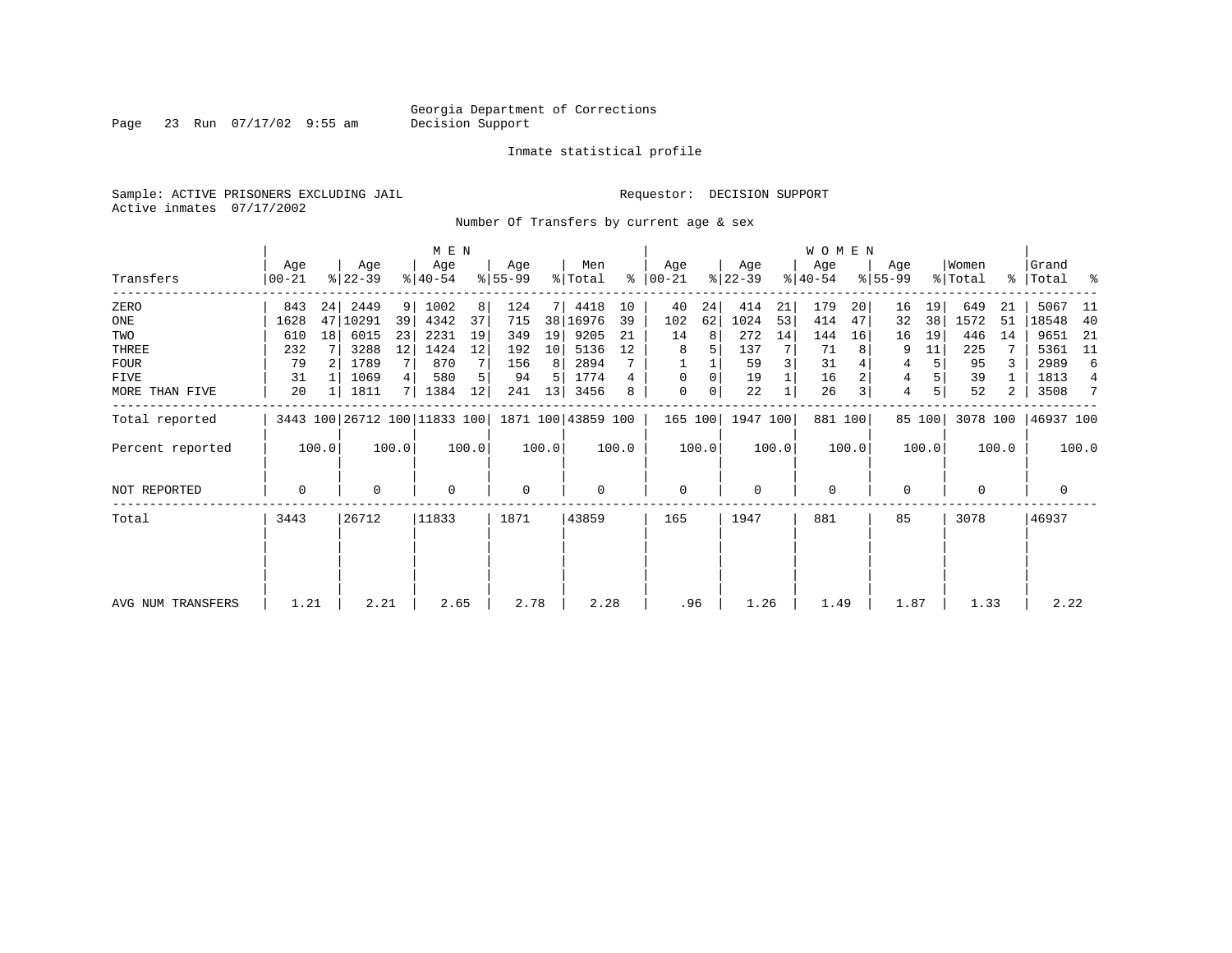Page 24 Run 07/17/02 9:55 am

#### Inmate statistical profile

Sample: ACTIVE PRISONERS EXCLUDING JAIL **Requestor: DECISION SUPPORT** Active inmates 07/17/2002

County Of Conviction by current age & sex

| Age<br>Women<br>Age<br>Age<br>Grand<br>Age<br>Age<br>Men<br>Age<br>Age<br>Aqe<br>County Of Conviction 00-21<br>$8 22-39$<br>$8 40-54$<br>$8 55-99$<br>%   Total<br>$100 - 21$<br>$8 22-39$<br>$8140 - 54$<br>$8155 - 99$<br>ႜ<br>% Total<br>Total<br>ి<br>٩,<br>Appling<br>$\overline{0}$<br>$\overline{0}$<br>0<br>$\mathbf 0$<br>8<br>5<br>30<br>0<br>6<br>0<br>107<br>0<br>0<br>0<br>1<br>0<br>0<br>0<br>115<br>$\Omega$<br>66<br>27<br>12<br>0<br>$\mathbf 1$<br>2<br>$\overline{3}$<br>Atkinson<br>$\mathbf{1}$<br>$\mathbf 0$<br>$\mathbf 0$<br>44<br>0<br>$\mathbf 0$<br>0<br>0<br>$\mathbf 0$<br>$\mathbf 0$<br>$\mathbf 0$<br>0<br>47<br>$\Omega$<br>0<br>4<br>19<br>37<br>0<br>0<br>$\Omega$<br>0<br>60<br>$\Omega$<br>0<br>$\mathbf 0$<br>0<br>1<br>0<br>0<br>61<br>$\Omega$<br>Bacon<br>4<br>0<br>0<br>$\mathbf 0$<br>1<br>0<br>$\Omega$<br>3<br>Baker<br>$\Omega$<br>$\Omega$<br>13<br>0<br>$\Omega$<br>$\Omega$<br>$\Omega$<br>3<br>$\Omega$<br>$\Omega$<br>$\Omega$<br>$\Omega$<br>$\Omega$<br>21<br>$\Omega$<br>0<br>4<br>$\mathbf{1}$<br>18<br>$\Omega$<br>Baldwin<br>33<br>219<br>$\mathbf{1}$<br>$\mathbf{1}$<br>9<br>$\Omega$<br>360<br>$\mathbf{1}$<br>21<br>8<br>$\Omega$<br>$\Omega$<br>30<br>$\mathbf{1}$<br>390<br>$\mathbf{1}$<br>1<br>99<br>$\mathbf{1}$<br>$\mathbf{1}$<br>1<br>$\mathbf{1}$<br>12<br>$\Omega$<br>3<br>$\Omega$<br>$\overline{2}$<br>6<br>Banks<br>30<br>20<br>0<br>6<br>$\mathbf 0$<br>68<br>$\mathbf{1}$<br>$\mathbf{1}$<br>$\mathbf 0$<br>$\Omega$<br>0<br>74<br>$\Omega$<br>$\Omega$<br>$\Omega$<br>$\Omega$<br>11<br>0<br>55<br>0<br>16<br>$\mathbf 1$<br>188<br>0<br>$\mathbf 0$<br>0<br>16<br>1<br>6<br>$\mathbf 0$<br>22<br>210<br>$\Omega$<br>0<br>106<br>1<br>$\Omega$<br>1<br>Barrow<br>$\overline{2}$<br>1<br>$\mathbf{1}$<br>15<br>225<br>$\mathbf{1}$<br>106<br>$\mathbf 1$<br>26<br>$\mathbf{1}$<br>372<br>$\mathbf{1}$<br>1<br>24<br>10<br>$\mathbf 1$<br>$\Omega$<br>$\Omega$<br>36<br>408<br>$\mathbf{1}$<br>Bartow<br>0<br>Ben Hill<br>17<br>119<br>$\mathbf 0$<br>51<br>0<br>10<br>$\mathbf{1}$<br>197<br>$\mathbf{1}$<br>8<br>$\mathbf 0$<br>5<br>$\mathbf 1$<br>$\Omega$<br>$\Omega$<br>14<br>$\mathbf 0$<br>211<br>$\Omega$<br>$\Omega$<br>$\Omega$<br>1<br>Berrien<br>0<br>$\mathbf 0$<br>78<br>$\Omega$<br>0<br>0<br>$\mathbf 0$<br>$\Omega$<br>$\overline{4}$<br>0<br>82<br>4<br>52<br>0<br>19<br>3<br>$\Omega$<br>4<br>$\mathbf 0$<br>$\Omega$<br>$\Omega$<br>0<br>3<br>$\overline{2}$<br>Bibb<br>2<br>2<br>301<br>46<br>2<br>1009<br>$\overline{2}$<br>5<br>3<br>33<br>23<br>3<br>2<br>1073<br>$\overline{2}$<br>64<br>598<br>3<br>4<br>64<br>Bleckley<br>$\Omega$<br>27<br>$\Omega$<br>3<br>$\Omega$<br>120<br>$\Omega$<br>5<br>9<br>129<br>10<br>$\Omega$<br>80<br>$\Omega$<br>$\Omega$<br>0<br>$\overline{4}$<br>$\mathbf{1}$<br>$\Omega$<br>$\Omega$<br>$\Omega$<br>$\Omega$<br>Brantley<br>$\mathbf 0$<br>0<br>0<br>2<br>$\overline{c}$<br>$\Omega$<br>22<br>13<br>3<br>$\mathbf 0$<br>39<br>$\Omega$<br>$\Omega$<br>$\Omega$<br>$\mathbf 0$<br>$\mathbf 0$<br>$\Omega$<br>$\Omega$<br>0<br>41<br>$\Omega$<br>1<br><b>Brooks</b><br>3<br>2<br>63<br>$\mathbf 0$<br>9<br>0<br>80<br>$\Omega$<br>$\mathbf 0$<br>$\Omega$<br>3<br>$\Omega$<br>83<br>$\Omega$<br>$\Omega$<br>6<br>$\Omega$<br>$\Omega$<br>O<br>$\Omega$<br>$\Omega$<br>$\Omega$<br>28<br>$\overline{2}$<br>79<br>Bryan<br>1<br>0<br>45<br>0<br>0<br>3<br>$\Omega$<br>77<br>$\Omega$<br>$\Omega$<br>0<br>$\mathbf{1}$<br>$\Omega$<br>0<br>$\Omega$<br>1<br>1<br>0<br>$\Omega$<br>Bulloch<br>3<br>4<br>33<br>228<br>78<br>$\mathbf 1$<br>15<br>$\mathbf 1$<br>354<br>$\Omega$<br>0<br>13<br>$\mathbf{1}$<br>20<br>$\mathbf 1$<br>374<br>1<br>1<br>$\mathbf{1}$<br>4<br>$\Omega$<br>$\mathbf{1}$<br>Burke<br>$\mathbf{3}$<br>$\Omega$<br>15<br>$\mathbf{1}$<br>55<br>0<br>7<br>$\Omega$<br>222<br>$\mathbf{1}$<br>3<br>2<br>$\Omega$<br>$\Omega$<br>$\Omega$<br>10<br>$\Omega$<br>232<br>$\Omega$<br>$\Omega$<br>145<br>4<br>$\overline{2}$<br>13<br>$\Omega$<br>33<br>0<br>8<br>$\Omega$<br>135<br>$\mathbf{1}$<br>7<br>$\Omega$<br>$\Omega$<br>$\Omega$<br>10<br>0<br>145<br><b>Butts</b><br>81<br>$\Omega$<br>1<br>$\Omega$<br>$\Omega$<br>0<br>Calhoun<br>$\mathbf 0$<br>0<br>3<br>$\mathbf 0$<br>37<br>0<br>$\mathbf{1}$<br>0<br>0<br>$\mathbf{1}$<br>38<br>$\Omega$<br>0<br>16<br>14<br>$\Omega$<br>$\Omega$<br>0<br>0<br>$\mathbf 0$<br>0<br>4<br>Camden<br>$\overline{2}$<br>5<br>3<br>28<br>$\overline{2}$<br>97<br>2<br>0<br>64<br>0<br>0<br>0<br>$\Omega$<br>$\Omega$<br>0<br>0<br>0<br>1<br>1<br>0<br>102<br>$\Omega$<br>Candler<br>5<br>58<br>$\mathbf 0$<br>19<br>0<br>$\Omega$<br>$\Omega$<br>82<br>$\Omega$<br>$\Omega$<br>5<br>$\Omega$<br>$\mathbf{1}$<br>$\Omega$<br>$\Omega$<br>6<br>$\mathbf 0$<br>88<br>$\Omega$<br>$\Omega$<br>$\mathbf 0$<br>$\Omega$<br>Carroll<br>34<br>259<br>114<br>$\mathbf 1$<br>2<br>2<br>37<br>2<br>9<br>0<br>50<br>2<br>494<br>1<br>1<br>37<br>444<br>4<br>1<br>0<br>$\mathbf{1}$<br>1<br>112<br>$\mathbf 0$<br>$\mathbf 1$<br>0<br>17<br>$\mathbf{1}$<br>$\mathbf 1$<br>22<br>1<br>221<br>Catoosa<br>8<br>0<br>65<br>14<br>$\mathbf{1}$<br>199<br>$\Omega$<br>$\Omega$<br>4<br>$\mathbf 0$<br>1<br>$\Omega$<br>Charlton<br>16<br>0<br>2<br>$\Omega$<br>$\overline{2}$<br>0<br>$\mathbf{1}$<br>$\mathbf 0$<br>$\mathbf 0$<br>3<br>1<br>25<br>0<br>44<br>0<br>$\mathbf 0$<br>0<br>$\mathbf 0$<br>0<br>47<br>0<br>$\Omega$<br>Chatham<br>212<br>6<br>552<br>5<br>2312<br>б.<br>6<br>37<br>2<br>2<br>157<br>1478<br>70<br>$\overline{4}$<br>5<br>10<br>108<br>5<br>2469<br>6<br>4<br>Chattahoochee<br>6<br>$\mathbf 0$<br>8<br>0<br>$\mathbf 0$<br>$\Omega$<br>30<br>$\mathbf{1}$<br>$\Omega$<br>$\mathbf 0$<br>$\mathbf 0$<br>$\mathbf 0$<br>$\Omega$<br>31<br>$\Omega$<br>0<br>16<br>$\Omega$<br>1<br>$\mathbf 0$<br>$\Omega$<br>1<br>Chattooga<br>2<br>109<br>$\mathbf 0$<br>65<br>$\mathbf 1$<br>187<br>$\overline{2}$<br>$\mathbf{1}$<br>$\Omega$<br>2<br>$\mathbf{1}$<br>10<br>197<br>$\Omega$<br>11<br>1<br>$\Omega$<br>5<br>$\mathbf 0$<br>1<br>0<br>0<br>Cherokee<br>152<br>3<br>2<br>2<br>488<br>24<br>232<br>1<br>1<br>25<br>$\mathbf{1}$<br>433<br>35<br>16<br>2<br>1<br>1<br>55<br>2<br>1<br>1<br>1<br>Clarke<br>32<br>$\overline{c}$<br>2<br>2<br>$\mathbf{1}$<br>322<br>$\mathbf{1}$<br>120<br>$\mathbf 1$<br>21<br>$\mathbf 1$<br>495<br>$\mathbf{1}$<br>30<br>$\overline{2}$<br>4<br>5<br>50<br>545<br>$\mathbf{1}$<br>14<br>1<br>$\overline{c}$<br>$\overline{2}$<br>$\overline{2}$<br>Clay<br>$\mathbf 0$<br>0<br>$\Omega$<br>23<br>$\mathbf 0$<br>$\Omega$<br>$\Omega$<br>$\mathbf 0$<br>$\Omega$<br>$\mathbf 0$<br>25<br>$\Omega$<br>17<br>$\Omega$<br>$\Omega$<br>$\Omega$<br>$\Omega$<br>$\Omega$<br>4<br>3 <sup>1</sup><br>215<br>4<br>3<br>1803<br>9<br>6<br>5<br>Clayton<br>1136<br>399<br>53<br>14<br>125<br>53<br>6<br>4<br>196<br>6<br>1999<br>6<br>4<br>Clinch<br>$\mathbf 0$<br>0<br>$\mathbf 0$<br>$\mathbf 0$<br>0<br>0<br>$\mathbf 0$<br>$\mathbf{0}$<br>7<br>0<br>32<br>11<br>$\mathbf 0$<br>50<br>$\Omega$<br>1<br>$\mathbf 0$<br>$\mathbf 0$<br>1<br>$\Omega$<br>51<br>$\Omega$<br>Cobb<br>178<br>5<br>5<br>5<br>5<br>$\overline{2}$<br>$\overline{c}$<br>5<br>2226<br>1232<br>569<br>2060<br>5<br>9<br>101<br>54<br>166<br>5<br>81<br>4<br>6<br>5<br>Coffee<br>23<br>55<br>0<br>220<br>0<br>5<br>$\mathbf{1}$<br>15<br>235<br>137<br>1<br>5<br>0<br>$\mathbf{1}$<br>1<br>8<br>1<br>1<br>0<br>1<br>1<br>1<br>Colquit<br>$\mathbf 1$<br>296<br>3<br>312<br>24<br>170<br>1<br>80<br>22<br>1<br>1<br>1<br>1<br>11<br>1<br>0<br>1<br>1<br>16<br>1<br>$\mathbf{1}$<br>1<br>7<br>Columbia<br>16<br>0<br>214<br>$\mathbf{0}$<br>0<br>$\Omega$<br>23<br>237<br>138<br>56<br>0<br>$\Omega$<br>16<br>$\mathbf 1$<br>0<br>$\mathbf 1$<br>$\mathbf{1}$<br>0<br>$\mathbf 1$<br>$\overline{4}$<br>1<br>--------- |  |  | M E N |  |  |  |  | W O M E N |  |  |  |  |
|-----------------------------------------------------------------------------------------------------------------------------------------------------------------------------------------------------------------------------------------------------------------------------------------------------------------------------------------------------------------------------------------------------------------------------------------------------------------------------------------------------------------------------------------------------------------------------------------------------------------------------------------------------------------------------------------------------------------------------------------------------------------------------------------------------------------------------------------------------------------------------------------------------------------------------------------------------------------------------------------------------------------------------------------------------------------------------------------------------------------------------------------------------------------------------------------------------------------------------------------------------------------------------------------------------------------------------------------------------------------------------------------------------------------------------------------------------------------------------------------------------------------------------------------------------------------------------------------------------------------------------------------------------------------------------------------------------------------------------------------------------------------------------------------------------------------------------------------------------------------------------------------------------------------------------------------------------------------------------------------------------------------------------------------------------------------------------------------------------------------------------------------------------------------------------------------------------------------------------------------------------------------------------------------------------------------------------------------------------------------------------------------------------------------------------------------------------------------------------------------------------------------------------------------------------------------------------------------------------------------------------------------------------------------------------------------------------------------------------------------------------------------------------------------------------------------------------------------------------------------------------------------------------------------------------------------------------------------------------------------------------------------------------------------------------------------------------------------------------------------------------------------------------------------------------------------------------------------------------------------------------------------------------------------------------------------------------------------------------------------------------------------------------------------------------------------------------------------------------------------------------------------------------------------------------------------------------------------------------------------------------------------------------------------------------------------------------------------------------------------------------------------------------------------------------------------------------------------------------------------------------------------------------------------------------------------------------------------------------------------------------------------------------------------------------------------------------------------------------------------------------------------------------------------------------------------------------------------------------------------------------------------------------------------------------------------------------------------------------------------------------------------------------------------------------------------------------------------------------------------------------------------------------------------------------------------------------------------------------------------------------------------------------------------------------------------------------------------------------------------------------------------------------------------------------------------------------------------------------------------------------------------------------------------------------------------------------------------------------------------------------------------------------------------------------------------------------------------------------------------------------------------------------------------------------------------------------------------------------------------------------------------------------------------------------------------------------------------------------------------------------------------------------------------------------------------------------------------------------------------------------------------------------------------------------------------------------------------------------------------------------------------------------------------------------------------------------------------------------------------------------------------------------------------------------------------------------------------------------------------------------------------------------------------------------------------------------------------------------------------------------------------------------------------------------------------------------------------------------------------------------------------------------------------------------------------------------------------------------------------------------------------------------------------------------------------------------------------------------------------------------------------------------------------------------------------------------------------------------------------------------------------------------------------------------------------------------------------------------------------------------------------------------------------------------------------------------------------------------------------------------------------------------------------------------------------------------------------------------------------------------------------------------------------------------------------------------------------------------------------------------------------------------------------------------------------------------------------------------------------------------------------------------------------------------------------------------------------------------------------------------------------------------------------------------------------------------------------------------------------------------------------------------------------------------------------------------------------------------------------------------------------------------------------------------------------------------------------------------------------------------------------------------------------------------------------------------------------------------------------------------------------------------------------------------------------------------|--|--|-------|--|--|--|--|-----------|--|--|--|--|
|                                                                                                                                                                                                                                                                                                                                                                                                                                                                                                                                                                                                                                                                                                                                                                                                                                                                                                                                                                                                                                                                                                                                                                                                                                                                                                                                                                                                                                                                                                                                                                                                                                                                                                                                                                                                                                                                                                                                                                                                                                                                                                                                                                                                                                                                                                                                                                                                                                                                                                                                                                                                                                                                                                                                                                                                                                                                                                                                                                                                                                                                                                                                                                                                                                                                                                                                                                                                                                                                                                                                                                                                                                                                                                                                                                                                                                                                                                                                                                                                                                                                                                                                                                                                                                                                                                                                                                                                                                                                                                                                                                                                                                                                                                                                                                                                                                                                                                                                                                                                                                                                                                                                                                                                                                                                                                                                                                                                                                                                                                                                                                                                                                                                                                                                                                                                                                                                                                                                                                                                                                                                                                                                                                                                                                                                                                                                                                                                                                                                                                                                                                                                                                                                                                                                                                                                                                                                                                                                                                                                                                                                                                                                                                                                                                                                                                                                                                                                                                                                                                                                                                                                                                                                                                                                                                                                                             |  |  |       |  |  |  |  |           |  |  |  |  |
|                                                                                                                                                                                                                                                                                                                                                                                                                                                                                                                                                                                                                                                                                                                                                                                                                                                                                                                                                                                                                                                                                                                                                                                                                                                                                                                                                                                                                                                                                                                                                                                                                                                                                                                                                                                                                                                                                                                                                                                                                                                                                                                                                                                                                                                                                                                                                                                                                                                                                                                                                                                                                                                                                                                                                                                                                                                                                                                                                                                                                                                                                                                                                                                                                                                                                                                                                                                                                                                                                                                                                                                                                                                                                                                                                                                                                                                                                                                                                                                                                                                                                                                                                                                                                                                                                                                                                                                                                                                                                                                                                                                                                                                                                                                                                                                                                                                                                                                                                                                                                                                                                                                                                                                                                                                                                                                                                                                                                                                                                                                                                                                                                                                                                                                                                                                                                                                                                                                                                                                                                                                                                                                                                                                                                                                                                                                                                                                                                                                                                                                                                                                                                                                                                                                                                                                                                                                                                                                                                                                                                                                                                                                                                                                                                                                                                                                                                                                                                                                                                                                                                                                                                                                                                                                                                                                                                             |  |  |       |  |  |  |  |           |  |  |  |  |
|                                                                                                                                                                                                                                                                                                                                                                                                                                                                                                                                                                                                                                                                                                                                                                                                                                                                                                                                                                                                                                                                                                                                                                                                                                                                                                                                                                                                                                                                                                                                                                                                                                                                                                                                                                                                                                                                                                                                                                                                                                                                                                                                                                                                                                                                                                                                                                                                                                                                                                                                                                                                                                                                                                                                                                                                                                                                                                                                                                                                                                                                                                                                                                                                                                                                                                                                                                                                                                                                                                                                                                                                                                                                                                                                                                                                                                                                                                                                                                                                                                                                                                                                                                                                                                                                                                                                                                                                                                                                                                                                                                                                                                                                                                                                                                                                                                                                                                                                                                                                                                                                                                                                                                                                                                                                                                                                                                                                                                                                                                                                                                                                                                                                                                                                                                                                                                                                                                                                                                                                                                                                                                                                                                                                                                                                                                                                                                                                                                                                                                                                                                                                                                                                                                                                                                                                                                                                                                                                                                                                                                                                                                                                                                                                                                                                                                                                                                                                                                                                                                                                                                                                                                                                                                                                                                                                                             |  |  |       |  |  |  |  |           |  |  |  |  |
|                                                                                                                                                                                                                                                                                                                                                                                                                                                                                                                                                                                                                                                                                                                                                                                                                                                                                                                                                                                                                                                                                                                                                                                                                                                                                                                                                                                                                                                                                                                                                                                                                                                                                                                                                                                                                                                                                                                                                                                                                                                                                                                                                                                                                                                                                                                                                                                                                                                                                                                                                                                                                                                                                                                                                                                                                                                                                                                                                                                                                                                                                                                                                                                                                                                                                                                                                                                                                                                                                                                                                                                                                                                                                                                                                                                                                                                                                                                                                                                                                                                                                                                                                                                                                                                                                                                                                                                                                                                                                                                                                                                                                                                                                                                                                                                                                                                                                                                                                                                                                                                                                                                                                                                                                                                                                                                                                                                                                                                                                                                                                                                                                                                                                                                                                                                                                                                                                                                                                                                                                                                                                                                                                                                                                                                                                                                                                                                                                                                                                                                                                                                                                                                                                                                                                                                                                                                                                                                                                                                                                                                                                                                                                                                                                                                                                                                                                                                                                                                                                                                                                                                                                                                                                                                                                                                                                             |  |  |       |  |  |  |  |           |  |  |  |  |
|                                                                                                                                                                                                                                                                                                                                                                                                                                                                                                                                                                                                                                                                                                                                                                                                                                                                                                                                                                                                                                                                                                                                                                                                                                                                                                                                                                                                                                                                                                                                                                                                                                                                                                                                                                                                                                                                                                                                                                                                                                                                                                                                                                                                                                                                                                                                                                                                                                                                                                                                                                                                                                                                                                                                                                                                                                                                                                                                                                                                                                                                                                                                                                                                                                                                                                                                                                                                                                                                                                                                                                                                                                                                                                                                                                                                                                                                                                                                                                                                                                                                                                                                                                                                                                                                                                                                                                                                                                                                                                                                                                                                                                                                                                                                                                                                                                                                                                                                                                                                                                                                                                                                                                                                                                                                                                                                                                                                                                                                                                                                                                                                                                                                                                                                                                                                                                                                                                                                                                                                                                                                                                                                                                                                                                                                                                                                                                                                                                                                                                                                                                                                                                                                                                                                                                                                                                                                                                                                                                                                                                                                                                                                                                                                                                                                                                                                                                                                                                                                                                                                                                                                                                                                                                                                                                                                                             |  |  |       |  |  |  |  |           |  |  |  |  |
|                                                                                                                                                                                                                                                                                                                                                                                                                                                                                                                                                                                                                                                                                                                                                                                                                                                                                                                                                                                                                                                                                                                                                                                                                                                                                                                                                                                                                                                                                                                                                                                                                                                                                                                                                                                                                                                                                                                                                                                                                                                                                                                                                                                                                                                                                                                                                                                                                                                                                                                                                                                                                                                                                                                                                                                                                                                                                                                                                                                                                                                                                                                                                                                                                                                                                                                                                                                                                                                                                                                                                                                                                                                                                                                                                                                                                                                                                                                                                                                                                                                                                                                                                                                                                                                                                                                                                                                                                                                                                                                                                                                                                                                                                                                                                                                                                                                                                                                                                                                                                                                                                                                                                                                                                                                                                                                                                                                                                                                                                                                                                                                                                                                                                                                                                                                                                                                                                                                                                                                                                                                                                                                                                                                                                                                                                                                                                                                                                                                                                                                                                                                                                                                                                                                                                                                                                                                                                                                                                                                                                                                                                                                                                                                                                                                                                                                                                                                                                                                                                                                                                                                                                                                                                                                                                                                                                             |  |  |       |  |  |  |  |           |  |  |  |  |
|                                                                                                                                                                                                                                                                                                                                                                                                                                                                                                                                                                                                                                                                                                                                                                                                                                                                                                                                                                                                                                                                                                                                                                                                                                                                                                                                                                                                                                                                                                                                                                                                                                                                                                                                                                                                                                                                                                                                                                                                                                                                                                                                                                                                                                                                                                                                                                                                                                                                                                                                                                                                                                                                                                                                                                                                                                                                                                                                                                                                                                                                                                                                                                                                                                                                                                                                                                                                                                                                                                                                                                                                                                                                                                                                                                                                                                                                                                                                                                                                                                                                                                                                                                                                                                                                                                                                                                                                                                                                                                                                                                                                                                                                                                                                                                                                                                                                                                                                                                                                                                                                                                                                                                                                                                                                                                                                                                                                                                                                                                                                                                                                                                                                                                                                                                                                                                                                                                                                                                                                                                                                                                                                                                                                                                                                                                                                                                                                                                                                                                                                                                                                                                                                                                                                                                                                                                                                                                                                                                                                                                                                                                                                                                                                                                                                                                                                                                                                                                                                                                                                                                                                                                                                                                                                                                                                                             |  |  |       |  |  |  |  |           |  |  |  |  |
|                                                                                                                                                                                                                                                                                                                                                                                                                                                                                                                                                                                                                                                                                                                                                                                                                                                                                                                                                                                                                                                                                                                                                                                                                                                                                                                                                                                                                                                                                                                                                                                                                                                                                                                                                                                                                                                                                                                                                                                                                                                                                                                                                                                                                                                                                                                                                                                                                                                                                                                                                                                                                                                                                                                                                                                                                                                                                                                                                                                                                                                                                                                                                                                                                                                                                                                                                                                                                                                                                                                                                                                                                                                                                                                                                                                                                                                                                                                                                                                                                                                                                                                                                                                                                                                                                                                                                                                                                                                                                                                                                                                                                                                                                                                                                                                                                                                                                                                                                                                                                                                                                                                                                                                                                                                                                                                                                                                                                                                                                                                                                                                                                                                                                                                                                                                                                                                                                                                                                                                                                                                                                                                                                                                                                                                                                                                                                                                                                                                                                                                                                                                                                                                                                                                                                                                                                                                                                                                                                                                                                                                                                                                                                                                                                                                                                                                                                                                                                                                                                                                                                                                                                                                                                                                                                                                                                             |  |  |       |  |  |  |  |           |  |  |  |  |
|                                                                                                                                                                                                                                                                                                                                                                                                                                                                                                                                                                                                                                                                                                                                                                                                                                                                                                                                                                                                                                                                                                                                                                                                                                                                                                                                                                                                                                                                                                                                                                                                                                                                                                                                                                                                                                                                                                                                                                                                                                                                                                                                                                                                                                                                                                                                                                                                                                                                                                                                                                                                                                                                                                                                                                                                                                                                                                                                                                                                                                                                                                                                                                                                                                                                                                                                                                                                                                                                                                                                                                                                                                                                                                                                                                                                                                                                                                                                                                                                                                                                                                                                                                                                                                                                                                                                                                                                                                                                                                                                                                                                                                                                                                                                                                                                                                                                                                                                                                                                                                                                                                                                                                                                                                                                                                                                                                                                                                                                                                                                                                                                                                                                                                                                                                                                                                                                                                                                                                                                                                                                                                                                                                                                                                                                                                                                                                                                                                                                                                                                                                                                                                                                                                                                                                                                                                                                                                                                                                                                                                                                                                                                                                                                                                                                                                                                                                                                                                                                                                                                                                                                                                                                                                                                                                                                                             |  |  |       |  |  |  |  |           |  |  |  |  |
|                                                                                                                                                                                                                                                                                                                                                                                                                                                                                                                                                                                                                                                                                                                                                                                                                                                                                                                                                                                                                                                                                                                                                                                                                                                                                                                                                                                                                                                                                                                                                                                                                                                                                                                                                                                                                                                                                                                                                                                                                                                                                                                                                                                                                                                                                                                                                                                                                                                                                                                                                                                                                                                                                                                                                                                                                                                                                                                                                                                                                                                                                                                                                                                                                                                                                                                                                                                                                                                                                                                                                                                                                                                                                                                                                                                                                                                                                                                                                                                                                                                                                                                                                                                                                                                                                                                                                                                                                                                                                                                                                                                                                                                                                                                                                                                                                                                                                                                                                                                                                                                                                                                                                                                                                                                                                                                                                                                                                                                                                                                                                                                                                                                                                                                                                                                                                                                                                                                                                                                                                                                                                                                                                                                                                                                                                                                                                                                                                                                                                                                                                                                                                                                                                                                                                                                                                                                                                                                                                                                                                                                                                                                                                                                                                                                                                                                                                                                                                                                                                                                                                                                                                                                                                                                                                                                                                             |  |  |       |  |  |  |  |           |  |  |  |  |
|                                                                                                                                                                                                                                                                                                                                                                                                                                                                                                                                                                                                                                                                                                                                                                                                                                                                                                                                                                                                                                                                                                                                                                                                                                                                                                                                                                                                                                                                                                                                                                                                                                                                                                                                                                                                                                                                                                                                                                                                                                                                                                                                                                                                                                                                                                                                                                                                                                                                                                                                                                                                                                                                                                                                                                                                                                                                                                                                                                                                                                                                                                                                                                                                                                                                                                                                                                                                                                                                                                                                                                                                                                                                                                                                                                                                                                                                                                                                                                                                                                                                                                                                                                                                                                                                                                                                                                                                                                                                                                                                                                                                                                                                                                                                                                                                                                                                                                                                                                                                                                                                                                                                                                                                                                                                                                                                                                                                                                                                                                                                                                                                                                                                                                                                                                                                                                                                                                                                                                                                                                                                                                                                                                                                                                                                                                                                                                                                                                                                                                                                                                                                                                                                                                                                                                                                                                                                                                                                                                                                                                                                                                                                                                                                                                                                                                                                                                                                                                                                                                                                                                                                                                                                                                                                                                                                                             |  |  |       |  |  |  |  |           |  |  |  |  |
|                                                                                                                                                                                                                                                                                                                                                                                                                                                                                                                                                                                                                                                                                                                                                                                                                                                                                                                                                                                                                                                                                                                                                                                                                                                                                                                                                                                                                                                                                                                                                                                                                                                                                                                                                                                                                                                                                                                                                                                                                                                                                                                                                                                                                                                                                                                                                                                                                                                                                                                                                                                                                                                                                                                                                                                                                                                                                                                                                                                                                                                                                                                                                                                                                                                                                                                                                                                                                                                                                                                                                                                                                                                                                                                                                                                                                                                                                                                                                                                                                                                                                                                                                                                                                                                                                                                                                                                                                                                                                                                                                                                                                                                                                                                                                                                                                                                                                                                                                                                                                                                                                                                                                                                                                                                                                                                                                                                                                                                                                                                                                                                                                                                                                                                                                                                                                                                                                                                                                                                                                                                                                                                                                                                                                                                                                                                                                                                                                                                                                                                                                                                                                                                                                                                                                                                                                                                                                                                                                                                                                                                                                                                                                                                                                                                                                                                                                                                                                                                                                                                                                                                                                                                                                                                                                                                                                             |  |  |       |  |  |  |  |           |  |  |  |  |
|                                                                                                                                                                                                                                                                                                                                                                                                                                                                                                                                                                                                                                                                                                                                                                                                                                                                                                                                                                                                                                                                                                                                                                                                                                                                                                                                                                                                                                                                                                                                                                                                                                                                                                                                                                                                                                                                                                                                                                                                                                                                                                                                                                                                                                                                                                                                                                                                                                                                                                                                                                                                                                                                                                                                                                                                                                                                                                                                                                                                                                                                                                                                                                                                                                                                                                                                                                                                                                                                                                                                                                                                                                                                                                                                                                                                                                                                                                                                                                                                                                                                                                                                                                                                                                                                                                                                                                                                                                                                                                                                                                                                                                                                                                                                                                                                                                                                                                                                                                                                                                                                                                                                                                                                                                                                                                                                                                                                                                                                                                                                                                                                                                                                                                                                                                                                                                                                                                                                                                                                                                                                                                                                                                                                                                                                                                                                                                                                                                                                                                                                                                                                                                                                                                                                                                                                                                                                                                                                                                                                                                                                                                                                                                                                                                                                                                                                                                                                                                                                                                                                                                                                                                                                                                                                                                                                                             |  |  |       |  |  |  |  |           |  |  |  |  |
|                                                                                                                                                                                                                                                                                                                                                                                                                                                                                                                                                                                                                                                                                                                                                                                                                                                                                                                                                                                                                                                                                                                                                                                                                                                                                                                                                                                                                                                                                                                                                                                                                                                                                                                                                                                                                                                                                                                                                                                                                                                                                                                                                                                                                                                                                                                                                                                                                                                                                                                                                                                                                                                                                                                                                                                                                                                                                                                                                                                                                                                                                                                                                                                                                                                                                                                                                                                                                                                                                                                                                                                                                                                                                                                                                                                                                                                                                                                                                                                                                                                                                                                                                                                                                                                                                                                                                                                                                                                                                                                                                                                                                                                                                                                                                                                                                                                                                                                                                                                                                                                                                                                                                                                                                                                                                                                                                                                                                                                                                                                                                                                                                                                                                                                                                                                                                                                                                                                                                                                                                                                                                                                                                                                                                                                                                                                                                                                                                                                                                                                                                                                                                                                                                                                                                                                                                                                                                                                                                                                                                                                                                                                                                                                                                                                                                                                                                                                                                                                                                                                                                                                                                                                                                                                                                                                                                             |  |  |       |  |  |  |  |           |  |  |  |  |
|                                                                                                                                                                                                                                                                                                                                                                                                                                                                                                                                                                                                                                                                                                                                                                                                                                                                                                                                                                                                                                                                                                                                                                                                                                                                                                                                                                                                                                                                                                                                                                                                                                                                                                                                                                                                                                                                                                                                                                                                                                                                                                                                                                                                                                                                                                                                                                                                                                                                                                                                                                                                                                                                                                                                                                                                                                                                                                                                                                                                                                                                                                                                                                                                                                                                                                                                                                                                                                                                                                                                                                                                                                                                                                                                                                                                                                                                                                                                                                                                                                                                                                                                                                                                                                                                                                                                                                                                                                                                                                                                                                                                                                                                                                                                                                                                                                                                                                                                                                                                                                                                                                                                                                                                                                                                                                                                                                                                                                                                                                                                                                                                                                                                                                                                                                                                                                                                                                                                                                                                                                                                                                                                                                                                                                                                                                                                                                                                                                                                                                                                                                                                                                                                                                                                                                                                                                                                                                                                                                                                                                                                                                                                                                                                                                                                                                                                                                                                                                                                                                                                                                                                                                                                                                                                                                                                                             |  |  |       |  |  |  |  |           |  |  |  |  |
|                                                                                                                                                                                                                                                                                                                                                                                                                                                                                                                                                                                                                                                                                                                                                                                                                                                                                                                                                                                                                                                                                                                                                                                                                                                                                                                                                                                                                                                                                                                                                                                                                                                                                                                                                                                                                                                                                                                                                                                                                                                                                                                                                                                                                                                                                                                                                                                                                                                                                                                                                                                                                                                                                                                                                                                                                                                                                                                                                                                                                                                                                                                                                                                                                                                                                                                                                                                                                                                                                                                                                                                                                                                                                                                                                                                                                                                                                                                                                                                                                                                                                                                                                                                                                                                                                                                                                                                                                                                                                                                                                                                                                                                                                                                                                                                                                                                                                                                                                                                                                                                                                                                                                                                                                                                                                                                                                                                                                                                                                                                                                                                                                                                                                                                                                                                                                                                                                                                                                                                                                                                                                                                                                                                                                                                                                                                                                                                                                                                                                                                                                                                                                                                                                                                                                                                                                                                                                                                                                                                                                                                                                                                                                                                                                                                                                                                                                                                                                                                                                                                                                                                                                                                                                                                                                                                                                             |  |  |       |  |  |  |  |           |  |  |  |  |
|                                                                                                                                                                                                                                                                                                                                                                                                                                                                                                                                                                                                                                                                                                                                                                                                                                                                                                                                                                                                                                                                                                                                                                                                                                                                                                                                                                                                                                                                                                                                                                                                                                                                                                                                                                                                                                                                                                                                                                                                                                                                                                                                                                                                                                                                                                                                                                                                                                                                                                                                                                                                                                                                                                                                                                                                                                                                                                                                                                                                                                                                                                                                                                                                                                                                                                                                                                                                                                                                                                                                                                                                                                                                                                                                                                                                                                                                                                                                                                                                                                                                                                                                                                                                                                                                                                                                                                                                                                                                                                                                                                                                                                                                                                                                                                                                                                                                                                                                                                                                                                                                                                                                                                                                                                                                                                                                                                                                                                                                                                                                                                                                                                                                                                                                                                                                                                                                                                                                                                                                                                                                                                                                                                                                                                                                                                                                                                                                                                                                                                                                                                                                                                                                                                                                                                                                                                                                                                                                                                                                                                                                                                                                                                                                                                                                                                                                                                                                                                                                                                                                                                                                                                                                                                                                                                                                                             |  |  |       |  |  |  |  |           |  |  |  |  |
|                                                                                                                                                                                                                                                                                                                                                                                                                                                                                                                                                                                                                                                                                                                                                                                                                                                                                                                                                                                                                                                                                                                                                                                                                                                                                                                                                                                                                                                                                                                                                                                                                                                                                                                                                                                                                                                                                                                                                                                                                                                                                                                                                                                                                                                                                                                                                                                                                                                                                                                                                                                                                                                                                                                                                                                                                                                                                                                                                                                                                                                                                                                                                                                                                                                                                                                                                                                                                                                                                                                                                                                                                                                                                                                                                                                                                                                                                                                                                                                                                                                                                                                                                                                                                                                                                                                                                                                                                                                                                                                                                                                                                                                                                                                                                                                                                                                                                                                                                                                                                                                                                                                                                                                                                                                                                                                                                                                                                                                                                                                                                                                                                                                                                                                                                                                                                                                                                                                                                                                                                                                                                                                                                                                                                                                                                                                                                                                                                                                                                                                                                                                                                                                                                                                                                                                                                                                                                                                                                                                                                                                                                                                                                                                                                                                                                                                                                                                                                                                                                                                                                                                                                                                                                                                                                                                                                             |  |  |       |  |  |  |  |           |  |  |  |  |
|                                                                                                                                                                                                                                                                                                                                                                                                                                                                                                                                                                                                                                                                                                                                                                                                                                                                                                                                                                                                                                                                                                                                                                                                                                                                                                                                                                                                                                                                                                                                                                                                                                                                                                                                                                                                                                                                                                                                                                                                                                                                                                                                                                                                                                                                                                                                                                                                                                                                                                                                                                                                                                                                                                                                                                                                                                                                                                                                                                                                                                                                                                                                                                                                                                                                                                                                                                                                                                                                                                                                                                                                                                                                                                                                                                                                                                                                                                                                                                                                                                                                                                                                                                                                                                                                                                                                                                                                                                                                                                                                                                                                                                                                                                                                                                                                                                                                                                                                                                                                                                                                                                                                                                                                                                                                                                                                                                                                                                                                                                                                                                                                                                                                                                                                                                                                                                                                                                                                                                                                                                                                                                                                                                                                                                                                                                                                                                                                                                                                                                                                                                                                                                                                                                                                                                                                                                                                                                                                                                                                                                                                                                                                                                                                                                                                                                                                                                                                                                                                                                                                                                                                                                                                                                                                                                                                                             |  |  |       |  |  |  |  |           |  |  |  |  |
|                                                                                                                                                                                                                                                                                                                                                                                                                                                                                                                                                                                                                                                                                                                                                                                                                                                                                                                                                                                                                                                                                                                                                                                                                                                                                                                                                                                                                                                                                                                                                                                                                                                                                                                                                                                                                                                                                                                                                                                                                                                                                                                                                                                                                                                                                                                                                                                                                                                                                                                                                                                                                                                                                                                                                                                                                                                                                                                                                                                                                                                                                                                                                                                                                                                                                                                                                                                                                                                                                                                                                                                                                                                                                                                                                                                                                                                                                                                                                                                                                                                                                                                                                                                                                                                                                                                                                                                                                                                                                                                                                                                                                                                                                                                                                                                                                                                                                                                                                                                                                                                                                                                                                                                                                                                                                                                                                                                                                                                                                                                                                                                                                                                                                                                                                                                                                                                                                                                                                                                                                                                                                                                                                                                                                                                                                                                                                                                                                                                                                                                                                                                                                                                                                                                                                                                                                                                                                                                                                                                                                                                                                                                                                                                                                                                                                                                                                                                                                                                                                                                                                                                                                                                                                                                                                                                                                             |  |  |       |  |  |  |  |           |  |  |  |  |
|                                                                                                                                                                                                                                                                                                                                                                                                                                                                                                                                                                                                                                                                                                                                                                                                                                                                                                                                                                                                                                                                                                                                                                                                                                                                                                                                                                                                                                                                                                                                                                                                                                                                                                                                                                                                                                                                                                                                                                                                                                                                                                                                                                                                                                                                                                                                                                                                                                                                                                                                                                                                                                                                                                                                                                                                                                                                                                                                                                                                                                                                                                                                                                                                                                                                                                                                                                                                                                                                                                                                                                                                                                                                                                                                                                                                                                                                                                                                                                                                                                                                                                                                                                                                                                                                                                                                                                                                                                                                                                                                                                                                                                                                                                                                                                                                                                                                                                                                                                                                                                                                                                                                                                                                                                                                                                                                                                                                                                                                                                                                                                                                                                                                                                                                                                                                                                                                                                                                                                                                                                                                                                                                                                                                                                                                                                                                                                                                                                                                                                                                                                                                                                                                                                                                                                                                                                                                                                                                                                                                                                                                                                                                                                                                                                                                                                                                                                                                                                                                                                                                                                                                                                                                                                                                                                                                                             |  |  |       |  |  |  |  |           |  |  |  |  |
|                                                                                                                                                                                                                                                                                                                                                                                                                                                                                                                                                                                                                                                                                                                                                                                                                                                                                                                                                                                                                                                                                                                                                                                                                                                                                                                                                                                                                                                                                                                                                                                                                                                                                                                                                                                                                                                                                                                                                                                                                                                                                                                                                                                                                                                                                                                                                                                                                                                                                                                                                                                                                                                                                                                                                                                                                                                                                                                                                                                                                                                                                                                                                                                                                                                                                                                                                                                                                                                                                                                                                                                                                                                                                                                                                                                                                                                                                                                                                                                                                                                                                                                                                                                                                                                                                                                                                                                                                                                                                                                                                                                                                                                                                                                                                                                                                                                                                                                                                                                                                                                                                                                                                                                                                                                                                                                                                                                                                                                                                                                                                                                                                                                                                                                                                                                                                                                                                                                                                                                                                                                                                                                                                                                                                                                                                                                                                                                                                                                                                                                                                                                                                                                                                                                                                                                                                                                                                                                                                                                                                                                                                                                                                                                                                                                                                                                                                                                                                                                                                                                                                                                                                                                                                                                                                                                                                             |  |  |       |  |  |  |  |           |  |  |  |  |
|                                                                                                                                                                                                                                                                                                                                                                                                                                                                                                                                                                                                                                                                                                                                                                                                                                                                                                                                                                                                                                                                                                                                                                                                                                                                                                                                                                                                                                                                                                                                                                                                                                                                                                                                                                                                                                                                                                                                                                                                                                                                                                                                                                                                                                                                                                                                                                                                                                                                                                                                                                                                                                                                                                                                                                                                                                                                                                                                                                                                                                                                                                                                                                                                                                                                                                                                                                                                                                                                                                                                                                                                                                                                                                                                                                                                                                                                                                                                                                                                                                                                                                                                                                                                                                                                                                                                                                                                                                                                                                                                                                                                                                                                                                                                                                                                                                                                                                                                                                                                                                                                                                                                                                                                                                                                                                                                                                                                                                                                                                                                                                                                                                                                                                                                                                                                                                                                                                                                                                                                                                                                                                                                                                                                                                                                                                                                                                                                                                                                                                                                                                                                                                                                                                                                                                                                                                                                                                                                                                                                                                                                                                                                                                                                                                                                                                                                                                                                                                                                                                                                                                                                                                                                                                                                                                                                                             |  |  |       |  |  |  |  |           |  |  |  |  |
|                                                                                                                                                                                                                                                                                                                                                                                                                                                                                                                                                                                                                                                                                                                                                                                                                                                                                                                                                                                                                                                                                                                                                                                                                                                                                                                                                                                                                                                                                                                                                                                                                                                                                                                                                                                                                                                                                                                                                                                                                                                                                                                                                                                                                                                                                                                                                                                                                                                                                                                                                                                                                                                                                                                                                                                                                                                                                                                                                                                                                                                                                                                                                                                                                                                                                                                                                                                                                                                                                                                                                                                                                                                                                                                                                                                                                                                                                                                                                                                                                                                                                                                                                                                                                                                                                                                                                                                                                                                                                                                                                                                                                                                                                                                                                                                                                                                                                                                                                                                                                                                                                                                                                                                                                                                                                                                                                                                                                                                                                                                                                                                                                                                                                                                                                                                                                                                                                                                                                                                                                                                                                                                                                                                                                                                                                                                                                                                                                                                                                                                                                                                                                                                                                                                                                                                                                                                                                                                                                                                                                                                                                                                                                                                                                                                                                                                                                                                                                                                                                                                                                                                                                                                                                                                                                                                                                             |  |  |       |  |  |  |  |           |  |  |  |  |
|                                                                                                                                                                                                                                                                                                                                                                                                                                                                                                                                                                                                                                                                                                                                                                                                                                                                                                                                                                                                                                                                                                                                                                                                                                                                                                                                                                                                                                                                                                                                                                                                                                                                                                                                                                                                                                                                                                                                                                                                                                                                                                                                                                                                                                                                                                                                                                                                                                                                                                                                                                                                                                                                                                                                                                                                                                                                                                                                                                                                                                                                                                                                                                                                                                                                                                                                                                                                                                                                                                                                                                                                                                                                                                                                                                                                                                                                                                                                                                                                                                                                                                                                                                                                                                                                                                                                                                                                                                                                                                                                                                                                                                                                                                                                                                                                                                                                                                                                                                                                                                                                                                                                                                                                                                                                                                                                                                                                                                                                                                                                                                                                                                                                                                                                                                                                                                                                                                                                                                                                                                                                                                                                                                                                                                                                                                                                                                                                                                                                                                                                                                                                                                                                                                                                                                                                                                                                                                                                                                                                                                                                                                                                                                                                                                                                                                                                                                                                                                                                                                                                                                                                                                                                                                                                                                                                                             |  |  |       |  |  |  |  |           |  |  |  |  |
|                                                                                                                                                                                                                                                                                                                                                                                                                                                                                                                                                                                                                                                                                                                                                                                                                                                                                                                                                                                                                                                                                                                                                                                                                                                                                                                                                                                                                                                                                                                                                                                                                                                                                                                                                                                                                                                                                                                                                                                                                                                                                                                                                                                                                                                                                                                                                                                                                                                                                                                                                                                                                                                                                                                                                                                                                                                                                                                                                                                                                                                                                                                                                                                                                                                                                                                                                                                                                                                                                                                                                                                                                                                                                                                                                                                                                                                                                                                                                                                                                                                                                                                                                                                                                                                                                                                                                                                                                                                                                                                                                                                                                                                                                                                                                                                                                                                                                                                                                                                                                                                                                                                                                                                                                                                                                                                                                                                                                                                                                                                                                                                                                                                                                                                                                                                                                                                                                                                                                                                                                                                                                                                                                                                                                                                                                                                                                                                                                                                                                                                                                                                                                                                                                                                                                                                                                                                                                                                                                                                                                                                                                                                                                                                                                                                                                                                                                                                                                                                                                                                                                                                                                                                                                                                                                                                                                             |  |  |       |  |  |  |  |           |  |  |  |  |
|                                                                                                                                                                                                                                                                                                                                                                                                                                                                                                                                                                                                                                                                                                                                                                                                                                                                                                                                                                                                                                                                                                                                                                                                                                                                                                                                                                                                                                                                                                                                                                                                                                                                                                                                                                                                                                                                                                                                                                                                                                                                                                                                                                                                                                                                                                                                                                                                                                                                                                                                                                                                                                                                                                                                                                                                                                                                                                                                                                                                                                                                                                                                                                                                                                                                                                                                                                                                                                                                                                                                                                                                                                                                                                                                                                                                                                                                                                                                                                                                                                                                                                                                                                                                                                                                                                                                                                                                                                                                                                                                                                                                                                                                                                                                                                                                                                                                                                                                                                                                                                                                                                                                                                                                                                                                                                                                                                                                                                                                                                                                                                                                                                                                                                                                                                                                                                                                                                                                                                                                                                                                                                                                                                                                                                                                                                                                                                                                                                                                                                                                                                                                                                                                                                                                                                                                                                                                                                                                                                                                                                                                                                                                                                                                                                                                                                                                                                                                                                                                                                                                                                                                                                                                                                                                                                                                                             |  |  |       |  |  |  |  |           |  |  |  |  |
|                                                                                                                                                                                                                                                                                                                                                                                                                                                                                                                                                                                                                                                                                                                                                                                                                                                                                                                                                                                                                                                                                                                                                                                                                                                                                                                                                                                                                                                                                                                                                                                                                                                                                                                                                                                                                                                                                                                                                                                                                                                                                                                                                                                                                                                                                                                                                                                                                                                                                                                                                                                                                                                                                                                                                                                                                                                                                                                                                                                                                                                                                                                                                                                                                                                                                                                                                                                                                                                                                                                                                                                                                                                                                                                                                                                                                                                                                                                                                                                                                                                                                                                                                                                                                                                                                                                                                                                                                                                                                                                                                                                                                                                                                                                                                                                                                                                                                                                                                                                                                                                                                                                                                                                                                                                                                                                                                                                                                                                                                                                                                                                                                                                                                                                                                                                                                                                                                                                                                                                                                                                                                                                                                                                                                                                                                                                                                                                                                                                                                                                                                                                                                                                                                                                                                                                                                                                                                                                                                                                                                                                                                                                                                                                                                                                                                                                                                                                                                                                                                                                                                                                                                                                                                                                                                                                                                             |  |  |       |  |  |  |  |           |  |  |  |  |
|                                                                                                                                                                                                                                                                                                                                                                                                                                                                                                                                                                                                                                                                                                                                                                                                                                                                                                                                                                                                                                                                                                                                                                                                                                                                                                                                                                                                                                                                                                                                                                                                                                                                                                                                                                                                                                                                                                                                                                                                                                                                                                                                                                                                                                                                                                                                                                                                                                                                                                                                                                                                                                                                                                                                                                                                                                                                                                                                                                                                                                                                                                                                                                                                                                                                                                                                                                                                                                                                                                                                                                                                                                                                                                                                                                                                                                                                                                                                                                                                                                                                                                                                                                                                                                                                                                                                                                                                                                                                                                                                                                                                                                                                                                                                                                                                                                                                                                                                                                                                                                                                                                                                                                                                                                                                                                                                                                                                                                                                                                                                                                                                                                                                                                                                                                                                                                                                                                                                                                                                                                                                                                                                                                                                                                                                                                                                                                                                                                                                                                                                                                                                                                                                                                                                                                                                                                                                                                                                                                                                                                                                                                                                                                                                                                                                                                                                                                                                                                                                                                                                                                                                                                                                                                                                                                                                                             |  |  |       |  |  |  |  |           |  |  |  |  |
|                                                                                                                                                                                                                                                                                                                                                                                                                                                                                                                                                                                                                                                                                                                                                                                                                                                                                                                                                                                                                                                                                                                                                                                                                                                                                                                                                                                                                                                                                                                                                                                                                                                                                                                                                                                                                                                                                                                                                                                                                                                                                                                                                                                                                                                                                                                                                                                                                                                                                                                                                                                                                                                                                                                                                                                                                                                                                                                                                                                                                                                                                                                                                                                                                                                                                                                                                                                                                                                                                                                                                                                                                                                                                                                                                                                                                                                                                                                                                                                                                                                                                                                                                                                                                                                                                                                                                                                                                                                                                                                                                                                                                                                                                                                                                                                                                                                                                                                                                                                                                                                                                                                                                                                                                                                                                                                                                                                                                                                                                                                                                                                                                                                                                                                                                                                                                                                                                                                                                                                                                                                                                                                                                                                                                                                                                                                                                                                                                                                                                                                                                                                                                                                                                                                                                                                                                                                                                                                                                                                                                                                                                                                                                                                                                                                                                                                                                                                                                                                                                                                                                                                                                                                                                                                                                                                                                             |  |  |       |  |  |  |  |           |  |  |  |  |
|                                                                                                                                                                                                                                                                                                                                                                                                                                                                                                                                                                                                                                                                                                                                                                                                                                                                                                                                                                                                                                                                                                                                                                                                                                                                                                                                                                                                                                                                                                                                                                                                                                                                                                                                                                                                                                                                                                                                                                                                                                                                                                                                                                                                                                                                                                                                                                                                                                                                                                                                                                                                                                                                                                                                                                                                                                                                                                                                                                                                                                                                                                                                                                                                                                                                                                                                                                                                                                                                                                                                                                                                                                                                                                                                                                                                                                                                                                                                                                                                                                                                                                                                                                                                                                                                                                                                                                                                                                                                                                                                                                                                                                                                                                                                                                                                                                                                                                                                                                                                                                                                                                                                                                                                                                                                                                                                                                                                                                                                                                                                                                                                                                                                                                                                                                                                                                                                                                                                                                                                                                                                                                                                                                                                                                                                                                                                                                                                                                                                                                                                                                                                                                                                                                                                                                                                                                                                                                                                                                                                                                                                                                                                                                                                                                                                                                                                                                                                                                                                                                                                                                                                                                                                                                                                                                                                                             |  |  |       |  |  |  |  |           |  |  |  |  |
|                                                                                                                                                                                                                                                                                                                                                                                                                                                                                                                                                                                                                                                                                                                                                                                                                                                                                                                                                                                                                                                                                                                                                                                                                                                                                                                                                                                                                                                                                                                                                                                                                                                                                                                                                                                                                                                                                                                                                                                                                                                                                                                                                                                                                                                                                                                                                                                                                                                                                                                                                                                                                                                                                                                                                                                                                                                                                                                                                                                                                                                                                                                                                                                                                                                                                                                                                                                                                                                                                                                                                                                                                                                                                                                                                                                                                                                                                                                                                                                                                                                                                                                                                                                                                                                                                                                                                                                                                                                                                                                                                                                                                                                                                                                                                                                                                                                                                                                                                                                                                                                                                                                                                                                                                                                                                                                                                                                                                                                                                                                                                                                                                                                                                                                                                                                                                                                                                                                                                                                                                                                                                                                                                                                                                                                                                                                                                                                                                                                                                                                                                                                                                                                                                                                                                                                                                                                                                                                                                                                                                                                                                                                                                                                                                                                                                                                                                                                                                                                                                                                                                                                                                                                                                                                                                                                                                             |  |  |       |  |  |  |  |           |  |  |  |  |
|                                                                                                                                                                                                                                                                                                                                                                                                                                                                                                                                                                                                                                                                                                                                                                                                                                                                                                                                                                                                                                                                                                                                                                                                                                                                                                                                                                                                                                                                                                                                                                                                                                                                                                                                                                                                                                                                                                                                                                                                                                                                                                                                                                                                                                                                                                                                                                                                                                                                                                                                                                                                                                                                                                                                                                                                                                                                                                                                                                                                                                                                                                                                                                                                                                                                                                                                                                                                                                                                                                                                                                                                                                                                                                                                                                                                                                                                                                                                                                                                                                                                                                                                                                                                                                                                                                                                                                                                                                                                                                                                                                                                                                                                                                                                                                                                                                                                                                                                                                                                                                                                                                                                                                                                                                                                                                                                                                                                                                                                                                                                                                                                                                                                                                                                                                                                                                                                                                                                                                                                                                                                                                                                                                                                                                                                                                                                                                                                                                                                                                                                                                                                                                                                                                                                                                                                                                                                                                                                                                                                                                                                                                                                                                                                                                                                                                                                                                                                                                                                                                                                                                                                                                                                                                                                                                                                                             |  |  |       |  |  |  |  |           |  |  |  |  |
|                                                                                                                                                                                                                                                                                                                                                                                                                                                                                                                                                                                                                                                                                                                                                                                                                                                                                                                                                                                                                                                                                                                                                                                                                                                                                                                                                                                                                                                                                                                                                                                                                                                                                                                                                                                                                                                                                                                                                                                                                                                                                                                                                                                                                                                                                                                                                                                                                                                                                                                                                                                                                                                                                                                                                                                                                                                                                                                                                                                                                                                                                                                                                                                                                                                                                                                                                                                                                                                                                                                                                                                                                                                                                                                                                                                                                                                                                                                                                                                                                                                                                                                                                                                                                                                                                                                                                                                                                                                                                                                                                                                                                                                                                                                                                                                                                                                                                                                                                                                                                                                                                                                                                                                                                                                                                                                                                                                                                                                                                                                                                                                                                                                                                                                                                                                                                                                                                                                                                                                                                                                                                                                                                                                                                                                                                                                                                                                                                                                                                                                                                                                                                                                                                                                                                                                                                                                                                                                                                                                                                                                                                                                                                                                                                                                                                                                                                                                                                                                                                                                                                                                                                                                                                                                                                                                                                             |  |  |       |  |  |  |  |           |  |  |  |  |
|                                                                                                                                                                                                                                                                                                                                                                                                                                                                                                                                                                                                                                                                                                                                                                                                                                                                                                                                                                                                                                                                                                                                                                                                                                                                                                                                                                                                                                                                                                                                                                                                                                                                                                                                                                                                                                                                                                                                                                                                                                                                                                                                                                                                                                                                                                                                                                                                                                                                                                                                                                                                                                                                                                                                                                                                                                                                                                                                                                                                                                                                                                                                                                                                                                                                                                                                                                                                                                                                                                                                                                                                                                                                                                                                                                                                                                                                                                                                                                                                                                                                                                                                                                                                                                                                                                                                                                                                                                                                                                                                                                                                                                                                                                                                                                                                                                                                                                                                                                                                                                                                                                                                                                                                                                                                                                                                                                                                                                                                                                                                                                                                                                                                                                                                                                                                                                                                                                                                                                                                                                                                                                                                                                                                                                                                                                                                                                                                                                                                                                                                                                                                                                                                                                                                                                                                                                                                                                                                                                                                                                                                                                                                                                                                                                                                                                                                                                                                                                                                                                                                                                                                                                                                                                                                                                                                                             |  |  |       |  |  |  |  |           |  |  |  |  |
|                                                                                                                                                                                                                                                                                                                                                                                                                                                                                                                                                                                                                                                                                                                                                                                                                                                                                                                                                                                                                                                                                                                                                                                                                                                                                                                                                                                                                                                                                                                                                                                                                                                                                                                                                                                                                                                                                                                                                                                                                                                                                                                                                                                                                                                                                                                                                                                                                                                                                                                                                                                                                                                                                                                                                                                                                                                                                                                                                                                                                                                                                                                                                                                                                                                                                                                                                                                                                                                                                                                                                                                                                                                                                                                                                                                                                                                                                                                                                                                                                                                                                                                                                                                                                                                                                                                                                                                                                                                                                                                                                                                                                                                                                                                                                                                                                                                                                                                                                                                                                                                                                                                                                                                                                                                                                                                                                                                                                                                                                                                                                                                                                                                                                                                                                                                                                                                                                                                                                                                                                                                                                                                                                                                                                                                                                                                                                                                                                                                                                                                                                                                                                                                                                                                                                                                                                                                                                                                                                                                                                                                                                                                                                                                                                                                                                                                                                                                                                                                                                                                                                                                                                                                                                                                                                                                                                             |  |  |       |  |  |  |  |           |  |  |  |  |
|                                                                                                                                                                                                                                                                                                                                                                                                                                                                                                                                                                                                                                                                                                                                                                                                                                                                                                                                                                                                                                                                                                                                                                                                                                                                                                                                                                                                                                                                                                                                                                                                                                                                                                                                                                                                                                                                                                                                                                                                                                                                                                                                                                                                                                                                                                                                                                                                                                                                                                                                                                                                                                                                                                                                                                                                                                                                                                                                                                                                                                                                                                                                                                                                                                                                                                                                                                                                                                                                                                                                                                                                                                                                                                                                                                                                                                                                                                                                                                                                                                                                                                                                                                                                                                                                                                                                                                                                                                                                                                                                                                                                                                                                                                                                                                                                                                                                                                                                                                                                                                                                                                                                                                                                                                                                                                                                                                                                                                                                                                                                                                                                                                                                                                                                                                                                                                                                                                                                                                                                                                                                                                                                                                                                                                                                                                                                                                                                                                                                                                                                                                                                                                                                                                                                                                                                                                                                                                                                                                                                                                                                                                                                                                                                                                                                                                                                                                                                                                                                                                                                                                                                                                                                                                                                                                                                                             |  |  |       |  |  |  |  |           |  |  |  |  |
|                                                                                                                                                                                                                                                                                                                                                                                                                                                                                                                                                                                                                                                                                                                                                                                                                                                                                                                                                                                                                                                                                                                                                                                                                                                                                                                                                                                                                                                                                                                                                                                                                                                                                                                                                                                                                                                                                                                                                                                                                                                                                                                                                                                                                                                                                                                                                                                                                                                                                                                                                                                                                                                                                                                                                                                                                                                                                                                                                                                                                                                                                                                                                                                                                                                                                                                                                                                                                                                                                                                                                                                                                                                                                                                                                                                                                                                                                                                                                                                                                                                                                                                                                                                                                                                                                                                                                                                                                                                                                                                                                                                                                                                                                                                                                                                                                                                                                                                                                                                                                                                                                                                                                                                                                                                                                                                                                                                                                                                                                                                                                                                                                                                                                                                                                                                                                                                                                                                                                                                                                                                                                                                                                                                                                                                                                                                                                                                                                                                                                                                                                                                                                                                                                                                                                                                                                                                                                                                                                                                                                                                                                                                                                                                                                                                                                                                                                                                                                                                                                                                                                                                                                                                                                                                                                                                                                             |  |  |       |  |  |  |  |           |  |  |  |  |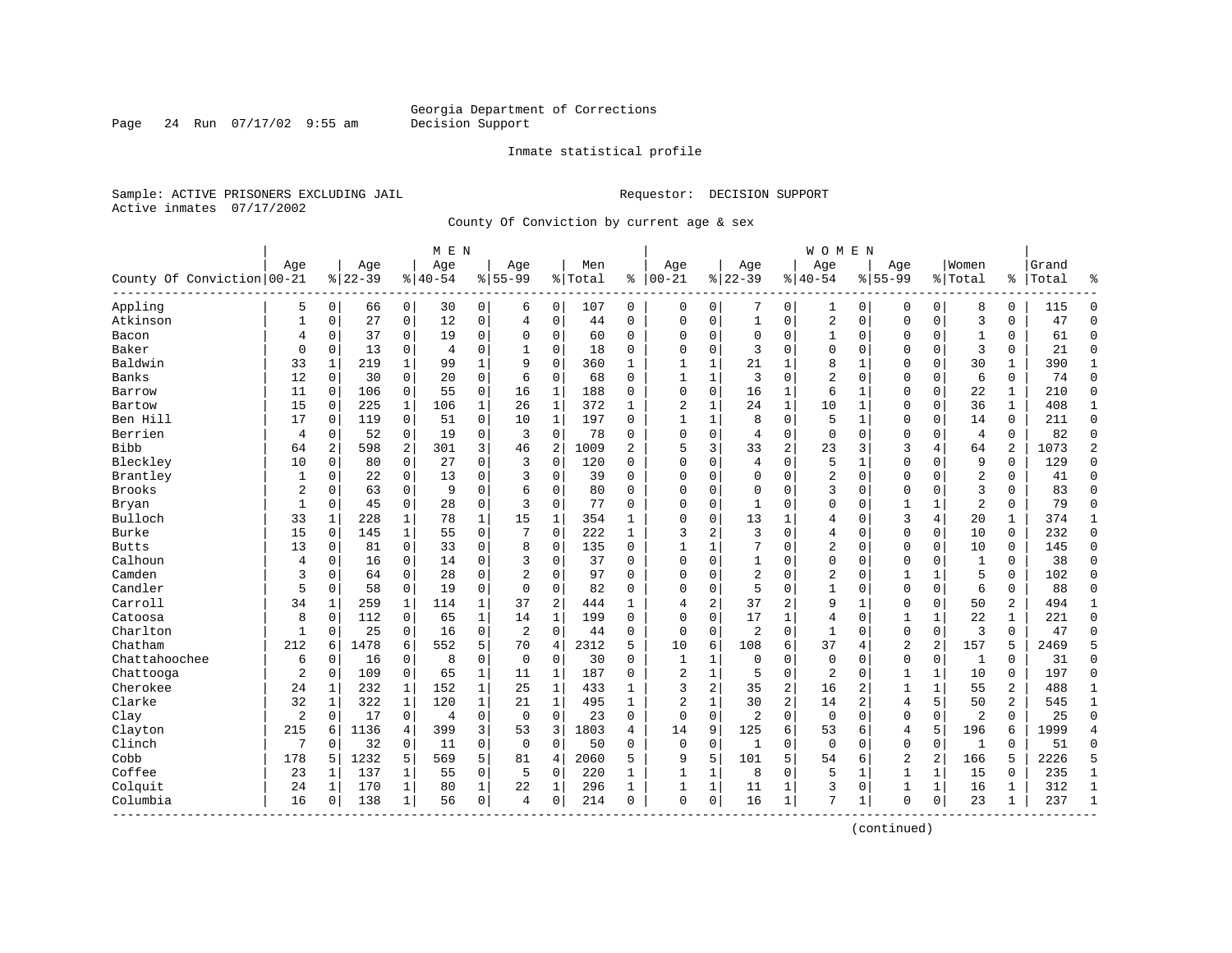Page 25 Run  $07/17/02$  9:55 am

Inmate statistical profile

Active inmates 07/17/2002

Sample: ACTIVE PRISONERS EXCLUDING JAIL Requestor: DECISION SUPPORT

County Of Conviction by current age & sex (continued)

|                            |             |                |                |                | M E N          |              |                |                |         |                |                |              |                |                | W O M E N      |                |                |                |                |                |       |                |
|----------------------------|-------------|----------------|----------------|----------------|----------------|--------------|----------------|----------------|---------|----------------|----------------|--------------|----------------|----------------|----------------|----------------|----------------|----------------|----------------|----------------|-------|----------------|
|                            | Age         |                | Age            |                | Age            |              | Age            |                | Men     |                | Age            |              | Age            |                | Age            |                | Age            |                | Women          |                | Grand |                |
| County Of Conviction 00-21 |             |                | $8 22-39$      |                | $ 40-54$       |              | $8155 - 99$    |                | % Total | ి              | $ 00 - 21$     |              | $8 22-39$      | $\frac{1}{6}$  | $ 40 - 54$     |                | $8155 - 99$    |                | % Total        | ႜၟ             | Total | န့             |
| Cook                       | 6           | 0              | 89             | 0              | 42             | 0            | 6              | 0              | 143     | 0              | $\mathbf 0$    | 0            | 3              | 0              | 7              | 1              | 0              | $\overline{0}$ | 10             | 0              | 153   | 0              |
| Coweta                     | 33          | 1              | 280            | $\mathbf{1}$   | 96             | $\mathbf{1}$ | 15             | $\mathbf{1}$   | 424     | 1              | 1              | $\mathbf{1}$ | 15             | $\mathbf{1}$   | 7              | $\mathbf{1}$   | 0              | 0              | 23             | 1              | 447   | $\mathbf{1}$   |
| Crawford                   | $\mathbf 0$ | $\Omega$       | 16             | 0              | $\overline{2}$ | $\mathbf 0$  | $\mathbf 0$    | $\mathbf 0$    | 18      | 0              | $\mathbf 0$    | $\mathbf 0$  | $\mathbf 0$    | $\mathbf 0$    | $\mathbf 0$    | $\mathbf 0$    | 0              | 0              | $\Omega$       | $\Omega$       | 18    | $\Omega$       |
| Crisp                      | 24          | 1              | 170            | 1              | 69             | $\mathbf{1}$ | 9              | $\mathbf 0$    | 272     | $\mathbf{1}$   | 1              | 1            | 11             | $\mathbf 1$    | 1              | $\mathbf 0$    |                | $\mathbf{1}$   | 14             | $\Omega$       | 286   | $\mathbf{1}$   |
| Dade                       | 4           | 0              | 49             | 0              | 38             | $\mathbf 0$  | 10             | 1              | 101     | $\Omega$       | $\Omega$       | $\mathbf 0$  | $\mathbf 0$    | $\mathbf 0$    | $\Omega$       | $\mathbf 0$    | 0              | 0              | $\Omega$       | $\Omega$       | 101   | $\Omega$       |
| Dawson                     | 1           | $\Omega$       | 31             | $\Omega$       | 23             | $\mathbf 0$  | $\overline{4}$ | $\Omega$       | 59      | $\Omega$       | $\Omega$       | $\Omega$     | 3              | $\Omega$       | $\mathbf{1}$   | $\Omega$       | 0              | 0              | $\overline{4}$ | $\Omega$       | 63    | $\mathbf 0$    |
| Decatur                    | 23          | 1              | 188            | 1              | 68             | $\mathbf{1}$ | 9              | 0              | 288     | 1              | $\mathbf 0$    | 0            | 15             | 1              | 7              | 1              | 0              | 0              | 22             | 1              | 310   | $\mathbf{1}$   |
| DeKalb                     | 259         | 8              | 1753           | 7              | 706            | 6            | 97             | 5              | 2815    | 6              | 15             | 9            | 70             | 4              | 34             | $\overline{4}$ | 6              | 7              | 125            | 4              | 2940  | 6              |
| Dodge                      | 12          | 0              | 113            | 0              | 59             | $\mathbf 1$  | 6              | $\mathbf 0$    | 190     | U              | $\mathbf 0$    | 0            | 13             | $\mathbf{1}$   | 3              | $\mathbf 0$    | $\Omega$       | 0              | 16             |                | 206   | $\mathbf 0$    |
| Dooly                      | 8           | 0              | 74             | $\mathbf 0$    | 36             | $\mathbf 0$  | $\mathbf{1}$   | $\mathbf 0$    | 119     | 0              | $\Omega$       | $\Omega$     | $\overline{2}$ | $\mathbf 0$    | $\mathbf{1}$   | $\mathbf 0$    | $\mathbf 0$    | 0              | 3              | $\Omega$       | 122   | $\mathbf 0$    |
| Dougherty                  | 61          | $\overline{2}$ | 645            | $\overline{a}$ | 251            | 2            | 35             | $\overline{2}$ | 992     | $\overline{2}$ | $\overline{c}$ | 1            | 39             | $\overline{a}$ | 22             | 3              | $\overline{2}$ | $\overline{a}$ | 65             | $\overline{a}$ | 1057  | $\overline{2}$ |
| Douglas                    | 54          | $\overline{a}$ | 448            | 2              | 193            | 2            | 28             | $\overline{2}$ | 723     | $\overline{2}$ | 9              | 5            | 54             | 3              | 24             | 3              | $\overline{2}$ | $\overline{a}$ | 89             | 3              | 812   | $\overline{2}$ |
| Early                      | 5           | $\Omega$       | 52             | $\mathbf 0$    | 17             | $\mathbf 0$  | 5              | $\Omega$       | 79      | $\Omega$       | 1              | 1            | 3              | $\mathbf 0$    | $\mathbf 0$    | $\Omega$       | 0              | $\Omega$       | $\overline{4}$ | $\Omega$       | 83    | $\Omega$       |
| Echols                     | 1           | 0              | 7              | 0              | $\overline{c}$ | $\mathbf 0$  | 1              | 0              | 11      | $\Omega$       | $\Omega$       | $\Omega$     | 0              | 0              | $\Omega$       | $\mathbf 0$    | 0              | 0              | $\Omega$       | $\Omega$       | 11    | $\Omega$       |
| Effingham                  | 27          | 1              | 80             | $\Omega$       | 32             | $\mathbf 0$  | 5              | $\Omega$       | 144     | $\Omega$       | $\Omega$       | $\Omega$     | 6              | $\Omega$       | $\overline{2}$ | 0              | 1              | $\mathbf 1$    | 9              | $\Omega$       | 153   | $\mathbf 0$    |
| Elbert                     | 10          | $\Omega$       | 98             | 0              | 47             | $\mathbf 0$  | 9              | 0              | 164     | $\Omega$       | $\mathbf 0$    | $\Omega$     | 13             | 1              | 1              | 0              | 0              | 0              | 14             | 0              | 178   | 0              |
| Emanuel                    | 10          | 0              | 113            | 0              | 37             | 0            | 7              | $\mathbf 0$    | 167     | $\Omega$       | $\Omega$       | 0            | 4              | $\mathbf 0$    | 2              | 0              | 0              | 0              | 6              | 0              | 173   | 0              |
| Evans                      | 3           | 0              | 53             | 0              | 12             | $\mathsf 0$  | 3              | $\mathbf 0$    | 71      | O              | $\Omega$       | $\Omega$     | 0              | $\Omega$       |                | $\mathbf 0$    | $\Omega$       | 0              | $\mathbf{1}$   | $\mathbf 0$    | 72    | 0              |
| Fannin                     | 3           | 0              | 64             | 0              | 36             | 0            | 9              | $\mathbf 0$    | 112     | $\Omega$       | $\mathbf 0$    | $\Omega$     | 7              | $\Omega$       | 2              | $\mathbf 0$    | $\mathbf{1}$   | $\mathbf{1}$   | 10             | $\Omega$       | 122   | $\Omega$       |
| Fayette                    | 19          | 1              | 137            | 1              | 70             | $\mathbf 1$  | 17             | 1              | 243     | 1              | 1              | $\mathbf{1}$ | 11             | 1              | 6              | 1              | $\mathbf{1}$   | $\mathbf{1}$   | 19             | 1              | 262   | $\mathbf{1}$   |
| Floyd                      | 44          | 1              | 460            | $\overline{a}$ | 201            | 2            | 34             | 2              | 739     | $\overline{2}$ | $\overline{4}$ | 2            | 52             | 3              | 26             | 3              | 3              | $\overline{4}$ | 85             | 3              | 824   | $\overline{2}$ |
| Forsyth                    | 10          | $\Omega$       | 100            | 0              | 51             | $\mathbf 0$  | 17             | $\mathbf{1}$   | 178     | $\Omega$       | $\Omega$       | $\Omega$     | 13             | $\mathbf{1}$   | 6              | $\mathbf{1}$   | 0              | $\Omega$       | 19             | 1              | 197   | $\mathbf 0$    |
| Franklin                   | 15          | 0              | 72             | 0              | 34             | 0            | 8              | $\mathbf 0$    | 129     | $\Omega$       | $\Omega$       | $\mathbf 0$  | 7              | $\mathbf 0$    | 3              | $\mathbf 0$    | $\mathbf 0$    | 0              | 10             | $\Omega$       | 139   | $\Omega$       |
| Fulton                     | 207         | 6              | 2207           | 8              | 1088           | 9            | 177            | 9              | 3679    | 8              | 5              | 3            | 75             | 4              | 50             | 6              | 9              | 11             | 139            | 5              | 3818  | 8              |
| Gilmer                     | 10          | 0              | 73             | $\mathbf 0$    | 50             | $\mathbf 0$  | 18             | 1              | 151     | $\Omega$       | $\Omega$       | $\Omega$     | 7              | $\Omega$       | 5              | 1              | $\mathbf{1}$   | 1              | 13             | $\Omega$       | 164   | $\mathbf 0$    |
| Glascock                   | 3           | 0              | $\overline{4}$ | $\mathbf 0$    | 3              | 0            | 1              | $\mathbf 0$    | 11      | $\Omega$       | $\Omega$       | 0            | $\mathbf 0$    | 0              | $\Omega$       | $\mathbf 0$    | 0              | 0              | $\mathbf 0$    | 0              | 11    | 0              |
| Glynn                      | 31          | 1              | 306            | 1              | 147            | $\mathbf{1}$ | 26             | 1              | 510     | 1              | $\overline{2}$ | 1            | 20             | 1              | б              | 1              |                | 1              | 29             | 1              | 539   | $\mathbf{1}$   |
| Gordon                     | 18          | 1              | 176            | 1              | 68             | $\mathbf{1}$ | 17             | $\mathbf{1}$   | 279     | 1              | 1              | $\mathbf 1$  | 15             | $\mathbf{1}$   | 7              | 1              | $\Omega$       | 0              | 23             | 1              | 302   | $\mathbf{1}$   |
| Grady                      | 22          | 1              | 158            | 1              | 59             | $\mathbf{1}$ | 8              | $\Omega$       | 247     | 1              | $\mathbf 0$    | $\Omega$     | 16             | $\mathbf{1}$   | $\overline{2}$ | $\Omega$       | 0              | 0              | 18             | $\mathbf{1}$   | 265   | $\mathbf{1}$   |
| Greene                     | 17          | 0              | 73             | 0              | 21             | $\mathbf 0$  | 3              | $\Omega$       | 114     | 0              | 1              | 1            | $\mathbf 0$    | $\mathbf 0$    | 1              | 0              | $\mathbf{1}$   | 1              | 3              | $\Omega$       | 117   | $\mathbf 0$    |
| Gwinnett                   | 126         | 4              | 726            | 3              | 320            | 3            | 57             | 3              | 1229    | 3              | 9              | 5            | 57             | 3              | 39             | 4              | 1              | $\mathbf{1}$   | 106            | 3              | 1335  | 3              |
| Habersham                  | 3           | 0              | 52             | 0              | 36             | 0            | 1              | $\mathbf 0$    | 92      | $\Omega$       | $\mathbf{1}$   | 1            | 6              | $\mathbf 0$    | $\mathbf{1}$   | $\mathbf 0$    | $\mathbf 0$    | 0              | 8              | $\Omega$       | 100   | $\mathbf 0$    |
| Hall                       | 46          | 1              | 336            | $\mathbf{1}$   | 208            | 2            | 43             | 2              | 633     | $\mathbf{1}$   | 1              | $\mathbf 1$  | 39             | 2              | 14             | 2              | $\overline{2}$ | $\overline{a}$ | 56             | $\overline{a}$ | 689   | $\mathbf{1}$   |
| Hancock                    | 3           | $\Omega$       | 22             | 0              | 11             | $\mathbf 0$  | $\overline{2}$ | 0              | 38      | $\Omega$       | $\Omega$       | 0            | $\mathbf{1}$   | 0              | 1              | 0              | 0              | 0              | $\overline{c}$ | $\Omega$       | 40    | $\Omega$       |
| Haralson                   | 10          | 0              | 52             | 0              | 32             | 0            | 6              | 0              | 100     | $\Omega$       | $\Omega$       | 0            | 3              | 0              | 2              | 0              | U              | 0              | 5              | 0              | 105   | $\Omega$       |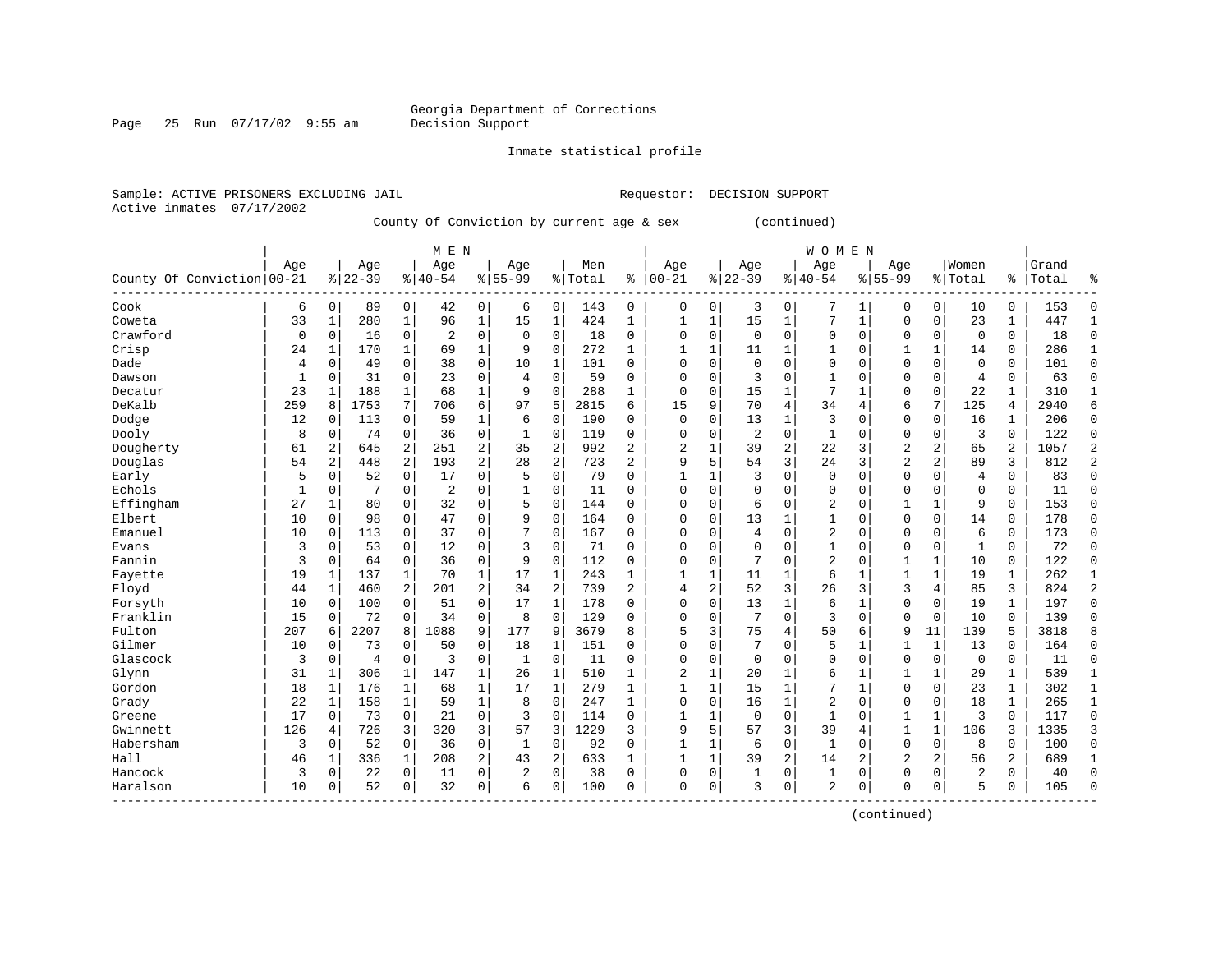Page 26 Run  $07/17/02$  9:55 am

Inmate statistical profile

Active inmates 07/17/2002

Sample: ACTIVE PRISONERS EXCLUDING JAIL Requestor: DECISION SUPPORT

County Of Conviction by current age & sex (continued)

|                            |     |              |           |              | M E N     |             |                |              |         |              |              |              |                |          | <b>WOMEN</b> |                |                |              |                |             |       |              |
|----------------------------|-----|--------------|-----------|--------------|-----------|-------------|----------------|--------------|---------|--------------|--------------|--------------|----------------|----------|--------------|----------------|----------------|--------------|----------------|-------------|-------|--------------|
|                            | Age |              | Age       |              | Age       |             | Age            |              | Men     |              | Age          |              | Age            |          | Age          |                | Age            |              | Women          |             | Grand |              |
| County Of Conviction 00-21 |     |              | $8 22-39$ |              | $8 40-54$ |             | $8 55-99$      |              | % Total | ి            | $ 00 - 21$   |              | $ 22-39$       |          | $8 40-54$    |                | $8 55-99$      |              | % Total        | %           | Total | ႜ            |
| Harris                     | 5   | 0            | 70        | $\circ$      | 29        | 0           | 2              | $\Omega$     | 106     | 0            | 1            | 1            | 2              | 0        | 0            | 0              | $\Omega$       | 0            | 3              | 0           | 109   | O            |
| Hart                       | 6   | 0            | 66        | 0            | 23        | 0           | 3              | 0            | 98      | $\Omega$     | $\Omega$     | 0            | 3              | 0        | 2            | $\mathbf 0$    | $\Omega$       | $\mathbf 0$  | 5              | 0           | 103   | $\Omega$     |
| Heard                      | 4   | 0            | 22        | $\mathbf 0$  | 16        | 0           | 8              | $\mathbf 0$  | 50      | 0            | 1            | 1            | $\mathbf 0$    | 0        | 0            | $\mathbf 0$    | $\Omega$       | $\mathbf 0$  | 1              | 0           | 51    | $\Omega$     |
| Henry                      | 26  | 1            | 221       | $\mathbf{1}$ | 92        | $\mathbf 1$ | 18             | $\mathbf 1$  | 357     | 1            | $\mathbf{1}$ | 1            | 17             | 1        | 5            | $\mathbf{1}$   |                | 1            | 24             | 1           | 381   |              |
| Houston                    | 42  | $\mathbf{1}$ | 301       | $\mathbf{1}$ | 147       | $\mathbf 1$ | 8              | $\mathbf 0$  | 498     | $\mathbf{1}$ | 2            | 1            | 22             | 1        | 18           | $\overline{a}$ | 2              | 2            | 44             | $\mathbf 1$ | 542   | $\mathbf{1}$ |
| Irwin                      | 10  | 0            | 52        | 0            | 26        | 0           | 5              | 0            | 93      | $\Omega$     | $\mathbf{1}$ | 1            | $\mathbf{1}$   | 0        | $\mathbf 0$  | $\Omega$       | $\Omega$       | 0            | $\overline{2}$ | $\mathbf 0$ | 95    | $\Omega$     |
| Jackson                    | 5   | 0            | 115       | 0            | 70        | $\mathbf 1$ | 10             | 1            | 200     | 0            | $\mathbf{1}$ | 1            | 11             | 1        | 3            | $\Omega$       | $\Omega$       | 0            | 15             | 0           | 215   | $\Omega$     |
| Jasper                     | 5   | 0            | 35        | 0            | 15        | 0           | 2              | 0            | 57      | U            | $\Omega$     | 0            | $\mathbf 0$    | $\Omega$ | 1            | 0              | 0              | 0            | $\mathbf{1}$   | 0           | 58    | $\Omega$     |
| Jeff Davis                 | 8   | 0            | 43        | 0            | 23        | 0           | 3              | 0            | 77      | $\Omega$     | $\mathbf{1}$ |              | 3              | 0        | 3            | 0              | $\Omega$       | 0            | 7              | 0           | 84    | $\Omega$     |
| Jefferson                  | 11  | 0            | 79        | 0            | 22        | 0           | 6              | $\Omega$     | 118     | 0            | $\Omega$     | O            | $\overline{2}$ | O        | 1            | $\Omega$       | $\Omega$       | O            | 3              | 0           | 121   | ∩            |
| Jenkins                    | 10  | 0            | 61        | 0            | 24        | 0           |                | $\Omega$     | 96      | 0            | $\Omega$     | O            | $\overline{2}$ | O        | 2            | $\Omega$       | $\Omega$       | $\Omega$     | 4              | 0           | 100   | ∩            |
| Johnson                    | 3   | 0            | 39        | $\mathbf 0$  | 12        | 0           | 3              | 0            | 57      | $\Omega$     | 0            | O            | 3              | $\Omega$ | 1            | $\Omega$       | $\Omega$       | $\Omega$     | 4              | 0           | 61    | ∩            |
| Jones                      |     | 0            | 74        | 0            | 27        | 0           |                | $\mathbf 0$  | 112     | 0            |              | 1            | 3              | 0        | 0            | 0              | $\Omega$       | 0            | 4              | 0           | 116   | $\Omega$     |
| Lamar                      | 3   | 0            | 56        | 0            | 34        | 0           | 5              | 0            | 98      | $\Omega$     | $\Omega$     | 0            | $\overline{2}$ | 0        | 4            | 0              | $\Omega$       | 0            | 6              | 0           | 104   | $\Omega$     |
| Lanier                     | 3   | 0            | 35        | 0            | 7         | 0           | б              | 0            | 51      | 0            | $\Omega$     | 0            | 3              | $\Omega$ | $\Omega$     | $\mathbf 0$    | $\mathbf 0$    | $\mathbf 0$  | 3              | 0           | 54    | $\Omega$     |
| Laurens                    | 21  | 1            | 161       | 1            | 64        | 1           | 7              | $\Omega$     | 253     | 1            | $\Omega$     | 0            | 10             | 1        | 9            | 1              | 1              | 1            | 20             | 1           | 273   | 1            |
| Lee                        | 2   | 0            | 30        | 0            | 14        | 0           | 3              | $\Omega$     | 49      | 0            | 1            |              |                | $\Omega$ | 0            | $\Omega$       | $\Omega$       | $\mathbf 0$  | $\overline{2}$ | 0           | 51    | $\Omega$     |
| Liberty                    | 25  | 1            | 159       | 1            | 50        | 0           |                | $\Omega$     | 241     | 1            | $\Omega$     | 0            |                | O        | 4            | $\Omega$       | 1              | $\mathbf{1}$ | 12             | 0           | 253   | 1            |
| Lincoln                    | 2   | 0            | 23        | $\Omega$     | 12        | 0           | 3              | $\Omega$     | 40      | $\Omega$     | $\Omega$     | 0            | $\Omega$       | 0        | $\mathbf{1}$ | $\Omega$       | $\Omega$       | $\Omega$     | $\mathbf{1}$   | $\Omega$    | 41    | ∩            |
| Long                       | 10  | 0            | 39        | $\Omega$     | 16        | 0           | $\overline{2}$ | $\Omega$     | 67      | $\Omega$     | 0            | 0            | 4              | $\Omega$ | $\mathbf{0}$ | $\Omega$       | $\Omega$       | $\Omega$     | $\overline{4}$ | 0           | 71    | ∩            |
| Lowndes                    | 40  | 1            | 347       | 1            | 151       | 1           | 14             | 1            | 552     | 1            | 0            | 0            | 24             | 1        | 14           | $\overline{2}$ | 1              | 1            | 39             | 1           | 591   |              |
| Lumpkin                    | 2   | 0            | 38        | $\mathbf 0$  | 22        | 0           |                | $\mathbf 0$  | 69      | $\Omega$     | 0            | 0            | 3              | 0        | 2            | $\Omega$       | 0              | 0            | 5              | 0           | 74    | $\Omega$     |
| Macon                      | 8   | 0            | 39        | 0            | 16        | 0           | $\overline{4}$ | $\Omega$     | 67      | $\Omega$     | $\Omega$     | O            | $\Omega$       | $\Omega$ | 2            | $\Omega$       | 1              | 1            | 3              | 0           | 70    | $\Omega$     |
| Madison                    | 9   | $\Omega$     | 66        | 0            | 27        | 0           | 10             | 1            | 112     | $\Omega$     | $\Omega$     | O            | 6              | $\Omega$ | 1            | $\Omega$       | $\mathbf 0$    | $\Omega$     | 7              | 0           | 119   | $\Omega$     |
| Marion                     |     | 0            | 21        | 0            | 14        | 0           | 2              | $\Omega$     | 38      | $\Omega$     | $\Omega$     | 0            | $\Omega$       | $\Omega$ | 1            | $\Omega$       | 1              |              | 2              | 0           | 40    | $\Omega$     |
| McDuffie                   | 9   | 0            | 117       | 0            | 47        | 0           | 13             | $\mathbf{1}$ | 186     | O            | 2            | 1            | $\mathbf 0$    | $\Omega$ | 1            | $\Omega$       | $\Omega$       | 0            | 3              | 0           | 189   | $\Omega$     |
| McIntosh                   | 5   | 0            | 45        | 0            | 25        | 0           | 2              | $\Omega$     | 77      | O            | $\Omega$     | 0            | $\mathbf{1}$   | $\Omega$ | $\Omega$     | $\Omega$       | $\Omega$       | $\Omega$     | $\mathbf{1}$   | 0           | 78    | $\Omega$     |
| Meriwether                 | 16  | 0            | 121       | $\Omega$     | 49        | 0           | 11             | $\mathbf{1}$ | 197     | 0            | $\mathbf{1}$ | $\mathbf{1}$ | 13             | 1        | 3            | $\Omega$       | 2              | 2            | 19             | 1           | 216   | ∩            |
| Miller                     | 2   | $\Omega$     | 17        | 0            | 8         | 0           | $\mathbf 0$    | $\Omega$     | 27      | $\Omega$     | $\Omega$     | O            | $\overline{c}$ | $\Omega$ | $\Omega$     | $\Omega$       | $\Omega$       | 0            | $\overline{2}$ | 0           | 29    | ∩            |
| Mitchell                   | 13  | 0            | 133       | $\mathbf 0$  | 55        | 0           | 5              | $\mathbf 0$  | 206     | $\Omega$     | 1            | 1            | 9              | $\Omega$ | 4            | $\Omega$       | $\Omega$       | $\mathbf 0$  | 14             | 0           | 220   | ∩            |
| Monroe                     | 12  | 0            | 66        | $\mathbf 0$  | 51        | 0           | 8              | 0            | 137     | 0            | $\Omega$     | 0            | 4              | $\Omega$ | 2            | 0              | $\Omega$       | 0            | 6              | 0           | 143   |              |
| Montgomery                 | 4   | 0            | 30        | $\mathbf 0$  | 9         | 0           | $\mathbf{1}$   | 0            | 44      | $\Omega$     | $\Omega$     | 0            | $\Omega$       | $\Omega$ | 2            | 0              | $\Omega$       | $\Omega$     | $\overline{2}$ | 0           | 46    | ∩            |
| Morgan                     | 12  | 0            | 69        | 0            | 21        | 0           | 7              | 0            | 109     | 0            | 1            | 1            | 6              | 0        | 1            | 0              | 0              | 0            | 8              | 0           | 117   | $\Omega$     |
| Murray                     | 8   | 0            | 86        | 0            | 50        | 0           | 12             | 1            | 156     | 0            | $\Omega$     | 0            | 8              | 0        | 1            | 0              | $\Omega$       | 0            | 9              | 0           | 165   | ∩            |
| Muscogee                   | 148 |              | 923       | 3            | 441       | 4           | 58             | 3            | 1570    | 4            | 4            | 2            | 68             | 4        | 28           | 3              | $\overline{2}$ | 2            | 102            | 3           | 1672  |              |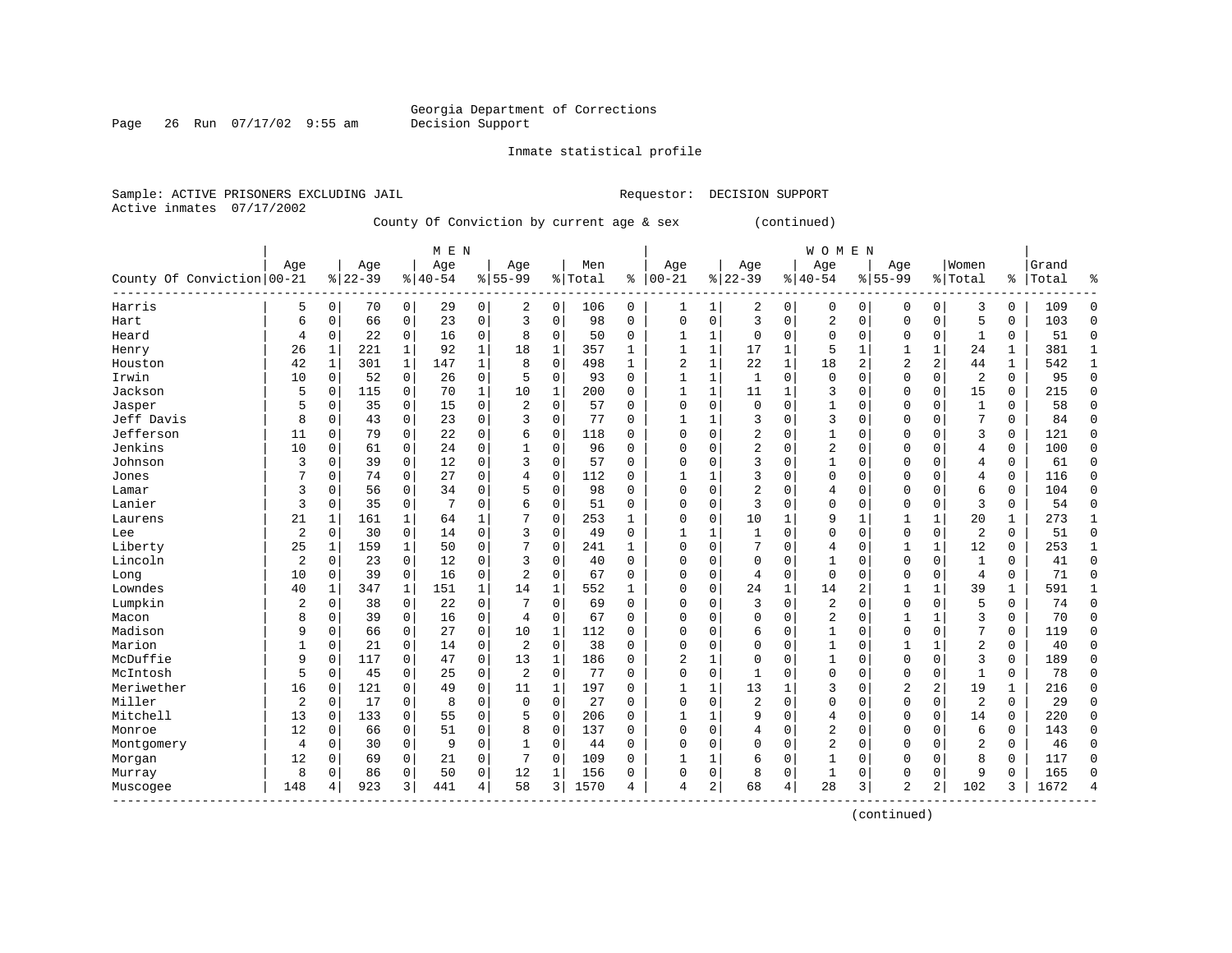Page 27 Run  $07/17/02$  9:55 am

Inmate statistical profile

Active inmates 07/17/2002

Sample: ACTIVE PRISONERS EXCLUDING JAIL Requestor: DECISION SUPPORT

County Of Conviction by current age & sex (continued)

|                            |                |              |           |              | M E N    |                |                |              |         |              |                |              |                |                | <b>WOMEN</b>   |                |                |              |                |               |       |                |
|----------------------------|----------------|--------------|-----------|--------------|----------|----------------|----------------|--------------|---------|--------------|----------------|--------------|----------------|----------------|----------------|----------------|----------------|--------------|----------------|---------------|-------|----------------|
|                            | Age            |              | Age       |              | Age      |                | Age            |              | Men     |              | Age            |              | Age            |                | Age            |                | Age            |              | Women          |               | Grand |                |
| County Of Conviction 00-21 |                |              | $8 22-39$ |              | $ 40-54$ |                | $8155 - 99$    |              | % Total | ႜ            | $ 00 - 21$     |              | $ 22-39$       |                | $8140 - 54$    |                | $8155 - 99$    |              | % Total        | $\frac{1}{6}$ | Total | ႜ              |
| Newton                     | 18             | $\mathbf 1$  | 236       | $\mathbf 1$  | 105      | $\mathbf 1$    | 16             | 1            | 375     | 1            | 0              | 0            | 15             | 1              | 6              |                | 2              | 2            | 23             | 1             | 398   | 1              |
| Oconee                     | $\overline{2}$ | $\mathbf 0$  | 35        | 0            | 13       | 0              | $\mathbf{1}$   | $\mathbf 0$  | 51      | 0            | 1              | 1            | $\mathbf 0$    | 0              | $\mathbf{1}$   | $\mathbf 0$    | $\Omega$       | 0            | $\overline{c}$ | 0             | 53    | $\Omega$       |
| Oglethorpe                 | 3              | 0            | 28        | 0            | 17       | $\mathbf 0$    | 1              | 0            | 49      | 0            | $\Omega$       | 0            | 1              | 0              | 0              | $\mathbf 0$    | $\Omega$       | 0            | 1              | 0             | 50    | $\Omega$       |
| Paulding                   | 15             | 0            | 70        | $\mathbf 0$  | 63       | $\mathbf{1}$   | 7              | $\mathbf 0$  | 155     | 0            | 0              | 0            | 11             | 1              | 2              | $\mathbf 0$    | 1              | 1            | 14             | 0             | 169   | $\Omega$       |
| Peach                      | 4              | $\mathbf 0$  | 56        | 0            | 38       | $\mathbf 0$    | $\mathbf 0$    | $\mathbf 0$  | 98      | 0            | $\mathbf{1}$   | 1            | $\Omega$       | 0              | $\mathbf{1}$   | 0              | $\mathbf 0$    | 0            | $\overline{2}$ | 0             | 100   | $\Omega$       |
| Pickens                    | 7              | 0            | 48        | $\mathbf 0$  | 30       | $\mathbf 0$    | б              | $\mathbf 0$  | 91      | $\Omega$     | $\Omega$       | 0            | 1              | $\Omega$       | 3              | 0              | 0              | 0            | $\overline{4}$ | 0             | 95    | $\Omega$       |
| Pierce                     | 4              | 0            | 29        | 0            | 21       | $\mathbf 0$    | $\overline{2}$ | 0            | 56      | 0            | $\Omega$       | 0            | $\Omega$       | $\Omega$       | 0              | $\mathbf 0$    | 0              | 0            | $\mathbf 0$    | 0             | 56    | $\Omega$       |
| Pike                       | 4              | 0            | 14        | $\mathbf 0$  | 10       | $\mathbf 0$    | 5              | $\mathbf 0$  | 33      | $\Omega$     | 0              | 0            | $\Omega$       | $\Omega$       | 3              | $\Omega$       | $\Omega$       | $\Omega$     | 3              | 0             | 36    | $\Omega$       |
| Polk                       | 9              | $\Omega$     | 96        | 0            | 46       | $\mathsf 0$    | 10             | 1            | 161     | 0            | 0              | 0            | 5              | $\Omega$       | 1              | 0              | $\Omega$       | $\Omega$     | 6              | $\Omega$      | 167   | $\Omega$       |
| Pulaski                    | 16             | $\Omega$     | 61        | 0            | 22       | $\mathbf 0$    | 3              | $\mathbf 0$  | 102     | 0            | 0              | 0            | 9              | $\Omega$       | $\Omega$       | $\Omega$       | $\mathbf{1}$   | $\mathbf{1}$ | 10             | 0             | 112   | $\Omega$       |
| Putnam                     | 9              | $\Omega$     | 86        | $\Omega$     | 36       | $\mathbf 0$    | 7              | $\mathbf 0$  | 138     | $\Omega$     | 0              | 0            | 3              | $\Omega$       | 2              | $\Omega$       | $\mathbf{1}$   | $\mathbf{1}$ | 6              | $\Omega$      | 144   | $\Omega$       |
| Ouitman                    | 3              | $\Omega$     | 8         | $\mathbf 0$  | 0        | $\mathbf 0$    | $\Omega$       | 0            | 11      | $\Omega$     | 0              | 0            | $\Omega$       | $\Omega$       | $\mathbf{1}$   | $\Omega$       | $\Omega$       | $\Omega$     | $\mathbf{1}$   | 0             | 12    | $\Omega$       |
| Rabun                      | 6              | 0            | 38        | $\mathbf 0$  | 16       | 0              | 3              | $\mathbf 0$  | 63      | 0            | 0              | 0            | 2              | $\Omega$       | 0              | 0              | $\Omega$       | $\Omega$     | $\overline{2}$ | 0             | 65    | $\Omega$       |
| Randolph                   | 5              | 0            | 51        | $\mathbf 0$  | 15       | 0              | 3              | $\mathbf 0$  | 74      | $\Omega$     | 0              | 0            | $\overline{2}$ | $\Omega$       | 3              | $\Omega$       | $\Omega$       | 0            | 5              | $\Omega$      | 79    | $\Omega$       |
| Richmond                   | 159            | 5            | 1089      | 4            | 471      | $\overline{4}$ | 70             | 4.           | 1789    | 4            | 7              | 4            | 95             | 5              | 43             | 5              | 3              | 4            | 148            | 5             | 1937  | $\overline{4}$ |
| Rockdale                   | 26             | 1            | 178       | 1            | 91       | 1              | 15             | $\mathbf{1}$ | 310     | $\mathbf{1}$ | $\Omega$       | 0            | 13             | 1              | 8              | 1              | $\Omega$       | 0            | 21             | 1             | 331   | $\mathbf{1}$   |
| Schley                     | 1              | 0            | 20        | 0            | 2        | 0              | $\mathbf 0$    | 0            | 23      | $\Omega$     | $\Omega$       | 0            | $\mathbf 0$    | 0              | 0              | $\mathbf 0$    | $\Omega$       | 0            | 0              | 0             | 23    | $\Omega$       |
| Screven                    | 11             | 0            | 86        | 0            | 28       | 0              | 5              | 0            | 130     | O            | 2              | 1            |                | $\Omega$       | 1              | $\Omega$       | 1              | 1            | 11             | 0             | 141   | $\Omega$       |
| Seminole                   | 7              | $\Omega$     | 42        | $\mathbf 0$  | 20       | $\mathbf 0$    | 4              | $\mathbf 0$  | 73      | 0            | $\Omega$       | 0            | 3              | $\Omega$       | $\mathbf{1}$   | $\Omega$       | $\Omega$       | $\Omega$     | $\overline{4}$ | 0             | 77    | $\Omega$       |
| Spalding                   | 53             | 2            | 384       | 1            | 166      | $\mathbf{1}$   | 26             | 1            | 629     | $\mathbf{1}$ | 3              | 2            | 33             | $\overline{2}$ | 16             | $\overline{c}$ | $\overline{2}$ | 2            | 54             | 2             | 683   | $\mathbf{1}$   |
| Stephens                   | 7              | 0            | 85        | $\mathbf 0$  | 44       | 0              | 6              | $\mathbf 0$  | 142     | $\Omega$     | 1              | 1            | 3              | $\Omega$       | $\overline{4}$ | $\mathbf 0$    | $\Omega$       | $\Omega$     | 8              | 0             | 150   | $\Omega$       |
| Stewart                    | 3              | 0            | 24        | $\mathbf 0$  | 8        | 0              | 2              | $\mathbf 0$  | 37      | 0            | 0              | 0            | 4              | 0              | 2              | $\mathbf 0$    | 0              | 0            | 6              | 0             | 43    | $\Omega$       |
| Sumter                     | 20             | $\mathbf{1}$ | 129       | 0            | 58       | 0              | 3              | $\mathbf 0$  | 210     | 0            | 0              | 0            | 9              | 0              | 3              | 0              | $\Omega$       | 0            | 12             | 0             | 222   | $\Omega$       |
| Talbot                     | 5              | 0            | 21        | 0            | 7        | $\mathbf 0$    | $\Omega$       | $\mathbf 0$  | 33      | $\Omega$     | 0              | 0            | $\Omega$       | $\Omega$       | 2              | 0              | $\Omega$       | 0            | $\overline{2}$ | 0             | 35    | $\Omega$       |
| Taliaferro                 | $\Omega$       | 0            | 7         | $\mathbf 0$  | 3        | $\mathbf 0$    | 1              | $\mathbf 0$  | 11      | 0            | $\Omega$       | 0            | $\Omega$       | $\Omega$       | $\mathbf{1}$   | $\Omega$       | $\Omega$       | 0            | $\mathbf{1}$   | 0             | 12    | $\Omega$       |
| Tattnall                   | 5              | 0            | 81        | 0            | 30       | 0              | 6              | $\mathbf 0$  | 122     | 0            | 0              | 0            | 4              | $\Omega$       | 2              | 0              | 0              | 0            | 6              | 0             | 128   | $\Omega$       |
| Taylor                     | 7              | 0            | 56        | 0            | 22       | $\mathsf 0$    | $\mathbf{1}$   | $\mathbf 0$  | 86      | 0            | $\Omega$       | 0            | 4              | $\Omega$       | 0              | $\Omega$       | $\Omega$       | 0            | $\overline{4}$ | 0             | 90    | $\Omega$       |
| Telfair                    | 9              | 0            | 79        | 0            | 41       | $\mathbf 0$    | $\overline{2}$ | $\mathbf 0$  | 131     | O            | $\mathbf{1}$   | 1            | 10             | 1              | 5              | $\mathbf{1}$   | $\Omega$       | $\Omega$     | 16             | 1             | 147   | $\Omega$       |
| Terrell                    | 4              | $\Omega$     | 69        | $\mathbf 0$  | 16       | $\mathbf 0$    | 3              | $\mathbf 0$  | 92      | 0            | $\Omega$       | 0            | 4              | $\Omega$       | $\Omega$       | $\Omega$       | $\Omega$       | 0            | $\overline{4}$ | 0             | 96    | $\Omega$       |
| Thomas                     | 31             | 1            | 204       | $\mathbf{1}$ | 83       | $\mathbf{1}$   | 11             | 1            | 329     | $\mathbf{1}$ | 1              | $\mathbf{1}$ | 13             | 1              | 9              | $\mathbf{1}$   | $\Omega$       | $\mathbf 0$  | 23             | $\mathbf{1}$  | 352   | 1              |
| Tift                       | 30             | $\mathbf{1}$ | 199       | $\mathbf 1$  | 99       | $\mathbf{1}$   | 9              | $\mathbf 0$  | 337     | $\mathbf{1}$ | 2              | $\mathbf 1$  | 10             | $\mathbf{1}$   | 4              | $\mathbf 0$    | $\mathbf{1}$   | 1            | 17             | $\mathbf{1}$  | 354   | 1              |
| Toombs                     | 35             | $\mathbf{1}$ | 176       | $\mathbf 1$  | 64       | $\mathbf 1$    | 6              | $\mathbf 0$  | 281     | $\mathbf{1}$ | $\overline{2}$ | 1            | 16             | 1              | 4              | 0              | $\mathbf{1}$   | $\mathbf{1}$ | 23             | $\mathbf{1}$  | 304   | $\mathbf{1}$   |
| Towns                      | 1              | 0            | 15        | $\mathbf 0$  | 8        | 0              | 2              | 0            | 26      | $\Omega$     | 0              | 0            | 2              | $\Omega$       | 0              | $\Omega$       | $\Omega$       | $\Omega$     | $\overline{c}$ | $\Omega$      | 28    | $\Omega$       |
| Treutlen                   | $\overline{c}$ | $\Omega$     | 20        | 0            | 17       | 0              | $\Omega$       | $\mathbf 0$  | 39      | 0            | $\Omega$       | 0            | $\overline{2}$ | 0              | 1              | 0              | $\Omega$       | 0            | 3              | 0             | 42    | $\Omega$       |
| Troup                      | 52             | 2            | 418       | 2            | 155      | 1              | 27             | 1            | 652     | 1            | 2              | 1            | 36             | 2              | 9              | 1              | $\Omega$       | 0            | 47             | 2             | 699   | 1              |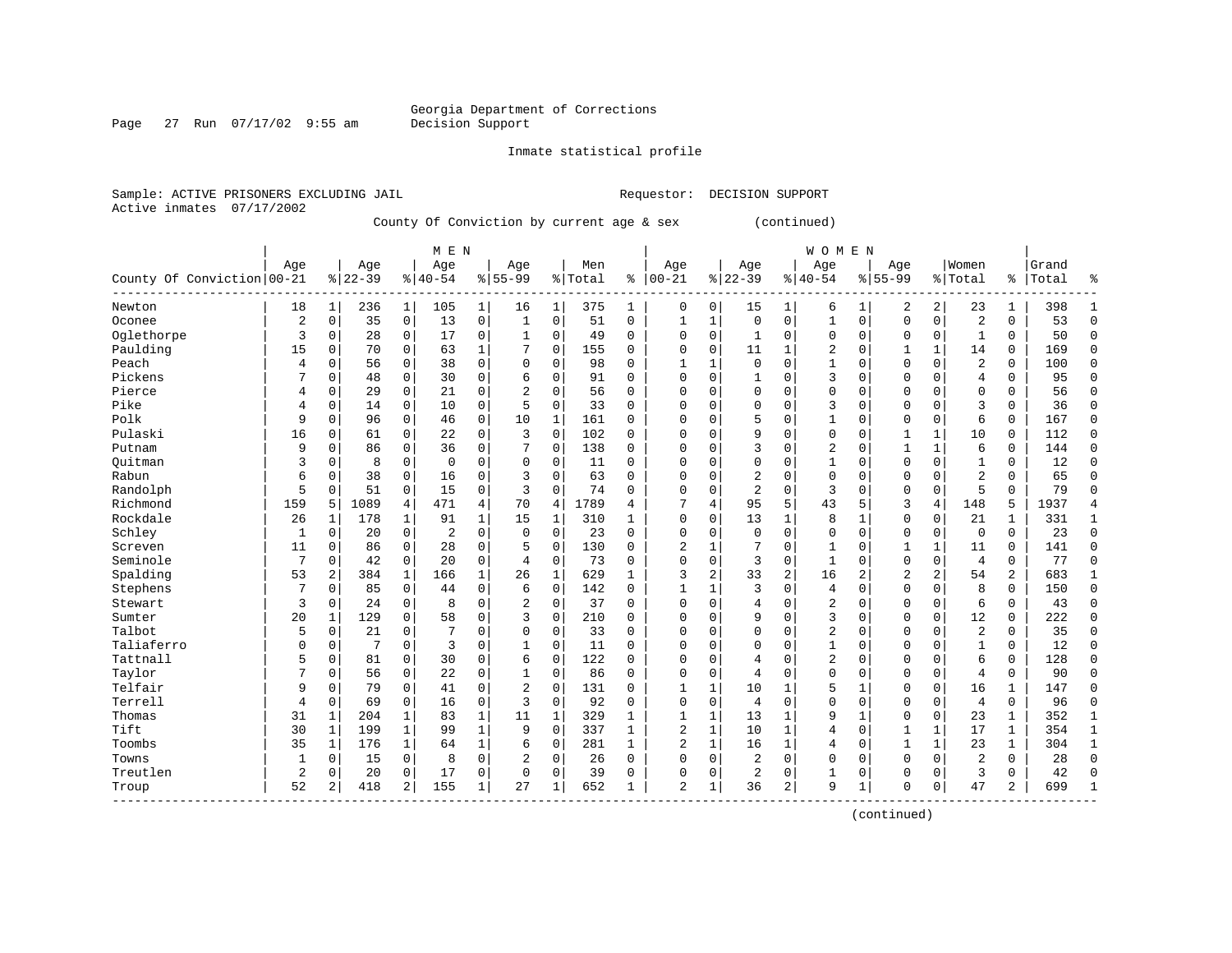Page 28 Run 07/17/02 9:55 am

Inmate statistical profile

Active inmates 07/17/2002

Sample: ACTIVE PRISONERS EXCLUDING JAIL **Requestor: DECISION SUPPORT** 

County Of Conviction by current age & sex (continued)

|                            |      |          |          |              | M E N                        |      |                |          |                    |          |              |             |                |                | W O M E N      |          |           |              |                         |          |           |          |
|----------------------------|------|----------|----------|--------------|------------------------------|------|----------------|----------|--------------------|----------|--------------|-------------|----------------|----------------|----------------|----------|-----------|--------------|-------------------------|----------|-----------|----------|
|                            | Age  |          | Age      |              | Age                          |      | Age            |          | Men                |          | Age          |             | Age            |                | Age            |          | Age       |              | Women                   |          | Grand     |          |
| County Of Conviction 00-21 |      |          | $ 22-39$ |              | $ 40-54$                     |      | $8 55-99$      |          | % Total            | ి        | $00 - 21$    |             | $ 22-39$       |                | $ 40-54$       |          | $8 55-99$ |              | % Total                 | ွေ       | Total     | ៖        |
| Turner                     |      | $\Omega$ | 53       | 0            | 25                           | 0    | 4              | 0        | 89                 | 0        | $\Omega$     | 0           | 1              | 0              | 1              | $\Omega$ | 0         | 0            | 2                       | $\Omega$ | 91        | $\Omega$ |
| Twiggs                     | 4    | 0        | 21       | 0            | 9                            | 0    | 3              | 0        | 37                 | 0        | 0            | 0           | $\Omega$       | 0              | $\Omega$       | $\Omega$ | 0         | 0            | 0                       | 0        | 37        | $\Omega$ |
| Union                      | 5    | $\Omega$ | 24       | $\Omega$     | 13                           | 0    |                | 0        | 47                 | 0        |              |             |                | U              |                | $\Omega$ | U         | 0            | 6                       | 0        | 53        | $\Omega$ |
| Upson                      | 21   |          | 102      | $\Omega$     | 46                           | 0    | 11             |          | 180                | U        | <sup>0</sup> | $\Omega$    | 8              | U              | $\overline{2}$ | $\Omega$ |           | $\mathbf 0$  | 10                      | $\Omega$ | 190       | $\Omega$ |
| Walker                     | 19   |          | 169      |              | 89                           | 1    | 17             |          | 294                |          | $\Omega$     | $\Omega$    | 17             |                | 8              |          | O         | $\mathbf 0$  | 25                      |          | 319       |          |
| Walton                     | 13   | $\Omega$ | 168      |              | 85                           |      | 12             |          | 278                |          |              | O           | 12             |                |                |          |           | $\mathbf{1}$ | 17                      | 1        | 295       | 1        |
| Ware                       | 23   |          | 257      | $\mathbf{1}$ | 114                          |      | 16             |          | 410                |          |              |             | 19             |                |                |          | U         | $\Omega$     | 27                      |          | 437       |          |
| Warren                     | 4    | $\Omega$ | 22       | $\Omega$     | 15                           | 0    |                | $\Omega$ | 42                 | 0        | <sup>0</sup> | 0           |                | O              |                | $\Omega$ |           | 0            | $\overline{\mathbf{c}}$ | $\Omega$ | 44        | $\Omega$ |
| Washington                 | 12   | $\Omega$ | 69       | $\Omega$     | 24                           | 0    | 3              | $\Omega$ | 108                | 0        |              | $\Omega$    | 6              | 0              | $\overline{2}$ | $\Omega$ |           | 0            | 8                       | $\Omega$ | 116       | $\Omega$ |
| Wayne                      | 11   | n        | 87       | $\Omega$     | 30                           | 0    |                | $\Omega$ | 131                | U        | ∩            | $\Omega$    | 4              | $\Omega$       | $\Omega$       | $\Omega$ |           | 1            |                         | $\Omega$ | 136       | $\Omega$ |
| Webster                    | U    | n        | 10       |              | 3                            | 0    |                | $\Omega$ | 13                 | 0        |              | 0           | $\Omega$       | 0              | $\Omega$       | $\Omega$ |           | 0            | 0                       | $\Omega$ | 13        | $\Omega$ |
| Wheeler                    | 2    | n        | 23       | $\Omega$     | 16                           | 0    |                | $\Omega$ | 45                 | 0        | <sup>0</sup> | O           | 2              | O              | $\Omega$       | $\Omega$ |           |              | 3                       | U        | 48        | $\Omega$ |
| White                      |      | $\Omega$ | 33       | $\Omega$     | 19                           | 0    | $\overline{2}$ | $\Omega$ | 61                 | U        |              | 0           | 3              | 0              | $\overline{2}$ |          |           | $\mathbf 0$  | 5                       | 0        | 66        | $\Omega$ |
| Whitfield                  | 39   |          | 367      |              | 191                          | 2    | 31             | 2        | 628                |          |              | 2           | 43             | $\overline{2}$ | 14             | 2        | U         | $\Omega$     | 61                      | 2        | 689       |          |
| Wilcox                     | 3    | $\Omega$ | 30       | 0            | 12                           | 0    | 4              | 0        | 49                 | $\Omega$ |              |             | 3              | 0              | $\Omega$       | $\Omega$ | U         | 0            | $\overline{4}$          | $\Omega$ | 53        | 0        |
| Wilkes                     |      | $\Omega$ | 49       | 0            | 21                           | 0    | 2              | 0        | 79                 | $\Omega$ | $\Omega$     | $\Omega$    | 4              | 0              | $\overline{2}$ | $\Omega$ | 0         | $\mathbf 0$  | 6                       | $\Omega$ | 85        | $\Omega$ |
| Wilkinson                  | 5    | $\Omega$ | 25       | $\Omega$     | 12                           | 0    | 2              | $\Omega$ | 44                 | $\Omega$ | 0            | $\mathbf 0$ | $\overline{2}$ | 0              | $\Omega$       | $\Omega$ | 0         | $\Omega$     | $\overline{2}$          | $\Omega$ | 46        | $\Omega$ |
| Worth                      | 6    | 0        | 91       | $\Omega$     | 44                           | 0    | $\mathcal{L}$  | $\Omega$ | 148                | 0        | $\Omega$     | 0           | 4              | 0              |                | 0        | 0         | 0            | 5                       | U        | 153       | $\Omega$ |
| Total reported             |      |          |          |              | 3423 100 26623 100 11793 100 |      |                |          | 1866 100 43705 100 |          | 164 100      |             | 1924 100       |                | 869 100        |          |           | 85 100       | 3042 100                |          | 46747 100 |          |
| Percent reported           |      | 99.4     |          | 99.7         |                              | 99.7 |                | 99.7     |                    | 99.6     |              | 99.4        |                | 98.8           |                | 98.6     |           | 100.0        |                         | 98.8     |           | 99.6     |
| Not reported               | 20   |          | 89       |              | 40                           |      | 5              |          | 154                |          |              |             | 23             |                | 12             |          | $\Omega$  |              | 36                      |          | 190       |          |
| Total                      | 3443 |          | 26712    |              | 11833                        |      | 1871           |          | 43859              |          | 165          |             | 1947           |                | 881            |          | 85        |              | 3078                    |          | 46937     |          |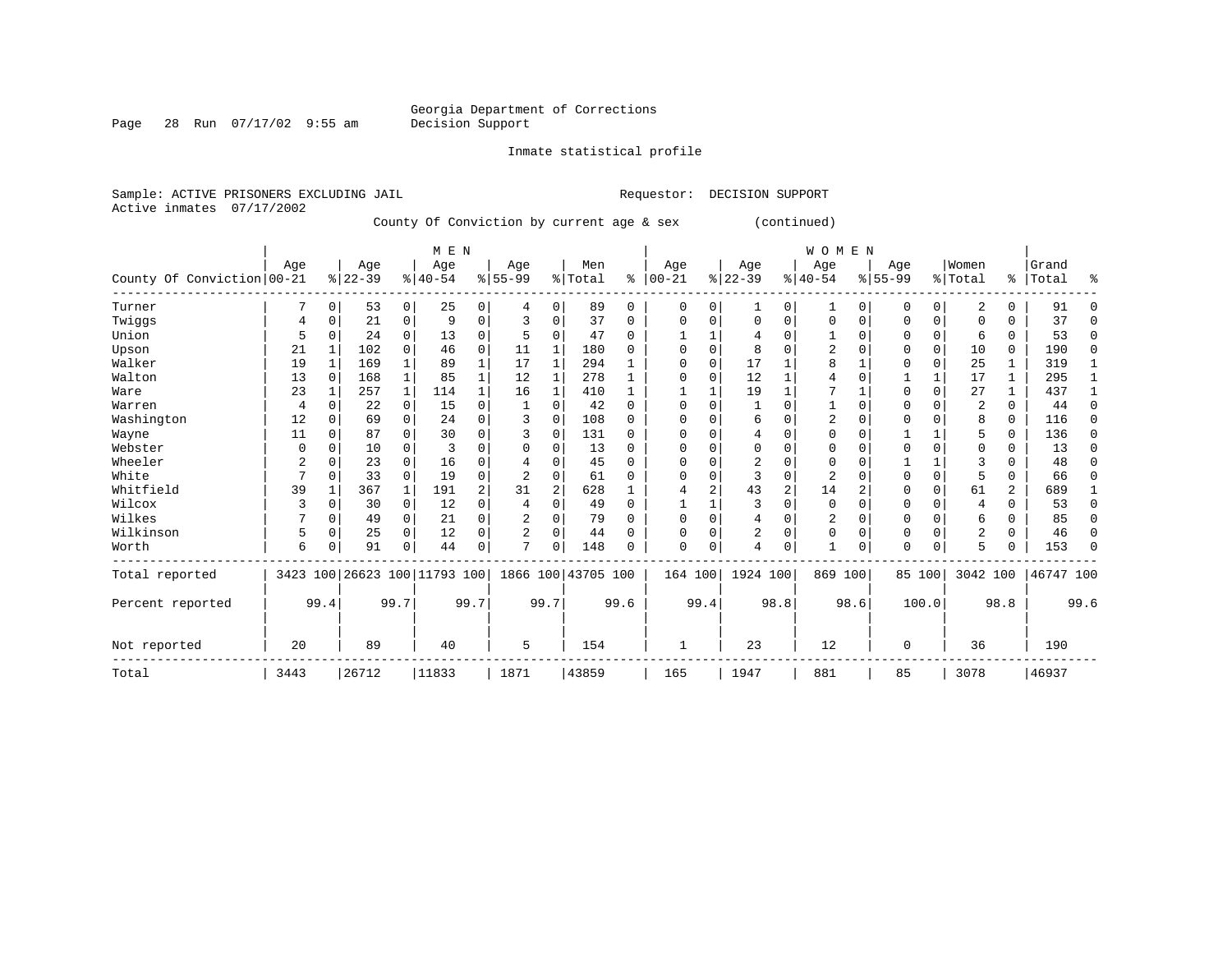#### Inmate statistical profile

Sample: ACTIVE PRISONERS EXCLUDING JAIL Requestor: DECISION SUPPORT Active inmates 07/17/2002

Page 29 Run  $07/17/02$  9:55 am

Circ Of Conviction by current age & sex

| Age<br>Age<br>Age<br>Age<br>Men<br>Age<br>$ 00 - 21$<br>$8 22-39$<br>$8 40-54$<br>$8155 - 99$<br>$00 - 21$<br>$8 22-39$<br>Circ Of Conviction<br>% Total<br>ి<br>Alapaha<br>$1\vert$<br>91<br>$\mathbf{1}$<br>366<br>0<br>21<br>$1\vert$<br>235<br>19<br>1<br>1<br>$\mathbf 0$<br>190<br>$\overline{2}$<br>$\overline{2}$<br>653<br>31<br>$\mathbf{1}$<br>404<br>2<br>28<br>$\mathbf{1}$<br>$\Omega$<br>$\mathbf 0$<br>Alcovy<br>Atlanta<br>2207<br>8<br>1088<br>9<br>177<br>10<br>3679<br>8<br>5<br>3<br>207<br>6<br>Atlantic<br>49<br>422<br>2<br>161<br>1<br>23<br>$\mathbf 1$<br>655<br>2<br>$\mathbf 0$<br>0<br>$\mathbf{1}$<br>1372<br>5<br>582<br>5<br>2225<br>5.<br>10<br>6<br>Augusta<br>190<br>81<br>4<br>6<br>$\mathbf 1$<br>3<br>$\overline{2}$<br>$\mathbf 1$<br>$\mathbf{1}$<br>$\mathbf{1}$<br>Blue Ridge<br>24<br>1<br>232<br>152<br>25<br>433<br>$\overline{c}$<br>Brunswick<br>2<br>$\overline{a}$<br>$\overline{2}$<br>$\overline{2}$<br>$\overline{2}$<br>58<br>922<br>3<br>566<br>258<br>40<br>Chattahoochee<br>4<br>3<br>6<br>172<br>4<br>521<br>1863<br>4<br>4<br>5<br>1107<br>63<br>Cherokee<br>$\mathbf 1$<br>$\mathbf{z}$<br>$\overline{a}$<br>33<br>401<br>2<br>174<br>43<br>2<br>651<br>1<br>1<br>3<br>Clayton<br>215<br>1136<br>4<br>399<br>3<br>1803<br>14<br>9<br>53<br>4<br>6<br>Cobb<br>5<br>178<br>1232<br>5<br>5<br>81<br>$\overline{4}$<br>2060<br>5<br>9<br>569<br>5<br>2<br>2<br>$\overline{c}$<br>2<br>$\overline{a}$<br>784<br>$\overline{4}$<br>47<br>1<br>453<br>241<br>43<br>Conasauga<br>$\mathbf{1}$<br>$\mathbf{1}$<br>$\mathbf 1$<br>$\mathbf{1}$<br>3<br>$\overline{a}$<br>Cordele<br>52<br>2<br>393<br>168<br>637<br>24<br>9<br>5<br>139<br>1100<br>4<br>430<br>4<br>98<br>5<br>1767<br>Coweta<br>4<br>4<br>$\overline{2}$<br>Dougherty<br>2<br>2<br>2<br>992<br>61<br>2<br>645<br>251<br>35<br>$\overline{a}$<br>$\mathbf{1}$<br>Dublin<br>$\mathbf 1$<br>30<br>$\mathbf 1$<br>102<br>13<br>$\mathbf{1}$<br>386<br>$\mathbf{1}$<br>$\Omega$<br>$\mathbf 0$<br>1<br>241<br>5<br>5<br>6<br>212<br>1478<br>6<br>552<br>70<br>$\overline{4}$<br>2312<br>10<br>Eastern<br>$\sqrt{2}$<br>$\mathbf 1$<br>Flint<br>1<br>92<br>$\mathbf{1}$<br>357<br>$\mathbf{1}$<br>1<br>26<br>1<br>221<br>18<br>1<br>2<br>Griffin<br>3<br>$\overline{a}$<br>3<br>$\overline{2}$<br>$\overline{a}$<br>97<br>637<br>292<br>1085<br>$\overline{4}$<br>59<br>3<br>Gwinnett<br>126<br>726<br>3<br>320<br>3<br>1229<br>3<br>9<br>5<br>57<br>4<br>$\overline{2}$<br>42<br>$\mathbf 1$<br>1<br>0<br>498<br>Houston<br>301<br>147<br>8<br>1<br>1<br>1<br>$\overline{c}$<br>2<br>$\overline{a}$<br>Lookout Mountain<br>33<br>$\mathbf{1}$<br>439<br>257<br>3<br>781<br>$\overline{a}$<br>$\mathbf{1}$<br>52 | Women<br>Age<br>Grand<br>Age<br>Age<br>$8140 - 54$<br>$8155 - 99$<br>% Total<br>Total<br>ႜ<br>12<br>1<br>9<br>0<br>21<br>387<br>1<br>0<br>1<br>27<br>$\mathbf 1$<br>10<br>$\mathbf{1}$<br>3<br>4<br>40<br>$\mathbf{1}$<br>693<br>$\overline{4}$<br>75<br>50<br>6<br>9<br>11<br>139<br>5<br>3818<br>$\overline{2}$<br>17<br>$\mathbf{1}$<br>7<br>$\overline{2}$<br>26<br>681<br>1<br>1<br>6<br>3<br>4<br>181<br>6<br>2406<br>114<br>54<br>6<br>$\overline{c}$<br>2<br>35<br>16<br>2<br>1<br>55<br>488<br>1<br>$\overline{2}$<br>3<br>$\overline{2}$<br>36<br>12<br>$\mathbf{1}$<br>54<br>976<br>4<br>74<br>$\overline{4}$<br>3<br>1977<br>31<br>$\overline{4}$<br>4<br>114<br>4<br>$\overline{2}$<br>39<br>17<br>$\overline{2}$<br>$\mathbf 0$<br>$\Omega$<br>59<br>2<br>710<br>7<br>125<br>53<br>$\overline{4}$<br>5<br>196<br>б<br>1999<br>6 | °<br>$\mathbf{1}$<br>$\mathbf{1}$<br>8<br>$\mathbf{1}$<br>5<br>$\mathbf{1}$<br>$\overline{2}$<br>$\overline{4}$<br>$\overline{2}$ |
|-------------------------------------------------------------------------------------------------------------------------------------------------------------------------------------------------------------------------------------------------------------------------------------------------------------------------------------------------------------------------------------------------------------------------------------------------------------------------------------------------------------------------------------------------------------------------------------------------------------------------------------------------------------------------------------------------------------------------------------------------------------------------------------------------------------------------------------------------------------------------------------------------------------------------------------------------------------------------------------------------------------------------------------------------------------------------------------------------------------------------------------------------------------------------------------------------------------------------------------------------------------------------------------------------------------------------------------------------------------------------------------------------------------------------------------------------------------------------------------------------------------------------------------------------------------------------------------------------------------------------------------------------------------------------------------------------------------------------------------------------------------------------------------------------------------------------------------------------------------------------------------------------------------------------------------------------------------------------------------------------------------------------------------------------------------------------------------------------------------------------------------------------------------------------------------------------------------------------------------------------------------------------------------------------------------------------------------------------------------------------------------------------------------------------------------------------------------------------------------------------------------------------------------------------------------------------------------------------------------------------------------------------------------------------------------------------------------------------------|-----------------------------------------------------------------------------------------------------------------------------------------------------------------------------------------------------------------------------------------------------------------------------------------------------------------------------------------------------------------------------------------------------------------------------------------------------------------------------------------------------------------------------------------------------------------------------------------------------------------------------------------------------------------------------------------------------------------------------------------------------------------------------------------------------------------------------------------------|-----------------------------------------------------------------------------------------------------------------------------------|
|                                                                                                                                                                                                                                                                                                                                                                                                                                                                                                                                                                                                                                                                                                                                                                                                                                                                                                                                                                                                                                                                                                                                                                                                                                                                                                                                                                                                                                                                                                                                                                                                                                                                                                                                                                                                                                                                                                                                                                                                                                                                                                                                                                                                                                                                                                                                                                                                                                                                                                                                                                                                                                                                                                                               |                                                                                                                                                                                                                                                                                                                                                                                                                                                                                                                                                                                                                                                                                                                                                                                                                                               |                                                                                                                                   |
|                                                                                                                                                                                                                                                                                                                                                                                                                                                                                                                                                                                                                                                                                                                                                                                                                                                                                                                                                                                                                                                                                                                                                                                                                                                                                                                                                                                                                                                                                                                                                                                                                                                                                                                                                                                                                                                                                                                                                                                                                                                                                                                                                                                                                                                                                                                                                                                                                                                                                                                                                                                                                                                                                                                               |                                                                                                                                                                                                                                                                                                                                                                                                                                                                                                                                                                                                                                                                                                                                                                                                                                               |                                                                                                                                   |
|                                                                                                                                                                                                                                                                                                                                                                                                                                                                                                                                                                                                                                                                                                                                                                                                                                                                                                                                                                                                                                                                                                                                                                                                                                                                                                                                                                                                                                                                                                                                                                                                                                                                                                                                                                                                                                                                                                                                                                                                                                                                                                                                                                                                                                                                                                                                                                                                                                                                                                                                                                                                                                                                                                                               |                                                                                                                                                                                                                                                                                                                                                                                                                                                                                                                                                                                                                                                                                                                                                                                                                                               |                                                                                                                                   |
|                                                                                                                                                                                                                                                                                                                                                                                                                                                                                                                                                                                                                                                                                                                                                                                                                                                                                                                                                                                                                                                                                                                                                                                                                                                                                                                                                                                                                                                                                                                                                                                                                                                                                                                                                                                                                                                                                                                                                                                                                                                                                                                                                                                                                                                                                                                                                                                                                                                                                                                                                                                                                                                                                                                               |                                                                                                                                                                                                                                                                                                                                                                                                                                                                                                                                                                                                                                                                                                                                                                                                                                               |                                                                                                                                   |
|                                                                                                                                                                                                                                                                                                                                                                                                                                                                                                                                                                                                                                                                                                                                                                                                                                                                                                                                                                                                                                                                                                                                                                                                                                                                                                                                                                                                                                                                                                                                                                                                                                                                                                                                                                                                                                                                                                                                                                                                                                                                                                                                                                                                                                                                                                                                                                                                                                                                                                                                                                                                                                                                                                                               |                                                                                                                                                                                                                                                                                                                                                                                                                                                                                                                                                                                                                                                                                                                                                                                                                                               |                                                                                                                                   |
|                                                                                                                                                                                                                                                                                                                                                                                                                                                                                                                                                                                                                                                                                                                                                                                                                                                                                                                                                                                                                                                                                                                                                                                                                                                                                                                                                                                                                                                                                                                                                                                                                                                                                                                                                                                                                                                                                                                                                                                                                                                                                                                                                                                                                                                                                                                                                                                                                                                                                                                                                                                                                                                                                                                               |                                                                                                                                                                                                                                                                                                                                                                                                                                                                                                                                                                                                                                                                                                                                                                                                                                               |                                                                                                                                   |
|                                                                                                                                                                                                                                                                                                                                                                                                                                                                                                                                                                                                                                                                                                                                                                                                                                                                                                                                                                                                                                                                                                                                                                                                                                                                                                                                                                                                                                                                                                                                                                                                                                                                                                                                                                                                                                                                                                                                                                                                                                                                                                                                                                                                                                                                                                                                                                                                                                                                                                                                                                                                                                                                                                                               |                                                                                                                                                                                                                                                                                                                                                                                                                                                                                                                                                                                                                                                                                                                                                                                                                                               |                                                                                                                                   |
|                                                                                                                                                                                                                                                                                                                                                                                                                                                                                                                                                                                                                                                                                                                                                                                                                                                                                                                                                                                                                                                                                                                                                                                                                                                                                                                                                                                                                                                                                                                                                                                                                                                                                                                                                                                                                                                                                                                                                                                                                                                                                                                                                                                                                                                                                                                                                                                                                                                                                                                                                                                                                                                                                                                               |                                                                                                                                                                                                                                                                                                                                                                                                                                                                                                                                                                                                                                                                                                                                                                                                                                               |                                                                                                                                   |
|                                                                                                                                                                                                                                                                                                                                                                                                                                                                                                                                                                                                                                                                                                                                                                                                                                                                                                                                                                                                                                                                                                                                                                                                                                                                                                                                                                                                                                                                                                                                                                                                                                                                                                                                                                                                                                                                                                                                                                                                                                                                                                                                                                                                                                                                                                                                                                                                                                                                                                                                                                                                                                                                                                                               |                                                                                                                                                                                                                                                                                                                                                                                                                                                                                                                                                                                                                                                                                                                                                                                                                                               |                                                                                                                                   |
|                                                                                                                                                                                                                                                                                                                                                                                                                                                                                                                                                                                                                                                                                                                                                                                                                                                                                                                                                                                                                                                                                                                                                                                                                                                                                                                                                                                                                                                                                                                                                                                                                                                                                                                                                                                                                                                                                                                                                                                                                                                                                                                                                                                                                                                                                                                                                                                                                                                                                                                                                                                                                                                                                                                               |                                                                                                                                                                                                                                                                                                                                                                                                                                                                                                                                                                                                                                                                                                                                                                                                                                               |                                                                                                                                   |
|                                                                                                                                                                                                                                                                                                                                                                                                                                                                                                                                                                                                                                                                                                                                                                                                                                                                                                                                                                                                                                                                                                                                                                                                                                                                                                                                                                                                                                                                                                                                                                                                                                                                                                                                                                                                                                                                                                                                                                                                                                                                                                                                                                                                                                                                                                                                                                                                                                                                                                                                                                                                                                                                                                                               |                                                                                                                                                                                                                                                                                                                                                                                                                                                                                                                                                                                                                                                                                                                                                                                                                                               | $\overline{4}$                                                                                                                    |
|                                                                                                                                                                                                                                                                                                                                                                                                                                                                                                                                                                                                                                                                                                                                                                                                                                                                                                                                                                                                                                                                                                                                                                                                                                                                                                                                                                                                                                                                                                                                                                                                                                                                                                                                                                                                                                                                                                                                                                                                                                                                                                                                                                                                                                                                                                                                                                                                                                                                                                                                                                                                                                                                                                                               | 5<br>$\overline{a}$<br>$\overline{a}$<br>2226<br>101<br>54<br>166<br>5<br>6                                                                                                                                                                                                                                                                                                                                                                                                                                                                                                                                                                                                                                                                                                                                                                   | 5                                                                                                                                 |
|                                                                                                                                                                                                                                                                                                                                                                                                                                                                                                                                                                                                                                                                                                                                                                                                                                                                                                                                                                                                                                                                                                                                                                                                                                                                                                                                                                                                                                                                                                                                                                                                                                                                                                                                                                                                                                                                                                                                                                                                                                                                                                                                                                                                                                                                                                                                                                                                                                                                                                                                                                                                                                                                                                                               | 3<br>$\mathbf 0$<br>2<br>51<br>15<br>$\overline{2}$<br>$\mathbf 0$<br>70<br>854                                                                                                                                                                                                                                                                                                                                                                                                                                                                                                                                                                                                                                                                                                                                                               | $\overline{c}$                                                                                                                    |
|                                                                                                                                                                                                                                                                                                                                                                                                                                                                                                                                                                                                                                                                                                                                                                                                                                                                                                                                                                                                                                                                                                                                                                                                                                                                                                                                                                                                                                                                                                                                                                                                                                                                                                                                                                                                                                                                                                                                                                                                                                                                                                                                                                                                                                                                                                                                                                                                                                                                                                                                                                                                                                                                                                                               | $\mathbf{1}$<br>24<br>7<br>$\mathbf{1}$<br>$\mathbf{1}$<br>$\mathbf{1}$<br>35<br>$\mathbf{1}$<br>672                                                                                                                                                                                                                                                                                                                                                                                                                                                                                                                                                                                                                                                                                                                                          | $\mathbf{1}$                                                                                                                      |
|                                                                                                                                                                                                                                                                                                                                                                                                                                                                                                                                                                                                                                                                                                                                                                                                                                                                                                                                                                                                                                                                                                                                                                                                                                                                                                                                                                                                                                                                                                                                                                                                                                                                                                                                                                                                                                                                                                                                                                                                                                                                                                                                                                                                                                                                                                                                                                                                                                                                                                                                                                                                                                                                                                                               | 5<br>$\overline{2}$<br>$\overline{2}$<br>101<br>28<br>140<br>5<br>1907<br>3                                                                                                                                                                                                                                                                                                                                                                                                                                                                                                                                                                                                                                                                                                                                                                   | $\overline{4}$                                                                                                                    |
|                                                                                                                                                                                                                                                                                                                                                                                                                                                                                                                                                                                                                                                                                                                                                                                                                                                                                                                                                                                                                                                                                                                                                                                                                                                                                                                                                                                                                                                                                                                                                                                                                                                                                                                                                                                                                                                                                                                                                                                                                                                                                                                                                                                                                                                                                                                                                                                                                                                                                                                                                                                                                                                                                                                               | $\overline{c}$<br>$\overline{2}$<br>39<br>3<br>2<br>65<br>2<br>1057<br>22                                                                                                                                                                                                                                                                                                                                                                                                                                                                                                                                                                                                                                                                                                                                                                     | $\overline{c}$                                                                                                                    |
|                                                                                                                                                                                                                                                                                                                                                                                                                                                                                                                                                                                                                                                                                                                                                                                                                                                                                                                                                                                                                                                                                                                                                                                                                                                                                                                                                                                                                                                                                                                                                                                                                                                                                                                                                                                                                                                                                                                                                                                                                                                                                                                                                                                                                                                                                                                                                                                                                                                                                                                                                                                                                                                                                                                               | $\mathbf{1}$<br>15<br>11<br>$\mathbf{1}$<br>$\mathbf{1}$<br>27<br>$\mathbf 1$<br>413<br>1                                                                                                                                                                                                                                                                                                                                                                                                                                                                                                                                                                                                                                                                                                                                                     | $\mathbf{1}$                                                                                                                      |
|                                                                                                                                                                                                                                                                                                                                                                                                                                                                                                                                                                                                                                                                                                                                                                                                                                                                                                                                                                                                                                                                                                                                                                                                                                                                                                                                                                                                                                                                                                                                                                                                                                                                                                                                                                                                                                                                                                                                                                                                                                                                                                                                                                                                                                                                                                                                                                                                                                                                                                                                                                                                                                                                                                                               | 6<br>$\overline{a}$<br>$\overline{2}$<br>108<br>37<br>157<br>5<br>2469<br>4                                                                                                                                                                                                                                                                                                                                                                                                                                                                                                                                                                                                                                                                                                                                                                   | 5                                                                                                                                 |
|                                                                                                                                                                                                                                                                                                                                                                                                                                                                                                                                                                                                                                                                                                                                                                                                                                                                                                                                                                                                                                                                                                                                                                                                                                                                                                                                                                                                                                                                                                                                                                                                                                                                                                                                                                                                                                                                                                                                                                                                                                                                                                                                                                                                                                                                                                                                                                                                                                                                                                                                                                                                                                                                                                                               | $\mathbf 1$<br>17<br>5<br>1<br>$\mathbf{1}$<br>24<br>381<br>1<br>1                                                                                                                                                                                                                                                                                                                                                                                                                                                                                                                                                                                                                                                                                                                                                                            | $\mathbf{1}$                                                                                                                      |
|                                                                                                                                                                                                                                                                                                                                                                                                                                                                                                                                                                                                                                                                                                                                                                                                                                                                                                                                                                                                                                                                                                                                                                                                                                                                                                                                                                                                                                                                                                                                                                                                                                                                                                                                                                                                                                                                                                                                                                                                                                                                                                                                                                                                                                                                                                                                                                                                                                                                                                                                                                                                                                                                                                                               | 3<br>3<br>3<br>3<br>52<br>27<br>4<br>86<br>1171                                                                                                                                                                                                                                                                                                                                                                                                                                                                                                                                                                                                                                                                                                                                                                                               | $\overline{3}$                                                                                                                    |
|                                                                                                                                                                                                                                                                                                                                                                                                                                                                                                                                                                                                                                                                                                                                                                                                                                                                                                                                                                                                                                                                                                                                                                                                                                                                                                                                                                                                                                                                                                                                                                                                                                                                                                                                                                                                                                                                                                                                                                                                                                                                                                                                                                                                                                                                                                                                                                                                                                                                                                                                                                                                                                                                                                                               | 3<br>57<br>39<br>$\mathbf{1}$<br>$\mathbf{1}$<br>106<br>1335<br>4<br>4                                                                                                                                                                                                                                                                                                                                                                                                                                                                                                                                                                                                                                                                                                                                                                        | 3                                                                                                                                 |
|                                                                                                                                                                                                                                                                                                                                                                                                                                                                                                                                                                                                                                                                                                                                                                                                                                                                                                                                                                                                                                                                                                                                                                                                                                                                                                                                                                                                                                                                                                                                                                                                                                                                                                                                                                                                                                                                                                                                                                                                                                                                                                                                                                                                                                                                                                                                                                                                                                                                                                                                                                                                                                                                                                                               | $\overline{2}$<br>$\overline{c}$<br>22<br>$\mathbf{1}$<br>$\overline{2}$<br>542<br>18<br>44<br>1                                                                                                                                                                                                                                                                                                                                                                                                                                                                                                                                                                                                                                                                                                                                              | 1                                                                                                                                 |
|                                                                                                                                                                                                                                                                                                                                                                                                                                                                                                                                                                                                                                                                                                                                                                                                                                                                                                                                                                                                                                                                                                                                                                                                                                                                                                                                                                                                                                                                                                                                                                                                                                                                                                                                                                                                                                                                                                                                                                                                                                                                                                                                                                                                                                                                                                                                                                                                                                                                                                                                                                                                                                                                                                                               | $\overline{c}$<br>$\overline{2}$<br>2<br>39<br>14<br>$\overline{2}$<br>2<br>57<br>838                                                                                                                                                                                                                                                                                                                                                                                                                                                                                                                                                                                                                                                                                                                                                         | $\overline{2}$                                                                                                                    |
| 3<br>$\overline{2}$<br>68<br>2<br>670<br>3<br>341<br>1125<br>3<br>6<br>4<br>Macon<br>46                                                                                                                                                                                                                                                                                                                                                                                                                                                                                                                                                                                                                                                                                                                                                                                                                                                                                                                                                                                                                                                                                                                                                                                                                                                                                                                                                                                                                                                                                                                                                                                                                                                                                                                                                                                                                                                                                                                                                                                                                                                                                                                                                                                                                                                                                                                                                                                                                                                                                                                                                                                                                                       | $\overline{a}$<br>33<br>3<br>24<br>3<br>4<br>66<br>2<br>1191                                                                                                                                                                                                                                                                                                                                                                                                                                                                                                                                                                                                                                                                                                                                                                                  | 3                                                                                                                                 |
| Middle<br>$\mathbf{2}$<br>2<br>$\mathbf 1$<br>$\mathbf{1}$<br>2<br>$\overline{c}$<br>$\mathbf 1$<br>73<br>166<br>495<br>22<br>756                                                                                                                                                                                                                                                                                                                                                                                                                                                                                                                                                                                                                                                                                                                                                                                                                                                                                                                                                                                                                                                                                                                                                                                                                                                                                                                                                                                                                                                                                                                                                                                                                                                                                                                                                                                                                                                                                                                                                                                                                                                                                                                                                                                                                                                                                                                                                                                                                                                                                                                                                                                             | $\overline{2}$<br>33<br>2<br>10<br>$\mathbf{1}$<br>1<br>$\mathbf 1$<br>46<br>802                                                                                                                                                                                                                                                                                                                                                                                                                                                                                                                                                                                                                                                                                                                                                              | $\overline{c}$                                                                                                                    |
| $\overline{2}$<br>$\mathbf{1}$<br>$\mathbf{1}$<br>$\mathbf 1$<br>$\mathbf{1}$<br>Mountain<br>16<br>$\mathbf 0$<br>96<br>297<br>$\mathbf{1}$<br>175<br>10                                                                                                                                                                                                                                                                                                                                                                                                                                                                                                                                                                                                                                                                                                                                                                                                                                                                                                                                                                                                                                                                                                                                                                                                                                                                                                                                                                                                                                                                                                                                                                                                                                                                                                                                                                                                                                                                                                                                                                                                                                                                                                                                                                                                                                                                                                                                                                                                                                                                                                                                                                      | $\mathbf{1}$<br>$\mathbf 0$<br>$\mathbf{1}$<br>11<br>5<br>$\mathbf{1}$<br>$\mathbf 0$<br>18<br>315                                                                                                                                                                                                                                                                                                                                                                                                                                                                                                                                                                                                                                                                                                                                            | $\mathbf{1}$                                                                                                                      |
| 2<br>3<br>Northeastern<br>47<br>367<br>$\mathbf{1}$<br>231<br>692<br>$\overline{a}$<br>$\mathbf{1}$<br>1<br>47<br>$\mathbf{1}$                                                                                                                                                                                                                                                                                                                                                                                                                                                                                                                                                                                                                                                                                                                                                                                                                                                                                                                                                                                                                                                                                                                                                                                                                                                                                                                                                                                                                                                                                                                                                                                                                                                                                                                                                                                                                                                                                                                                                                                                                                                                                                                                                                                                                                                                                                                                                                                                                                                                                                                                                                                                | $\overline{2}$<br>15<br>$\overline{c}$<br>752<br>42<br>$\overline{2}$<br>$\overline{2}$<br>60<br>2                                                                                                                                                                                                                                                                                                                                                                                                                                                                                                                                                                                                                                                                                                                                            | $\overline{2}$                                                                                                                    |
| $\overline{c}$<br>Northern<br>$\mathbf 1$<br>1<br>552<br>$\Omega$<br>$\mathbf 0$<br>43<br>1<br>330<br>148<br>31<br>1                                                                                                                                                                                                                                                                                                                                                                                                                                                                                                                                                                                                                                                                                                                                                                                                                                                                                                                                                                                                                                                                                                                                                                                                                                                                                                                                                                                                                                                                                                                                                                                                                                                                                                                                                                                                                                                                                                                                                                                                                                                                                                                                                                                                                                                                                                                                                                                                                                                                                                                                                                                                          | $\overline{c}$<br>$\mathbf 0$<br>30<br>7<br>0<br>37<br>589<br>1<br>1                                                                                                                                                                                                                                                                                                                                                                                                                                                                                                                                                                                                                                                                                                                                                                          | $\mathbf{1}$                                                                                                                      |
| Ocmulgee<br>$\overline{c}$<br>2<br>$\overline{c}$<br>91<br>3<br>603<br>242<br>36<br>972<br>2<br>2<br>4                                                                                                                                                                                                                                                                                                                                                                                                                                                                                                                                                                                                                                                                                                                                                                                                                                                                                                                                                                                                                                                                                                                                                                                                                                                                                                                                                                                                                                                                                                                                                                                                                                                                                                                                                                                                                                                                                                                                                                                                                                                                                                                                                                                                                                                                                                                                                                                                                                                                                                                                                                                                                        | $\overline{c}$<br>$\overline{2}$<br>2<br>36<br>14<br>$\overline{c}$<br>$\overline{a}$<br>56<br>1028                                                                                                                                                                                                                                                                                                                                                                                                                                                                                                                                                                                                                                                                                                                                           | $\overline{2}$                                                                                                                    |
| Oconee<br>53<br>$\overline{a}$<br>386<br>$\mathbf{1}$<br>174<br>$\mathbf{1}$<br>1<br>632<br>$\mathbf{1}$<br>$\mathbf{1}$<br>19<br>$\mathbf{1}$                                                                                                                                                                                                                                                                                                                                                                                                                                                                                                                                                                                                                                                                                                                                                                                                                                                                                                                                                                                                                                                                                                                                                                                                                                                                                                                                                                                                                                                                                                                                                                                                                                                                                                                                                                                                                                                                                                                                                                                                                                                                                                                                                                                                                                                                                                                                                                                                                                                                                                                                                                                | $\overline{a}$<br>$\overline{a}$<br>38<br>$\overline{2}$<br>$\overline{a}$<br>15<br>$\overline{2}$<br>56<br>688                                                                                                                                                                                                                                                                                                                                                                                                                                                                                                                                                                                                                                                                                                                               | $\mathbf{1}$                                                                                                                      |
| $\overline{c}$<br>2<br>$\mathbf 1$<br>$\mathbf{1}$<br>$\overline{2}$<br>$\overline{2}$<br>$\mathbf 1$<br>Ogeechee<br>162<br>724<br>81<br>455<br>26                                                                                                                                                                                                                                                                                                                                                                                                                                                                                                                                                                                                                                                                                                                                                                                                                                                                                                                                                                                                                                                                                                                                                                                                                                                                                                                                                                                                                                                                                                                                                                                                                                                                                                                                                                                                                                                                                                                                                                                                                                                                                                                                                                                                                                                                                                                                                                                                                                                                                                                                                                            | $\mathbf{1}$<br>5<br>6<br>28<br>9<br>$\mathbf{1}$<br>44<br>$\mathbf{1}$<br>768                                                                                                                                                                                                                                                                                                                                                                                                                                                                                                                                                                                                                                                                                                                                                                | $\overline{2}$                                                                                                                    |
| $\mathbf{1}$<br>$\mathbf{1}$<br>$\mathbf 1$<br>$\mathbf{1}$<br>Pataula<br>28<br>$\mathbf{1}$<br>80<br>379<br>$\mathbf{1}$<br>$\mathbf{1}$<br>256<br>15                                                                                                                                                                                                                                                                                                                                                                                                                                                                                                                                                                                                                                                                                                                                                                                                                                                                                                                                                                                                                                                                                                                                                                                                                                                                                                                                                                                                                                                                                                                                                                                                                                                                                                                                                                                                                                                                                                                                                                                                                                                                                                                                                                                                                                                                                                                                                                                                                                                                                                                                                                        | $\mathbf{1}$<br>5<br>16<br>$\mathbf{1}$<br>$\mathbf 0$<br>$\mathbf 0$<br>22<br>$\mathbf{1}$<br>401                                                                                                                                                                                                                                                                                                                                                                                                                                                                                                                                                                                                                                                                                                                                            | $\mathbf{1}$                                                                                                                      |
| $\overline{c}$<br>Piedmont<br>28<br>251<br>$\mathbf{1}$<br>145<br>$\mathbf{1}$<br>32<br>456<br>$\overline{2}$<br>$\mathbf{1}$<br>1<br>1                                                                                                                                                                                                                                                                                                                                                                                                                                                                                                                                                                                                                                                                                                                                                                                                                                                                                                                                                                                                                                                                                                                                                                                                                                                                                                                                                                                                                                                                                                                                                                                                                                                                                                                                                                                                                                                                                                                                                                                                                                                                                                                                                                                                                                                                                                                                                                                                                                                                                                                                                                                       | $\overline{2}$<br>30<br>11<br>$\mathbf 0$<br>$\mathbf 0$<br>43<br>$\mathbf{1}$<br>499<br>1                                                                                                                                                                                                                                                                                                                                                                                                                                                                                                                                                                                                                                                                                                                                                    | $\mathbf{1}$                                                                                                                      |
| 2<br>$\overline{a}$<br>2<br>2<br>44<br>$\mathbf{1}$<br>460<br>201<br>34<br>739<br>2<br>$\overline{4}$<br>Rome                                                                                                                                                                                                                                                                                                                                                                                                                                                                                                                                                                                                                                                                                                                                                                                                                                                                                                                                                                                                                                                                                                                                                                                                                                                                                                                                                                                                                                                                                                                                                                                                                                                                                                                                                                                                                                                                                                                                                                                                                                                                                                                                                                                                                                                                                                                                                                                                                                                                                                                                                                                                                 | 3<br>3<br>3<br>3<br>52<br>26<br>4<br>85<br>824                                                                                                                                                                                                                                                                                                                                                                                                                                                                                                                                                                                                                                                                                                                                                                                                | $\overline{c}$                                                                                                                    |
| 2<br>2<br>South Georgia<br>62<br>2<br>508<br>200<br>26<br>$\mathbf{1}$<br>796<br>2<br>$\mathbf{1}$<br>$\mathbf{1}$                                                                                                                                                                                                                                                                                                                                                                                                                                                                                                                                                                                                                                                                                                                                                                                                                                                                                                                                                                                                                                                                                                                                                                                                                                                                                                                                                                                                                                                                                                                                                                                                                                                                                                                                                                                                                                                                                                                                                                                                                                                                                                                                                                                                                                                                                                                                                                                                                                                                                                                                                                                                            | $\overline{c}$<br>$\mathbf 0$<br>58<br>2<br>13<br>$\mathbf{1}$<br>$\Omega$<br>854<br>44                                                                                                                                                                                                                                                                                                                                                                                                                                                                                                                                                                                                                                                                                                                                                       | $\overline{2}$                                                                                                                    |
| 3<br>3<br>Southern<br>98<br>791<br>3<br>325<br>1268<br>3<br>$\overline{2}$<br>3<br>54<br>1                                                                                                                                                                                                                                                                                                                                                                                                                                                                                                                                                                                                                                                                                                                                                                                                                                                                                                                                                                                                                                                                                                                                                                                                                                                                                                                                                                                                                                                                                                                                                                                                                                                                                                                                                                                                                                                                                                                                                                                                                                                                                                                                                                                                                                                                                                                                                                                                                                                                                                                                                                                                                                    | 3<br>$\overline{2}$<br>48<br>29<br>$\overline{a}$<br>81<br>3<br>3<br>1349                                                                                                                                                                                                                                                                                                                                                                                                                                                                                                                                                                                                                                                                                                                                                                     | 3                                                                                                                                 |
| $\mathbf 1$<br>34<br>101<br>12<br>1<br>399<br>$\mathbf{1}$<br>$\mathbf 1$<br>Southwestern<br>1<br>252<br>1<br>$\mathbf{1}$                                                                                                                                                                                                                                                                                                                                                                                                                                                                                                                                                                                                                                                                                                                                                                                                                                                                                                                                                                                                                                                                                                                                                                                                                                                                                                                                                                                                                                                                                                                                                                                                                                                                                                                                                                                                                                                                                                                                                                                                                                                                                                                                                                                                                                                                                                                                                                                                                                                                                                                                                                                                    | $\mathbf 1$<br>7<br>1<br>23<br>422<br>14<br>1<br>1<br>1                                                                                                                                                                                                                                                                                                                                                                                                                                                                                                                                                                                                                                                                                                                                                                                       | $\mathbf{1}$                                                                                                                      |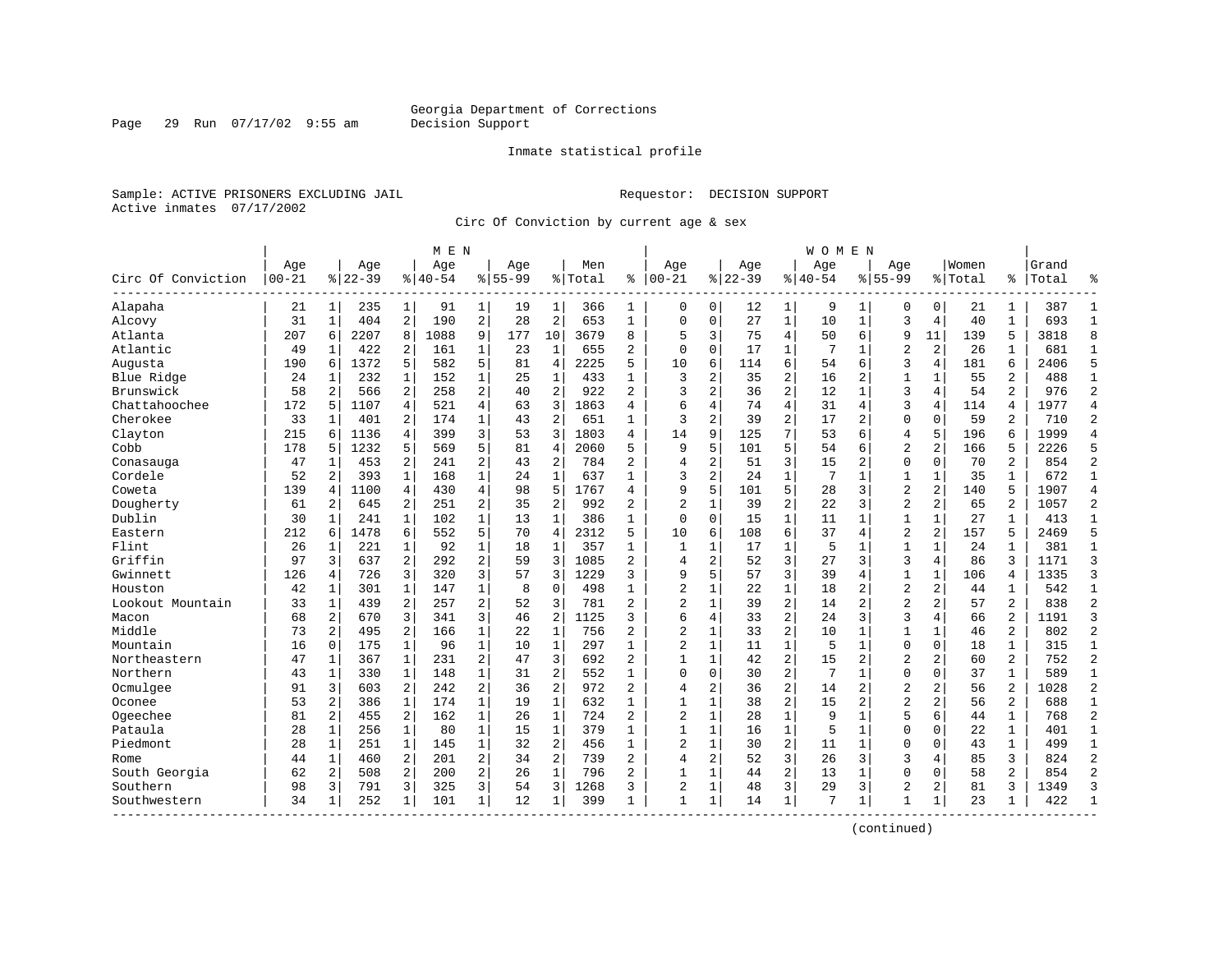Page 30 Run 07/17/02 9:55 am

Inmate statistical profile

Sample: ACTIVE PRISONERS EXCLUDING JAIL Requestor: DECISION SUPPORT Active inmates 07/17/2002

Circ Of Conviction by current age & sex (continued)

|                    |                  |                |                 |              | M E N                   |          |                  |      |                    |      |                  |      |                  |          | W O M E N       |      |                  |          |                  |                |                    |          |
|--------------------|------------------|----------------|-----------------|--------------|-------------------------|----------|------------------|------|--------------------|------|------------------|------|------------------|----------|-----------------|------|------------------|----------|------------------|----------------|--------------------|----------|
| Circ Of Conviction | Age<br>$00 - 21$ |                | Age<br>$ 22-39$ |              | Age<br>$8 40-54$        |          | Age<br>$8 55-99$ |      | Men<br>% Total     | ႜ    | Age<br>$00 - 21$ | %    | Age<br>$22 - 39$ |          | Age<br>$ 40-54$ |      | Age<br>$8 55-99$ |          | Women<br>% Total |                | Grand<br>%   Total | ႜ        |
| Stone Mountain     | 259              | 8 <sup>1</sup> | 1753            |              | 706                     | 6        | 97               | 5    | 2815               | 6    | 15               | 9    | 70               | 4        | 34              |      | 6                |          | 125              | 4              | 2940               |          |
| Tallapoosa         | 19               |                | 148             |              | 78                      |          | 16               |      | 261                |      | $\mathbf 0$      |      | 8                | $\Omega$ | 3               |      | $\Omega$         | $\Omega$ | 11               | 0              | 272                |          |
| Tifton             | 53               |                | 395             |              | 194                     | 2        | 25               |      | 667                |      |                  |      | 16               |          | 6               |      |                  |          | 26               |                | 693                |          |
| Toombs             | 25               |                | 222             |              | 101                     |          | 21               |      | 369                |      |                  |      | 5                | $\Omega$ | 6               |      | $\Omega$         |          | 13               | 0              | 382                |          |
| Waycross           | 56               |                | 507             |              | 238                     |          | 28               |      | 829                |      |                  |      | 29               |          | 16              |      |                  |          | 48               | 2              | 877                |          |
| Western            | 34               |                | 357             |              | 133                     |          | 22               |      | 546                |      |                  |      | 30               |          | 15              |      |                  |          | 52               | $\overline{a}$ | 598                |          |
| Rockdale           | 26               |                | 178             |              | 91                      |          | 15               |      | 310                |      | $\Omega$         |      | 13               |          | 8               |      | $\Omega$         |          | 21               |                | 331                |          |
| Douglas            | 54               |                | 448             |              | 193                     | 2        | 28               |      | 723                |      | 9                |      | 54               | 3        | 24              |      | 2                |          | 89               | 3              | 812                |          |
| Appalachian        | 20               |                | 185             |              | 116                     |          | 33               |      | 354                |      |                  |      | 15               |          | 10              |      | $\overline{2}$   |          | 27               |                | 381                |          |
| Enotah             | 15               |                | 110             | 0            | 62                      |          | 16               |      | 203                | 0    |                  |      | 12               |          | 5               |      | $\Omega$         |          | 18               |                | 221                | $\Omega$ |
| Forsyth-Bell       | 10               |                | 100             |              | 51                      | $\Omega$ | 17               |      | 178                | U    | $\Omega$         |      | 13               |          | 6               |      | $\Omega$         |          | 19               |                | 197                | $\Omega$ |
| Towaliga           | 28               |                | 203             | $\mathbf{1}$ | 118                     |          | 21               |      | 370                |      |                  |      | 13               |          | 8               |      | $\Omega$         | $\Omega$ | 22               |                | 392                |          |
| Total reported     | 3408             |                |                 |              | 100 26553 100 11730 100 |          |                  |      | 1859 100 43550 100 |      | 164 100          |      | 1913 100         |          | 867             | 100  |                  | 84 100   | 3028 100         |                | 46578 100          |          |
| Percent reported   |                  | 99.0           |                 | 99.4         |                         | 99.1     |                  | 99.4 |                    | 99.3 |                  | 99.4 |                  | 98.3     |                 | 98.4 |                  | 98.8     |                  | 98.4           |                    | 99.2     |
| Not reported       | 35               |                | 159             |              | 103                     |          | 12               |      | 309                |      |                  |      | 34               |          | 14              |      |                  |          | 50               |                | 359                |          |
| Total              | 3443             |                | 26712           |              | 11833                   |          | 1871             |      | 43859              |      | 165              |      | 1947             |          | 881             |      | 85               |          | 3078             |                | 46937              |          |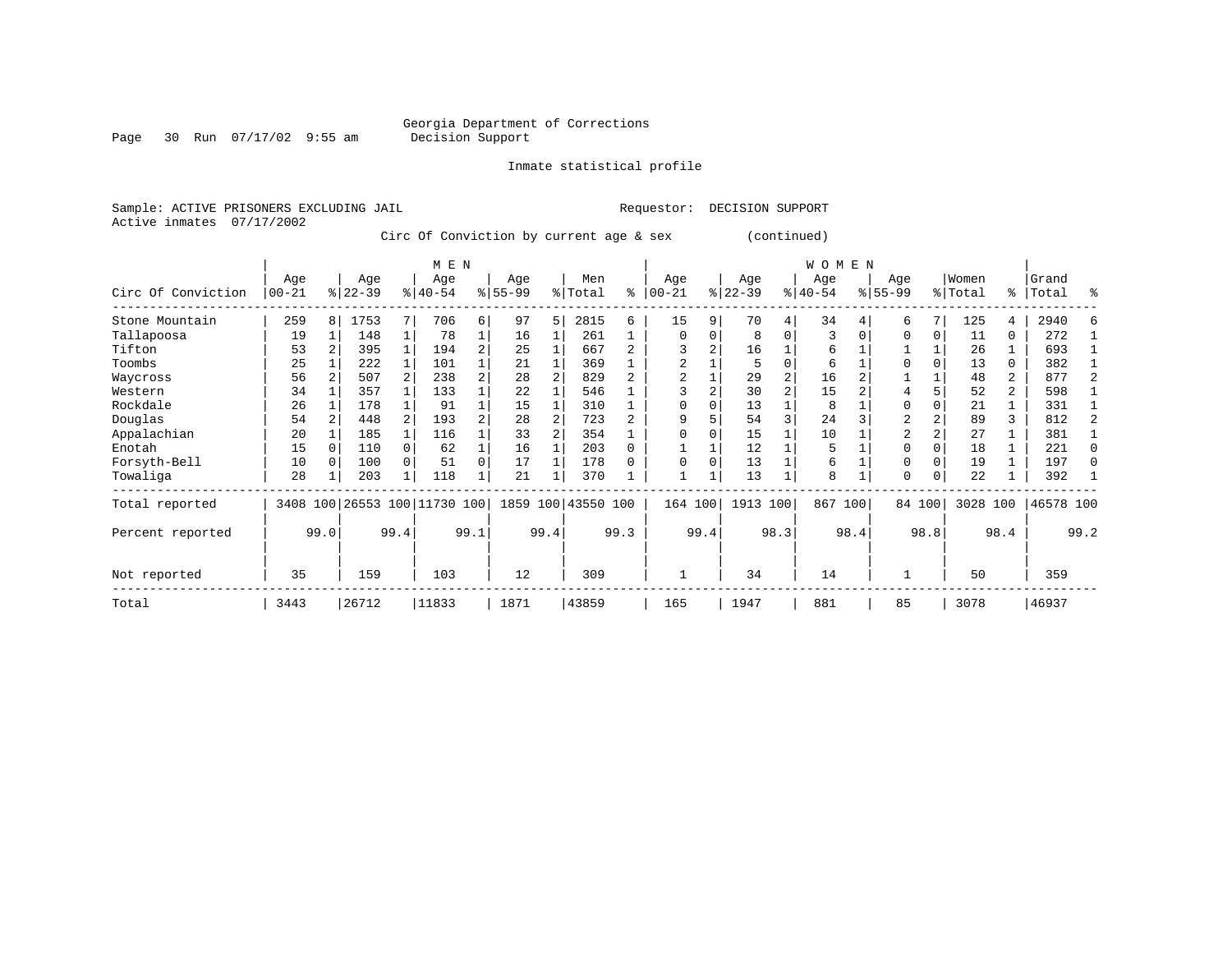#### Inmate statistical profile

Sample: ACTIVE PRISONERS EXCLUDING JAIL Requestor: DECISION SUPPORT Active inmates 07/17/2002

Page 31 Run 07/17/02 9:55 am

Home County by current age & sex

|               |              |                |           |                |          | M E N          |                |                |         |              |                |              |                |                | <b>WOMEN</b>   |                |                |                |                |              |       |                |
|---------------|--------------|----------------|-----------|----------------|----------|----------------|----------------|----------------|---------|--------------|----------------|--------------|----------------|----------------|----------------|----------------|----------------|----------------|----------------|--------------|-------|----------------|
|               | Age          |                | Age       |                | Age      |                | Age            |                | Men     |              | Age            |              | Age            |                | Age            |                | Aqe            |                | Women          |              | Grand |                |
| Home County   | $00 - 21$    |                | $8 22-39$ |                | $ 40-54$ |                | $8155 - 99$    |                | % Total | ి            | $ 00-21$       |              | $8 22-39$      |                | $8140 - 54$    |                | $8155 - 99$    |                | % Total        | ి            | Total | န္             |
| Appling       | 8            | $\overline{0}$ | 64        | $\overline{0}$ | 30       | $\overline{0}$ | 5              | 0              | 107     | 0            | 1              | $\mathbf 1$  | 6              | 0              | 1              | 0              | 0              | 0              | 8              | 0            | 115   | $\Omega$       |
| Atkinson      | $\mathbf{1}$ | 0              | 26        | $\mathsf{O}$   | 13       | 0              | 5              | $\mathbf 0$    | 45      | $\Omega$     | $\Omega$       | 0            | $\mathbf 1$    | $\mathbf 0$    | $\mathbf 1$    | $\mathbf 0$    | $\mathbf{0}$   | $\mathbf 0$    | $\overline{a}$ | 0            | 47    | $\Omega$       |
| Bacon         | 3            | 0              | 34        | 0              | 19       | 0              | 2              | 0              | 58      | 0            | $\Omega$       | 0            | 1              | 0              | 0              | 0              | $\Omega$       | $\mathbf 0$    | 1              | 0            | 59    | $\Omega$       |
| Baker         | 0            | 0              | 17        | 0              | 5        | 0              |                | $\mathbf 0$    | 23      | 0            | $\Omega$       | 0            | $\overline{2}$ | 0              | $\Omega$       | $\mathbf 0$    | $\Omega$       | $\mathbf 0$    | $\overline{2}$ | 0            | 25    | $\Omega$       |
| Baldwin       | 34           | $\mathbf{1}$   | 182       | $\mathbf{1}$   | 84       | $\mathbf{1}$   | 9              | $\mathbf{1}$   | 309     | $\mathbf{1}$ | $\mathbf{1}$   | $\mathbf{1}$ | 16             | 1              | 8              | $\mathbf{1}$   | $\mathbf{1}$   | $\mathbf{1}$   | 26             | $\mathbf{1}$ | 335   | 1              |
| Banks         | 3            | $\Omega$       | 21        | $\mathbf 0$    | 13       | 0              | 3              | $\Omega$       | 40      | $\Omega$     | $\Omega$       | $\Omega$     | 5              | $\Omega$       | $\mathbf{1}$   | $\Omega$       | $\Omega$       | $\Omega$       | 6              | 0            | 46    | $\Omega$       |
| Barrow        | 11           | 0              | 109       | $\overline{0}$ | 61       | 1              | 15             | $\mathbf 1$    | 196     | 0            | $\Omega$       | 0            | 15             | 1              | 6              | $\mathbf 1$    | $\Omega$       | $\mathbf 0$    | 21             | 1            | 217   | $\mathbf{1}$   |
| Bartow        | 13           | 0              | 216       | $\mathbf 1$    | 97       | $\mathbf{1}$   | 28             | 2              | 354     | 1            | 3              | 2            | 34             | $\overline{c}$ | 10             | $\mathbf 1$    | $\Omega$       | $\mathbf 0$    | 47             | 2            | 401   | 1              |
| Ben Hill      | 14           | 0              | 100       | $\overline{0}$ | 33       | 0              | 8              | $\mathbf 0$    | 155     | $\Omega$     | $\overline{c}$ | 1            | 9              | $\mathbf{1}$   | 6              | 1              | $\mathbf 0$    | $\mathbf 0$    | 17             | 1            | 172   | $\mathbf{0}$   |
| Berrien       | 5            | 0              | 41        | $\Omega$       | 15       | 0              | 5              | $\mathbf 0$    | 66      | $\Omega$     | $\Omega$       | $\Omega$     | 4              | $\Omega$       | $\mathbf{1}$   | $\mathbf 0$    | $\Omega$       | $\Omega$       | 5              | $\Omega$     | 71    | $\Omega$       |
| <b>Bibb</b>   | 66           | 2              | 630       | 3              | 335      | 3              | 44             | 3              | 1075    | 3            | 4              | 3            | 44             | $\overline{2}$ | 24             | 3              | $\overline{2}$ | $\overline{a}$ | 74             | 3            | 1149  | 3              |
| Bleckley      | 8            | $\Omega$       | 75        | $\Omega$       | 25       | 0              | 3              | $\Omega$       | 111     | $\Omega$     | $\Omega$       | 0            | 5              | $\Omega$       | 3              | $\Omega$       | $\Omega$       | $\Omega$       | 8              | $\mathbf 0$  | 119   | $\Omega$       |
| Brantley      | 2            | 0              | 15        | $\mathbf 0$    | 10       | 0              | 1              | $\mathbf 0$    | 28      | 0            | $\Omega$       | 0            | 2              | 0              | $\mathbf{1}$   | $\Omega$       | $\Omega$       | $\Omega$       | $\overline{3}$ | 0            | 31    | $\Omega$       |
| <b>Brooks</b> | 3            | 0              | 53        | 0              | 11       | 0              | 5              | 0              | 72      | $\Omega$     | $\Omega$       | 0            | $\Omega$       | $\Omega$       | 3              | $\Omega$       | $\Omega$       | $\Omega$       | 3              | 0            | 75    | $\Omega$       |
| Bryan         | 2            | 0              | 44        | 0              | 27       | 0              | 3              | 0              | 76      | $\Omega$     | $\Omega$       | 0            | 5              | $\Omega$       | $\overline{2}$ | $\Omega$       | $\Omega$       | $\Omega$       | 7              | 0            | 83    | $\Omega$       |
| Bulloch       | 28           | 1              | 174       | 1              | 82       | $\mathbf 1$    | 10             | $\mathbf 1$    | 294     | $\mathbf{1}$ | $\Omega$       | 0            | 14             | $\mathbf{1}$   | 5              | $\mathbf{1}$   | $\overline{2}$ | 2              | 21             | 1            | 315   | 1              |
| Burke         | 14           | $\Omega$       | 135       | $\mathbf{1}$   | 48       | 0              | 9              | $\mathbf{1}$   | 206     | $\mathbf{1}$ | $\mathbf{1}$   |              | 4              | $\Omega$       | 4              | $\Omega$       | $\Omega$       | $\Omega$       | 9              | $\Omega$     | 215   | $\mathbf{1}$   |
| <b>Butts</b>  | 12           | 0              | 72        | $\mathbf 0$    | 28       | 0              | 5              | $\Omega$       | 117     | $\Omega$     | $\mathbf{1}$   | 1            | 6              | $\Omega$       | 3              | $\Omega$       | $\Omega$       | $\Omega$       | 10             | 0            | 127   | $\Omega$       |
| Calhoun       | 6            | 0              | 18        | $\mathbf 0$    | 10       | 0              |                | $\mathbf 0$    | 35      | $\Omega$     | $\overline{2}$ | 1            | 1              | 0              | 0              | $\Omega$       | $\Omega$       | 0              | $\overline{3}$ | 0            | 38    | $\Omega$       |
| Camden        | 3            | 0              | 67        | 0              | 26       | 0              | $\overline{2}$ | 0              | 98      | $\Omega$     | $\Omega$       | 0            | $\overline{2}$ | 0              | 2              | 0              | $\Omega$       | 0              | $\overline{4}$ | 0            | 102   | $\Omega$       |
| Candler       | 6            | 0              | 52        | 0              | 14       | 0              | $\Omega$       | 0              | 72      | 0            | $\Omega$       | 0            | 3              | 0              | $\mathbf 0$    | $\mathbf 0$    | $\mathbf 0$    | 0              | 3              | 0            | 75    | $\Omega$       |
| Carroll       | 29           | 1              | 220       | 1              | 111      | $\mathbf 1$    | 37             | $\overline{2}$ | 397     | 1            | 5              | 3            | 30             | $\overline{c}$ | 13             | $\overline{2}$ | 1              | 1              | 49             | 2            | 446   | 1              |
| Catoosa       | 8            | $\Omega$       | 64        | $\mathbf 0$    | 41       | 0              | 9              | $\mathbf{1}$   | 122     | $\Omega$     | $\Omega$       | $\Omega$     | 7              | $\Omega$       | $\mathbf{1}$   | $\Omega$       | $\Omega$       | $\Omega$       | 8              | $\Omega$     | 130   | $\Omega$       |
| Charlton      | 0            | $\Omega$       | 25        | $\mathbf 0$    | 10       | 0              | $\overline{c}$ | $\Omega$       | 37      | 0            | $\Omega$       | 0            | 1              | 0              | $\mathbf 0$    | $\mathbf 0$    | $\Omega$       | $\mathbf 0$    | $\mathbf{1}$   | 0            | 38    | $\Omega$       |
| Chatham       | 195          | 6              | 1394      | 6              | 501      | 5              | 67             | 4              | 2157    | 5            | 9              | б.           | 92             | 5              | 28             | 3              | 4              | 5              | 133            | 5            | 2290  | 5              |
| Chattahoochee | 6            | 0              | 12        | 0              | 7        | 0              | $\mathbf 0$    | 0              | 25      | $\Omega$     | $\mathbf 0$    | 0            | $\overline{2}$ | 0              | $\mathbf 0$    | $\Omega$       | $\mathbf 0$    | 0              | $\overline{2}$ | 0            | 27    | $\Omega$       |
| Chattooga     | 3            | 0              | 103       | 0              | 55       | 1              | 16             | 1              | 177     | 0            | $\overline{2}$ | 1            | 6              | 0              | 3              | $\mathbf 0$    | 1              | 1              | 12             | 0            | 189   | $\Omega$       |
| Cherokee      | 20           | 1              | 182       | 1              | 103      | $\mathbf 1$    | 17             | 1              | 322     | 1            | $\overline{c}$ | 1            | 23             | 1              | 13             | 2              | $\overline{2}$ | 2              | 40             | 1            | 362   | 1              |
| Clarke        | 39           | 1              | 324       | $\mathbf{1}$   | 126      | $\mathbf 1$    | 20             | 1              | 509     | 1            | 3              | 2            | 30             | $\overline{c}$ | 13             | $\overline{2}$ | 4              | 5              | 50             | 2            | 559   | 1              |
| Clay          | 1            | 0              | 16        | 0              | 5        | 0              | $\mathbf 0$    | $\mathbf 0$    | 22      | 0            | $\mathbf 0$    | 0            | $\mathbf{1}$   | 0              | $\mathbf 0$    | $\mathbf 0$    | $\mathbf 0$    | 0              | 1              | 0            | 23    | $\Omega$       |
| Clayton       | 151          | 5              | 757       | 3              | 257      | 2              | 40             | 2              | 1205    | 3            | 6              | 4            | 63             | 4              | 27             | 3              | 3              | 4              | 99             | 3            | 1304  | 3              |
| Clinch        | 7            | 0              | 31        | $\mathbf 0$    | 9        | 0              | $\mathbf 0$    | $\mathbf 0$    | 47      | $\Omega$     | $\Omega$       | 0            | $\mathbf{1}$   | 0              | 1              | $\Omega$       | $\mathbf 0$    | $\mathbf 0$    | $\overline{2}$ | $\Omega$     | 49    | $\Omega$       |
| Cobb          | 146          | 5              | 937       | $\overline{4}$ | 455      | 4              | 59             | 4              | 1597    | 4            | 7              | 5            | 81             | 5              | 34             | 4              | $\mathbf 0$    | $\mathbf 0$    | 122            | 4            | 1719  | $\overline{4}$ |
| Coffee        | 18           | 1              | 127       | 1              | 52       | 0              | 6              | 0              | 203     | 1            | $\mathbf{1}$   | 1            | 8              | 0              | 6              | 1              | $\overline{2}$ | 2              | 17             | 1            | 220   | 1              |
| Colquit       | 25           | 1              | 161       | 1              | 70       | $\mathbf 1$    | 14             | 1              | 270     | 1            | $\Omega$       | 0            | 11             | 1              | 3              | 0              | $\mathbf 0$    | 0              | 14             | 0            | 284   | 1              |
| Columbia      | 11           | 0              | 109       | $\mathbf 0$    | 43       | 0              | 5              | 0              | 168     | 0            | $\mathbf 0$    | 0            | 6              | $\mathbf 0$    | 9              | 1              | $\Omega$       | $\mathbf 0$    | 15             | $\mathbf 1$  | 183   | $\Omega$       |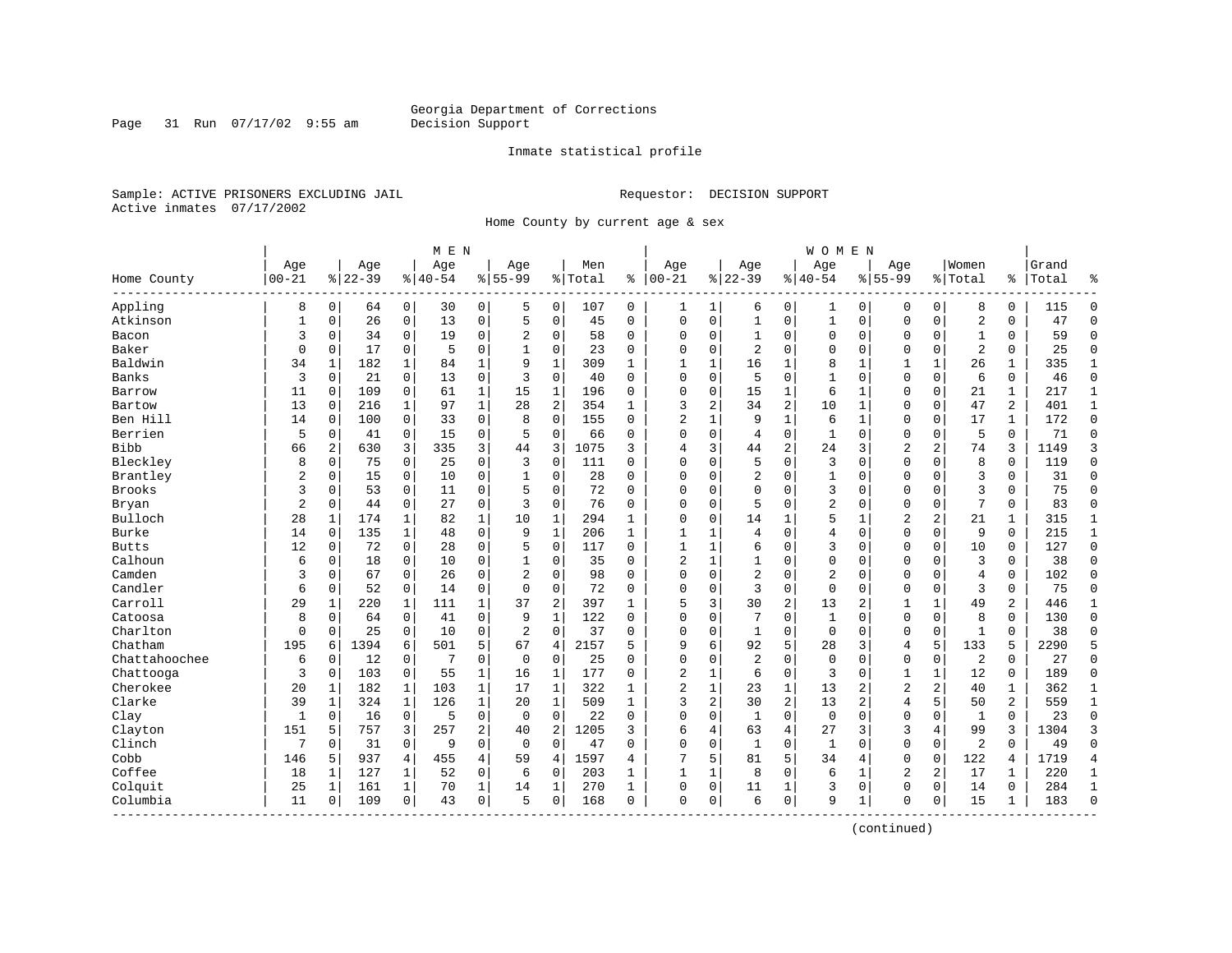Page 32 Run 07/17/02 9:55 am

Inmate statistical profile

Sample: ACTIVE PRISONERS EXCLUDING JAIL Requestor: DECISION SUPPORT Active inmates 07/17/2002

Home County by current age & sex (continued)

| Age<br>$00 - 21$<br>Home County | 8              |              | Age<br>$8 22-39$ |                | Age<br>$8 40-54$ |                | Age            |                | Men     |              | Age            |              | Age          |                | Age            |                | Age          |              | Women          |                | Grand |                |
|---------------------------------|----------------|--------------|------------------|----------------|------------------|----------------|----------------|----------------|---------|--------------|----------------|--------------|--------------|----------------|----------------|----------------|--------------|--------------|----------------|----------------|-------|----------------|
|                                 |                |              |                  |                |                  |                |                |                |         |              |                |              |              |                |                |                |              |              |                |                |       |                |
|                                 |                |              |                  |                |                  |                | $8155 - 99$    |                | % Total | ႜ            | $ 00 - 21$     |              | $ 22-39$     |                | $8140 - 54$    |                | $8155 - 99$  |              | % Total        | ႜ              | Total | ႜ              |
| Cook                            |                | 0            | 73               | $\overline{0}$ | 39               | $\overline{0}$ | 4              | 0              | 124     | $\mathbf 0$  | 0              | 0            | 3            | 0              | 7              | 1              | 0            | 0            | 10             | 0              | 134   | 0              |
| 30<br>Coweta                    |                | 1            | 237              | $\mathbf{1}$   | 88               | $\mathbf 1$    | 11             | $\mathbf{1}$   | 366     | 1            | 2              | $\mathbf 1$  | 18           | $\mathbf{1}$   | 12             | $\mathbf 1$    | 0            | 0            | 32             | 1              | 398   | $\mathbf{1}$   |
| Crawford                        | $\sqrt{2}$     | 0            | 17               | $\mathbf 0$    | 5                | 0              | 2              | $\mathbf 0$    | 26      | $\mathbf 0$  | $\mathbf 0$    | $\mathbf 0$  | $\mathbf 0$  | $\mathbf 0$    | $\mathbf{0}$   | $\mathbf 0$    | 0            | 0            | $\mathbf 0$    | $\Omega$       | 26    | 0              |
| Crisp                           | 19             | 1            | 147              | 1              | 57               | 1              | 9              | $\mathbf 1$    | 232     | $\mathbf{1}$ | $\mathbf{1}$   | 1            | 12           | 1              |                | $\mathbf 0$    | 0            | 0            | 14             | $\Omega$       | 246   | $\mathbf{1}$   |
| Dade                            | $\mathbf{1}$   | $\Omega$     | 30               | $\Omega$       | 19               | $\Omega$       | 8              | $\Omega$       | 58      | $\Omega$     | $\Omega$       | $\Omega$     | $\Omega$     | $\Omega$       | $\Omega$       | $\Omega$       | 0            | $\Omega$     | $\Omega$       | $\Omega$       | 58    | $\mathbf 0$    |
| Dawson                          | 2              | 0            | 37               | 0              | 27               | 0              | 1              | 0              | 67      | 0            | $\mathbf 0$    | 0            | 3            | 0              | $\overline{2}$ | $\mathbf 0$    | 0            | 0            | 5              | 0              | 72    | $\mathbf 0$    |
| Decatur                         | 21             | 1            | 173              | 1              | 51               | 0              | 7              | $\Omega$       | 252     | 1            | $\mathbf 0$    | $\mathbf 0$  | 9            | 1              | 4              | $\mathbf 0$    | 0            | 0            | 13             | $\Omega$       | 265   | 1              |
| DeKalb<br>196                   |                | 6            | 1528             | 6              | 531              | 5              | 88             | 5              | 2343    | 6            | 8              | 5            | 76           | 4              | 27             | 3              | 5            | 6            | 116            | 4              | 2459  | 6              |
| Dodge                           | 6              | 0            | 103              | 0              | 53               | 0              | 4              | $\Omega$       | 166     | 0            | $\Omega$       | $\Omega$     | 7            | 0              | $\overline{2}$ | $\Omega$       | 0            | $\Omega$     | 9              | $\Omega$       | 175   | $\mathbf 0$    |
| Dooly                           | 7              | $\Omega$     | 61               | $\mathbf 0$    | 22               | 0              | $\Omega$       | $\mathbf 0$    | 90      | $\Omega$     | $\mathbf 0$    | $\mathbf 0$  | 2            | $\Omega$       | $\mathbf{1}$   | $\Omega$       | 0            | $\Omega$     | 3              | $\Omega$       | 93    | $\Omega$       |
| Dougherty                       | 64             | 2            | 636              | 3              | 243              | 2              | 30             | $\overline{2}$ | 973     | 2            | $\mathbf{1}$   | $\mathbf{1}$ | 35           | $\overline{a}$ | 18             | $\overline{2}$ | 3            | 4            | 57             | $\overline{2}$ | 1030  | $\overline{2}$ |
| Douglas                         | 41             | $\mathbf{1}$ | 239              | $\mathbf{1}$   | 115              | $\mathbf{1}$   | 21             | $\mathbf{1}$   | 416     | $\mathbf{1}$ | 4              | 3            | 31           | 2              | 15             | 2              | 0            | $\Omega$     | 50             | 2              | 466   | $\mathbf{1}$   |
| Early                           | 4              | 0            | 50               | $\mathbf 0$    | 16               | 0              | 4              | $\mathbf 0$    | 74      | $\mathbf 0$  | $\mathbf 0$    | $\mathbf 0$  | 3            | $\mathbf 0$    | $\mathbf 0$    | $\mathbf 0$    | 0            | 0            | 3              | $\Omega$       | 77    | $\mathbf 0$    |
| Echols                          | 1              | 0            | 1                | 0              | 2                | 0              |                | 0              | 5       | 0            | $\mathbf 0$    | $\mathbf 0$  | $\Omega$     | $\mathbf 0$    | $\Omega$       | $\mathbf 0$    | 0            | 0            | $\Omega$       | 0              | 5     | 0              |
| Effingham                       | 18             | 1            | 75               | 0              | 26               | 0              | 2              | 0              | 121     | 0            | $\mathbf 0$    | $\mathbf 0$  | 5            | 0              | 3              | $\mathbf 0$    |              | 1            | 9              | $\Omega$       | 130   | $\mathbf 0$    |
| Elbert                          | 10             | 0            | 90               | $\mathbf 0$    | 46               | 0              | 8              | $\mathbf 0$    | 154     | 0            | $\mathbf 0$    | $\mathbf 0$  | 10           | $\mathbf{1}$   |                | $\mathbf 0$    | 0            | 0            | 11             | $\Omega$       | 165   | $\mathbf 0$    |
| Emanuel                         | 8              | 0            | 104              | $\Omega$       | 30               | 0              | 6              | $\Omega$       | 148     | $\Omega$     | $\mathbf 0$    | $\Omega$     | 3            | 0              | $\overline{2}$ | $\Omega$       | 0            | $\Omega$     | 5              | $\Omega$       | 153   | $\Omega$       |
| Evans                           | 2              | $\Omega$     | 50               | 0              | 8                | 0              | 3              | $\Omega$       | 63      | $\Omega$     | $\mathbf 0$    | $\Omega$     | 0            | $\Omega$       | $\mathbf{1}$   | $\Omega$       | 0            | $\Omega$     | $\mathbf{1}$   | $\Omega$       | 64    | $\Omega$       |
| Fannin                          | 3              | 0            | 55               | $\mathbf 0$    | 28               | 0              | 11             | 1              | 97      | 0            | $\mathbf 0$    | $\mathbf 0$  | 4            | 0              | 1              | $\mathbf 0$    | 1            | 1            | 6              | 0              | 103   | $\mathbf 0$    |
| 11<br>Fayette                   |                | 0            | 55               | $\mathbf 0$    | 34               | 0              | 10             | $\mathbf{1}$   | 110     | 0            | $\mathbf 0$    | $\mathbf 0$  | 6            | $\mathbf 0$    | 3              | $\mathbf 0$    | 0            | 0            | 9              | $\mathbf 0$    | 119   | $\mathbf 0$    |
| Floyd<br>41                     |                | 1            | 414              | 2              | 177              | 2              | 21             | $\mathbf{1}$   | 653     | 2            | $\overline{c}$ | $\mathbf{1}$ | 51           | 3              | 22             | 3              | 3            | 4            | 78             | 3              | 731   | $\overline{2}$ |
| Forsyth                         | 5              | 0            | 76               | 0              | 37               | 0              | 8              | $\mathbf 0$    | 126     | $\Omega$     | $\Omega$       | $\mathbf 0$  | 6            | $\mathbf 0$    | 6              | 1              | $\mathbf{1}$ | 1            | 13             | $\mathbf 0$    | 139   | $\mathsf 0$    |
| Franklin                        | 10             | 0            | 58               | $\mathbf 0$    | 31               | 0              | 6              | $\mathbf 0$    | 105     | 0            | $\mathbf 0$    | $\mathbf 0$  | 6            | $\mathbf 0$    |                | $\mathbf 0$    | $\Omega$     | 0            | 7              | $\Omega$       | 112   | 0              |
| Fulton<br>346                   |                | 11           | 3131             | 13             | 1521             | 14             | 209            | 13             | 5207    | 13           | 17             | 11           | 144          | 8              | 103            | 13             | 12           | 15           | 276            | 10             | 5483  | 13             |
| Gilmer<br>10                    |                | 0            | 58               | $\Omega$       | 37               | 0              | 16             | 1              | 121     | $\Omega$     | $\Omega$       | $\Omega$     | 7            | 0              | 3              | $\Omega$       | $\Omega$     | $\Omega$     | 10             | $\Omega$       | 131   | $\Omega$       |
| Glascock                        | $\overline{2}$ | 0            | $\overline{2}$   | $\mathbf 0$    | 3                | 0              | $\mathbf 0$    | $\mathbf 0$    | 7       | 0            | $\mathbf 0$    | $\mathbf 0$  | $\mathbf 0$  | $\mathbf 0$    | $\Omega$       | $\mathbf 0$    | 0            | 0            | $\mathbf 0$    | 0              | 7     | $\mathbf 0$    |
| Glynn                           | 27             | 1            | 261              | 1              | 109              | $\mathbf 1$    | 19             | 1              | 416     | 1            | 2              | $\mathbf{1}$ | 17           | 1              | 6              | 1              |              | 1            | 26             | 1              | 442   | 1              |
| Gordon                          | 15             | 0            | 165              | 1              | 66               | $\mathbf 1$    | 14             | 1              | 260     | 1            | $\mathbf 0$    | $\mathbf 0$  | 14           | $\mathbf{1}$   |                | $\mathbf{1}$   | 0            | 0            | 21             | $\mathbf{1}$   | 281   | $\mathbf{1}$   |
| Grady                           | 16             | 1            | 133              | $\mathbf{1}$   | 48               | 0              | 5              | $\mathbf 0$    | 202     | $\mathbf{1}$ | 1              | 1            | 11           | $\mathbf 1$    | 3              | $\Omega$       | 0            | 0            | 15             | $\mathbf{1}$   | 217   | $\mathbf{1}$   |
| Greene                          | 8              | 0            | 65               | $\mathbf 0$    | 15               | 0              | 4              | $\mathbf 0$    | 92      | $\Omega$     | $\mathbf 0$    | $\mathbf 0$  | $\mathbf{1}$ | $\mathbf 0$    | 3              | $\mathbf 0$    | 1            | $\mathbf{1}$ | 5              | $\Omega$       | 97    | $\mathbf 0$    |
| Gwinnett                        | 99             | 3            | 563              | 2              | 267              | 3              | 47             | 3              | 976     | 2            |                | 5            | 45           | 3              | 24             | 3              | 0            | 0            | 76             | 3              | 1052  | $\overline{2}$ |
| Habersham                       | 6              | 0            | 46               | 0              | 36               | 0              | $\overline{2}$ | $\mathbf 0$    | 90      | 0            | $\mathbf{1}$   | 1            | 6            | $\mathbf 0$    | $\overline{2}$ | $\mathbf 0$    | 0            | 0            | 9              | $\Omega$       | 99    | $\mathbf 0$    |
| Hall                            | 40             | 1            | 314              | 1              | 195              | $\overline{2}$ | 41             | $\overline{2}$ | 590     | $\mathbf{1}$ | 3              | 2            | 35           | 2              | 13             | 2              | 2            | 2            | 53             | 2              | 643   | $\overline{2}$ |
| Hancock                         | 3              | 0            | 35               | 0              | 17               | 0              | 3              | $\mathbf 0$    | 58      | 0            | $\mathbf 0$    | 0            | 1            | 0              | 1              | $\mathbf 0$    | 0            | 0            | $\overline{2}$ | 0              | 60    | $\mathbf 0$    |
| Haralson                        | 9              | 0            | 52               | $\mathbf 0$    | 35               | 0              | 6              | 0              | 102     | 0            | $\mathbf 0$    | $\mathsf 0$  | 11           | $\mathbf 1$    | $\overline{2}$ | 0              | 0            | 0            | 13             | 0              | 115   | $\Omega$       |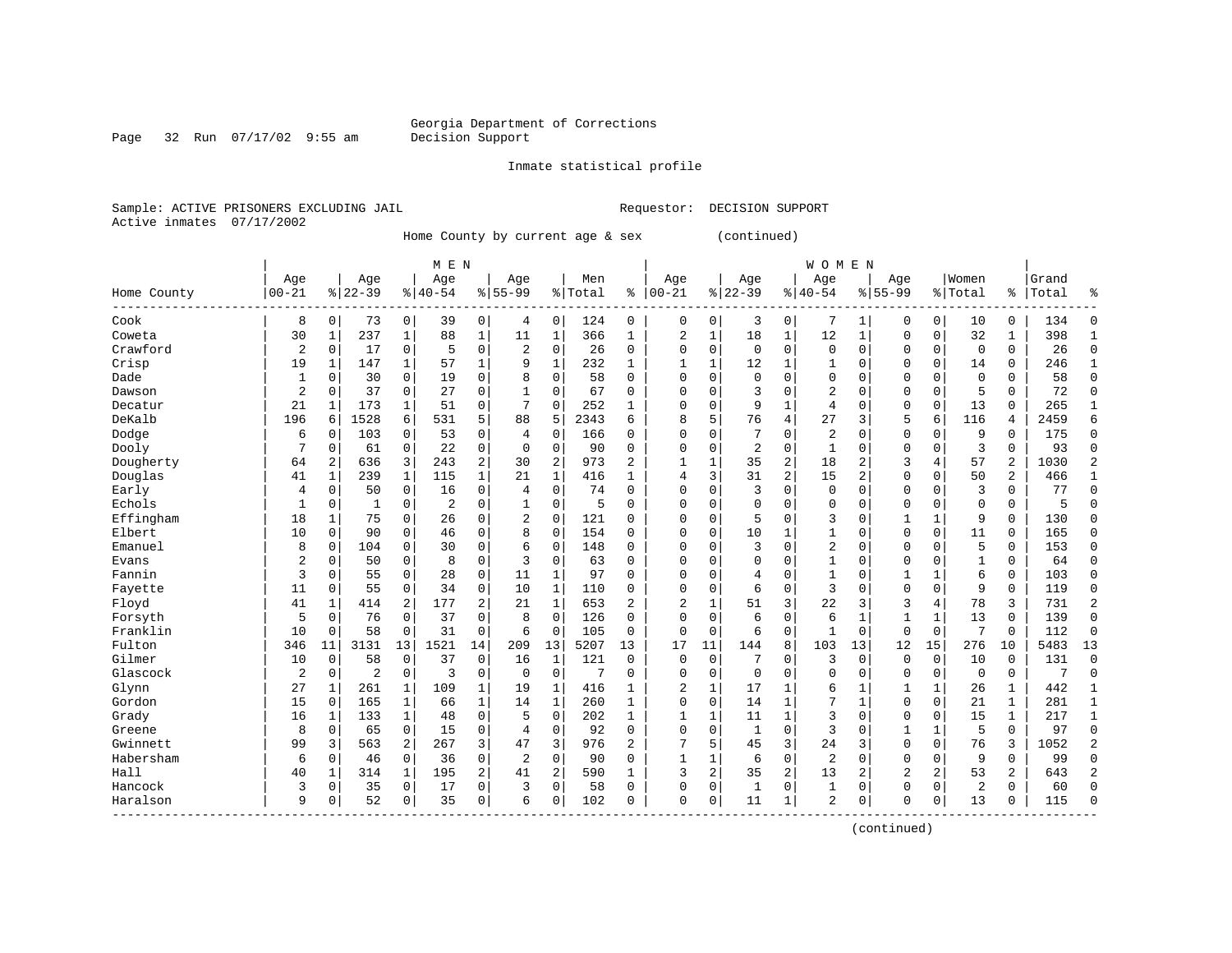Page 33 Run 07/17/02 9:55 am

#### Inmate statistical profile

Sample: ACTIVE PRISONERS EXCLUDING JAIL Requestor: DECISION SUPPORT Active inmates 07/17/2002

Home County by current age & sex (continued)

|                         |                |             |           |             | M E N     |              |             |              |         |              |                |              |                |             | <b>WOMEN</b>   |                |                |                |                |          |       |              |
|-------------------------|----------------|-------------|-----------|-------------|-----------|--------------|-------------|--------------|---------|--------------|----------------|--------------|----------------|-------------|----------------|----------------|----------------|----------------|----------------|----------|-------|--------------|
|                         | Age            |             | Age       |             | Age       |              | Age         |              | Men     |              | Age            |              | Age            |             | Age            |                | Age            |                | Women          |          | Grand |              |
| Home County<br>-------- | $00 - 21$      |             | $8 22-39$ |             | $8 40-54$ |              | $8155 - 99$ |              | % Total | ి            | $00 - 21$      |              | $8 22-39$      |             | $8 40-54$      |                | $8155 - 99$    |                | % Total        | ွေ       | Total | ٩,           |
| Harris                  | 5              | $\mathbf 0$ | 57        | 0           | 29        | 0            | 2           | 0            | 93      | 0            | 1              | 1            | 2              | 0           | 0              | 0              | 0              | 0              | 3              | 0        | 96    | ∩            |
| Hart                    | 9              | $\mathbf 0$ | 49        | 0           | 20        | 0            | 3           | $\mathbf 0$  | 81      | 0            | $\Omega$       | 0            | 4              | $\mathbf 0$ | $\overline{2}$ | $\Omega$       | $\Omega$       | $\mathbf 0$    | 6              | 0        | 87    | $\Omega$     |
| Heard                   | 4              | $\mathbf 0$ | 21        | 0           | 14        | 0            | 9           | $\mathbf{1}$ | 48      | $\Omega$     | $\Omega$       | 0            | 3              | $\Omega$    | 0              | $\Omega$       | $\Omega$       | $\Omega$       | 3              | $\Omega$ | 51    | ∩            |
| Henry                   | 27             | 1           | 203       | 1           | 90        | $\mathbf 1$  | 17          | 1            | 337     | 1            | 3              | 2            | 14             | 1           | 13             | 2              |                | 1              | 31             | 1        | 368   |              |
| Houston                 | 47             | 1           | 272       | 1           | 129       | 1            | 11          | $\mathbf{1}$ | 459     | $\mathbf{1}$ | $\overline{2}$ | $\mathbf{1}$ | 23             | 1           | 14             | $\overline{2}$ | $\Omega$       | $\mathbf 0$    | 39             | 1        | 498   |              |
| Irwin                   | 10             | 0           | 47        | 0           | 22        | 0            | 4           | $\mathbf 0$  | 83      | $\Omega$     | $\Omega$       | 0            | $\overline{2}$ | $\Omega$    | $\Omega$       | $\Omega$       | $\Omega$       | $\Omega$       | $\overline{2}$ | 0        | 85    | $\Omega$     |
| Jackson                 | 10             | 0           | 108       | 0           | 58        | $\mathbf{1}$ | 19          | 1            | 195     | $\Omega$     | $\overline{c}$ | 1            | 13             | 1           | 6              | -1             | $\Omega$       | $\Omega$       | 21             | 1        | 216   | $\mathbf{1}$ |
| Jasper                  | 5              | 0           | 37        | $\mathbf 0$ | 17        | 0            | 4           | $\mathbf 0$  | 63      | $\Omega$     | $\Omega$       | 0            | $\Omega$       | $\Omega$    | 0              | $\mathsf{C}$   | $\Omega$       | 0              | $\mathbf{0}$   | 0        | 63    | $\Omega$     |
| Jeff Davis              |                | 0           | 46        | 0           | 23        | 0            | 3           | $\mathbf 0$  | 79      | $\Omega$     | $\Omega$       | 0            | 5              | $\Omega$    | 3              | C              | $\Omega$       | $\Omega$       | 8              | 0        | 87    | $\mathbf 0$  |
| Jefferson               | 10             | 0           | 66        | 0           | 25        | 0            | 4           | $\Omega$     | 105     | $\Omega$     |                |              | 3              | $\Omega$    | 1              | $\sqrt{ }$     | $\Omega$       | $\Omega$       | 5              | 0        | 110   | $\Omega$     |
| Jenkins                 | 10             | $\mathbf 0$ | 60        | 0           | 22        | 0            |             | $\Omega$     | 93      | $\Omega$     | $\Omega$       | $\Omega$     | $\overline{2}$ | $\Omega$    | 2              | C              | $\Omega$       | $\Omega$       | 4              | 0        | 97    | $\cap$       |
| Johnson                 | $\overline{2}$ | $\mathbf 0$ | 26        | $\mathbf 0$ | 9         | 0            | 3           | $\mathbf 0$  | 40      | 0            | $\Omega$       | $\Omega$     | 3              | $\Omega$    | 1              | C              | $\Omega$       | $\Omega$       | 4              | 0        | 44    | ∩            |
| Jones                   | 5              | 0           | 34        | $\mathbf 0$ | 13        | 0            |             | $\mathbf 0$  | 53      | 0            | 2              | 1            | 2              | 0           | 0              | $\Omega$       | $\Omega$       | $\Omega$       | 4              | 0        | 57    | <sup>0</sup> |
| Lamar                   | 3              | 0           | 42        | 0           | 29        | 0            |             | $\mathbf 0$  | 79      | 0            | $\Omega$       | 0            | $\overline{2}$ | $\Omega$    | 4              | $\Omega$       | $\Omega$       | $\mathbf 0$    | 6              | 0        | 85    | U            |
| Lanier                  | 3              | $\mathbf 0$ | 33        | $\mathbf 0$ | 5         | 0            | 5           | $\mathbf 0$  | 46      | $\Omega$     | $\Omega$       | 0            | $\overline{2}$ | $\Omega$    | 0              | $\Omega$       | $\Omega$       | $\mathbf 0$    | $\overline{2}$ | 0        | 48    | $\Omega$     |
| Laurens                 | 20             | 1           | 166       | 1           | 60        | 1            | 9           | $\mathbf{1}$ | 255     | 1            | $\Omega$       | 0            | 10             | 1           | 6              | 1              | 1              | $\mathbf{1}$   | 17             | 1        | 272   | $\mathbf{1}$ |
| Lee                     | $\overline{c}$ | $\mathbf 0$ | 26        | $\mathbf 0$ | 13        | 0            | 3           | $\Omega$     | 44      | $\Omega$     | $\Omega$       | 0            | 3              | $\Omega$    | 1              | $\Omega$       | $\Omega$       | $\mathbf 0$    | 4              | 0        | 48    | $\Omega$     |
| Liberty                 | 25             | 1           | 144       | 1           | 36        | 0            | 6           | $\Omega$     | 211     | 1            | 0              | 0            | 6              | $\Omega$    | 3              | C              |                | $\mathbf{1}$   | 10             | 0        | 221   |              |
| Lincoln                 | 2              | 0           | 20        | 0           | 12        | 0            |             | $\Omega$     | 35      | $\Omega$     | $\Omega$       | 0            | $\Omega$       | $\Omega$    | $\Omega$       | C              | $\Omega$       | $\Omega$       | $\mathbf 0$    | 0        | 35    | $\Omega$     |
| Long                    | 3              | $\mathbf 0$ | 17        | $\Omega$    | 13        | 0            | 1           | $\Omega$     | 34      | 0            | $\Omega$       | 0            | 3              | $\Omega$    | 0              | C              | $\Omega$       | $\Omega$       | 3              | $\Omega$ | 37    | <sup>0</sup> |
| Lowndes                 | 30             | 1           | 307       | 1           | 125       | 1            | 18          | $\mathbf{1}$ | 480     | -1           | $\mathbf{1}$   | 1            | 23             | 1           | 11             |                |                | $\mathbf{1}$   | 36             | 1        | 516   |              |
| Lumpkin                 | 3              | $\mathbf 0$ | 38        | $\mathbf 0$ | 22        | 0            | 6           | $\mathbf 0$  | 69      | 0            | $\Omega$       | 0            | $\mathbf{1}$   | $\mathbf 0$ | 0              | $\Omega$       | $\Omega$       | $\Omega$       | $\mathbf{1}$   | 0        | 70    | $\Omega$     |
| Macon                   | 5              | $\mathbf 0$ | 38        | 0           | 16        | 0            | 4           | $\mathbf 0$  | 63      | 0            | $\Omega$       | 0            | $\mathbf{1}$   | $\mathbf 0$ | 3              | $\Omega$       |                | 1              | 5              | 0        | 68    | $\cap$       |
| Madison                 | 4              | $\mathbf 0$ | 70        | $\mathbf 0$ | 24        | 0            | 9           | $\mathbf{1}$ | 107     | $\Omega$     | $\Omega$       | $\Omega$     | 6              | $\Omega$    | $\mathbf{1}$   | C              | $\Omega$       | $\Omega$       | 7              | 0        | 114   | $\Omega$     |
| Marion                  | 4              | $\mathbf 0$ | 22        | $\mathbf 0$ | 11        | 0            | 1           | $\mathbf 0$  | 38      | $\Omega$     | $\Omega$       | 0            | $\overline{2}$ | $\Omega$    | $\Omega$       | $\sqrt{ }$     | $\Omega$       | $\Omega$       | $\overline{2}$ | 0        | 40    | $\Omega$     |
| McDuffie                | б              | $\mathbf 0$ | 80        | $\mathbf 0$ | 40        | 0            | 8           | $\mathbf 0$  | 134     | 0            |                |              | $\overline{2}$ | $\Omega$    | 1              | C              | $\Omega$       | 0              | 4              | 0        | 138   | $\Omega$     |
| McIntosh                | 5              | $\mathbf 0$ | 45        | 0           | 22        | 0            |             | $\mathbf 0$  | 73      | 0            | $\Omega$       | 0            | $\mathbf{1}$   | $\Omega$    | 0              | C              | $\Omega$       | $\mathbf 0$    | $\mathbf{1}$   | 0        | 74    | $\Omega$     |
| Meriwether              | 17             | 1           | 119       | 0           | 51        | 0            | 10          | 1            | 197     | 0            | $\Omega$       | 0            | 16             |             | 2              | C              | $\overline{2}$ | $\overline{a}$ | 20             | 1        | 217   | -1           |
| Miller                  | 1              | $\Omega$    | 13        | 0           | 8         | 0            | 1           | $\Omega$     | 23      | 0            | $\Omega$       | O            | 3              | $\Omega$    | $\Omega$       | C              | $\Omega$       | $\Omega$       | 3              | 0        | 26    | $\Omega$     |
| Mitchell                | 10             | 0           | 121       | $\Omega$    | 48        | 0            | 7           | $\Omega$     | 186     | 0            | 1              | $\mathbf{1}$ |                | $\Omega$    | 4              | $\Omega$       | $\Omega$       | $\Omega$       | 12             | 0        | 198   | ∩            |
| Monroe                  | 3              | 0           | 66        | $\mathbf 0$ | 36        | 0            | 4           | $\mathbf 0$  | 109     | $\Omega$     | $\Omega$       | 0            | 4              | $\Omega$    | $\overline{2}$ | $\Omega$       | 0              | $\Omega$       | 6              | 0        | 115   | 0            |
| Montgomery              | 4              | 0           | 31        | $\mathbf 0$ | 8         | 0            |             | $\mathbf 0$  | 44      | $\Omega$     | 0              | 0            | 3              | $\Omega$    | 1              | 0              | $\Omega$       | $\Omega$       | 4              | 0        | 48    | $\Omega$     |
| Morgan                  | 9              | 0           | 38        | 0           | 18        | 0            |             | 0            | 72      | $\Omega$     | $\Omega$       | 0            | 3              | $\Omega$    | $\overline{2}$ | $\mathsf{C}$   | $\Omega$       | $\Omega$       | 5              | 0        | 77    | $\sqrt{ }$   |
| Murray                  | 8              | $\mathbf 0$ | 82        | 0           | 47        | 0            | 13          | 1            | 150     | $\Omega$     | $\mathbf{1}$   | $\mathbf 1$  | 15             | 1           | 3              | $\mathsf{C}$   | $\Omega$       | 0              | 19             | 1        | 169   | $\sqrt{ }$   |
| Muscogee                | 128            | 4           | 819       | 3           | 366       | 3            | 52          | 3            | 1365    | 3            | 4              | 3            | 58             | 3           | 27             | 3              | 3              | 4              | 92             | 3        | 1457  | p            |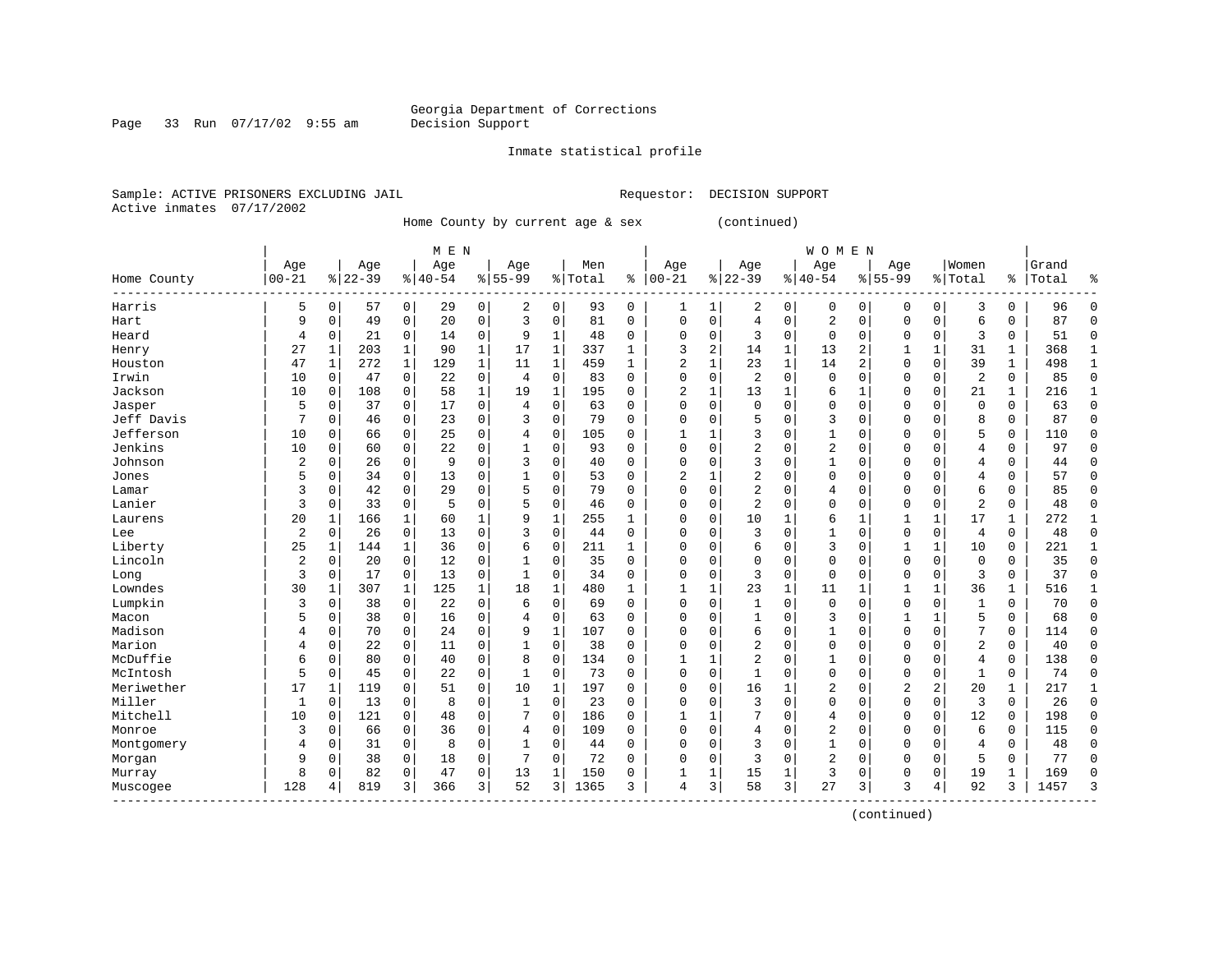Page 34 Run 07/17/02 9:55 am

#### Inmate statistical profile

Sample: ACTIVE PRISONERS EXCLUDING JAIL Requestor: DECISION SUPPORT Active inmates 07/17/2002

Home County by current age & sex (continued)

|             |                |              |           |              | M E N       |              |                |              |         |              |                |              |                |                | <b>WOMEN</b>   |              |                |                |                |              |       |              |
|-------------|----------------|--------------|-----------|--------------|-------------|--------------|----------------|--------------|---------|--------------|----------------|--------------|----------------|----------------|----------------|--------------|----------------|----------------|----------------|--------------|-------|--------------|
|             | Age            |              | Age       |              | Age         |              | Age            |              | Men     |              | Age            |              | Age            |                | Age            |              | Age            |                | Women          |              | Grand |              |
| Home County | $00 - 21$      |              | $8 22-39$ |              | $8 40-54$   |              | $8155 - 99$    |              | % Total | ి            | $00 - 21$      |              | $8 22-39$      |                | $8 40-54$      |              | $8155 - 99$    |                | % Total        | ి            | Total | ႜ            |
| Newton      | 16             | 1            | 214       | 1            | 88          | 1            | 15             | 1            | 333     | 1            | 1              | 1            | 16             | 1              | 1              | $\mathbf 0$  | 3              | 4              | 21             | 1            | 354   | -1           |
| Oconee      | $\mathbf 0$    | $\mathbf 0$  | 18        | $\mathbf 0$  | 11          | 0            | 3              | $\mathbf 0$  | 32      | $\mathbf 0$  | 1              | $\mathbf{1}$ | $\mathbf 0$    | $\mathbf 0$    | 2              | $\mathbf 0$  | $\Omega$       | 0              | 3              | 0            | 35    | $\mathbf 0$  |
| Oglethorpe  | 2              | $\mathbf 0$  | 33        | $\mathbf 0$  | 8           | 0            | 1              | $\mathbf 0$  | 44      | 0            | $\mathbf 0$    | $\Omega$     | 4              | $\mathbf 0$    | $\Omega$       | $\mathbf 0$  | $\Omega$       | 0              | $\overline{4}$ | 0            | 48    | $\Omega$     |
| Paulding    | 17             | $\mathbf{1}$ | 87        | $\mathbf 0$  | 59          | 1            |                | $\mathbf 0$  | 170     | 0            | $\Omega$       | $\mathbf 0$  | 10             | 1              | 4              | $\Omega$     | $\overline{2}$ | 2              | 16             | $\mathbf{1}$ | 186   | $\Omega$     |
| Peach       | 6              | $\mathbf 0$  | 61        | 0            | 33          | $\Omega$     | 1              | 0            | 101     | O            | $\overline{2}$ | 1            | $\overline{a}$ | $\Omega$       | 2              | $\Omega$     | $\Omega$       | $\Omega$       | 6              | $\Omega$     | 107   | $\Omega$     |
| Pickens     | 6              | $\mathbf 0$  | 54        | 0            | 35          | 0            | 4              | $\mathbf 0$  | 99      | $\Omega$     | $\Omega$       | $\Omega$     | 3              | $\mathbf 0$    | 5              | 1            | $\Omega$       | $\Omega$       | 8              | 0            | 107   | $\mathbf 0$  |
| Pierce      | 6              | 0            | 22        | 0            | 16          | 0            |                | 0            | 45      | 0            | $\mathbf 0$    | $\Omega$     | $\mathbf{1}$   | $\Omega$       | 0              | $\Omega$     | $\Omega$       | $\Omega$       |                | 0            | 46    | $\mathbf 0$  |
| Pike        | 3              | 0            | 18        | 0            | 18          | 0            | 2              | 0            | 41      | 0            | $\Omega$       | $\Omega$     | 0              | 0              | 1              | $\Omega$     | 0              | $\Omega$       | $\mathbf{1}$   | 0            | 42    | $\mathbf 0$  |
| Polk        | 6              | $\mathbf 0$  | 116       | 0            | 53          | 0            | 12             | $\mathbf{1}$ | 187     | 0            | $\Omega$       | $\Omega$     | 4              | $\Omega$       | 3              | $\Omega$     | $\Omega$       | 0              | 7              | 0            | 194   | $\mathbf 0$  |
| Pulaski     | 16             | 1            | 53        | $\Omega$     | 20          | $\Omega$     | 2              | $\Omega$     | 91      | O            | $\Omega$       | O            | 7              | $\Omega$       | $\Omega$       | $\Omega$     | $\mathbf{1}$   | $\mathbf{1}$   | 8              | 0            | 99    | $\Omega$     |
| Putnam      | 10             | $\Omega$     | 68        | $\Omega$     | 32          | $\Omega$     | 6              | $\Omega$     | 116     | 0            | $\Omega$       | $\Omega$     | 6              | $\Omega$       | 3              | $\Omega$     | $\mathbf{1}$   | $\mathbf{1}$   | 10             | $\Omega$     | 126   | $\Omega$     |
| Ouitman     | $\Omega$       | $\mathbf 0$  | 6         | $\Omega$     | $\mathbf 0$ | 0            | 0              | 0            | 6       | 0            | $\Omega$       | $\Omega$     | $\Omega$       | $\Omega$       | 1              | $\Omega$     | $\Omega$       | $\Omega$       | $\mathbf{1}$   | 0            |       | C            |
| Rabun       | 4              | $\mathbf 0$  | 34        | $\mathbf 0$  | 17          | 0            | $\Omega$       | 0            | 55      | O            | $\Omega$       | $\mathbf 0$  | 2              | $\Omega$       | $\Omega$       | $\Omega$     | $\Omega$       | $\Omega$       | $\overline{2}$ | 0            | 57    | $\cap$       |
| Randolph    | 4              | $\mathbf 0$  | 45        | $\mathbf 0$  | 11          | 0            | $\mathbf{1}$   | 0            | 61      | $\Omega$     | $\mathbf 0$    | 0            | 3              | $\Omega$       | 3              | $\Omega$     | $\Omega$       | 0              | 6              | 0            | 67    | $\bigcap$    |
| Richmond    | 159            | 5            | 1050      | 4            | 427         | 4            | 55             | 3            | 1691    | 4            | 7              | 5            | 100            | 6              | 38             | 5            | 3              | 4              | 148            | 5            | 1839  | 4            |
| Rockdale    | 15             | $\mathbf 0$  | 131       | 1            | 66          | $\mathbf 1$  | 11             | 1            | 223     | 1            | 1              | 1            | 7              | 0              | 4              | 0            | $\Omega$       | 0              | 12             | 0            | 235   | 1            |
| Schley      | 2              | 0            | 17        | 0            | 3           | 0            | $\mathbf 0$    | 0            | 22      | 0            | $\mathbf 0$    | 0            | 0              | $\Omega$       | 0              | $\mathbf 0$  | 0              | 0              | 0              | 0            | 22    | $\mathbf 0$  |
| Screven     | 4              | 0            | 65        | $\Omega$     | 23          | 0            | 5              | $\Omega$     | 97      | 0            | $\overline{2}$ | 1            |                | $\Omega$       | $\overline{a}$ | $\Omega$     | $\mathbf{1}$   | $\mathbf{1}$   | 12             | 0            | 109   | $\Omega$     |
| Seminole    | 5              | $\mathbf 0$  | 41        | $\Omega$     | 21          | $\Omega$     | $\overline{a}$ | $\Omega$     | 69      | $\Omega$     | $\Omega$       | $\Omega$     | 3              | $\Omega$       | $\mathbf{1}$   | $\Omega$     | $\Omega$       | $\Omega$       | $\overline{4}$ | 0            | 73    | $\cap$       |
| Spalding    | 54             | 2            | 365       | $\mathbf{1}$ | 144         | $\mathbf{1}$ | 23             | $\mathbf{1}$ | 586     | $\mathbf{1}$ | $\overline{2}$ | $\mathbf{1}$ | 29             | $\overline{2}$ | 12             | -1           | $\overline{2}$ | $\overline{a}$ | 45             | 2            | 631   | -1           |
| Stephens    |                | $\mathbf 0$  | 88        | $\mathbf 0$  | 46          | 0            | 6              | $\mathbf 0$  | 147     | 0            | $\mathbf{1}$   | $\mathbf{1}$ | 5              | $\Omega$       | 5              | $\mathbf{1}$ | $\Omega$       | $\Omega$       | 11             | 0            | 158   | $\Omega$     |
| Stewart     | $\overline{a}$ | $\mathbf 0$  | 22        | 0            | 10          | 0            |                | $\mathbf 0$  | 35      | 0            | 1              | $\mathbf 1$  | 1              | 0              | 0              | $\mathbf 0$  | $\Omega$       | 0              | 2              | 0            | 37    | $\mathbf 0$  |
| Sumter      | 19             | $\mathbf{1}$ | 124       | $\mathbf{1}$ | 54          | 1            | 5              | 0            | 202     | $\mathbf{1}$ | $\mathbf 0$    | $\mathbf 0$  | 10             | 1              | 3              | 0            | $\Omega$       | 0              | 13             | 0            | 215   | $\mathbf{1}$ |
| Talbot      | 8              | $\mathbf 0$  | 25        | $\mathbf 0$  | 9           | 0            | $\Omega$       | 0            | 42      | $\mathbf 0$  | $\mathbf{1}$   | 1            | $\mathbf 0$    | $\mathbf 0$    | $\overline{2}$ | 0            | $\Omega$       | 0              | $\overline{3}$ | 0            | 45    | $\mathbf 0$  |
| Taliaferro  | 1              | $\mathbf 0$  | 11        | $\mathbf 0$  | 3           | 0            | $\Omega$       | $\mathbf 0$  | 15      | 0            | $\mathbf 0$    | 0            | 0              | $\Omega$       | 1              | $\Omega$     | $\Omega$       | 0              | 1              | 0            | 16    | $\mathbf 0$  |
| Tattnall    |                | $\mathbf 0$  | 77        | $\Omega$     | 21          | 0            | 3              | $\Omega$     | 108     | $\Omega$     | $\Omega$       | $\Omega$     | 5              | $\Omega$       | 3              | $\Omega$     | $\Omega$       | $\Omega$       | 8              | 0            | 116   | $\Omega$     |
| Taylor      | 5              | $\mathbf 0$  | 54        | 0            | 22          | 0            | $\overline{a}$ | 0            | 83      | 0            | $\Omega$       | $\Omega$     | 3              | $\Omega$       | $\Omega$       | $\Omega$     | $\Omega$       | $\Omega$       | 3              | 0            | 86    | $\Omega$     |
| Telfair     | 9              | 0            | 76        | 0            | 32          | 0            | 3              | $\Omega$     | 120     | O            | $\mathbf{1}$   | 1            | 7              | $\Omega$       | 6              | 1            | $\Omega$       | $\Omega$       | 14             | 0            | 134   | $\Omega$     |
| Terrell     | 3              | $\mathbf 0$  | 62        | $\mathbf 0$  | 10          | 0            | $\mathbf{1}$   | 0            | 76      | 0            | $\Omega$       | $\Omega$     | 3              | $\Omega$       | $\Omega$       | $\Omega$     | $\Omega$       | $\Omega$       | 3              | 0            | 79    | $\Omega$     |
| Thomas      | 34             | 1            | 181       | $\mathbf 1$  | 75          | $\mathbf 1$  | 10             | $\mathbf{1}$ | 300     | $\mathbf{1}$ | $\mathbf 0$    | $\mathbf 0$  | 10             | 1              | 9              | $\mathbf{1}$ | $\Omega$       | 0              | 19             | 1            | 319   | 1            |
| Tift        | 26             | 1            | 170       | $\mathbf{1}$ | 91          | 1            | 9              | 1            | 296     | 1            | $\overline{2}$ | $\mathbf{1}$ | 9              | $\mathbf{1}$   | 2              | $\mathbf 0$  | 1              | $\mathbf{1}$   | 14             | 0            | 310   | 1            |
| Toombs      | 28             | 1            | 144       | $\mathbf 1$  | 54          | 1            | 4              | 0            | 230     | $\mathbf{1}$ | $\overline{c}$ | $\mathbf{1}$ | 14             | 1              | 5              | $\mathbf{1}$ | $\mathbf{1}$   | $\mathbf{1}$   | 22             | $\mathbf{1}$ | 252   | $\mathbf{1}$ |
| Towns       | $\Omega$       | 0            | 8         | $\mathbf 0$  | 5           | 0            |                | 0            | 14      | 0            | $\Omega$       | $\mathbf 0$  | $\mathbf{1}$   | $\mathbf 0$    | $\mathbf{1}$   | $\Omega$     | $\Omega$       | $\Omega$       | 2              | 0            | 16    | $\Omega$     |
| Treutlen    | $\overline{4}$ | $\mathbf 0$  | 27        | 0            | 14          | 0            | $\Omega$       | 0            | 45      | 0            | $\mathbf 0$    | 0            | 1              | 0              | 1              | $\Omega$     | $\Omega$       | $\Omega$       | 2              | 0            | 47    | $\bigcap$    |
| Troup       | 47             | 1            | 345       | $\mathbf{1}$ | 123         | 1            | 23             | 1            | 538     | -1           | $\mathbf{1}$   | 1            | 34             | 2              | 10             | 1            | $\Omega$       | 0              | 45             | 2            | 583   | $\mathbf{1}$ |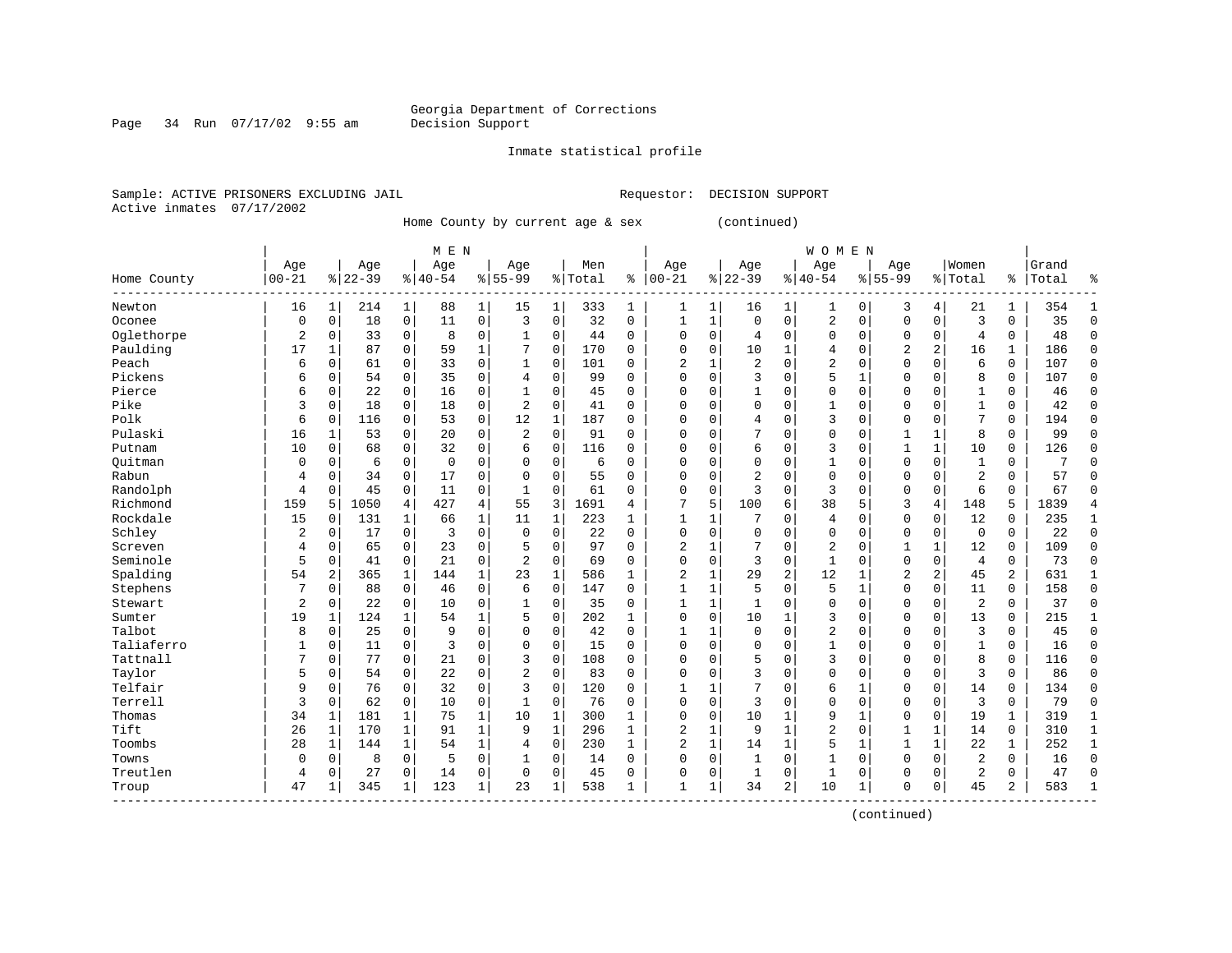Page 35 Run 07/17/02 9:55 am

Inmate statistical profile

Sample: ACTIVE PRISONERS EXCLUDING JAIL Requestor: DECISION SUPPORT Active inmates 07/17/2002

Home County by current age & sex (continued)

|                  |                |              |          |              | M E N                        |                |             |              |                    |          |              |          |                |          | WOMEN          |          |             |          |          |               |           |          |
|------------------|----------------|--------------|----------|--------------|------------------------------|----------------|-------------|--------------|--------------------|----------|--------------|----------|----------------|----------|----------------|----------|-------------|----------|----------|---------------|-----------|----------|
|                  | Age            |              | Age      |              | Age                          |                | Age         |              | Men                |          | Age          |          | Age            |          | Age            |          | Age         |          | Women    |               | Grand     |          |
| Home County      | $00 - 21$      |              | $ 22-39$ |              | $8 40-54$                    |                | $8155 - 99$ |              | % Total            | ៖        | $ 00 - 21$   |          | $ 22-39 $      |          | $8 40-54$      |          | $8155 - 99$ |          | % Total  | $\frac{1}{6}$ | Total     | ៖        |
| Turner           | 10             | $\mathbf{0}$ | 49       | 0            | 25                           | 0              | 1           | 0            | 85                 | 0        | $\Omega$     | $\Omega$ | 1              | 0        | 1              | $\Omega$ | 0           | 0        | 2        | 0             | 87        | $\Omega$ |
| Twiggs           | 3              | 0            | 21       | 0            | 13                           | 0              |             | 0            | 38                 | $\Omega$ | <sup>0</sup> |          | $\Omega$       | O        | $\mathbf 0$    | $\Omega$ | U           | 0        | O        | U             | 38        | $\Omega$ |
| Union            | 4              |              | 25       | 0            | 12                           | 0              |             | 0            | 43                 | $\Omega$ |              |          | 3              | U        |                |          |             | 0        | 5        | U             | 48        | $\Omega$ |
| Upson            | 21             |              | 100      | $\Omega$     | 49                           | 0              | 9           | 1            | 179                | $\Omega$ |              |          | 14             |          |                |          |             | 0        | 18       | 1             | 197       | $\Omega$ |
| Walker           | 15             | $\Omega$     | 137      | $\mathbf{1}$ | 62                           | 1              | 13          | $\mathbf{1}$ | 227                |          |              |          | 18             |          | q              |          |             |          | 29       | 1             | 256       |          |
| Walton           | 18             |              | 169      | $\mathbf{1}$ | 73                           | $\mathbf 1$    | 12          | 1            | 272                | 1        |              |          | 13             |          |                |          |             | 1        | 21       | 1             | 293       | 1        |
| Ware             | 17             | $\mathbf{1}$ | 232      | $\mathbf{1}$ | 97                           |                | 14          | 1            | 360                | 1        |              |          | 13             |          |                |          | U           | $\Omega$ | 18       |               | 378       | 1        |
| Warren           | 5              | O            | 20       | 0            | 16                           | 0              | 2           | 0            | 43                 | $\Omega$ |              |          |                |          |                |          |             |          | 3        | $\Omega$      | 46        | $\Omega$ |
| Washington       | 14             | 0            | 75       | $\Omega$     | 28                           | 0              |             | $\Omega$     | 119                | $\Omega$ |              |          | 4              | O        | 2              |          |             |          |          | 0             | 126       | $\Omega$ |
| Wayne            | 10             | 0            | 88       | $\Omega$     | 27                           | 0              | 5           | 0            | 130                | $\Omega$ |              |          | 5              | U        |                |          |             | 1        |          | 0             | 137       | $\Omega$ |
| Webster          |                |              |          | 0            | $\overline{2}$               | U              |             | 0            | 10                 | $\Omega$ |              |          | O              | U        |                |          |             | 0        | O        | O             | 10        | $\Omega$ |
| Wheeler          |                | O            | 17       | $\Omega$     | 12                           | U              |             | O            | 34                 | $\Omega$ |              |          |                |          | O              |          | U           | 0        |          | U             | 35        | $\Omega$ |
| White            | 5              | 0            | 28       | $\Omega$     | 17                           | 0              | 2           | 0            | 52                 | $\Omega$ |              |          | 3              | 0        | $\overline{2}$ |          |             | 0        | 5        | U             | 57        | $\Omega$ |
| Whitfield        | 33             |              | 324      | $\mathbf{1}$ | 163                          | $\overline{2}$ | 24          | $\mathbf{1}$ | 544                |          |              |          | 30             | 2        | 11             |          |             | $\Omega$ | 44       | 2             | 588       |          |
| Wilcox           | $\overline{c}$ | $\Omega$     | 29       | $\mathbf 0$  | 12                           | $\mathbf 0$    | 5           | $\Omega$     | 48                 | $\Omega$ |              |          | 4              | $\Omega$ | $\Omega$       |          | O           | 0        | 5        | O             | 53        | $\Omega$ |
| Wilkes           | 2              | $\Omega$     | 40       | 0            | 18                           | 0              |             | 0            | 64                 | 0        |              |          | $\overline{c}$ | O        |                |          | 0           | 0        |          |               | 67        | $\Omega$ |
| Wilkinson        | 4              | 0            | 27       | $\Omega$     | 12                           | 0              | 2           | 0            | 45                 | $\Omega$ | <sup>0</sup> |          | 2              | 0        |                | $\Omega$ | 0           | $\Omega$ | 3        | $\Omega$      | 48        | $\Omega$ |
| Worth            | 3              | 0            | 83       | 0            | 36                           | 0              | 6           | 0            | 128                | $\Omega$ | $\Omega$     | $\Omega$ | 4              | 0        | $\mathbf{1}$   | 0        | 0           | 0        | 5        |               | 133       | $\Omega$ |
| Total reported   |                |              |          |              | 3141 100 24487 100 10674 100 |                |             |              | 1667 100 39969 100 |          | 152 100      |          | 1795 100       |          | 816 100        |          |             | 81 100   | 2844 100 |               | 42813 100 |          |
| Percent reported |                | 91.2         |          | 91.7         |                              | 90.2           |             | 89.1         |                    | 91.1     |              | 92.1     |                | 92.2     |                | 92.6     |             | 95.3     |          | 92.4          |           | 91.2     |
| Not reported     | 302            |              | 2225     |              | 1159                         |                | 204         |              | 3890               |          | 13           |          | 152            |          | 65             |          | 4           |          | 234      |               | 4124      |          |
| Total            | 3443           |              | 26712    |              | 11833                        |                | 1871        |              | 43859              |          | 165          |          | 1947           |          | 881            |          | 85          |          | 3078     |               | 46937     |          |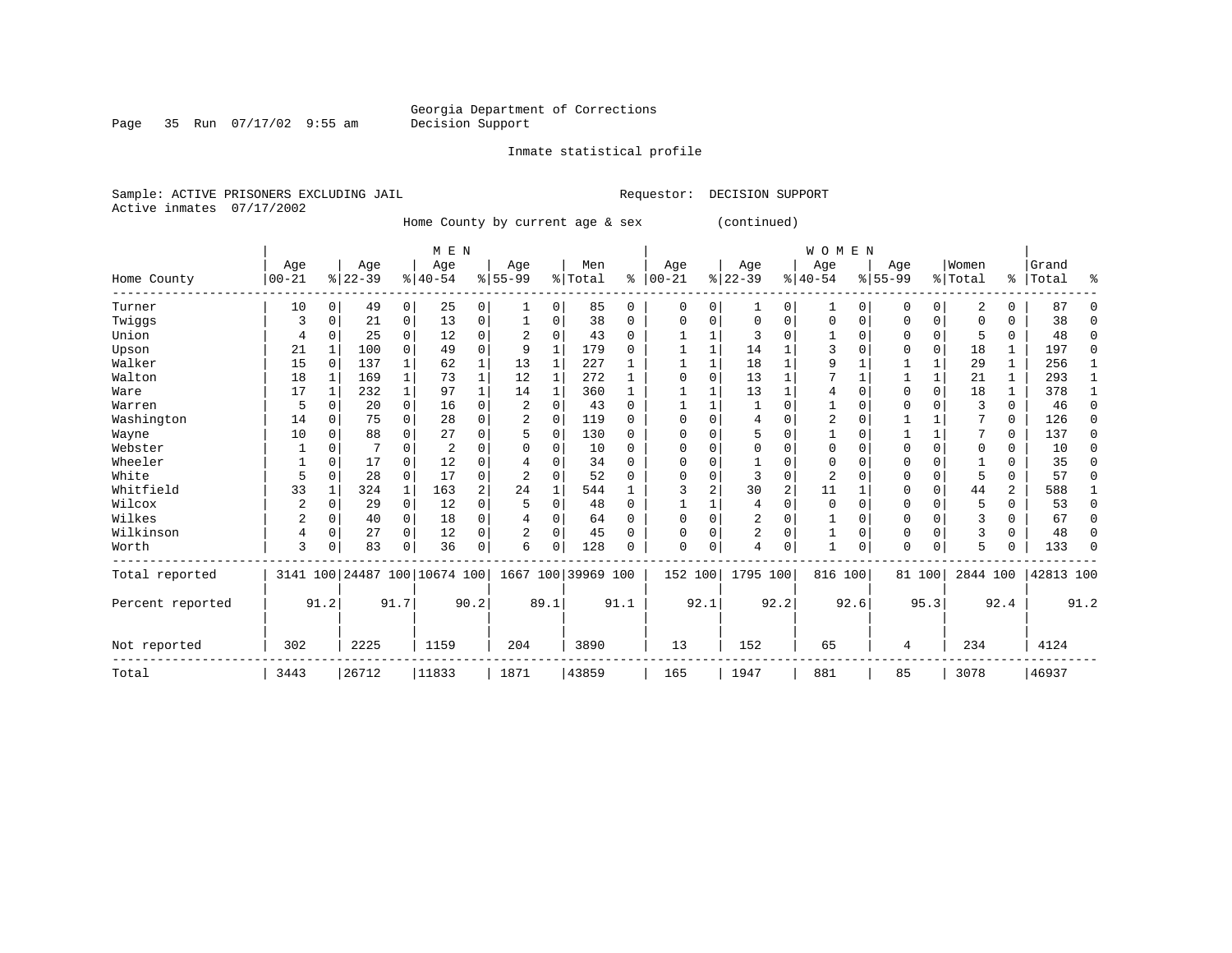### Georgia Department of Corrections<br>Decision Support

Inmate statistical profile

Sample: ACTIVE PRISONERS EXCLUDING JAIL **Requestor:** DECISION SUPPORT

Active inmates 07/17/2002

Prison Sentence In Years by current age & sex

|                                    |                  |             |                  |                | M E N                                           |              |                  |                |                |              |                      |                |                  |                   | WOMEN            |          |                 |                |                  |                |                    |                |
|------------------------------------|------------------|-------------|------------------|----------------|-------------------------------------------------|--------------|------------------|----------------|----------------|--------------|----------------------|----------------|------------------|-------------------|------------------|----------|-----------------|----------------|------------------|----------------|--------------------|----------------|
| Sentence In Years                  | Age<br>$00 - 21$ |             | Aqe<br>$8 22-39$ |                | Age<br>$ 40-54 $                                |              | Age<br>$8 55-99$ |                | Men<br>% Total |              | Aqe<br>$8   00 - 21$ |                | Aqe<br>$ 22-39 $ |                   | Aqe<br>$8 40-54$ |          | Aqe<br>$ 55-99$ |                | Women<br>% Total |                | Grand<br>%   Total | ್ಠಿ            |
| --------<br>$0 - 1$                | 89               | 3           | 397              | 1              | 144                                             | 1            | 8                | 0 <sup>1</sup> | 638            | 1            | 5                    | 3              | 63               | 3                 | 21               | 2        | 2               | 2              | 91               | 3              | 729                | $\overline{2}$ |
| $1.1 - 2$                          | 264              | 8           | 1004             | 4              | 403                                             | 3            | 47               | 3              | 1718           | 4            | 14                   | 9              | 128              | $7\phantom{.}$    | 44               | 5        | 3               | $\overline{4}$ | 189              | 6              | 1907               | $\overline{4}$ |
| $2.1 - 3$                          | 168              | 5           | 766              | 3              | 316                                             | 3            | 29               | 2              | 1279           | 3            | 9                    | 5              | 134              | $7\phantom{.}$    | 42               | 5        | $\overline{3}$  | $\overline{4}$ | 188              | 6              | 1467               | 3              |
| $3.1 - 4$                          | 281              | 8           | 1091             | 4              | 447                                             | 4            | 48               | 3              | 1867           | 4            | 19                   | 12             | 169              | 9                 | 72               | 8        | 5               | 6              | 265              | 9              | 2132               | 5              |
| $4.1 - 5$                          | 222              | 6           | 982              | 4              | 365                                             | 3            | 39               | 2              | 1608           | 4            | 8                    | 5              | 140              | 7                 | 55               | 6        | $\mathbf 0$     | $\mathbf 0$    | 203              | 7              | 1811               | $\overline{4}$ |
| $5.1 - 6$                          | 639              | 19          | 2946             | 11             | 1131                                            | 10           | 138              | 7              | 4854           | 11           | 39                   | 24             | 319              | 17                | 137              | 16       | 11              | 13             | 506              | 17             | 5360               | 11             |
| $6.1 - 7$                          | 170              | 5           | 947              | $\overline{4}$ | 311                                             | 3            | 34               | 2              | 1462           | 3            | 9                    | 5              | 106              | 6                 | 40               | 5        | 3               | 4              | 158              | 5              | 1620               | 3              |
| $7.1 - 8$                          | 141              | 4           | 1071             | 4              | 363                                             | 3            | 56               | 3              | 1631           | 4            | 8                    | 5              | 101              | 5                 | 41               | 5        | $\mathbf{1}$    | $\mathbf{1}$   | 151              | 5              | 1782               | 4              |
| $8.1 - 9$                          | 125              | 4           | 1077             | 4              | 343                                             | 3            | 47               | 3              | 1592           | 4            | 8                    | 5              | 70               | $\overline{4}$    | 29               | 3        | 2               | 2              | 109              | $\overline{4}$ | 1701               | $\overline{4}$ |
| $9.1 - 10$                         | 30               | 1           | 339              | 1              | 101                                             | $\mathbf 1$  | 7                | 0              | 477            | 1            | 0                    | $\mathbf 0$    | 25               | $\mathbf 1$       | 10               | 1        | 1               | $\mathbf 1$    | 36               | 1              | 513                | 1              |
| $10.1 - 12$                        | 660              | 19          | 4660             | 18             | 1442                                            | 12           | 235              | 13             | 6997           | 16           | 22                   | 13             | 238              | $12 \overline{ }$ | 114              | 13       | 8               | 9              | 382              | 13             | 7379               | 16             |
| $12.1 - 15$                        | 145              | 4           | 1774             | 7              | 626                                             | 5            | 88               | 5              | 2633           | 6            | 4                    | $\overline{a}$ | 90               | 5                 | 38               | 4        | 5               | 6              | 137              | 5              | 2770               | 6              |
| $15.1 - 20$                        | 185              | 5           | 2839             | 11             | 1263                                            | 11           | 194              | 10             | 4481           | 10           | 4                    | 2              | 100              | 5                 | 64               | 7        | 8               | 9              | 176              | 6              | 4657 10            |                |
| 20.1-OVER                          | 141              | 4           | 3574             | 13             | 2159                                            | 18           | 364              | 20             | 6238           | 14           | 6                    | $\overline{4}$ | 115              | 6                 | 67               | 8        | 6               | 7              | 194              | 6              | 6432               | 14             |
| LIFE                               | 155              | 5           | 2942             | 11             | 2220                                            | 19           | 500              | 27             | 5817           | 13           | 9                    | 5              | 123              | 6                 | 95               | 11       | 27              | 32             | 254              | 8              | 6071 13            |                |
| DEATH                              | 0                | $\mathbf 0$ | 53               | 0              | 55                                              | 0            | 10               | 1              | 118            | 0            | 0                    | $\mathbf 0$    | 1                | $\Omega$          | 0                | 0        | 0               | 0              | 1                | $\mathbf 0$    | 119                | $\mathbf 0$    |
| LIFE W/O PAROLE                    | 8                | $\Omega$    | 158              | $\mathbf{1}$   | 104                                             | $\mathbf{1}$ | 22               | $\mathbf{1}$   | 292            | $\mathbf{1}$ | $\Omega$             | $\Omega$       | 2                | $\Omega$          | $\Omega$         | $\Omega$ | $\Omega$        | $\mathbf 0$    | 2                | $\Omega$       | 294                | $\mathbf{1}$   |
| YOUTHFUL OFFENDERS                 | 0                | 0           | 3                | 0              | 0                                               | 0            | 0                | 0 <sup>1</sup> | 3              | 0            | $\mathbf 0$          | 0              | $\mathbf 0$      | 0                 | 0                | 0        | $\mathbf 0$     | 0              | 0                | 0              | 3                  | $\overline{0}$ |
| Total reported                     |                  |             |                  |                | 3423 100 26623 100 11793 100 1866 100 43705 100 |              |                  |                |                |              |                      |                | 164 100 1924 100 |                   | 869 100          |          |                 | 85 100         | 3042 100         |                | 46747 100          |                |
| Percent reported                   |                  | 99.4        |                  | 99.7           |                                                 | 99.7         |                  | 99.7           |                | 99.6         |                      | 99.4           |                  | 98.8              |                  | 98.6     |                 | 100.0          |                  | 98.8           |                    | 99.6           |
| NOT REPORTED                       | 20               |             | 89               |                | 40                                              |              | 5                |                | 154            |              | 1                    |                | 23               |                   | 12               |          | 0               |                | 36               |                | 190                |                |
| Total                              | 3443             |             | 26712            |                | 11833                                           |              | 1871             |                | 43859          |              | 165                  |                | 1947             |                   | 881              |          | 85              |                | 3078             |                | 46937              |                |
|                                    |                  |             |                  |                |                                                 |              |                  |                |                |              |                      |                |                  |                   |                  |          |                 |                |                  |                |                    |                |
|                                    |                  |             |                  |                |                                                 |              |                  |                |                |              |                      |                |                  |                   |                  |          |                 |                |                  |                |                    |                |
| AVG EXCLUDING<br>LIFE, DEATH, YO   | 7.38             |             | 11.14            |                | 12.79                                           |              | 14.46            |                | 11.34          |              | 6.62                 |                | 7.44             |                   | 8.41             |          | 9.18            |                | 7.70             |                | 11.09              |                |
| AVG INCLUDING<br>LIFE=21, YO=3 YRS | 7.99             |             | 12.18            |                | 14.25                                           |              | 16.08            |                | 12.58          |              | 7.41                 |                | 8.31             |                   | 9.79             |          | 12.94           |                | 8.81             |                | 12.33              |                |

Page 36 Run 07/17/02 9:55 am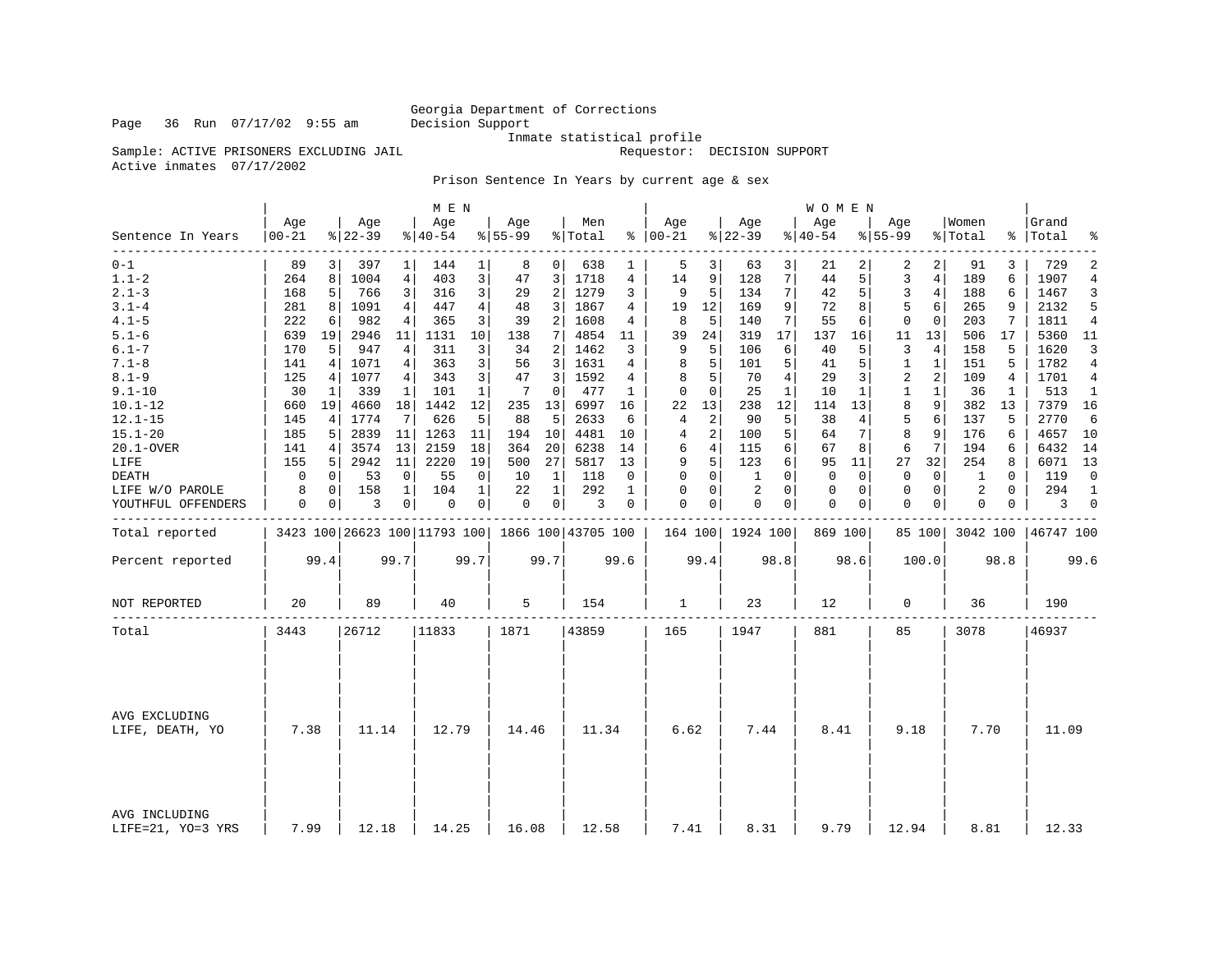Page 37 Run 07/17/02 9:55 am

#### Inmate statistical profile

Sample: ACTIVE PRISONERS EXCLUDING JAIL Requestor: DECISION SUPPORT Active inmates 07/17/2002

Probation To Follow Prison by current age & sex

| Prob After Prison                   | Age<br>$00 - 21$ | Aqe<br>$8122 - 39$   | M E N<br>Age<br>$8140 - 54$  | Aqe<br>$8155 - 99$       |             | Men<br>% Total       | ွေ       | Aqe<br>$ 00-21 $ |          | Aqe<br>$8122 - 39$ |          | <b>WOMEN</b><br>Aqe<br>$8140 - 54$ |           | Aqe<br>$8155 - 99$ |          | Women<br>% Total |          | Grand<br>% Total %    |       |
|-------------------------------------|------------------|----------------------|------------------------------|--------------------------|-------------|----------------------|----------|------------------|----------|--------------------|----------|------------------------------------|-----------|--------------------|----------|------------------|----------|-----------------------|-------|
| PROBATION TO FOLLOW<br>NO PROBATION | 1729<br>1734     | 50 11146<br>50 15655 | 4514<br>421<br>7358<br>59    | 38<br>645<br>62 <br>1231 |             | 34 18034<br>66 25978 | 41<br>59 | 93<br>73         | 56<br>44 | 862<br>1109        | 44<br>57 | 397<br>496                         | 45 <br>56 | 29<br>56           | 34<br>66 | 1381<br>1734     | 45<br>56 | 19415 41<br> 27712 59 |       |
| Total reported                      |                  |                      | 3463 100 26801 100 11872 100 |                          |             | 1876 100 44012 100   |          | 166 100          |          | 1971 100           |          | 893 100                            |           |                    | 85 100   | 3115 100         |          | 47127 100             |       |
| Percent reported                    | 100.0            |                      | 100.0                        | 100.0                    | 100.0       |                      | 100.0    |                  | 100.0    |                    | 100.0    |                                    | 100.0     |                    | 100.0    |                  | 100.0    |                       | 100.0 |
| NOT REPORTED                        | $\mathbf 0$      | 0                    | $\mathbf 0$                  |                          | $\mathbf 0$ | $\mathbf 0$          |          | 0                |          | 0                  |          | $\mathbf 0$                        |           | $\Omega$           |          | $\Omega$         |          | $\mathbf 0$           |       |
| Total                               | 3443             | 26712                | 11833                        | 1871                     |             | 43859                |          | 165              |          | 1947               |          | 881                                |           | 85                 |          | 3078             |          | 46937                 |       |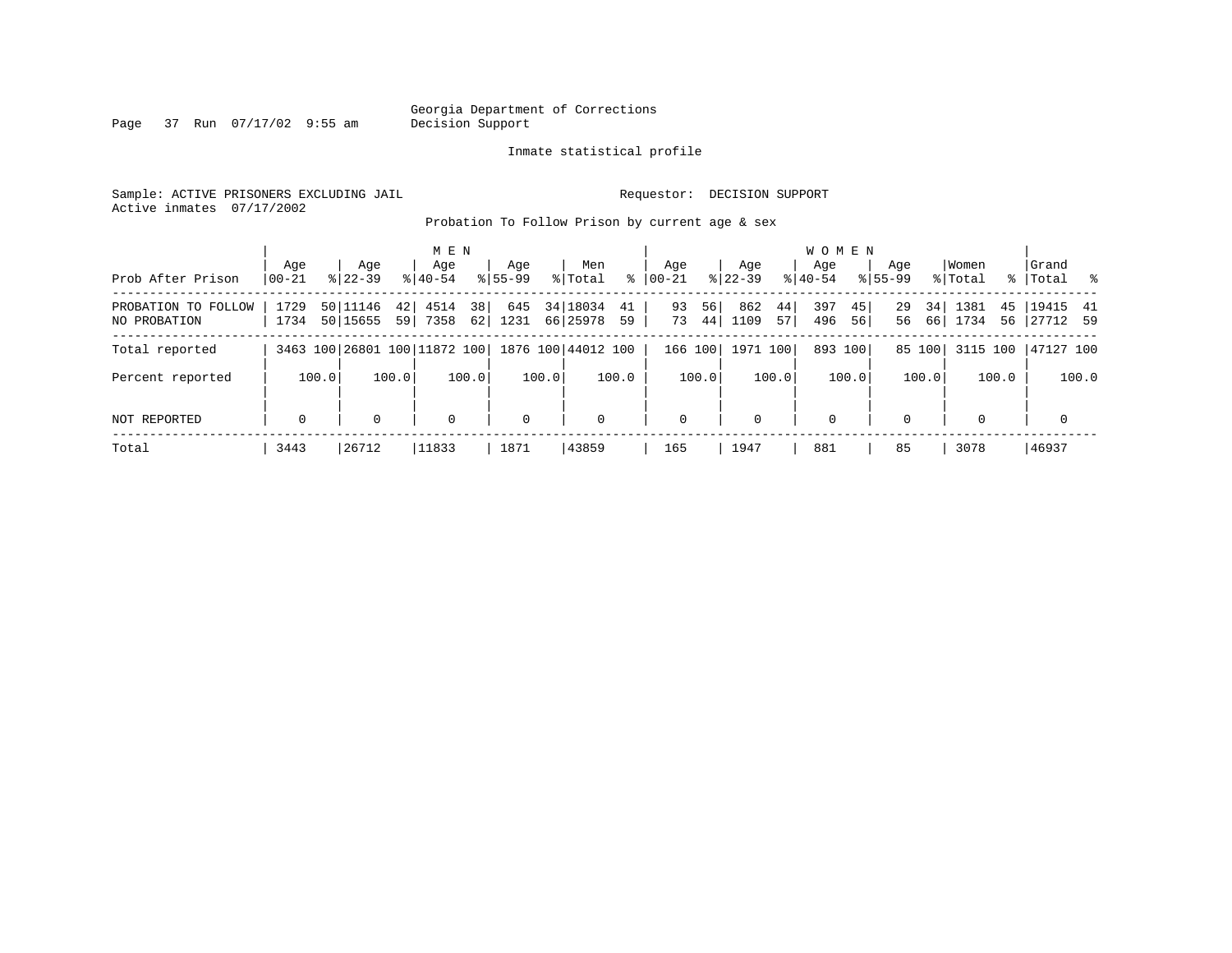Inmate statistical profile

Sample: ACTIVE PRISONERS EXCLUDING JAIL Requestor: DECISION SUPPORT Active inmates 07/17/2002

Admission Type by current age & sex

|                      |           |          |           |             |                              | M E N    |           |          |                    |          |          |          |           |          | WOMEN     |              |           |          |          |              |           |          |
|----------------------|-----------|----------|-----------|-------------|------------------------------|----------|-----------|----------|--------------------|----------|----------|----------|-----------|----------|-----------|--------------|-----------|----------|----------|--------------|-----------|----------|
|                      | Age       |          | Age       |             | Age                          |          | Age       |          | Men                |          | Age      |          | Age       |          | Age       |              | Age       |          | Women    |              | Grand     |          |
| Admission Type       | $00 - 21$ |          | $ 22-39 $ |             | $8 40-54$                    |          | $8 55-99$ |          | % Total            | ႜ        | $ 00-21$ |          | $ 22-39 $ |          | $8 40-54$ |              | $8 55-99$ |          | % Total  |              | %   Total | ႜ        |
| COMMITTED FROM COURT | 2850      |          | 83 17831  | 67          | 7796                         | 66       | 1410      |          | 76 29887           | 68       | 136      | 83       | 1253      | 65       | 570       | 66           | 72        | 85       | 2031     | 67           | 31918     | 68       |
| RETURN APPEAL/BOND   | 0         | 0        |           | $\Omega$    | 4                            | $\Omega$ | $\Omega$  | 0        | 11                 | $\Omega$ | $\Omega$ | 0        | 0         | 0        | $\Omega$  | $\Omega$     | O         | $\Omega$ | O        | $\Omega$     | 11        | $\Omega$ |
| PAROLE REV/NEW SENT  | 97        | 3        | 3626      | 14          | 1810                         | 15       | 200       | 11       | 5733               | 13       |          | 2        | 168       | 9        | 93        | 11           | 3         | 4        | 267      | 9            | 6000      | 13       |
| PAR REV/NO NEW SENT  | 26        | 1        | 869       | 3           | 411                          | 3        | 54        | 3        | 1360               | 3        |          |          | 87        | 5        | 27        | 3            | 2         | 2        | 119      | 4            | 1479      | 3        |
| PROB VIOL/TOTAL REV  | $\Omega$  | $\Omega$ | 0         | $\Omega$    |                              | 0        | 0         | 0        |                    | U        | $\Omega$ |          | 0         | $\Omega$ | 0         | 0            | 0         | $\Omega$ | 0        | 0            |           | $\Omega$ |
| PROB VIOL/PARTIAL    | 179       | 5        | 1274      | 5           | 532                          | 5        | 41        | 2        | 2026               | 5        |          | 3        | 161       | 8        | 68        | 8            | 0         | $\Omega$ | 234      | 8            | 2260      | 5        |
| ADMIT FM OTHER CUST  | $\Omega$  | 0        | 16        | $\Omega$    | 8                            | 0        |           | 0        | 29                 | n        | ∩        | $\Omega$ | 0         | O        | $\Omega$  | <sup>0</sup> | 0         | $\Omega$ | 0        | <sup>0</sup> | 29        | ∩        |
| SHOCK INCARCERATION  | 0         | 0        | U         | $\Omega$    | $\Omega$                     | $\Omega$ | $\Omega$  | 0        | $\Omega$           | O        | $\Omega$ | $\Omega$ | $\cap$    | 0        | $\Omega$  |              | U         | $\Omega$ | 0        | $\Omega$     |           | ∩        |
| PROB REV/REMAINDER   | 243       | 7        | 2564      | 10          | 907                          | 8        | 99        | 5        | 3813               | 9        | 15       | 9        | 234       | 12       | 101       | 12           | 8         | 9        | 358      | 12           | 4171      | 9        |
| NEW SENT/PAR REV PND |           | 0        | 82        | $\mathbf 0$ | 47                           | $\Omega$ | 7         | $\Omega$ | 140                | O        |          |          | 6         | $\Omega$ |           | $\Omega$     | U         | $\Omega$ | 11       | $\Omega$     | 151       | ∩        |
| LIFE W/O PAROLE      |           | $\Omega$ | 99        | $\Omega$    | 59                           |          | 14        | 1        | 175                | U        | ∩        | $\Omega$ | $\Omega$  | O        |           | U            | U         | 0        | $\Omega$ | $\Omega$     | 175       | ∩        |
| PAROLE REV BOOT CAMP |           | $\Omega$ | 4         | $\Omega$    | $\overline{2}$               | $\Omega$ | $\Omega$  | 0        | 6                  | U        | ∩        | $\Omega$ | O         | $\Omega$ |           | $\Omega$     | U         | 0        | 0        | 0            | 6         | ∩        |
| PAR REV/RSN UNKNOWN  |           | $\Omega$ | 12        | $\Omega$    | 55                           | $\Omega$ | 27        |          | 94                 | ∩        | ∩        |          | O         | N        |           | U            |           | 0        | $\Omega$ | 0            | 94        |          |
| PROBATION/PAROLE REV |           | $\Omega$ | $\cap$    | $\Omega$    | $\Omega$                     |          | ∩         | 0        | $\Omega$           | ∩        | ∩        |          | n         | N        |           | n            |           | 0        | $\Omega$ | 0            | U         |          |
| PB PAROLE RESCINDED  |           | $\Omega$ |           | $\Omega$    |                              |          | C         | $\Omega$ | 6                  | ∩        | ∩        | $\Omega$ | -C        | O        |           | O            | U         | $\Omega$ | $\Omega$ | $\Omega$     |           |          |
| PROB REVOC/SPEC COND | 9         | $\Omega$ | 47        | $\Omega$    | 33                           |          | 3         | $\Omega$ | 92                 |          |          |          | 17        |          |           |              |           | 0        | 24       | 1            | 116       |          |
| PAR REV/REVOC CENTER |           | 0        | 177       | 1           | 123                          |          | 6         | 0        | 310                |          | $\Omega$ | $\Omega$ | $\Omega$  | N        |           | $\Omega$     | U         | 0        | $\Omega$ | 0            | 310       |          |
| INFORMATION ONLY     |           | 0        | O         | $\Omega$    | $\Omega$                     | $\Omega$ | O         | 0        | n                  | O        | $\Omega$ | $\Omega$ | O         | N        |           | $\Omega$     | U         | 0        | $\Omega$ | $\Omega$     |           | ∩        |
| INCOMPLETE SENT PKG  |           | $\Omega$ | O         | $\Omega$    | $\Omega$                     | $\Omega$ |           | 0        | $\Omega$           | U        | $\Omega$ | $\Omega$ | O         | O        |           | $\Omega$     | U         | 0        | $\cap$   | $\Omega$     |           | ∩        |
| HANCOCK REVOC CENTER |           | 0        | 2         | $\Omega$    | ∩                            | $\Omega$ |           | 0        | 2                  | $\Omega$ | ∩        | $\Omega$ | O         | O        |           | $\Omega$     | U         | $\Omega$ | $\cap$   | 0            | 2         | ∩        |
| WHITWORTH DETENTION  |           | 0        | 12        | 0           | 9                            | $\Omega$ | $\Omega$  | 0        | 22                 | U        | ∩        | $\Omega$ | O         | O        |           | $\Omega$     | U         | 0        | $\cap$   | $\Omega$     | 22        | ∩        |
| DCYS AT RISK         |           | $\Omega$ | 3         | $\Omega$    |                              | $\Omega$ | 0         | $\Omega$ | 10                 | O        |          | $\Omega$ | 0         | 0        |           | $\Omega$     | 0         | 0        | O        | 0            | 10        | ∩        |
| <b>OTHER</b>         | O         | 0        | $\Omega$  | $\mathbf 0$ | $\Omega$                     | 0        | O         | $\Omega$ | $\cap$             |          | $\Omega$ | $\Omega$ | O         | U        | $\Omega$  | O            | U         | 0        | n        | N            |           |          |
| Total reported       |           |          |           |             | 3423 100 26630 100 11798 100 |          |           |          | 1866 100 43717 100 |          | 164 100  |          | 1926 100  |          | 869 100   |              |           | 85 100   | 3044 100 |              | 46761 100 |          |
| Percent reported     |           | 99.4     |           | 99.7        |                              | 99.7     |           | 99.7     |                    | 99.7     |          | 99.4     |           | 98.9     |           | 98.6         |           | 100.0    |          | 98.9         |           | 99.6     |
| UNKNOWN              | 20        |          | 82        |             | 35                           |          | 5         |          | 142                |          | 1        |          | 21        |          | 12        |              | 0         |          | 34       |              | 176       |          |
| Total                | 3443      |          | 26712     |             | 11833                        |          | 1871      |          | 43859              |          | 165      |          | 1947      |          | 881       |              | 85        |          | 3078     |              | 46937     |          |

Page 38 Run 07/17/02 9:55 am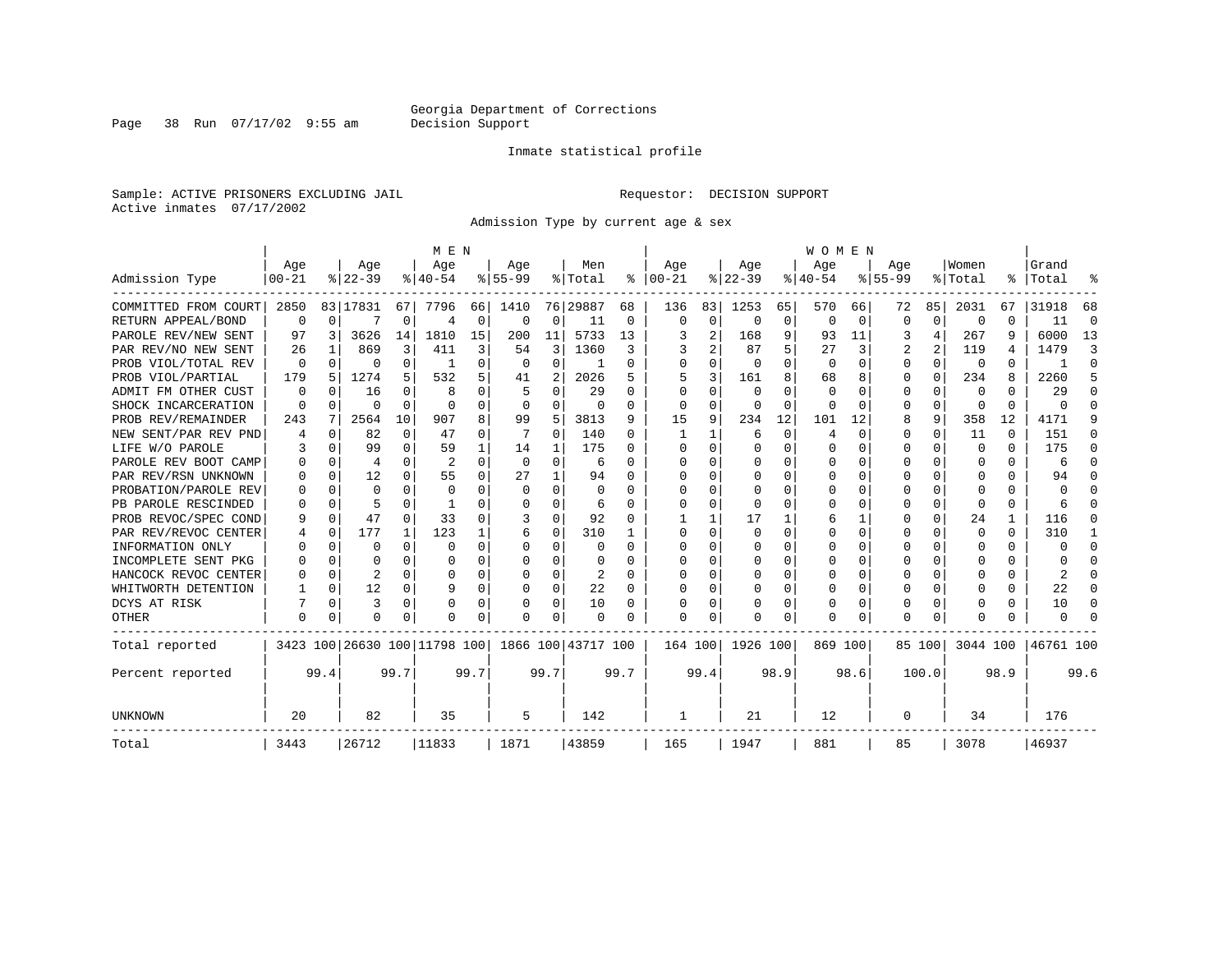Page 39 Run 07/17/02 9:55 am

#### Inmate statistical profile

Sample: ACTIVE PRISONERS EXCLUDING JAIL Requestor: DECISION SUPPORT Active inmates 07/17/2002

Release Type by current age & sex

| Release Type                         | Aqe<br>$ 00-21 $ | $8122 - 39$                                     | Aqe     | M E N<br>Aqe<br>$8140 - 54$ |                                  | Aqe<br>$8155 - 99$ |                                  | Men<br>% Total | °≈                       | Age<br>$00 - 21$ |                | Aqe<br>$ 22-39 $                       |                | <b>WOMEN</b><br>Aqe<br>$8140 - 54$ | Aqe<br>$8155 - 99$ |                               | Women<br>% Total           | Grand<br>%   Total % |                            |
|--------------------------------------|------------------|-------------------------------------------------|---------|-----------------------------|----------------------------------|--------------------|----------------------------------|----------------|--------------------------|------------------|----------------|----------------------------------------|----------------|------------------------------------|--------------------|-------------------------------|----------------------------|----------------------|----------------------------|
| PAROLE<br>SENTENCE EXPIRED<br>Active | 20<br>$\Omega$   | 3443 100 26712 100 11832 100 1871 100 43858 100 | 82<br>0 | 35                          | 0 <sup>1</sup><br>0 <sup>1</sup> | $\Omega$           | 0 <sup>1</sup><br>0 <sup>1</sup> | 142            | $\mathbf{0}$<br>$\Omega$ | $\mathbf{0}$     | 0 <sup>1</sup> | 21<br>$\mathbf{0}$<br>165 100 1947 100 | 0 <sup>1</sup> | 12<br>0<br>881 100                 | $\mathbf{0}$       | 0<br>0 <sup>1</sup><br>85 100 | 34<br>$\Omega$<br>3078 100 | ⊥76<br>46936 100     | $\overline{0}$<br>$\Omega$ |
| Total                                | 3443             | 26712                                           |         | 11833                       |                                  | 1871               |                                  | 43859          |                          | 165              |                | 1947                                   |                | 881                                | 85                 |                               | 3078                       | 46937                |                            |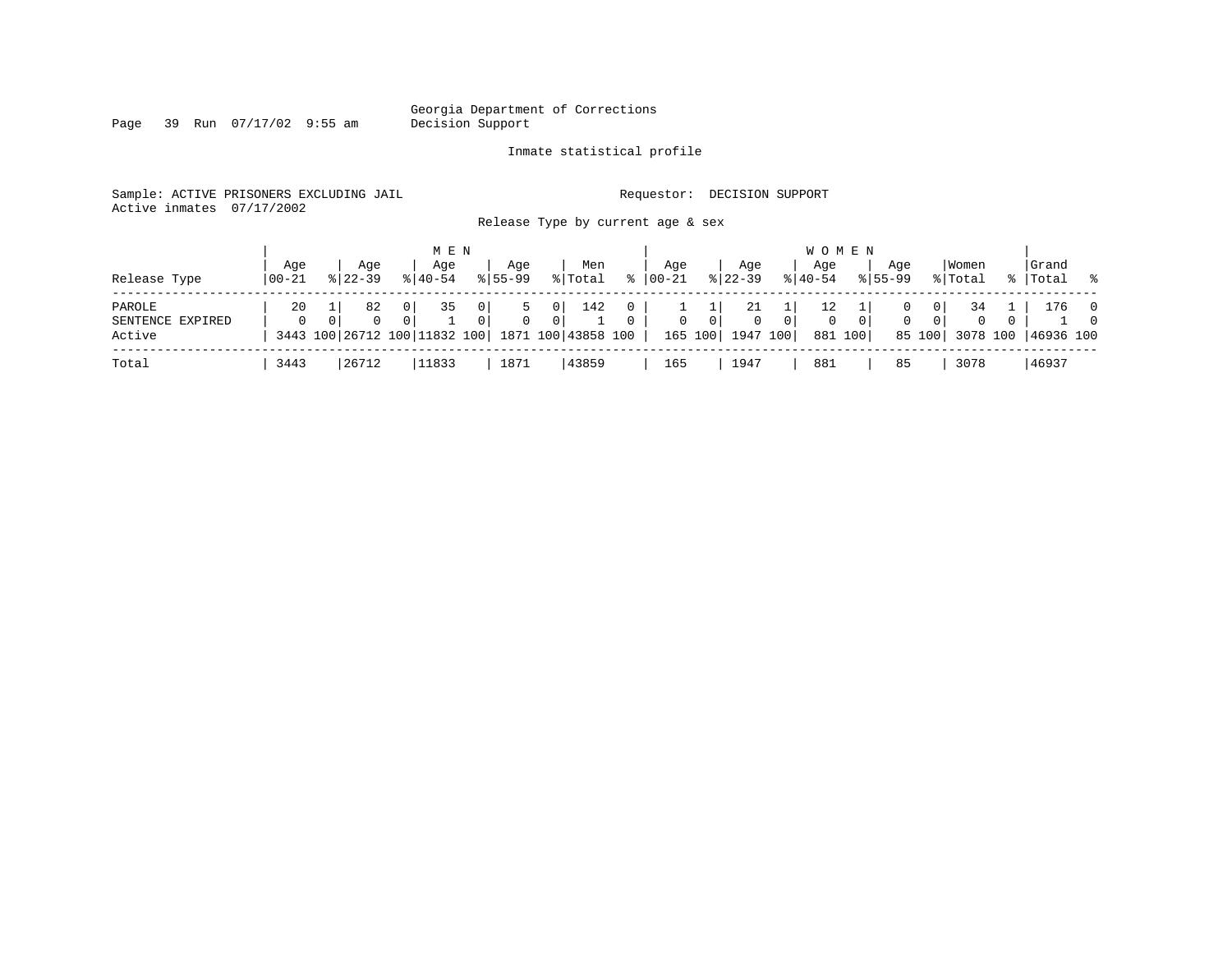Page 40 Run 07/17/02 9:55 am

#### Inmate statistical profile

Sample: ACTIVE PRISONERS EXCLUDING JAIL **Requestor: DECISION SUPPORT** Active inmates 07/17/2002

Inst By Group by current age & sex

|                      |                  |                 |           |       | M E N                    |                |          |                |                    |       |              |       |           |                | W O M E N   |          |             |       |          |       |           |                |
|----------------------|------------------|-----------------|-----------|-------|--------------------------|----------------|----------|----------------|--------------------|-------|--------------|-------|-----------|----------------|-------------|----------|-------------|-------|----------|-------|-----------|----------------|
|                      | Age              |                 | Age       |       | Age                      |                | Age      |                | Men                |       | Age          |       | Age       |                | Age         |          | Age         |       | Women    |       | Grand     |                |
| Inst By Group        | $ 00-21$         |                 | $8 22-39$ |       | $8 40-54$                |                | $ 55-99$ |                | % Total            | ⊱     | $00 - 21$    |       | $ 22-39 $ |                | $8 40-54$   |          | $8155 - 99$ |       | % Total  |       | %   Total | ႜ              |
| County jails         | 0                |                 | 0         | 0     |                          |                |          | 0              |                    |       | 0            |       | 0         | 0              | 0           |          | 0           |       |          |       |           |                |
| Transitional centers | 11               | $\Omega$        | 422       | 2     | 259                      | $\overline{2}$ | 17       |                | 709                |       | 5            | 3     | 129       | 7 <sub>1</sub> | 61          |          | 3           | 4     | 198      | 6     | 907       |                |
| County camps         | 467              | 14              | 3542      | 13    | 813                      |                | 32       | 2              | 4854               | 11    | $\Omega$     |       | $\Omega$  | $\Omega$       | $\Omega$    |          | $\Omega$    |       | $\Omega$ | 0     | 4854      | 10             |
| Inmate boot camps    | 150              |                 | 357       |       | $\Omega$                 |                | $\Omega$ | $\Omega$       | 507                |       | 0            |       | $\Omega$  |                | 0           | $\Omega$ | $\Omega$    |       | $\Omega$ |       | 507       |                |
| State prisons        | 2454             | 71              | 19542     | 73    | 9527                     | 81             | 1666     |                | 89 33189           | 76    | 160          | 97    | 1818      | 93             | 820         | 93       | 82          | 96    | 2880     | 94    | 36069     | 77             |
| Private prisons      | 361              | 10 <sup>1</sup> | 2829      | 11    | 1226                     | 10             | 155      | 8 <sup>1</sup> | 4571               | 10    | 0            |       | $\Omega$  | 0              | 0           |          | 0           |       | $\Omega$ |       | 4571      | 10             |
| Other                | 0                | 0               | 12        | 0     | 2                        | 0              | 0        | 0              | 14                 | 0     | $\mathbf 0$  | 0     | 0         | 0              | $\mathbf 0$ | $\Omega$ | $\mathbf 0$ | 0     | 0        | 0     | 14        | $\overline{0}$ |
| Total reported       |                  |                 |           |       | 3443 100 26704 100 11827 | 100            |          |                | 1870 100 43844 100 |       | 165          | 100   | 1947      | 100            | 881 100     |          | 85          | 100   | 3078 100 |       | 46922 100 |                |
| Percent reported     |                  | 100.0           |           | 100.0 |                          | 100.0          |          | 99.9           |                    | 100.0 |              | 100.0 |           | 100.0          |             | 100.0    |             | 100.0 |          | 100.0 |           | 100.0          |
| Not reported         | $\mathbf 0$<br>0 |                 |           |       | $\mathbf 0$              |                |          |                |                    |       | $\mathbf{0}$ |       | $\Omega$  |                | $\mathbf 0$ |          | $\Omega$    |       | $\Omega$ |       |           |                |
| Total                | 3443             |                 | 26712     |       | 11833                    |                | 1871     |                | 43859              |       | 165          |       | 1947      |                | 881         |          | 85          |       | 3078     |       | 46937     |                |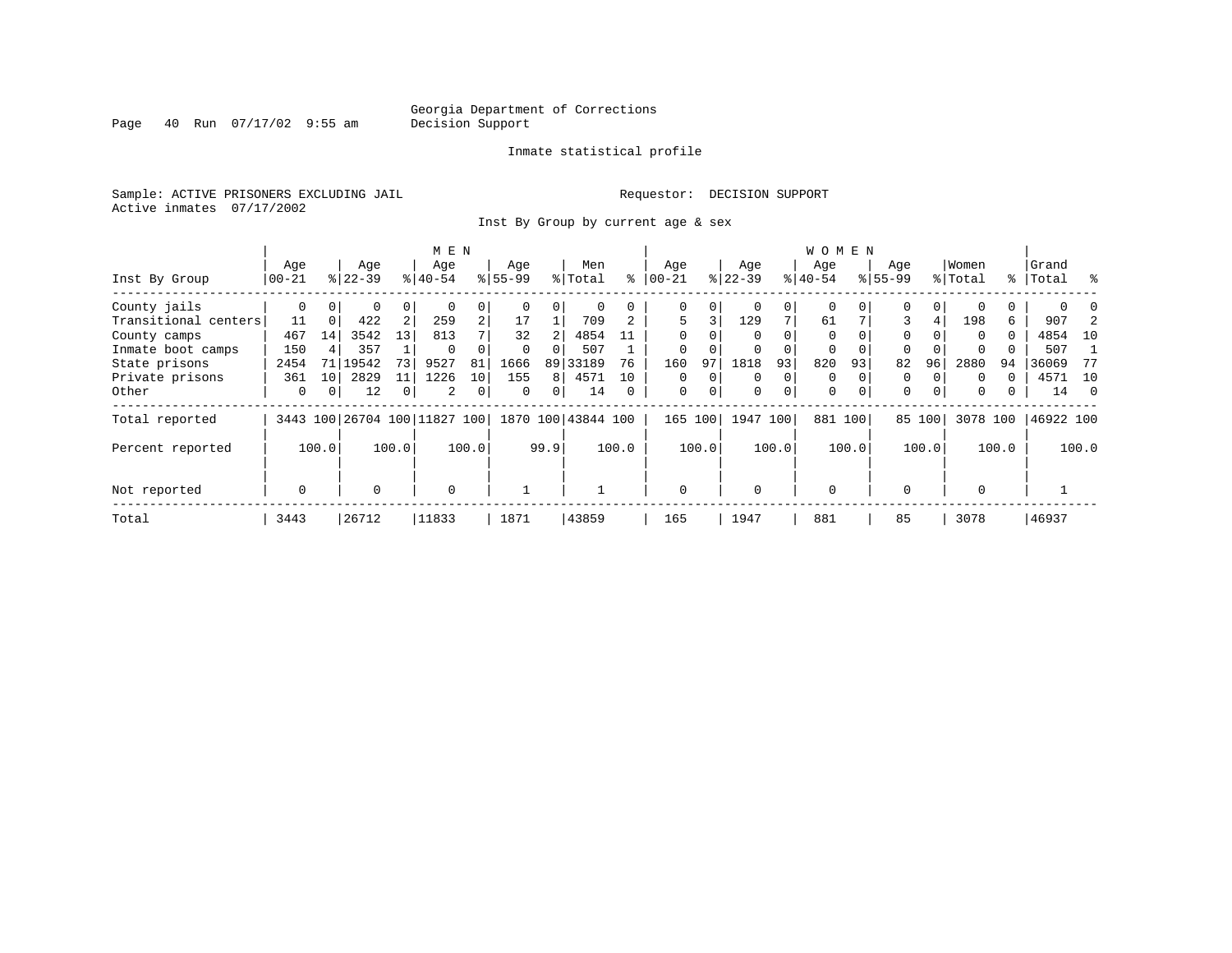Inmate statistical profile

Sample: ACTIVE PRISONERS EXCLUDING JAIL Requestor: DECISION SUPPORT Active inmates 07/17/2002

Page 41 Run 07/17/02 9:55 am

Institution by current age & sex

|                      |                |              |           |                | M E N     |                |                |          |             |              |            |          |             |          | WOMEN        |          |                |                |          |          |       |                |
|----------------------|----------------|--------------|-----------|----------------|-----------|----------------|----------------|----------|-------------|--------------|------------|----------|-------------|----------|--------------|----------|----------------|----------------|----------|----------|-------|----------------|
|                      | Age            |              | Age       |                | Age       |                | Aqe            |          | Men         |              | Age        |          | Aqe         |          | Age          |          | Aqe            |                | Women    |          | Grand |                |
| Institution          | $00 - 21$      |              | $8 22-39$ |                | $8 40-54$ |                | $8155 - 99$    |          | %   Total   | ႜ            | $ 00 - 21$ |          | $ 22-39$    |          | $8 40-54$    |          | $8155 - 99$    |                | % Total  | %        | Total |                |
| Albany Trans Ctr     | 3              | $\mathbf 0$  | 93        | 0              | 49        | 0 <sup>1</sup> | 3              | 0        | 148         | 0            | $\Omega$   | 0        | 0           | 0        | 0            | 0        | 0              | 0              | 0        | 0        | 148   | $\Omega$       |
| Atlanta Trans Ctr(M) | 3              | $\Omega$     | 130       | 0              | 100       | $\mathbf 1$    | 8              | 0        | 241         | $\mathbf{1}$ | $\Omega$   | $\Omega$ | $\mathbf 0$ | $\Omega$ | $\Omega$     | $\Omega$ | $\Omega$       | $\Omega$       | $\Omega$ | $\Omega$ | 241   | $\mathbf{1}$   |
| Macon Trans Ctr      | 2              | 0            | 82        | 0              | 41        | $\mathbf 0$    | 1              | 0        | 126         | $\Omega$     | $\Omega$   | $\Omega$ | $\Omega$    | $\Omega$ | <sup>0</sup> | 0        | 0              | $\Omega$       | $\Omega$ | $\Omega$ | 126   | $\Omega$       |
| Metro Trans Ctr (W)  |                | $\Omega$     | $\Omega$  | $\Omega$       | $\Omega$  | $\Omega$       | $\Omega$       | $\Omega$ | $\cap$      | $\Omega$     |            | 2        | 80          | 4        | 40           | 5        | 1              | $\mathbf{1}$   | 125      | 4        | 125   | $\Omega$       |
| Savannah Mens TC     |                | $\Omega$     | 117       | $\Omega$       | 69        | $\mathbf{1}$   | 5              | $\Omega$ | 194         | $\cap$       | ∩          | $\Omega$ | $\Omega$    | $\Omega$ | $\Omega$     | $\Omega$ | $\Omega$       | $\Omega$       | $\Omega$ | $\Omega$ | 194   | $\Omega$       |
| Savannah Womens TC   |                | $\Omega$     | $\Omega$  | $\Omega$       | $\Omega$  | $\Omega$       | $\Omega$       | $\Omega$ | $\mathbf 0$ | $\Omega$     |            |          | 49          | 3        | 21           | 2        | $\overline{2}$ | $\overline{a}$ | 73       | 2        | 73    | $\Omega$       |
| Augusta Trans Ctr    |                | 0            | 8         | $\Omega$       | 6         | 0              | 0              | 0        | 14          | $\Omega$     | $\Omega$   | $\Omega$ | $\mathbf 0$ | 0        | $\Omega$     | $\Omega$ | O              | 0              | $\Omega$ | $\Omega$ | 14    | $\Omega$       |
| Central State Hosp   |                | $\Omega$     | 12        | $\Omega$       | 2         | $\Omega$       | O              | $\Omega$ | 14          | $\Omega$     | $\Omega$   | $\Omega$ | O           | 0        |              | $\Omega$ | O              | $\Omega$       | $\Omega$ | $\Omega$ | 14    | $\Omega$       |
| Bulloch County       | 21             | $\mathbf{1}$ | 94        | $\Omega$       | 30        | $\Omega$       | $\mathbf{1}$   | $\Omega$ | 146         | $\Omega$     | ∩          | $\Omega$ | $\Omega$    | $\Omega$ | <sup>0</sup> | $\Omega$ | 0              | 0              | $\Omega$ | $\Omega$ | 146   | $\Omega$       |
| Carroll County       | 31             | $\mathbf{1}$ | 157       | $\mathbf{1}$   | 33        | $\Omega$       | $\mathbf{1}$   | $\Omega$ | 222         | 1            |            |          | C           | $\Omega$ |              | $\Omega$ | O              | O              | $\Omega$ | $\Omega$ | 222   | $\Omega$       |
| Clarke County        | $\overline{4}$ | $\Omega$     | 74        | $\Omega$       | 23        | $\Omega$       | $\Omega$       | $\Omega$ | 101         | $\Omega$     | ∩          | $\Omega$ | C           | $\Omega$ | <sup>0</sup> | $\Omega$ | O              | $\Omega$       | $\Omega$ | $\Omega$ | 101   | $\Omega$       |
| Colquitt County      | 25             | 1            | 124       | $\Omega$       | 27        | $\Omega$       | $\Omega$       | $\Omega$ | 176         | $\Omega$     | $\Omega$   | $\Omega$ | $\Omega$    | $\Omega$ | O            | $\Omega$ | O              | $\Omega$       | $\Omega$ | $\Omega$ | 176   | $\Omega$       |
| Coweta County        | 17             | $\Omega$     | 122       | 0              | 48        | $\Omega$       | 2              | 0        | 189         | $\Omega$     | ∩          | $\Omega$ | $\Omega$    | $\Omega$ |              | $\Omega$ | O              | $\Omega$       | $\Omega$ | $\Omega$ | 189   | $\Omega$       |
| Decatur County       | 12             | $\Omega$     | 140       | $\mathbf{1}$   | 40        | $\Omega$       | $\Omega$       | $\Omega$ | 192         | $\Omega$     | $\Omega$   | $\Omega$ | C           | $\Omega$ |              | $\Omega$ | U              | 0              | $\Omega$ | $\Omega$ | 192   | $\Omega$       |
| Effingham County     | 22             | 1            | 189       | 1              | 37        | 0              | -1             | 0        | 249         | 1            | ∩          | $\Omega$ | C           | O        |              | $\Omega$ | U              | 0              | $\Omega$ | 0        | 249   | 1              |
| Floyd County         | 19             | 1            | 154       | $\mathbf{1}$   | 43        | 0              | 2              | 0        | 218         | $\Omega$     |            |          | C           | $\Omega$ |              | $\Omega$ | O              | 0              | $\Omega$ | $\Omega$ | 218   | $\Omega$       |
| Gwinnett County      | 19             | $\mathbf{1}$ | 92        | $\Omega$       | 11        | $\Omega$       | $\mathbf{1}$   | $\Omega$ | 123         | $\Omega$     | ∩          | $\Omega$ | $\cap$      | $\Omega$ |              | $\Omega$ | O              | $\Omega$       | $\Omega$ | $\Omega$ | 123   | $\Omega$       |
| Hall County          | 19             | $\mathbf{1}$ | 186       | $\mathbf{1}$   | 32        | $\Omega$       | $\overline{2}$ | $\Omega$ | 239         | $\mathbf{1}$ |            | $\Omega$ | $\cap$      | $\Omega$ |              | $\Omega$ | O              | $\Omega$       | $\Omega$ | $\Omega$ | 239   | $\mathbf{1}$   |
| Harris County        | 8              | $\Omega$     | 80        | $\Omega$       | 18        | $\Omega$       | $\Omega$       | 0        | 106         | $\Omega$     | ∩          | $\Omega$ | $\Omega$    | $\Omega$ |              | $\Omega$ | O              | $\Omega$       | $\Omega$ | $\Omega$ | 106   | $\Omega$       |
| Jackson County       | 21             | 1            | 125       | $\Omega$       | 28        | $\Omega$       | $\mathbf{1}$   | $\Omega$ | 175         | $\Omega$     | $\Omega$   | $\Omega$ | C           | $\Omega$ |              | $\Omega$ | O              | $\Omega$       | $\Omega$ | $\Omega$ | 175   | $\Omega$       |
| Jefferson County     | 21             | 1            | 140       | $\mathbf{1}$   | 27        | $\Omega$       | -1             | $\Omega$ | 189         | <sup>0</sup> | $\Omega$   | $\Omega$ | C           | $\Omega$ |              | $\Omega$ | U              | U              | $\Omega$ | $\Omega$ | 189   | $\Omega$       |
| Mitchell County      |                | 0            | 74        | 0              | 23        | $\Omega$       | $\mathbf{1}$   | 0        | 105         | O            | ∩          | $\Omega$ | C           | $\Omega$ |              | $\Omega$ | U              | U              | $\Omega$ | $\Omega$ | 105   | $\Omega$       |
| Muscogee County      | 42             | 1            | 348       | $\mathbf{1}$   | 81        | 1              | $\overline{2}$ | $\Omega$ | 473         | $\mathbf{1}$ | $\Omega$   | $\Omega$ | $\cap$      | $\Omega$ |              | $\Omega$ | O              | $\Omega$       | $\Omega$ | $\Omega$ | 473   | 1              |
| Richmond County      | 19             | 1            | 158       | $\mathbf{1}$   | 33        | $\Omega$       | 3              | 0        | 213         | $\Omega$     | $\Omega$   | $\Omega$ | $\Omega$    | 0        |              | $\Omega$ | 0              | $\Omega$       | $\Omega$ | $\Omega$ | 213   | $\Omega$       |
| Screven County       | 12             | $\mathbf 0$  | 112       | $\mathbf{0}$   | 23        | $\Omega$       | $\Omega$       | 0        | 147         | $\Omega$     | $\Omega$   | $\Omega$ | $\Omega$    | $\Omega$ |              | $\Omega$ | O              | $\Omega$       | $\Omega$ | $\Omega$ | 147   | $\Omega$       |
| Spalding County      | 25             | $\mathbf{1}$ | 276       | $\mathbf{1}$   | 76        | $\mathbf{1}$   | 4              | $\Omega$ | 381         | $\mathbf{1}$ | $\Omega$   | $\Omega$ | C           | $\Omega$ |              | $\Omega$ | 0              | $\Omega$       | $\Omega$ | $\Omega$ | 381   | $\mathbf{1}$   |
| Stewart County       | 14             | $\Omega$     | 68        | $\Omega$       | 12        | $\Omega$       | -1             | $\Omega$ | 95          | $\Omega$     | $\Omega$   | $\Omega$ | C           | $\Omega$ |              | $\Omega$ | 0              | 0              | $\Omega$ | $\Omega$ | 95    | $\Omega$       |
| Sumter County        | 39             | 1            | 255       | $\mathbf{1}$   | 52        | $\Omega$       | 4              | $\Omega$ | 350         | 1            |            | $\Omega$ | n           | U        |              | ∩        | U              | 0              | $\Omega$ | $\Omega$ | 350   | 1              |
| Terrell County       | 16             | $\Omega$     | 93        | $\Omega$       | 28        | $\Omega$       | $\Omega$       | $\Omega$ | 137         | $\cap$       | ∩          | $\Omega$ | ∩           | $\Omega$ | ∩            | $\Omega$ | U              | $\Omega$       | $\Omega$ | $\Omega$ | 137   | $\Omega$       |
| Thomas County        |                | 0            | 103       | 0              | 17        | $\Omega$       | 2              | 0        | 131         | $\Omega$     | $\Omega$   | $\Omega$ | $\Omega$    | $\Omega$ |              | $\Omega$ | U              | $\Omega$       | $\Omega$ | $\Omega$ | 131   | $\Omega$       |
| Troup County         | 23             | 1            | 206       | $\mathbf{1}$   | 42        | 0              | $\mathbf{1}$   | 0        | 272         | $\mathbf{1}$ | ∩          | $\Omega$ | C           | O        |              | 0        | O              | $\Omega$       | $\Omega$ | $\Omega$ | 272   | $\mathbf{1}$   |
| Clayton County       | 22             | 1            | 172       | $\mathbf{1}$   | 29        | 0              | $\overline{2}$ | 0        | 225         | 1            | $\Omega$   | $\Omega$ | $\Omega$    | 0        | $\Omega$     | 0        | $\Omega$       | $\Omega$       | $\Omega$ | $\Omega$ | 225   | $\Omega$       |
| Ware Prison          | 75             | 2            | 678       | 3              | 255       | 2              | 33             | 2        | 1041        | 2            | $\Omega$   | $\Omega$ | $\Omega$    | $\Omega$ | 0            | $\Omega$ | 0              | $\Omega$       | $\Omega$ | $\Omega$ | 1041  | 2              |
| Lowndes Prison       | 36             | 1            | 224       | $\mathbf{1}$   | 44        | $\Omega$       | $\mathbf{1}$   | 0        | 305         | $\mathbf{1}$ | ∩          | $\Omega$ | C           | $\Omega$ |              | $\Omega$ | O              | $\Omega$       | $\Omega$ | $\Omega$ | 305   | $\mathbf{1}$   |
| Dodge Prison         | 49             | 1            | 643       | $\overline{a}$ | 394       | $\overline{3}$ | 54             | 3        | 1140        | 3            | $\Omega$   | 0        | $\Omega$    | 0        | <sup>0</sup> | $\Omega$ | U              | $\Omega$       | $\Omega$ | $\Omega$ | 1140  | $\overline{2}$ |
| Phillips Prison      | 31             | 1            | 440       | 2              | 274       | $\overline{2}$ | 51             | 3        | 796         | 2            | $\Omega$   | 0        | $\Omega$    | 0        | $\Omega$     | 0        | U              | 0              | $\Omega$ | U        | 796   | $\overline{a}$ |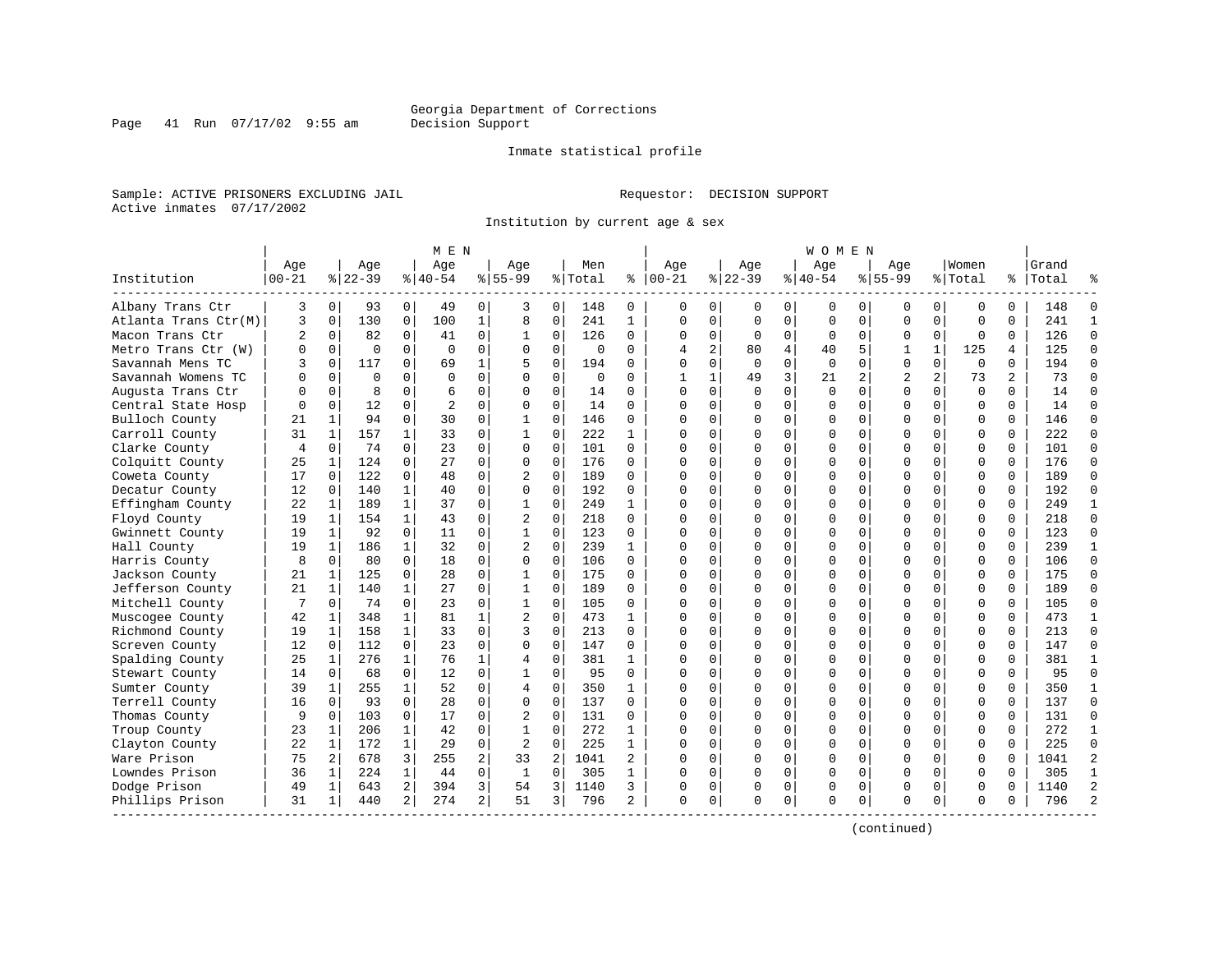Page 42 Run  $07/17/02$  9:55 am

#### Inmate statistical profile

Sample: ACTIVE PRISONERS EXCLUDING JAIL Requestor: DECISION SUPPORT Active inmates 07/17/2002

Institution by current age & sex (CONTINUED)

|                      |           |                |                |                | M E N     |                |           |                |                |                |              |             |          |             | WOMEN    |             |             |             |              |          |       |                |
|----------------------|-----------|----------------|----------------|----------------|-----------|----------------|-----------|----------------|----------------|----------------|--------------|-------------|----------|-------------|----------|-------------|-------------|-------------|--------------|----------|-------|----------------|
|                      | Age       |                | Age            |                | Age       |                | Age       |                | Men            |                | Age          |             | Age      |             | Age      |             | Age         |             | Women        |          | Grand |                |
| Institution          | $00 - 21$ |                | $8$   22-39    |                | $8 40-54$ |                | $8 55-99$ |                | % Total        |                | $% 100-21$   |             | $ 22-39$ |             | $ 40-54$ |             | $8155 - 99$ |             | % Total      | ႜ        | Total |                |
| Walker Prison        | 33        | -1             | 368            | 1              | 192       | 2              | 27        | 1              | 620            | 1              | 0            | 0           | O        | 0           | 0        | 0           | O           | 0           | 0            | 0        | 620   |                |
| Wayne Prison         | 7         | 0              | 106            | $\mathbf 0$    | 80        | 1              | 5         | $\Omega$       | 198            | 0              | $\Omega$     | 0           | $\Omega$ | $\mathbf 0$ | 0        | 0           | $\Omega$    | $\mathbf 0$ | $\Omega$     | $\Omega$ | 198   | $\Omega$       |
| Arrendale Prison     | 432       | 13             | 578            | 2              | 185       | 2              | 18        | 1              | 1213           | 3              | <sup>0</sup> | 0           | $\Omega$ | 0           | 0        | $\Omega$    | $\Omega$    | $\Omega$    | $\Omega$     | 0        | 1213  | ₹              |
| Montgomery Prison    | 32        | 1              | 276            | 1              | 71        | $\mathbf{1}$   | q         | $\Omega$       | 388            | $\mathbf{1}$   | <sup>0</sup> | 0           |          | 0           | O        | $\Omega$    | $\Omega$    | $\Omega$    | $\Omega$     | $\Omega$ | 388   | $\mathbf{1}$   |
| Lee Prison           | 37        | 1              | 449            | $\overline{a}$ | 216       | 2              | 17        | 1              | 719            | $\overline{2}$ | $\cap$       | 0           |          | $\Omega$    | O        | n           | $\Omega$    | $\Omega$    | $\cap$       | $\Omega$ | 719   | $\overline{a}$ |
| Putnam Prison        | 16        | $\Omega$       | 89             | $\Omega$       | 28        | 0              | $\Omega$  | $\Omega$       | 133            | $\Omega$       | $\cap$       | 0           | ∩        | $\Omega$    | U        | $\Omega$    | $\Omega$    | $\Omega$    | $\Omega$     | $\Omega$ | 133   | $\Omega$       |
| Georgia State Prison | 28        | 1              | 785            | 3              | 321       | 3              | 45        | 2              | 1179           | ς              | $\Omega$     | 0           | $\Omega$ | $\Omega$    | 0        | $\Omega$    | $\Omega$    | $\Omega$    | $\Omega$     | 0        | 1179  | ζ              |
| Mens Prison          | 5         | $\Omega$       | 130            | $\Omega$       | 241       | 2              | 278       | 15             | 654            |                | <sup>0</sup> | 0           | $\Omega$ | $\Omega$    | U        | $\Omega$    | $\Omega$    | $\Omega$    | $\Omega$     | 0        | 654   | $\mathbf{1}$   |
| Jackson Prison-Diag  | 176       | 5              | 900            | 3              | 435       | 4              | 59        | 3              | 1570           | 4              | ∩            | 0           | $\Omega$ | $\Omega$    | O        | n           | $\Omega$    | $\Omega$    | $\cap$       | O        | 1570  | ζ              |
| Jackson Prison-Perm  | 3         | ∩              | 135            | $\mathbf{1}$   | 100       | $\mathbf 1$    | 12        | $\mathbf{1}$   | 250            | 1              | ∩            | 0           | $\Omega$ | $\Omega$    | U        | $\cap$      | ∩           | $\cap$      | $\Omega$     | U        | 250   | $\mathbf{1}$   |
| Coastal Prison       | 172       | 5              | 905            | 3              | 355       | 3              | 37        | $\overline{2}$ | 1469           | ς              | ∩            | $\Omega$    | ∩        | $\Omega$    | O        | ∩           | ∩           | $\Omega$    | $\Omega$     | 0        | 1469  | २              |
| Scott Prison         | 48        | 1              | 694            | 3              | 380       | 3              | 43        | $\overline{2}$ | 1165           | 3              | Ω            | 0           | $\Omega$ | $\mathbf 0$ | 0        | $\Omega$    | $\Omega$    | $\Omega$    | $\mathbf 0$  | 0        | 1165  | 2              |
| Rivers Prison        | 55        | $\overline{a}$ | 648            | 2              | 355       | 3              | 40        | 2              | 1098           | 3              |              | 0           |          | $\Omega$    | ი        | $\Omega$    | $\Omega$    | $\Omega$    | $\Omega$     | 0        | 1098  | 2              |
| Rutledge Prison      | 28        | $\mathbf{1}$   | 270            | $\mathbf{1}$   | 246       | $\overline{a}$ | 46        | 2              | 590            | $\mathbf{1}$   | $\Omega$     | 0           | $\Omega$ | $\Omega$    | U        | n           | ∩           | $\Omega$    | C            | 0        | 590   | $\overline{1}$ |
| Central Prison       | 25        | 1              | 382            | $\mathbf{1}$   | 317       | 3              | 57        | 3              | 781            | $\overline{a}$ | $\cap$       | 0           | $\Omega$ | $\Omega$    | O        | $\Omega$    | $\Omega$    | $\Omega$    | $\Omega$     | $\Omega$ | 781   | $\mathfrak{D}$ |
| Augusta Med Prison   | 54        | 2              | 586            | 2              | 353       | 3              | 108       | 6              | 1101           | ς              | ∩            | 0           |          | $\Omega$    | U        | $\Omega$    | ∩           | $\Omega$    | -1           | 0        | 1102  | 2              |
| Rogers Prison        | 148       | 4              | 828            | 3              | 254       | 2              | 14        | $\mathbf{1}$   | 1244           | 3              | ∩            | 0           | $\Omega$ | $\Omega$    | 0        | $\Omega$    | $\Omega$    | $\Omega$    | $\Omega$     | 0        | 1244  | ₹              |
| Burruss Prison       | 24        | 1              | 185            | 1              | 74        | $\mathbf{1}$   | 15        | $\mathbf{1}$   | 298            | 1              | ∩            | 0           | $\Omega$ | $\Omega$    | U        | $\Omega$    | ∩           | $\Omega$    | C            | U        | 298   | $\mathbf{1}$   |
| Bostick Prison       | 7         | $\Omega$       | 190            | $\mathbf{1}$   | 254       | 2.             | 159       | 8              | 610            | 1              | ∩            | 0           | $\Omega$ | $\Omega$    | U        | $\Omega$    | ∩           | $\Omega$    | C            | 0        | 610   | $\mathbf{1}$   |
| Valdosta Prison      | 31        | -1             | 530            | $\overline{2}$ | 240       | $\overline{a}$ | 42        | 2              | 843            | $\overline{a}$ | $\Omega$     | 0           | $\Omega$ | $\Omega$    | O        | $\Omega$    | $\Omega$    | $\Omega$    | $\Omega$     | 0        | 843   | $\mathfrak{D}$ |
| Hays Prison          | 60        | $\overline{a}$ | 493            | $\overline{a}$ | 218       | $\overline{2}$ | 38        | $\overline{a}$ | 809            | $\overline{2}$ | ∩            | $\Omega$    | ∩        | $\Omega$    | U        | $\Omega$    | $\Omega$    | $\Omega$    | $\Omega$     | 0        | 809   | $\overline{2}$ |
| Hancock Prison       | 57        | $\mathbf{2}$   | 719            | 3              | 341       | 3              | 51        | 3              | 1168           | 3              | O            | 0           |          | $\Omega$    | 0        | $\Omega$    | 0           | $\Omega$    | $\Omega$     | 0        | 1168  |                |
| Telfair Prison       | 69        | $\overline{a}$ | 718            | 3              | 253       | $\overline{a}$ | 26        | $\mathbf{1}$   | 1066           | $\overline{2}$ | Ω            | 0           |          | $\Omega$    | Ω        | $\Omega$    | $\Omega$    | $\Omega$    | $\Omega$     | 0        | 1066  |                |
| Autry Prison         | 77        | $\overline{2}$ | 772            | 3              | 368       | 3              | 60        | 3              | 1277           | 3              | $\Omega$     | 0           |          | $\Omega$    | O        | $\Omega$    | $\Omega$    | $\Omega$    | $\Omega$     | $\Omega$ | 1277  |                |
| Johnson Prison       | 53        | $\mathcal{L}$  | 494            | $\overline{2}$ | 243       | $\overline{a}$ | 25        | $\mathbf{1}$   | 815            | $\overline{a}$ | $\cap$       | 0           | $\Omega$ | $\Omega$    | O        | $\Omega$    | $\Omega$    | $\Omega$    | $\Omega$     | $\Omega$ | 815   | $\mathfrak{D}$ |
| Wilcox Prison        | 68        | 2              | 764            | 3              | 463       | 4              | 50        | 3              | 1345           | ς              | $\cap$       | 0           | $\Omega$ | $\Omega$    | O        | $\Omega$    | $\Omega$    | $\Omega$    | $\Omega$     | 0        | 1345  | ₹              |
| Calhoun Prison       | 90        | 3              | 794            | 3              | 310       | 3              | 42        | 2              | 1236           | 3              | ∩            | 0           | $\Omega$ | $\Omega$    | U        | $\Omega$    | $\Omega$    | $\Omega$    | $\Omega$     | U        | 1236  | ζ              |
| Dooly Prison         | 50        |                | 669            | 3              | 383       | 3              | 50        | 3              | 1152           | ς              | ∩            | 0           |          | $\Omega$    | 0        | $\Omega$    | $\Omega$    | $\Omega$    | $\Omega$     | U        | 1152  | 2              |
| Macon Prison         | 45        | 1              | 888            | 3              | 345       | 3              | 58        | 3              | 1336           | 3              | $\cap$       | 0           |          | $\Omega$    | O        | $\Omega$    | $\Omega$    | $\Omega$    | $\mathbf{1}$ | U        | 1337  | ζ              |
| Smith Prison         | 72        | $\mathbf{2}$   | 736            | 3              | 281       | $\overline{a}$ | 32        | 2              | 1121           | 3              | ∩            | 0           | $\Omega$ | $\Omega$    | U        | $\cap$      | $\Omega$    | $\Omega$    | $\Omega$     | U        | 1121  | $\mathfrak{D}$ |
| Homerville Prison    | 4         | $\Omega$       | 117            | $\Omega$       | 71        | $\mathbf{1}$   | 4         | $\Omega$       | 196            | 0              | $\Omega$     | $\Omega$    | $\Omega$ | $\Omega$    | O        | $\Omega$    | $\Omega$    | $\Omega$    | $\Omega$     | $\Omega$ | 196   | $\Omega$       |
| Washingtn Women Pris | 0         | $\mathbf 0$    | $\overline{2}$ | $\mathbf 0$    | $\Omega$  | 0              | $\Omega$  | $\mathbf 0$    | $\overline{2}$ | $\Omega$       | 57           | 35          | 661      | 34          | 274      | 31          | 27          | 32          | 1019         | 33       | 1021  |                |
| Baldwin Prison       | 60        | 2              | 432            | 2              | 205       | $\overline{a}$ | 28        | $\mathbf{1}$   | 725            | $\overline{2}$ | $\Omega$     | $\mathbf 0$ | 0        | $\Omega$    | $\Omega$ | $\mathbf 0$ | $\Omega$    | $\Omega$    | $\Omega$     | $\Omega$ | 725   | 2              |
| Metro Womens Prison  | 0         | $\mathbf 0$    | 2              | $\Omega$       | $\Omega$  | 0              | $\Omega$  | $\Omega$       | 2              | $\Omega$       | 42           | 25          | 524      | 27          | 264      | 30          | 31          | 36          | 861          | 28       | 863   | $\mathfrak{D}$ |
| Pulaski Womens Pris  | $\Omega$  | 0              | 1              | 0              | $\Omega$  | 0              | $\cap$    | $\Omega$       | 1              | 0              | 61           | 37          | 631      | 32          | 282      | 32          | 24          | 28          | 998          | 32       | 999   | 2              |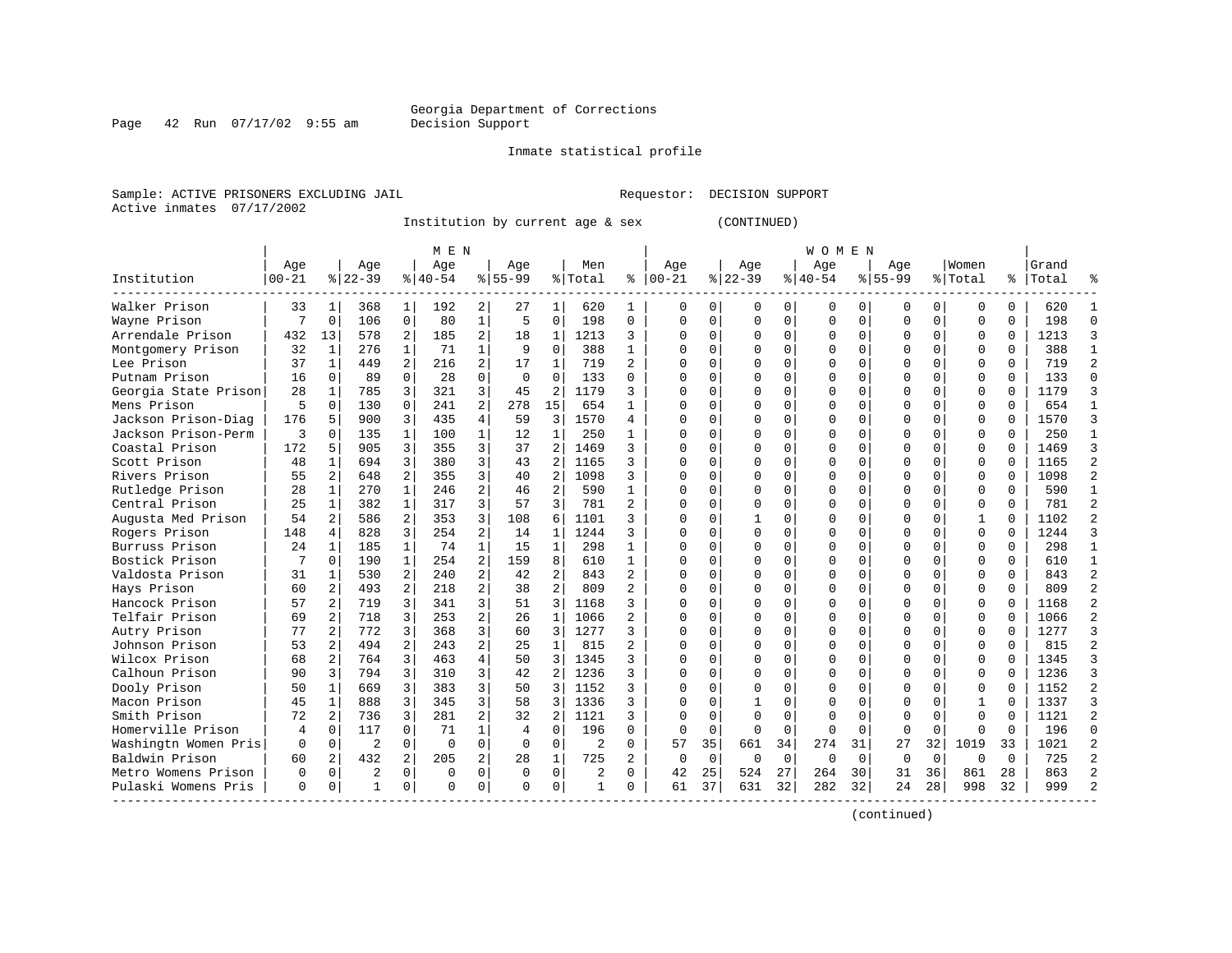Page 43 Run 07/17/02 9:55 am

#### Inmate statistical profile

Sample: ACTIVE PRISONERS EXCLUDING JAIL Requestor: DECISION SUPPORT Active inmates 07/17/2002

Institution by current age & sex (CONTINUED)

|                      |                 |   |                  |          | M E N            |          |                                                     |          |                |          |                  |          |                  |          | <b>WOMEN</b>     |          |                 |        |                  |       |                    |       |
|----------------------|-----------------|---|------------------|----------|------------------|----------|-----------------------------------------------------|----------|----------------|----------|------------------|----------|------------------|----------|------------------|----------|-----------------|--------|------------------|-------|--------------------|-------|
| Institution          | Age<br>$ 00-21$ |   | Age<br>$ 22-39 $ |          | Age<br>$8 40-54$ |          | Age<br>$8 55-99$                                    |          | Men<br>% Total | ႜ        | Age<br>$ 00-21 $ |          | Age<br>$ 22-39 $ |          | Age<br>$ 40-54 $ |          | Age<br>$ 55-99$ |        | Women<br>% Total |       | Grand<br>%   Total | ႜ     |
| Pelham PreTrans Unit | 2               | O | 112              | $\Omega$ | 68               |          | 9                                                   | U        | 191            | 0        |                  |          | $\Omega$         |          | $\Omega$         |          | O               |        |                  |       | 191                |       |
| Milan Prison         | 45              |   | 165              |          | 54               | $\Omega$ | $\Omega$                                            | 0        | 264            |          |                  |          |                  | $\Omega$ | 0                | $\Omega$ |                 |        |                  | 0     | 264                |       |
| D Ray James Prison   | 138             |   | 966              | 4        | 404              |          | 49                                                  |          | 1557           | 4        |                  |          |                  |          |                  |          |                 |        |                  | 0     | 1557               |       |
| Coffee Corr Facility | 121             |   | 970              | 4        | 373              |          | 45                                                  | 2        | 1509           |          |                  |          |                  |          |                  |          |                 |        |                  |       | 1509               |       |
| Wheeler Corr Facilty | 102             |   | 893              |          | 449              |          | 61                                                  |          | 1505           |          |                  |          |                  |          |                  |          |                 |        |                  |       | 1505               |       |
| Transfer Inst Unkn   | 0               |   | 0                |          |                  |          |                                                     |          |                |          |                  |          |                  |          |                  |          |                 |        |                  |       |                    |       |
| Ware Annex           | 34              |   | 146              |          | 51               |          |                                                     |          | 236            |          |                  |          |                  |          |                  |          |                 |        |                  |       | 236                |       |
| Phillips Annex       | 33              |   | 109              |          | 46               |          |                                                     |          | 193            |          |                  |          |                  |          |                  |          |                 |        |                  |       | 193                |       |
| Hays Annex           | 53              |   | 262              |          | 115              |          | 12                                                  |          | 442            |          |                  |          |                  |          |                  |          |                 |        |                  | U     | 442                |       |
| Hancock Annex        | 30              |   | 128              |          | 48               |          |                                                     |          | 207            |          |                  |          |                  |          |                  |          |                 |        |                  |       | 207                |       |
| Burruss BC           | 48              |   | 87               |          |                  |          |                                                     | U        | 135            |          |                  |          |                  |          |                  |          |                 |        |                  |       | 135                |       |
| Hays BC              | 45              |   | 110              |          |                  |          | 0                                                   | 0        | 155            |          |                  |          |                  |          | 0                |          | $\Omega$        |        |                  | 0     | 155                |       |
| Baldwin BC           | 57              |   | 160              |          |                  |          | 0                                                   | 0        | 217            |          |                  |          |                  |          | 0                |          | $\Omega$        |        |                  | 0     | 217                |       |
| Total reported       |                 |   |                  |          |                  |          | 3443 100 26712 100 11833 100   1871 100   43859 100 |          |                |          | 165 100          |          | 1947 100         |          | 881 100          |          |                 | 85 100 | 3078 100         |       | 46937 100          |       |
| Percent reported     | 100.0           |   |                  | 100.0    |                  | 100.0    | 100.0                                               |          |                | 100.0    |                  | 100.0    |                  | 100.0    |                  | 100.0    |                 | 100.0  |                  | 100.0 |                    | 100.0 |
| Not Reported         | 0               | O |                  | $\Omega$ |                  | 0        |                                                     | $\Omega$ |                | $\Omega$ |                  | $\Omega$ |                  | $\Omega$ |                  | $\Omega$ |                 |        |                  |       |                    |       |
| Total                | 3443            |   | 26712            |          | 11833            |          | 1871                                                |          | 43859          |          | 165              |          | 1947             |          | 881              |          | 85              |        | 3078             |       | 46937              |       |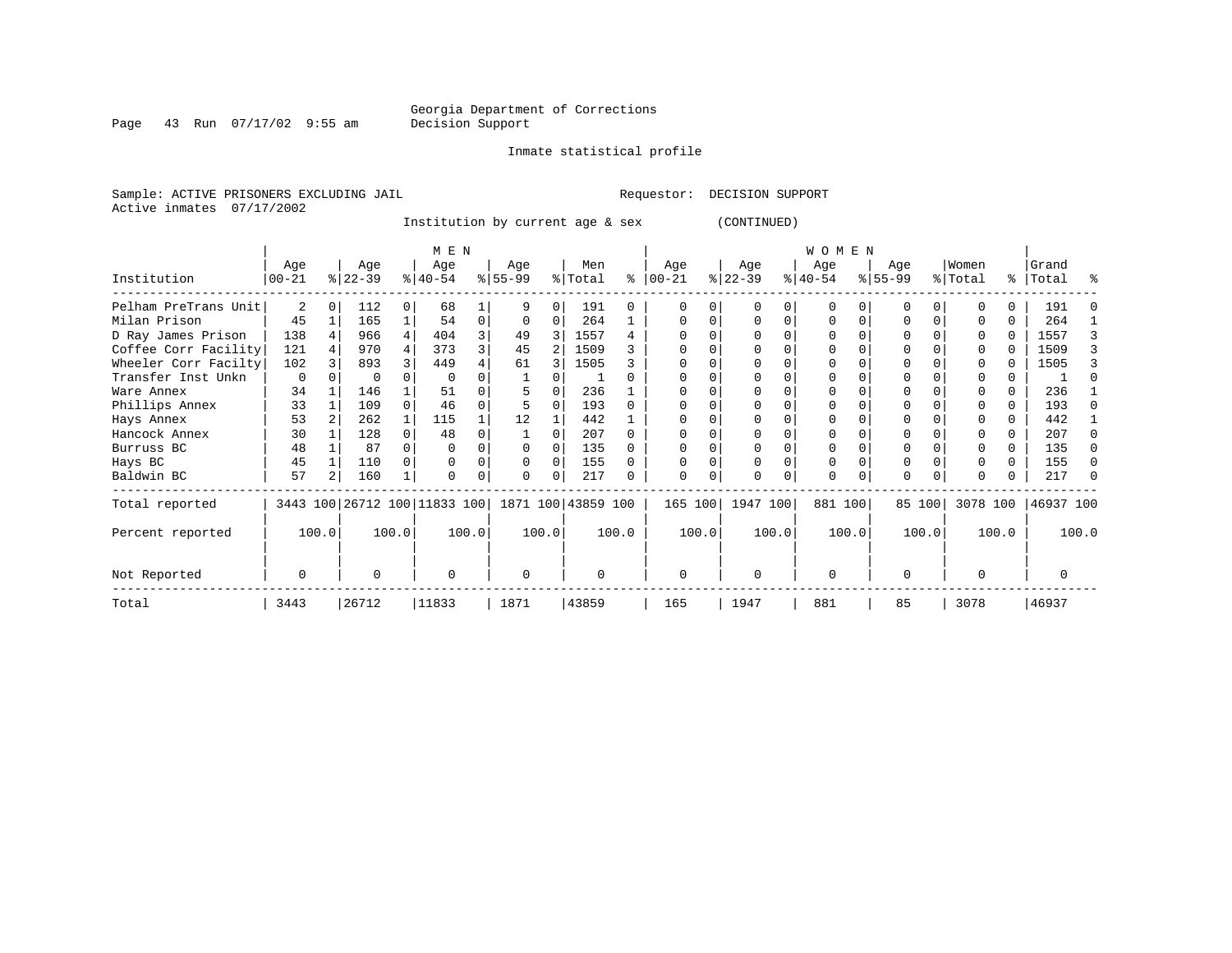Page 44 Run 07/17/02 9:55 am

#### Inmate statistical profile

Sample: ACTIVE PRISONERS EXCLUDING JAIL Requestor: DECISION SUPPORT Active inmates 07/17/2002

Misdemeanors And Felonies by current age & sex

| Crime Type                   | Age<br>  00-21 |          | Aqe<br>$8122 - 39$                 |          | M E N<br>Aqe<br>$8140 - 54$ |                | Aqe<br>$8155 - 99$ |                | Men<br>% Total           | ွေ          | Aqe<br>$00 - 21$ |                              | Aqe<br>$ 22-39 $         |                | <b>WOMEN</b><br>Aqe<br>$ 40-54 $ |              | Age<br>$8155 - 99$ |                    | Women<br>% Total |          | Grand<br>%   Total % |           |
|------------------------------|----------------|----------|------------------------------------|----------|-----------------------------|----------------|--------------------|----------------|--------------------------|-------------|------------------|------------------------------|--------------------------|----------------|----------------------------------|--------------|--------------------|--------------------|------------------|----------|----------------------|-----------|
| <b>MISDEMEANOR</b><br>FELONY | $\Omega$       | $\Omega$ | 13<br>3423 100 26610 100 11788 100 | $\Omega$ | 6                           | $\overline{0}$ |                    | 0 <sup>1</sup> | 20<br>1865 100 43686 100 | $\mathbf 0$ |                  | $\mathbf{0}$<br>0<br>164 100 | $\mathbf{1}$<br>1922 100 | 0 <sup>1</sup> |                                  | 0<br>868 100 | $\Omega$           | $\Omega$<br>85 100 | 2<br>3039 100    | $\Omega$ | 46725 100            | $22 \t 0$ |
| Total reported               |                |          | 3423 100 26623 100 11794 100       |          |                             |                |                    |                | 1866 100 43706 100       |             |                  | 164 100                      | 1923 100                 |                |                                  | 869 100      |                    | 85 100             | 3041 100         |          | 46747 100            |           |
| Percent reported             |                | 99.4     |                                    | 99.7     |                             | 99.7           |                    | 99.7           |                          | 99.7        |                  | 99.4                         |                          | 98.8           |                                  | 98.6         |                    | 100.0              |                  | 98.8     |                      | 99.6      |
| NOT REPORTED                 | 20             |          | 89                                 |          | 39                          |                | 5                  |                | 153                      |             |                  |                              | 24                       |                | 12                               |              | $\Omega$           |                    | 37               |          | 190                  |           |
| Total                        | 3443           |          | 26712                              |          | 11833                       |                | 1871               |                | 43859                    |             | 165              |                              | 1947                     |                | 881                              |              | 85                 |                    | 3078             |          | 46937                |           |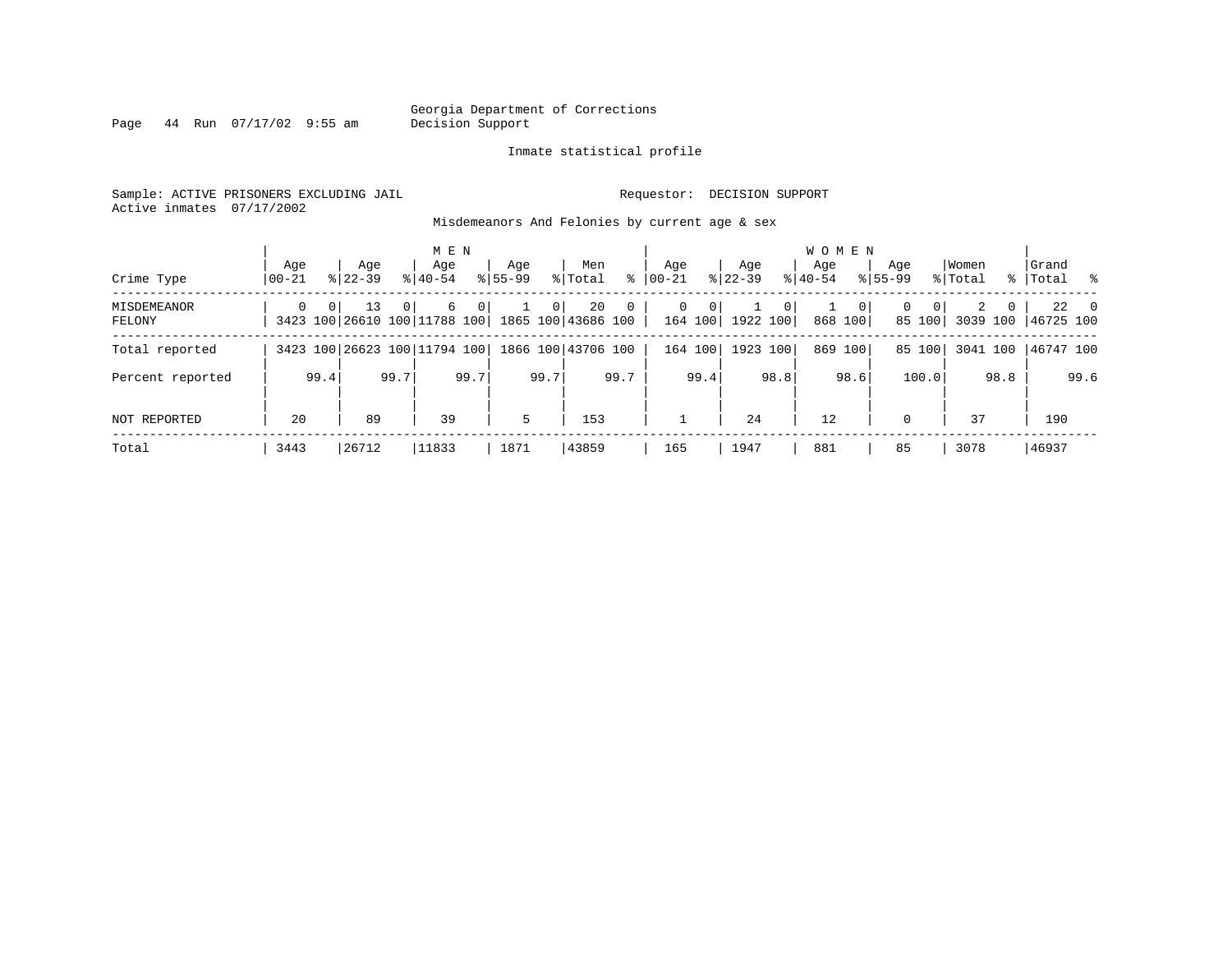#### Inmate statistical profile

Sample: ACTIVE PRISONERS EXCLUDING JAIL Requestor: DECISION SUPPORT Active inmates 07/17/2002

Page 45 Run 07/17/02 9:55 am

Crimes By Group by current age & sex

|                      |                |             |           |              | M E N                        |                |             |                |                    |          |              |              |                |             | W O M E N |             |             |                |          |          |           |                |
|----------------------|----------------|-------------|-----------|--------------|------------------------------|----------------|-------------|----------------|--------------------|----------|--------------|--------------|----------------|-------------|-----------|-------------|-------------|----------------|----------|----------|-----------|----------------|
|                      | Age            |             | Age       |              | Age                          |                | Age         |                | Men                |          | Age          |              | Age            |             | Age       |             | Age         |                | Women    |          | Grand     |                |
| Crimes By Group      | $00 - 21$      |             | $8 22-39$ |              | $8140 - 54$                  |                | $8155 - 99$ |                | % Total            | ៖        | $ 00-21$     |              | $8122 - 39$    |             | % 40-54   |             | $8155 - 99$ |                | % Total  |          | Total     | °              |
| HOMICIDE             | 209            | 6           | 3054      | 11           | 1818                         | 15             | 505         | 27             | 5586               | 13       | 17           | 10           | 233            | 12          | 146       | 17          | 39          | 46             | 435      | 14       | 6021      | 13             |
| ABORTION             | $\Omega$       | $\mathbf 0$ | 0         | $\Omega$     | $\Omega$                     | $\Omega$       | $\Omega$    | $\mathbf 0$    | $\Omega$           | $\Omega$ | $\Omega$     | $\Omega$     | $\Omega$       | $\mathbf 0$ | $\Omega$  | $\mathbf 0$ | $\Omega$    | $\Omega$       | $\Omega$ | $\Omega$ | $\Omega$  | $\Omega$       |
| BODILY INJRY&REL OFF | 468            | 14          | 4056      | 15           | 1599                         | 14             | 240         | 13             | 6363               | 15       | 24           | 15           | 192            | 10          | 107       | 12          |             | 8              | 330      | 11       | 6693      | 14             |
| ARSON & REL OFF      | 14             | 0           | 174       | 1            | 70                           |                | 8           | 0              | 266                | -1       | 3            | 2            | 9              | 0           | 14        | 2           | 3           | 4              | 29       | 1        | 295       | 1              |
| DAMAGE OF PROPERTY   | 21             | 1           | 70        | $\Omega$     | 25                           | ∩              | 4           | 0              | 120                | $\Omega$ | $\Omega$     | <sup>0</sup> | 3              | U           | 3         | $\Omega$    | 1           | $\mathbf{1}$   | 7        | $\Omega$ | 127       | $\Omega$       |
| BURGLARY & REL OFF   | 511            | 15          | 2963      | 11           | 1305                         | 11             | 50          | 3              | 4829               | 11       | 10           | 6            | 120            | 6           | 48        | 6           | 0           | $\Omega$       | 178      | 6        | 5007      | 11             |
| FORGERY & REL OFF    | 57             | 2           | 791       | 3            | 378                          | 3              | 28          | 2              | 1254               | 3        | 17           | 10           | 327            | 17          | 123       | 14          | 5           | 6              | 472      | 16       | 1726      | 4              |
| THEFT                | 260            | 8           | 1589      | 6            | 804                          | 7              | 66          | 4              | 2719               | 6        | 12           | 7            | 208            | 11          | 118       | 14          | 6           | 7              | 344      | 11       | 3063      | 7              |
| <b>ROBBERY</b>       | 1031           | 30          | 4924      | 19           | 1223                         | 10             | 94          | 5              | 7272               | 17       | 47           | 29           | 186            | 10          | 41        | 5           | 2           | $\overline{a}$ | 276      | 9        | 7548      | 16             |
| SEXUAL OFFENSES      | 281            | 8           | 2840      | 11           | 2213                         | 19             | 597         | 32             | 5931               | 14       | 2            | 1            | 58             | 3           | 23        | 3           |             | $\mathbf{1}$   | 84       | ٦        | 6015      | 13             |
| OBSCENITY CRIMES     | O              | 0           | O         | 0            | $\Omega$                     | O              | O           | 0              | n                  | U        | $\Omega$     | 0            | $\Omega$       | U           | $\Omega$  | $\Omega$    | O           | 0              | $\Omega$ | O        | O         | $\Omega$       |
| TREASON & REL OFF    | O              | 0           | $\Omega$  | 0            | 2                            | $\Omega$       | $\Omega$    | 0              | 2                  | O        | $\Omega$     | 0            | 0              | 0           | 0         | $\Omega$    | 0           | 0              | $\Omega$ | 0        | 2         | $\Omega$       |
| CRIMES INVOLVNG GOVT | 67             | 2           | 595       | 2            | 185                          | 2              | 12          | 1              | 859                |          | 3            |              | 43             | 2           | 17        | 2           | 0           | 0              | 63       | 2        | 922       | $\overline{2}$ |
| FALSIFICATIONS       | 1              | 0           | 26        | 0            | $\overline{4}$               | $\Omega$       | 1           | 0              | 32                 | $\Omega$ | $\Omega$     | 0            | 3              | 0           | -1        | 0           |             | 1              | 5        | O        | 37        | $\Omega$       |
| OBSTRUCT LAW ENFORCE | 8              | $\Omega$    | 95        | $\Omega$     | 27                           | $\Omega$       | -1          | 0              | 131                |          |              |              |                | 0           |           | $\Omega$    |             | $\mathbf{1}$   | 10       | U        | 141       | $\Omega$       |
| DISORDERLY CONDUCT   |                | $\Omega$    | 25        | $\Omega$     | 11                           | $\Omega$       | -1          | O              | 44                 |          | $\Omega$     |              | $\overline{2}$ | N           | $\Omega$  | $\Omega$    | Ω           | $\Omega$       | 2        |          | 46        | $\Omega$       |
| GAMBLING & REL OFF   |                | $\Omega$    | 4         | $\Omega$     | -1                           | ∩              | 2           | 0              | R                  | U        | ∩            | U            | $\Omega$       | U           | $\Omega$  | $\Omega$    | O           | 0              | $\Omega$ | 0        | 8         | ∩              |
| CRUELTY TO CHILDREN  | 4              | 0           | 212       | 1            | 58                           | $\Omega$       | 9           | 0              | 283                |          | 5            | 3            | 76             | 4           | 14        | 2           | U           | 0              | 95       | 3        | 378       | 1              |
| CRIMES WITH GUNS     | 13             | 0           | 117       | 0            | 47                           | $\Omega$       | 9           | 0              | 186                | $\Omega$ | $\mathbf{1}$ |              | 1              | U           | 1         | $\Omega$    | 0           | 0              | 3        | 0        | 189       | $\Omega$       |
| INVASION PRIVACY     | $\overline{c}$ | 0           | 8         | $\Omega$     | 7                            | $\Omega$       | $\Omega$    | 0              | 17                 | $\Omega$ | $\Omega$     | $\Omega$     | $\Omega$       | 0           | $\Omega$  | $\Omega$    | 0           | 0              | $\Omega$ | O        | 17        | $\Omega$       |
| RACKETEERING         | O              | $\mathbf 0$ | 18        | $\mathbf 0$  | 17                           | O              | 3           | 0              | 38                 | O        | $\Omega$     | 0            | 4              | 0           | 4         | $\mathbf 0$ | 0           | 0              | 8        | n        | 46        | $\mathbf 0$    |
| DRUG ABUSE OFFENSES  | 396            | 12          | 3929      | 15           | 1542                         | 13             | 157         | 8              | 6024               | 14       | 19           | 12           | 377            | 20          | 166       | 19          | 15          | 18             | 577      | 19       | 6601      | 14             |
| DRUG TRAFFICKING     | 32             | 1           | 821       | 3            | 243                          | $\overline{2}$ | 36          | $\overline{a}$ | 1132               | 3        | -1           | 1            | 48             | 2           | 26        | 3           | ζ           | 4              | 78       | 3        | 1210      | २              |
| AUTO CRIMES          | 4              | 0           | 181       | $\mathbf{1}$ | 180                          | 2              | 35          | 2              | 400                | -1       | $\Omega$     | 0            | 8              | 0           | 11        | 1           | $\Omega$    | 0              | 19       |          | 419       | 1              |
| REVENUE & CONTRABAND | O              | 0           | $\Omega$  | $\Omega$     | 0                            | $\Omega$       | O           | 0              | n                  | $\Omega$ | $\Omega$     | U            | $\Omega$       | U           | $\Omega$  | $\Omega$    | 0           | $\Omega$       | $\Omega$ | $\Omega$ | $\Omega$  | $\Omega$       |
| CRIMES OF OTH STATES | O              | 0           | 1         | $\Omega$     | $\Omega$                     | $\Omega$       | $\Omega$    | 0              | -1                 | $\Omega$ | $\Omega$     | 0            | 1              | 0           | 1         | 0           | 0           | 0              | 2        | $\Omega$ | 3         | $\Omega$       |
| MISC. FELONIES       | 33             | 1           | 108       | 0            | 26                           | 0              |             | 0              | 174                |          | 2            |              | 16             |             | 3         | $\Omega$    |             | 1              | 22       |          | 196       | $\Omega$       |
| MISDEMEANORS         | 0              | 0           | 13        | 0            | 6                            | 0              | 1           | 0              | 20                 | O        | $\Omega$     | 0            | 1              | 0           | 1         | $\Omega$    | 0           | 0              | 2        |          | 22        |                |
| Total reported       |                |             |           |              | 3420 100 26614 100 11791 100 |                |             |                | 1866 100 43691 100 |          | 164 100      |              | 1923 100       |             | 869 100   |             |             | 85 100         | 3041 100 |          | 46732 100 |                |
| Percent reported     |                | 99.3        |           | 99.6         |                              | 99.6           |             | 99.7           |                    | 99.6     |              | 99.4         |                | 98.8        |           | 98.6        |             | 100.0          |          | 98.8     |           | 99.6           |
| <b>NOT REPORTED</b>  | 23             |             | 98        |              | 42                           |                | 5           |                | 168                |          | 1            |              | 24             |             | 12        |             | 0           |                | 37       |          | 205       |                |
| Total                | 3443           |             | 26712     |              | 11833                        |                | 1871        |                | 43859              |          | 165          |              | 1947           |             | 881       |             | 85          |                | 3078     |          | 46937     |                |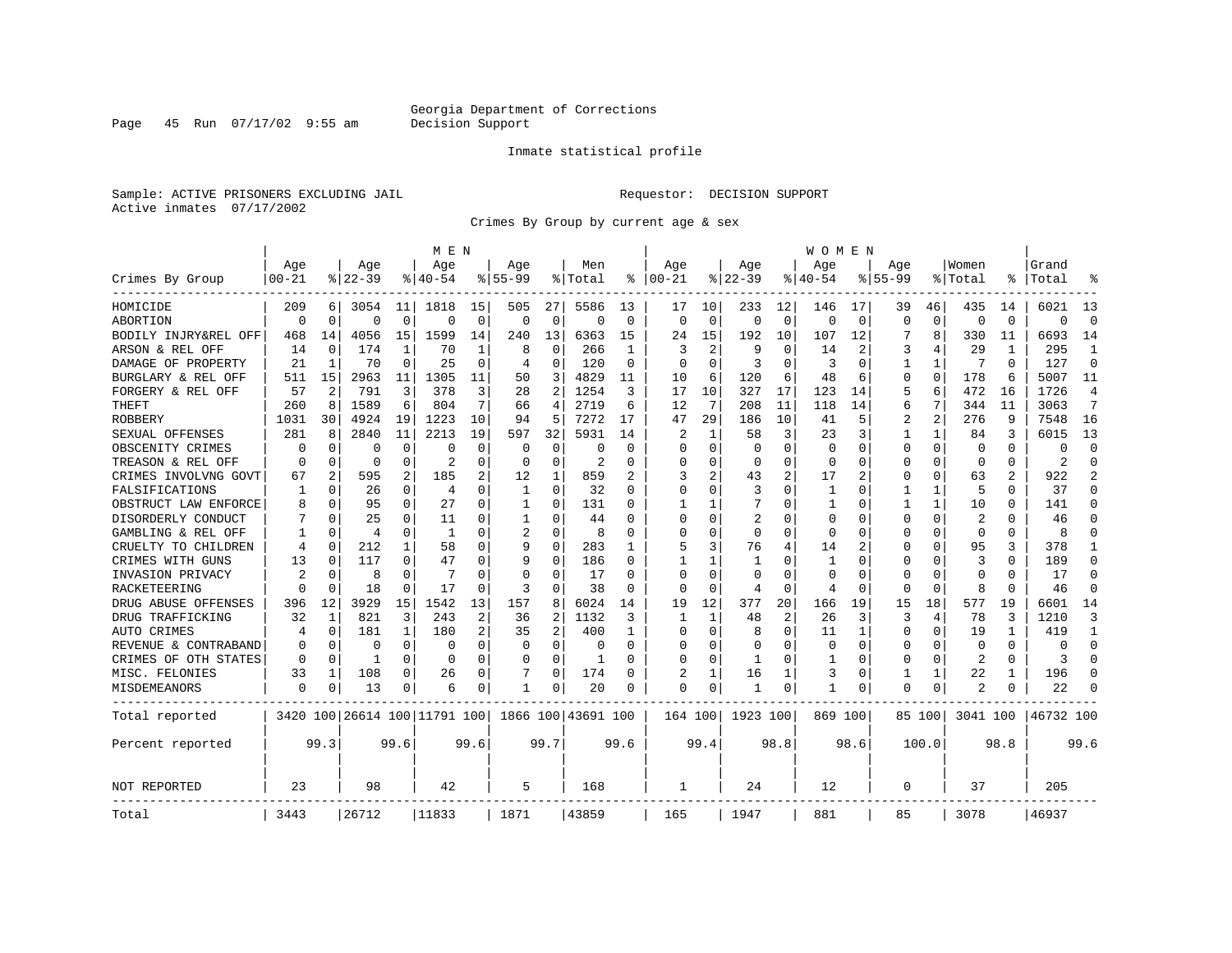Page 46 Run 07/17/02 9:55 am

#### Inmate statistical profile

Sample: ACTIVE PRISONERS EXCLUDING JAIL Requestor: DECISION SUPPORT Active inmates 07/17/2002

Most Serious Offense by current age & sex

|                                                                                                                                    |              |                |                |              | M E N          |                |              |                |                |          |                         |              |              |                | W O M E N    |             |           |              |              |              |                |           |
|------------------------------------------------------------------------------------------------------------------------------------|--------------|----------------|----------------|--------------|----------------|----------------|--------------|----------------|----------------|----------|-------------------------|--------------|--------------|----------------|--------------|-------------|-----------|--------------|--------------|--------------|----------------|-----------|
|                                                                                                                                    | Age          |                | Age            |              | Age            |                | Age          |                | Men            |          | Age                     |              | Aqe          |                | Age          |             | Age       |              | Women        |              | Grand          |           |
| Most Serious Offense 00-21                                                                                                         |              |                | $ 22-39$       |              | $ 40-54 $      |                | $ 55-99$     |                | % Total        |          | $\frac{1}{6}$   00 - 21 |              | $ 22-39$     |                | $ 40-54 $    |             | $8 55-99$ |              | % Total      | နု $\vert$   | Total          |           |
| NOTE: In the table below, misdemeanors come first, and are in lower-case letters. AFTER THAT COME FELONIES, IN UPPER-CASE LETTERS. |              |                |                |              |                |                |              |                |                |          |                         |              |              |                |              |             |           |              |              |              |                |           |
| aggravated assault                                                                                                                 | n            | $\Omega$       |                | 0            | $\mathbf 0$    | 0              | $\Omega$     | 0              | -1             | $\Omega$ | $\Omega$                | $\mathbf 0$  | $\Omega$     | $\Omega$       | 0            | $\Omega$    | $\Omega$  | $\Omega$     | $\Omega$     | 0            |                | $\cap$    |
| simple assault                                                                                                                     |              | $\Omega$       | 1              | $\Omega$     | $\Omega$       | $\mathbf 0$    | $\Omega$     | $\mathbf 0$    |                | O        | $\Omega$                | 0            | $\Omega$     | $\mathbf 0$    | $\Omega$     | $\mathbf 0$ | $\Omega$  | $\Omega$     | $\Omega$     | 0            |                | $\bigcap$ |
| simple battery                                                                                                                     |              | $\Omega$       | O              | $\Omega$     |                | 0              | O            | $\Omega$       |                | 0        | $\Omega$                | 0            | $\Omega$     | 0              | $\Omega$     | $\mathbf 0$ | $\Omega$  | $\Omega$     | <sup>0</sup> | O            |                | $\bigcap$ |
| robbery                                                                                                                            |              | $\Omega$       |                | U            | $\Omega$       | $\Omega$       | O            | $\Omega$       |                | $\Omega$ | $\Omega$                | $\Omega$     | $\Omega$     | $\Omega$       | $\Omega$     | $\Omega$    | $\Omega$  | $\Omega$     | $\Omega$     | 0            |                |           |
| bad checks                                                                                                                         |              | $\Omega$       |                | 0            | $\Omega$       | $\Omega$       | O            | $\Omega$       | -1             | 0        | $\Omega$                | $\Omega$     | $\Omega$     | $\Omega$       |              | $\Omega$    | ∩         | <sup>0</sup> |              | 0            |                |           |
| viol motor veh law                                                                                                                 |              | $\Omega$       |                | 0            | -1             | 0              |              | $\Omega$       | 3              | 0        | <sup>0</sup>            | $\Omega$     | $\Omega$     | $\Omega$       | O            | $\Omega$    | U         | $\Omega$     | $\cap$       | 0            |                |           |
| dui                                                                                                                                |              | $\Omega$       | U              | 0            | $\overline{2}$ | $\Omega$       | $\Omega$     | $\Omega$       | $\overline{2}$ | 0        | <sup>0</sup>            | $\Omega$     | $\Omega$     | $\Omega$       | O            | $\mathbf 0$ | U         | $\Omega$     | <sup>0</sup> | 0            |                | n         |
| obstr of law enf off                                                                                                               |              | $\mathbf 0$    | 4              | 0            | $\mathbf{1}$   | 0              | O            | $\mathbf 0$    | 5              | $\Omega$ | $\Omega$                | $\mathbf 0$  | $\Omega$     | $\Omega$       | O            | $\mathbf 0$ | U         | $\Omega$     | $\Omega$     | 0            |                | $\cap$    |
| crmnl trespassing                                                                                                                  |              | $\Omega$       |                | U            | -1             | $\Omega$       | $\Omega$     | $\Omega$       | $\overline{2}$ | $\Omega$ | $\cap$                  | $\Omega$     | $\Omega$     | $\Omega$       | U            | $\Omega$    | $\cap$    | $\Omega$     | <sup>0</sup> | 0            |                | $\cap$    |
| shoplifting                                                                                                                        |              | $\Omega$       |                | O            | $\Omega$       | 0              | O            | $\Omega$       | $\mathbf{1}$   | $\Omega$ | $\Omega$                | $\Omega$     | $\Omega$     | $\Omega$       | O            | $\Omega$    | U         | $\Omega$     | <sup>0</sup> | 0            |                | $\bigcap$ |
| family violence batt                                                                                                               |              | $\Omega$       |                | O            | $\Omega$       | $\Omega$       | $\Omega$     | $\Omega$       | 1              | 0        | $\Omega$                | $\Omega$     | $\Omega$     | $\Omega$       | O            | $\mathbf 0$ | $\Omega$  | <sup>0</sup> | <sup>0</sup> | U            |                | $\cap$    |
| obscenity & related                                                                                                                |              | $\Omega$       |                | U            | $\Omega$       | 0              | O            | $\Omega$       |                | O        | $\Omega$                | $\Omega$     | $\Omega$     | $\Omega$       | O            | $\Omega$    | $\Omega$  |              | ſ            | O            |                |           |
| theft by deception <                                                                                                               | O            | $\Omega$       | U              | U            | $\Omega$       | $\Omega$       | $\Omega$     | $\Omega$       | $\Omega$       | O        | $\Omega$                | $\Omega$     | $\mathbf{1}$ | $\Omega$       | <sup>0</sup> | $\Omega$    | $\Omega$  |              |              | U            |                |           |
| MISC HOMICIDE OFFENS                                                                                                               | 2            | $\Omega$       | 4              | <sup>0</sup> | $\overline{2}$ | $\Omega$       | $\Omega$     | $\Omega$       | 8              | $\Omega$ | $\cap$                  | $\Omega$     | $\Omega$     | $\Omega$       | <sup>0</sup> | $\Omega$    | $\Omega$  | $\Omega$     | $\Omega$     | 0            |                |           |
| MURDER                                                                                                                             | 122          | 7              | 2099           | 13           | 1418           | 19             | 398          | 32             | 4037           | 16       | 8                       | 11           | 114          | 11             | 81           | 17          | 27        | 48           | 230          | 14           | 4267           | 16        |
| VOLUNTARY MANSLAUGHT                                                                                                               | 59           | $\overline{3}$ | 695            | 4            | 294            | $\overline{4}$ | 77           | 6              | 1125           | 4        | 7                       | 10           | 93           | 9              | 52           | 11          | 9         | 16           | 161          | 9            | 1286           | д         |
| INVOLUNTARY MANSLAUG                                                                                                               | 13           | $\mathbf{1}$   | 73             | $\Omega$     | 16             | $\mathbf 0$    | 8            | $\mathbf{1}$   | 110            | $\Omega$ | $\mathbf{1}$            | $\mathbf{1}$ | 10           | $\mathbf{1}$   | 2            | $\Omega$    | $\cap$    | $\Omega$     | 13           | $\mathbf{1}$ | 123            | $\cap$    |
| RECKLESS ABANDONMENT                                                                                                               | $\Omega$     | $\Omega$       | $\Omega$       | $\Omega$     | $\Omega$       | $\Omega$       | $\Omega$     | $\Omega$       | $\Omega$       | $\Omega$ | $\Omega$                | $\Omega$     | $\mathbf{1}$ | $\Omega$       | O            | $\Omega$    | $\Omega$  | $\Omega$     | $\mathbf{1}$ | $\Omega$     | -1             | $\cap$    |
| FETICIDE                                                                                                                           | <sup>0</sup> | $\Omega$       | $\mathbf{1}$   | $\Omega$     | $\mathcal{D}$  | $\Omega$       | $\Omega$     | $\Omega$       | 3              | $\Omega$ | $\Omega$                | $\Omega$     | $\Omega$     | $\Omega$       | $\Omega$     | $\mathbf 0$ | $\Omega$  | $\Omega$     | $\Omega$     | 0            |                | $\cap$    |
| VEHICULAR HOMICIDE                                                                                                                 | 12           | 1              | 175            | $\mathbf{1}$ | 83             | 1              | 20           | 2              | 290            | 1        |                         |              | 15           | 1              | 9            | 2           | 3         | 5            | 28           | 2            | 318            | -1        |
| HOMICIDE BY PILOT, DU                                                                                                              | 2            | 0              | 8              | U            | 3              | 0              | $\Omega$     | $\Omega$       | 13             | O        | $\Omega$                | 0            | $\Omega$     | $\Omega$       | 0            | 0           | $\Omega$  | 0            | $\Omega$     | O            | 13             | $\cap$    |
| CONCEAL DEATH OF ANO                                                                                                               |              | $\Omega$       | U              |              | -1             | $\Omega$       |              | $\Omega$       | ζ              | $\Omega$ | $\cap$                  | $\Omega$     | $\Omega$     | $\Omega$       | $\Omega$     | $\Omega$    | $\cap$    | <sup>0</sup> | ∩            | 0            |                |           |
| ATMPT MURDER                                                                                                                       |              | $\Omega$       | 3              | U            | $\mathbf{1}$   | 0              |              | $\Omega$       | 5              | $\Omega$ |                         | $\Omega$     | $\Omega$     | $\Omega$       | 2            | $\Omega$    | ∩         | <sup>0</sup> | 2            | 0            | 7              |           |
| MISC ASSAULT/BATTERY                                                                                                               | 2            | $\Omega$       | 22             | $\Omega$     | 12             | $\Omega$       |              | $\Omega$       | 38             | $\Omega$ | ∩                       | $\Omega$     | $\Omega$     | $\Omega$       | O            | $\Omega$    | U         | $\Omega$     | <sup>0</sup> | 0            | 38             |           |
| FAMILY VIOLENCE BATT                                                                                                               | -1           | $\Omega$       | 24             | 0            | $\overline{4}$ | 0              | $\Omega$     | $\mathbf 0$    | 29             | $\Omega$ | $\Omega$                | $\mathbf 0$  | $\Omega$     | $\mathbf 0$    | $\Omega$     | $\mathbf 0$ | $\Omega$  | 0            | $\Omega$     | U            | 29             | $\cap$    |
| <b>AGGRAV ASSAULT</b>                                                                                                              | 291          | 17             | 2418           | 16           | 923            | 13             | 155          | 13             | 3787           | 15       | 18                      | 25           | 136          | 13             | 73           | 15          | 3         | 5            | 230          | 14           | 4017           | 15        |
| ATMPT AGGRAV ASSAULT                                                                                                               | $\Omega$     | $\Omega$       | $\mathbf{1}$   | $\Omega$     | $\mathbf{1}$   | $\mathbf 0$    | $\Omega$     | $\mathbf 0$    | $\overline{2}$ | $\Omega$ | $\Omega$                | $\Omega$     | 0            | $\Omega$       | $\Omega$     | $\Omega$    | $\Omega$  | 0            | $\Omega$     | $\Omega$     | $\overline{2}$ | $\cap$    |
| <b>AGGRAV BATTERY</b>                                                                                                              | 42           | 2              | 325            | 2            | 138            | $\overline{a}$ | 20           | $\overline{2}$ | 525            | 2        |                         | $\mathbf{1}$ | 18           | 2              | 12           | 2           |           | 4            | 33           | 2            | 558            | 2         |
| TERRORIST THREATS &                                                                                                                | 25           | 1              | 161            | $\mathbf{1}$ | 71             | $\mathbf 1$    |              | $\mathbf{1}$   | 264            |          | $\Omega$                | $\Omega$     | 5            | $\Omega$       | 9            | 2           | $\Omega$  | $\Omega$     | 14           |              | 278            | -1        |
| FALSE IMPRISONMENT                                                                                                                 | 5            | $\Omega$       | 91             | $\mathbf{1}$ | 27             | 0              | $\mathbf{1}$ | $\Omega$       | 124            | 0        | $\Omega$                | $\Omega$     | $\Omega$     | $\mathbf 0$    | 3            | 1           | $\Omega$  | $\Omega$     | 3            | 0            | 127            | $\Omega$  |
| KIDNAPPING                                                                                                                         | 81           | 5              | 715            | 5.           | 295            | 4              | 33           | 3              | 1124           | 4        |                         | 7            | 17           | $\overline{2}$ |              | 1           |           |              | 30           | 2            | 1154           |           |
| INTERFERENCE WITH CU                                                                                                               | 1            | $\Omega$       | $\overline{2}$ | 0            | 0              | 0              | $\mathbf 0$  | $\mathbf 0$    | 3              | 0        | $\Omega$                | $\mathbf 0$  | 0            | 0              | 0            | $\mathbf 0$ | $\Omega$  | 0            | $\mathbf 0$  | 0            | ζ              |           |
| AGGRAV ASSAULT POLCE                                                                                                               | 15           | 1              | 190            | $\mathbf{1}$ | 63             | 1              | 13           | 1              | 281            | 1        | $\cap$                  | $\Omega$     | 9            | $\mathbf{1}$   | 3            | 1           |           | 2            | 13           |              | 294            |           |

------------------------------------------------------------------------------------------------------------------------------------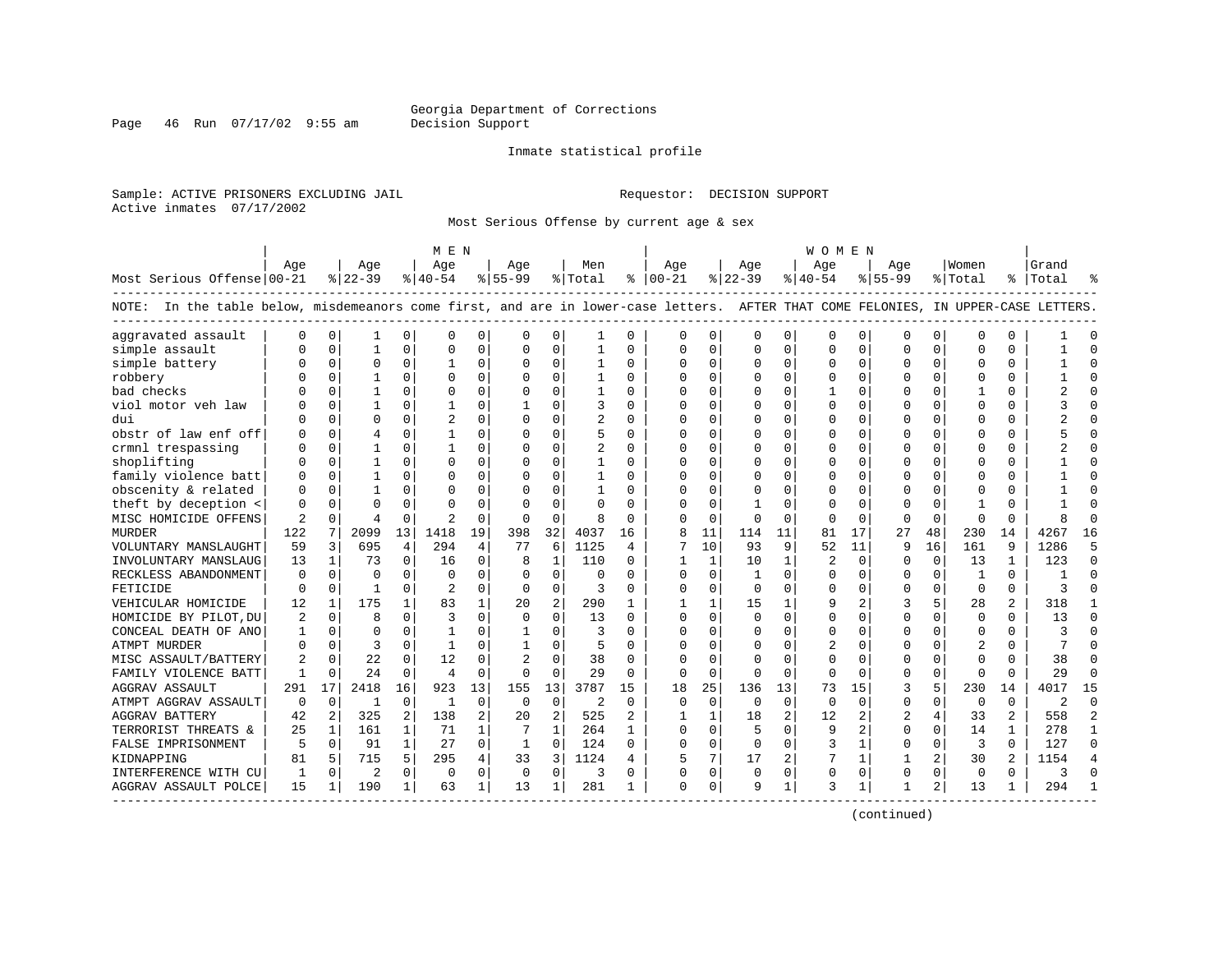Page 47 Run  $07/17/02$  9:55 am

Inmate statistical profile

Sample: ACTIVE PRISONERS EXCLUDING JAIL Requestor: DECISION SUPPORT Active inmates 07/17/2002

Most Serious Offense by current age & sex (CONTINUED)

|                            |     |                |              |              | M E N     |          |           |          |         |          |          |          |          |          | W O M E N |              |           |          |          |    |           |    |
|----------------------------|-----|----------------|--------------|--------------|-----------|----------|-----------|----------|---------|----------|----------|----------|----------|----------|-----------|--------------|-----------|----------|----------|----|-----------|----|
|                            | Aqe |                | Age          |              | Age       |          | Aqe       |          | Men     |          | Aqe      |          | Aqe      |          | Age       |              | Aqe       |          | Women    |    | Grand     |    |
| Most Serious Offense 00-21 |     |                | $8 22-39$    |              | $8 40-54$ |          | $8 55-99$ |          | % Total | ႜ        | $ 00-21$ |          | $ 22-39$ |          | $ 40-54$  |              | $8 55-99$ |          | % Total  |    | %   Total |    |
| AGGRAV BATTERY PEACE       | 0   | 0              | 5            | 0            | 2         | 0        | 0         | 0        |         | 0        | 0        | 0        | 0        | 0        | 0         | 0            | 0         | 0        | 0        | 0  |           | ſ  |
| SIMPLE BATTERY             |     | $\Omega$       | $\mathbf{1}$ | 0            | $\Omega$  | 0        | O         | $\Omega$ | 2       | U        | 0        | O        | $\Omega$ | 0        | 0         | 0            | $\Omega$  | $\Omega$ | O        | 0  | 2         | ſ  |
| RECK COND                  |     | $\Omega$       | 5            | U            |           | O        |           | O        | 9       | U        | C        | O        |          | O        | U         | $\Omega$     | $\Omega$  | O        | 5        | U  | 14        |    |
| INJURY BY VEHICLE          |     | $\Omega$       |              |              | C         | O        |           | O        |         | U        |          | 0        | O        | O        | Ω         | n            |           |          |          | U  |           |    |
| STALKING                   |     | U              | -1           | U            | 0         | O        |           | $\Omega$ | -1      | U        |          | U        |          | O        | Ω         | n            |           |          | n        | 0  |           |    |
| AGGRAV STALKING            |     | $\Omega$       | 87           | $\mathbf{1}$ | 56        | 1        |           | 1        | 156     | ı.       |          | 0        |          | U        |           | n            |           |          |          | 0  | 158       |    |
| ATMPT KIDNAP               |     | $\Omega$       |              | U            | 3         | $\Omega$ |           | $\Omega$ | 10      | U        |          | 0        |          | O        | ი         | $\Omega$     |           |          |          | U  | 10        |    |
| ARSON MISC                 |     | $\Omega$       | 2            | U            | 0         | O        |           | 0        | 2       | U        |          | O        |          | 0        | 0         | $\Omega$     |           | O        | $\Omega$ | U  | 2         |    |
| ARSON 1ST DEGREE           |     | 1              | 148          | $\mathbf{1}$ | 57        |          |           | 1        | 222     |          |          | 4        | 8        | 1        | 13        | 3            |           |          | 26       | 2  | 248       |    |
| ARSON 2ND DEGREE           |     | $\mathbf 0$    | 23           | 0            | 12        | $\Omega$ |           | 0        | 40      | 0        |          | 0        |          | $\Omega$ |           | 0            |           |          | 3        | 0  | 43        | ſ  |
| ARSON 3RD DEGREE           |     | $\Omega$       | 1            | U            | 0         | O        |           | $\Omega$ |         | U        |          | 0        | O        | O        | Ω         | $\Omega$     | $\Omega$  | U        |          | 0  |           | ∩  |
| CRMNL POSS EXPLOSIVE       |     | $\Omega$       | U            | U            |           | O        |           | 0        |         | U        |          | 0        |          | O        | Ω         | n            | O         | O        | C        | 0  |           | ∩  |
| MISC CRIMINAL DAMAGE       |     | $\Omega$       | -1           | 0            | 0         | 0        |           | 0        | -1      | 0        | O        | 0        | 0        | O        | 0         | 0            |           |          | C        | 0  |           | n  |
| CRMNL DAMAGE 1ST DEG       | 6   | $\mathbf 0$    | 21           | 0            | 6         | 0        |           | 0        | 33      | 0        | O        | 0        | O        | O        |           | $\left($     | O         | O        |          | 0  | 34        | n  |
| CRMNL DAMAGE 2ND DEG       | 14  | 1              | 46           | U            | 18        | 0        |           | 0        | 82      | U        |          | O        |          |          | 2         | O            |           | 2        |          | U  | 87        | n  |
| VANDALISM TO CHURCH        |     | $\Omega$       | U            | U            | C.        | O        |           | O        | O       | U        |          | O        |          |          | Ω         | n            |           |          |          | U  |           | C  |
| ALTER ID                   |     | $\Omega$       | 2            | U            |           | O        | O         | $\Omega$ | 4       | U        | O        | $\Omega$ | O        | O        | Ω         | n            |           | $\Omega$ |          | U  | Δ         | ſ  |
| <b>BURGLARY</b>            | 503 | 29             | 2931         | 19           | 1287      | 18       | 50        | 4        | 4771    | 18       | 10       | 14       | 119      | 11       | 48        | 10           | O         | $\Omega$ | 177      | 10 | 4948      | 18 |
| POSS BURGLAR TOOLS         |     | $\Omega$       | 19           | $\Omega$     | q         | O        | O         | O        | 33      | $\Omega$ | 0        | $\Omega$ |          | O        | Ω         | n            |           | $\Omega$ |          | U  | 34        | ∩  |
| ATMPT BURGLARY             |     | $\Omega$       | 13           | U            | q         | O        |           | O        | 25      | U        | O        | $\Omega$ | $\Omega$ | O        | Ω         | n            |           | $\Omega$ | O        | 0  | 25        | ∩  |
| MISC FORGERY               |     | $\Omega$       | 5            | 0            | 3         | O        | O         | $\Omega$ | 8       | U        | 0        | $\Omega$ |          | 0        |           | <sup>0</sup> |           | $\Omega$ | 2        | 0  | 10        | n  |
| FORGERY 1ST DEGREE         | 53  | $\overline{3}$ | 695          | 4            | 346       | 5        | 23        | 2        | 1117    | 4        | 14       | 19       | 292      | 27       | 113       | 23           |           | 7        | 423      | 25 | 1540      |    |
| FORGERY 2ND DEGREE         |     | $\Omega$       | 21           | 0            |           | $\Omega$ | O         | $\Omega$ | 28      | 0        | 0        | $\Omega$ |          | 0        | 2         | $\Omega$     |           | $\Omega$ |          | 0  | 35        |    |
| <b>BAD CHECKS</b>          |     | $\mathbf 0$    | 2            | O            | 2         | 0        |           | 0        | 4       | U        |          | $\Omega$ |          | O        | ი         | n            |           | $\Omega$ |          | O  | 8         |    |
| THEFT CREDIT CARD          |     | $\mathbf 0$    | 18           | U            |           | O        |           | $\Omega$ | 24      | U        |          | 0        | 4        | O        |           | n            | $\Omega$  | $\Omega$ | б        | 0  | 30        | ſ  |
| FRAUDULENT CREDIT CA       |     | $\Omega$       | 34           | U            | 8         | 0        |           | 0        | 45      | U        |          | 4        | 13       |          | 2         | 0            | O         | $\Omega$ | 18       | 1  | 63        | C  |
| TELECOMMUNICATIONS F       |     | 0              | -1           | U            | C         | 0        | O         | 0        | 1       | U        | O        | 0        | O        | O        | 0         | 0            | O         | 0        | O        | 0  |           | ſ  |
| FRAUDULENT ACCESS CO       |     | $\Omega$       | 3            | $\Omega$     |           | 0        | O         | 0        | 4       | U        |          | 0        |          | 0        | 0         | n            | $\left($  | $\Omega$ |          | 0  |           | n  |
| MISC FRAUD                 |     | 0              | 12           | 0            | 6         | 0        | 5         | 0        | 23      | 0        | O        | 0        |          | 1        | 3         |              |           | 2        | 11       | 1  | 34        | ∩  |
| THEFT BY TAKING            | 88  | 5              | 523          | 3            | 227       | 3        | 26        | 2        | 864     | 3        |          | 6        | 54       | 5        | 32        |              |           |          | 92       | 5  | 956       |    |
| THEFT BY DECEPTION         |     | 0              | 18           | 0            | 16        | 0        |           | 0        | 41      | 0        |          | 0        |          | 0        | 3         |              | O         | 0        |          | 0  | 48        |    |
| THEFT BY EXTORTION         |     | $\Omega$       | -1           | U            |           | 0        |           | $\Omega$ | 2       | U        |          | 0        | O        | O        | 0         | 0            | O         | O        | $\Omega$ | 0  |           |    |
| THEFT OF LOST PROPER       | O   | 0              | $\mathbf{1}$ | 0            |           | 0        |           | 0        | 3       | 0        |          | 0        |          | 0        | 0         | 0            |           |          |          | 0  | 5         |    |
| THEFT BY REC STOLEN        | 123 |                | 574          | 4            | 197       | 3        | 7         | 1        | 901     | 3        |          | 3        | 30       | 3        | 9         | 2            | $\Omega$  | 0        | 41       | 2  | 942       |    |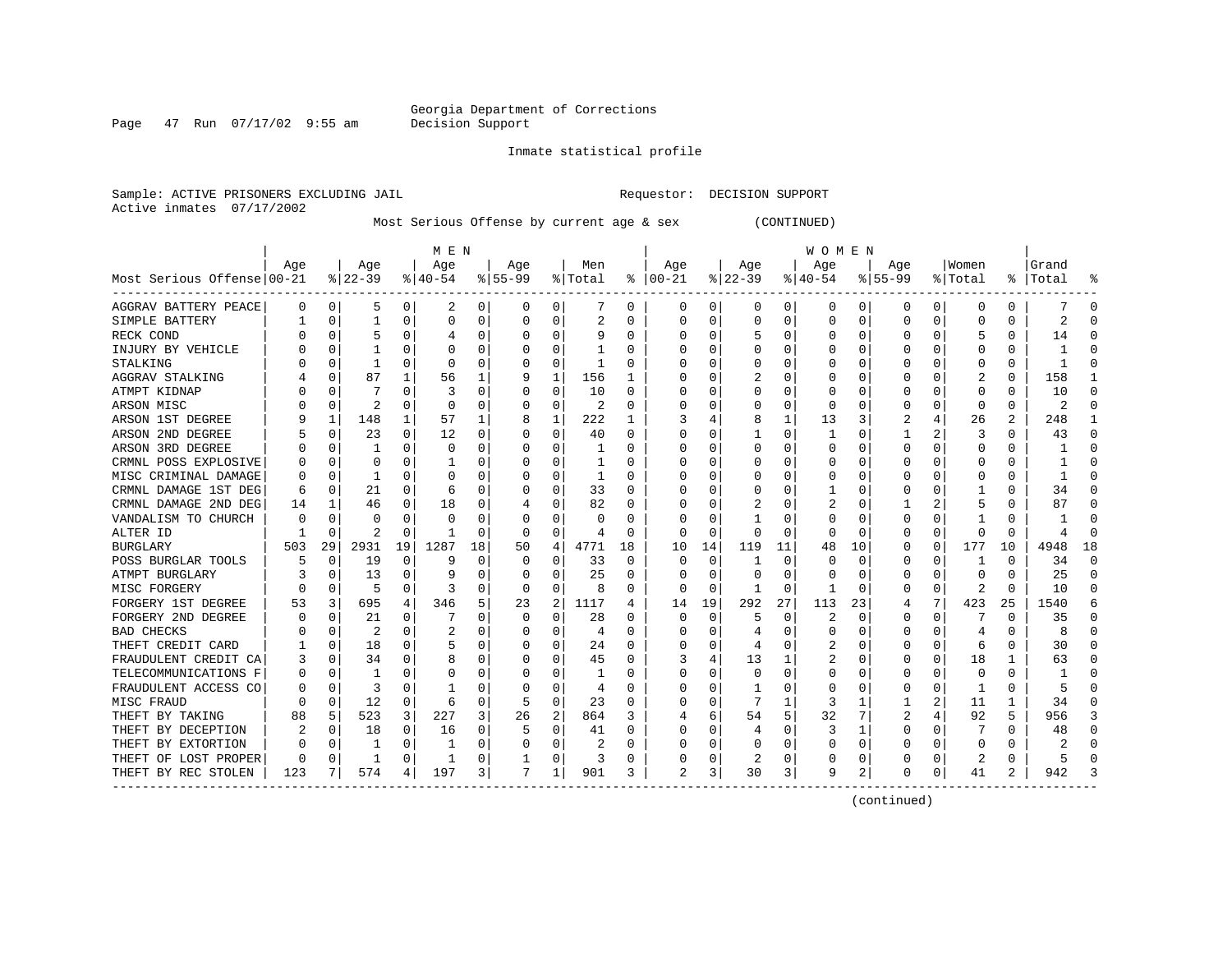Page 48 Run  $07/17/02$  9:55 am

Inmate statistical profile

Sample: ACTIVE PRISONERS EXCLUDING JAIL Requestor: DECISION SUPPORT Active inmates 07/17/2002

Most Serious Offense by current age & sex (CONTINUED)

|                            |     |          |          |          | M E N     |          |           |          |         |    |          |          |              |          | <b>WOMEN</b> |             |             |          |              |          |           |              |
|----------------------------|-----|----------|----------|----------|-----------|----------|-----------|----------|---------|----|----------|----------|--------------|----------|--------------|-------------|-------------|----------|--------------|----------|-----------|--------------|
|                            | Age |          | Age      |          | Age       |          | Age       |          | Men     |    | Age      |          | Age          |          | Age          |             | Aqe         |          | Women        |          | Grand     |              |
| Most Serious Offense 00-21 |     |          | $ 22-39$ |          | $8 40-54$ |          | $8 55-99$ |          | % Total | ႜ  | $ 00-21$ |          | $ 22-39$     |          | $ 40-54$     |             | $8155 - 99$ |          | % Total      |          | %   Total |              |
| THEFT OF SERVICES          | 0   | 0        | 2        | 0        | 0         | 0        | 0         | 0        | 2       | 0  | 0        | 0        | 1            | 0        | 0            | 0           | 0           | 0        | 1            | 0        | 3         | $\Omega$     |
| THEFT BY CONVERSION        |     | 0        | 16       | 0        | 16        | 0        |           | $\Omega$ | 36      | 0  | O        | 0        | 4            | 0        |              | $\mathbf 0$ | $\Omega$    | 0        | 5            | 0        | 41        |              |
| THEFT OF TRADE SECRE       |     | $\Omega$ |          | 0        | 0         | 0        |           | 0        |         | 0  |          | 0        | 0            | 0        | 0            | 0           | 0           | 0        | O            | 0        |           |              |
| CONVSN PAYMNTS REAL        |     | n        | O        |          | C         | 0        |           | O        |         | U  |          | U        |              | 0        |              | 0           | O           |          | C            | O        |           |              |
| ATMPT THEFT BY TAKIN       |     | $\Omega$ |          | 0        | C         | 0        |           | 0        | 2       | 0  |          | 0        |              | 0        |              | 0           |             |          | O            | O        |           |              |
| THEFT OF MOTOR VEH         | 12  | 1        | 103      |          | 41        |          |           | 0        | 156     |    |          | 0        |              | 0        |              | 0           |             | U        |              | 0        | 161       |              |
| THEFT BRING PROP IN        |     | $\Omega$ | h        | U        | q         | U        |           | $\Omega$ | 18      | U  |          | $\Omega$ |              | O        |              | 0           |             | O        | O            | 0        | 18        |              |
| THEFT RECV PROP OUT        | 0   | $\Omega$ |          | $\Omega$ | $\Omega$  | 0        |           | $\Omega$ | 2       | U  |          | 0        | ำ            | $\Omega$ | 0            | $\Omega$    | O           | $\Omega$ |              | 0        | 3         |              |
| THEFT BY SHOPLIFTING       | 6   | 0        | 242      | 2        | 258       | 4        | 17        | 1        | 523     | 2  | 6        | 8        | 107          | 10       | 72           | 15          | 4           | 7        | 189          | 11       | 712       |              |
| ENTERING VEHICLE           | 26  | 2        | 100      | 1        | 38        | 1        | 3         | 0        | 167     | 1  |          | 0        | $\mathbf{1}$ | 0        | 0            | $\mathbf 0$ | 0           | 0        | -1           | 0        | 168       | $\mathbf{1}$ |
| ROBBERY                    | 431 | 25       | 1872     | 12       | 455       | 6        | 31        | 3        | 2789    | 11 | 31       | 43       | 116          | 11       | 26           | 5           | 2           | 4        | 175          | 10       | 2964      | 11           |
| ARMED ROBBERY              | 515 | 30       | 2773     | 18       | 739       | 10       | 62        | 5        | 4089    | 16 | 12       | 17       | 59           | 5        | 13           | 3           | $\Omega$    | O        | 84           | 5        | 4173      | 15           |
| ROBBERY BY FORCE           | 11  | 1        | 29       | 0        | 2         | 0        | O         | 0        | 42      | 0  | 2        | 3        | U            | 0        | $\Omega$     | $\Omega$    | O           | O        | 2            | 0        | 44        | $\Omega$     |
| ROBBERY BY INTIMIDAT       | 11  | 1        | 25       | 0        |           | 0        |           | 0        | 39      | 0  |          | 1        | 1            | 0        | 0            | 0           | 0           | O        |              | 0        | 41        | $\Omega$     |
| ROBBERY BY SUDDEN SN       | 4   | 0        | 18       | 0        | 6         | 0        |           | 0        | 29      | 0  | O        | 0        |              | 0        | $\Omega$     | 0           | 0           | O        | 2            | 0        | 31        | ∩            |
| HIJACKING MOTOR VEHI       | 11  | 1        | 36       | 0        | 0         | 0        | O         | 0        | 47      | 0  |          | 0        |              | 0        | $\Omega$     | 0           | 0           | 0        |              | 0        | 48        | ∩            |
| ATMPT ROBBERY              |     | 0        | 33       | 0        |           | 0        |           | 0        | 47      | 0  |          | 0        |              | 0        | 0            | 0           | 0           |          | 3            |          | 50        | ∩            |
| ATMPT ARMED ROBBERY        | 41  |          | 138      | 1        | 11        | O        | O         | 0        | 190     |    |          |          |              | 0        | 2            | C           | O           |          |              | O        | 197       |              |
| MISC SEXUAL                |     | $\Omega$ | 12       | $\Omega$ | 11        | 0        |           | 0        | 25      | U  |          | 0        |              | 0        | O            | C           | O           |          |              | U        | 26        | $\cap$       |
| RAPE                       | 56  | 3        | 791      | 5        | 720       | 10       | 102       | 8        | 1669    | 6  |          | 0        |              | 0        | 2            | 0           |             |          | 5            | 0        | 1674      |              |
| SODOMY                     |     | $\cap$   | 16       | 0        | 15        | 0        | 5         | 0        | 38      | U  |          | 0        | U            | 0        |              | $\Omega$    | O           | O        | <sup>0</sup> | O        | 38        |              |
| AGGRAV SODOMY              |     | n        | 91       | 1        | 97        | 1        | 34        | 3        | 229     |    |          | 0        |              | 0        |              |             | O           | O        | 4            | 0        | 233       |              |
| INCEST                     |     | n        | 21       | 0        | 37        | 1        | 8         | 1        | 69      | U  |          | $\Omega$ |              | O        |              | 0           | O           | 0        |              | 0        | 70        |              |
| AGGRAV SEXUAL BATTER       |     | $\Omega$ | 35       | 0        | 41        | 1        | 12        | 1        | 89      | 0  |          | 0        | 0            | $\Omega$ |              | 0           |             | 0        |              | N        | 90        |              |
| STATUTORY RAPE             | 71  | 4        | 362      | 2        | 41        | 1        | 13        | 1        | 487     | 2  |          | 0        | 6            | 1        |              | 0           |             | $\Omega$ | 7            | $\Omega$ | 494       |              |
| CHILD MOLESTATION          | 107 | 6        | 961      | 6        | 802       | 11       | 262       | 21       | 2132    | 8  |          | 3        | 27           | 2        | 10           | 2           | O           | O        | 39           | 2        | 2171      |              |
| ENTICING CHILD-INDEC       | 1   | $\Omega$ | 22       | 0        | 17        | $\Omega$ | 7         | 1        | 47      | 0  |          | $\Omega$ | 4            | 0        | $\Omega$     | $\Omega$    | 0           | 0        | 4            | 0        | 51        | $\cap$       |
| AGGRAV CHILD MOLESTA       | 28  | 2        | 479      | 3        | 415       | 6        | 150       | 12       | 1072    | 4  |          | $\Omega$ | 14           | 1        | 6            | 1           | O           | O        | 20           | 1        | 1092      |              |
| SEXL/ASSLT/AGN/PERS/       | 0   | 0        | 5        | 0        | 0         | 0        | O         | 0        | 5       | U  |          | $\Omega$ |              | 0        | 0            | 0           | 0           | O        | 2            | $\Omega$ |           | $\cap$       |
| ATMPT RAPE                 | O   | 0        | 40       | 0        | 14        | 0        |           | 0        | 56      | 0  | O        | 0        | 0            | 0        | 0            | 0           | 0           | 0        | 0            | 0        | 56        | ∩            |
| ATMPT AGGRAV SODOMY        |     | 0        | 2        | O        | 3         | 0        | O         | 0        |         | 0  |          | 0        | O            | 0        | O            | 0           | O           | 0        | O            | 0        |           |              |
| ATMPT CHILD MOLESTAT       |     | 0        |          | 0        | 0         | 0        |           | 0        | 3       | 0  |          | 0        |              | 0        |              | 0           | 0           | 0        |              | 0        |           |              |
| AGG ASLT W ATMPT TO        |     | 0        |          | 0        | 0         | 0        |           | 0        | 3       | 0  |          | 0        |              | 0        |              | 0           |             | 0        |              |          |           |              |
| FALSE SWEARNG WRITTN       | 0   | 0        | $\Omega$ | 0        |           | 0        | $\Omega$  | 0        | 2       | 0  | O        | 0        |              | 0        | 0            | 0           | 0           | 0        | 0            | 0        |           |              |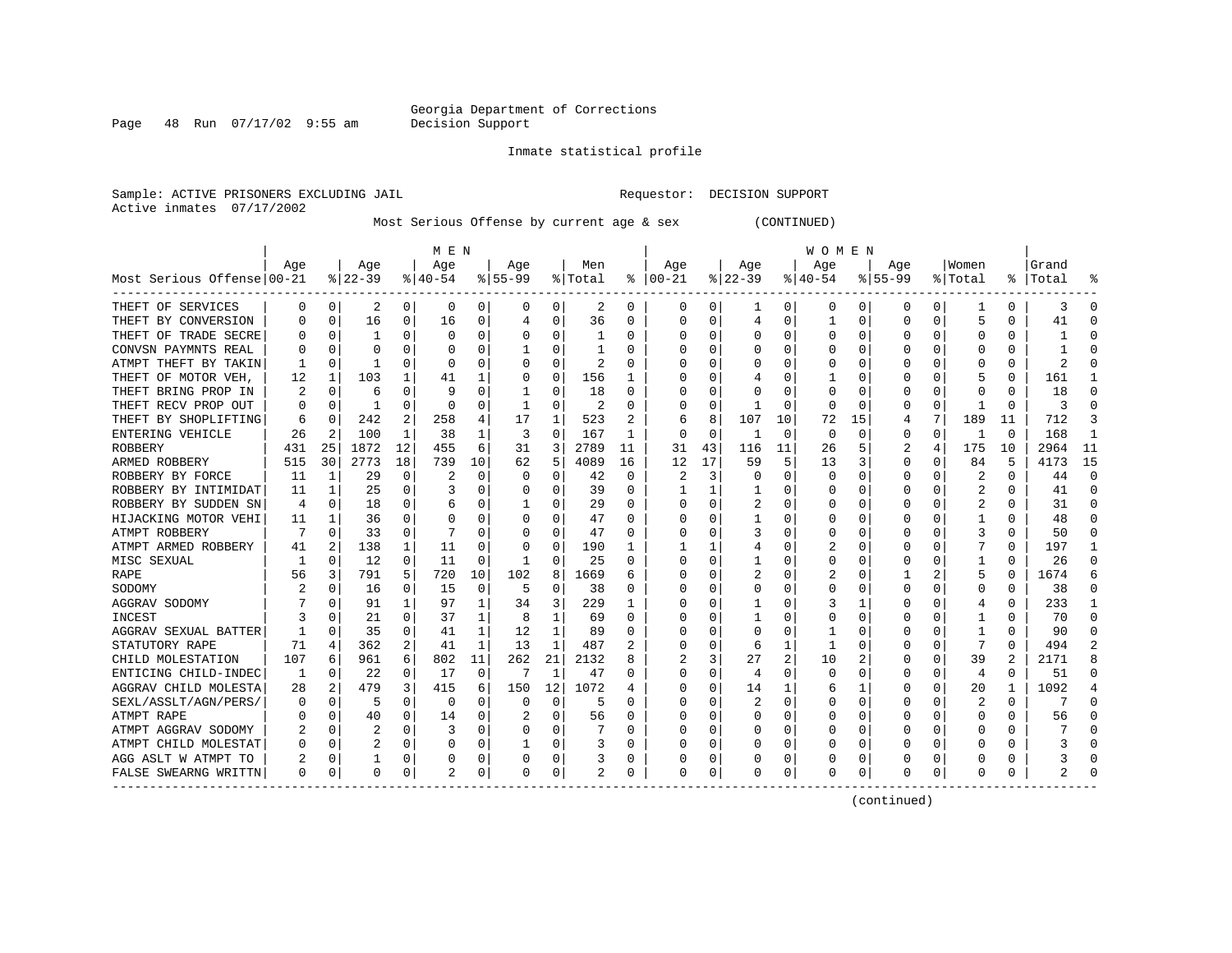Page 49 Run  $07/17/02$  9:55 am

#### Inmate statistical profile

Sample: ACTIVE PRISONERS EXCLUDING JAIL Requestor: DECISION SUPPORT Active inmates 07/17/2002

Most Serious Offense by current age & sex (CONTINUED)

|                            |     |          |              |              | M E N          |          |           |             |                |   |               |          |              |          | W O M E N        |          |           |          |              |          |           |          |
|----------------------------|-----|----------|--------------|--------------|----------------|----------|-----------|-------------|----------------|---|---------------|----------|--------------|----------|------------------|----------|-----------|----------|--------------|----------|-----------|----------|
|                            | Age |          | Age          |              | Age            |          | Age       |             | Men            |   | Age           |          | Age          |          | Age              |          | Age       |          | Women        |          | Grand     |          |
| Most Serious Offense 00-21 |     |          | $ 22-39$     |              | $8 40-54$      |          | $8 55-99$ |             | % Total        |   | $8   00 - 21$ |          | $ 22-39 $    |          | $ 40-54 $        |          | $8 55-99$ |          | % Total      |          | %   Total |          |
| BRIBERY GOVT OFFICER       | 1   | 0        | 3            | 0            | 3              | 0        | 0         | 0           | 7              | 0 | 0             | 0        | 0            | 0        | 1                | 0        | 0         | 0        | -1           | 0        | 8         | 0        |
| DEFRAUDING STATE           |     | $\Omega$ | 0            | 0            | -1             | 0        | 0         | 0           | 1              | 0 | 0             | 0        | $\Omega$     | 0        | 2                | 0        | $\Omega$  | 0        | 2            | 0        | 3         | O        |
| INFLUENCING WITNESS        |     | $\Omega$ | 2            | 0            | $\Omega$       | 0        | $\Omega$  | 0           | 3              | 0 | <sup>0</sup>  | 0        | <sup>0</sup> | $\Omega$ | $\Omega$         | $\Omega$ | O         | $\Omega$ | <sup>0</sup> | 0        | ζ         |          |
| OBSTR OF LAW ENF OFF       | 65  | 4        | 590          | 4            | 181            | 2        | 12        | 1           | 848            | 3 |               | 4        | 43           | 4        | 14               | 3        | ∩         | $\Omega$ | 60           | 4        | 908       |          |
| MISC JUDICIAL PROCEE       |     | $\Omega$ |              | U            | $\Omega$       | 0        | $\Omega$  | $\Omega$    |                | O | <sup>0</sup>  | 0        | <sup>0</sup> | O        | $\Omega$         | O        | $\Omega$  | $\Omega$ | <sup>0</sup> | U        |           |          |
| PERJURY                    |     | $\Omega$ | 5            | U            |                | 0        | -1        | $\Omega$    |                | 0 | <sup>0</sup>  | $\Omega$ | O            | O        | Ω                | O        | O         | $\Omega$ | C            | 0        |           |          |
| FALSE SWEARING             |     | $\Omega$ |              | U            | $\Omega$       | 0        | U         | $\Omega$    | 2              | 0 |               | $\Omega$ | O            | O        | Ω                | O        |           | 2        |              | U        |           |          |
| IMPERSONATING OFFICE       |     | $\Omega$ | 2            | U            | O              | 0        | O         | $\Omega$    | 3              | O |               | $\Omega$ | O            | 0        | Ω                | O        |           | $\Omega$ | O            | 0        | 3         |          |
| FALSE STATEMENTS GOV       |     | $\Omega$ | 15           | 0            | $\overline{c}$ | $\Omega$ | 0         | $\Omega$    | 17             | 0 |               | $\Omega$ | 2            | $\Omega$ |                  | 0        |           | $\Omega$ | 3            | $\Omega$ | 2.0       |          |
| IMPRSNTNG ANTHR RBAL       |     | 0        | 1            | 0            | -1             | 0        | 0         | 0           | 2              | O |               | 0        | $\mathbf{1}$ | 0        | Ω                | 0        |           | $\Omega$ |              | O        | 3         |          |
| <b>ESCAPE</b>              |     | $\Omega$ | 83           | $\mathbf{1}$ | 22             | 0        | 1         | $\Omega$    | 112            | O | <sup>0</sup>  | $\Omega$ | 4            | 0        | Ω                | 0        | O         | $\Omega$ | 4            | $\Omega$ | 116       | ſ        |
| AIDING ESCAPE              |     | $\Omega$ | 1            | 0            | 0              | 0        | O         | 0           | 1              | 0 |               | 1        | O            | O        | Ω                | $\Omega$ | $\Omega$  | $\Omega$ | 1            | 0        | 2         | ∩        |
| HINDERING APPREH OR        |     | $\Omega$ | 5            | 0            | -1             | 0        | O         | 0           |                | 0 | $\Omega$      | 0        |              | O        | U                | O        |           | 2        | 4            | 0        | 11        | $\Omega$ |
| MUTINY IN PENAL INST       |     | $\Omega$ |              | U            |                | 0        | O         | $\Omega$    | 2              | 0 | <sup>0</sup>  | $\Omega$ | 0            | 0        | 0                | 0        | $\Omega$  | $\Omega$ | 0            | 0        |           | n        |
| <b>BAIL JUMPING</b>        |     | $\Omega$ | 5            | U            | 3              | $\Omega$ | O         | 0           | 8              | O | <sup>0</sup>  | 0        | O            | 0        |                  | 0        | $\Omega$  | U        |              | 0        | Q         | ∩        |
| ATMPT ESCAPE               |     | $\Omega$ | U            | U            | $\Omega$       | 0        | O         | 0           | 1              | O |               | 0        |              | O        | Ω                | 0        | O         | U        | C            | U        |           |          |
| FALSE PUBLIC ALARM         |     | $\Omega$ | 1            | U            | $\Omega$       | 0        | O         | $\Omega$    | 3              | O | <sup>0</sup>  | 0        | 0            | 0        | Ω                | 0        |           |          |              | 0        |           |          |
| CRMNL INTERFERE GOVT       |     | $\Omega$ | 24           | $\Omega$     | 11             | 0        |           | $\Omega$    | 41             | U | ∩             | 0        |              | O        | Λ                | O        | ∩         | $\Omega$ |              | U        | 43        |          |
| COMMERICAL GAMBLING        |     | $\Omega$ | $\mathbf{1}$ | 0            | $\Omega$       | 0        | 1         | O           | $\mathfrak{D}$ | U | ∩             | 0        | O            | O        | Ω                | O        | ∩         | U        | U            | U        |           |          |
| SOLICIT/ACCEPTING BR       |     | $\Omega$ | 1            | 0            | $\Omega$       | $\Omega$ | O         | $\Omega$    |                | 0 |               | $\Omega$ | O            | $\Omega$ | $\left( \right)$ | O        |           | $\Omega$ | C            | U        |           |          |
| DOGFIGHTING                |     | $\Omega$ |              | 0            |                | $\Omega$ | n         | $\Omega$    | 2              | 0 |               | $\Omega$ | O            | $\Omega$ | Ω                | O        |           | $\Omega$ | n            | O        |           |          |
| LOTTERY VIOLATION          |     | $\Omega$ | U            | U            | $\Omega$       | 0        | O         | $\Omega$    | 1              | O |               | $\Omega$ | $\Omega$     | 0        | Ω                | O        |           | $\Omega$ | C            | U        |           | ſ        |
| BUS HIJACKING              |     | $\Omega$ |              | O            | $\Omega$       | 0        |           | $\mathbf 0$ | 2              | U |               | $\Omega$ | 0            | $\Omega$ | 0                | 0        |           | $\Omega$ | 0            | $\Omega$ |           |          |
| CRUELTY TO CHILDREN        |     | 0        | 207          | 1            | 47             | 1        | 6         | 0           | 264            |   | 5             | 7        | 74           | 7        | 14               | 3        | $\Omega$  | $\Omega$ | 93           | 5        | 357       |          |
| ATMPT CRUELTY TO CHI       |     | $\Omega$ | 0            | 0            | -1             | 0        |           | 0           | 1              | 0 | $\Omega$      | $\Omega$ | $\Omega$     | $\Omega$ | U                | $\Omega$ | O         | $\Omega$ | O            | 0        |           | ∩        |
| SEX EXPLOITATION CHI       |     | 0        |              | 0            | 6              | 0        |           | 0           | 14             | 0 | ∩             | 0        | 1            | 0        | 0                | 0        | O         | $\Omega$ |              | 0        | 15        | $\cap$   |
| ABANDONMENT OF CHILD       |     | 0        | U            | 0            |                | 0        | O         | 0           | 4              | 0 | <sup>0</sup>  | $\Omega$ | 1            | O        | U                | $\Omega$ | $\Omega$  | $\Omega$ |              | 0        |           | ∩        |
| MISC WEAPON/EXPLOSIV       |     | $\Omega$ |              | U            | O              | 0        | O         | $\Omega$    | 9              | 0 | <sup>0</sup>  | $\Omega$ | $\Omega$     | O        | U                | $\Omega$ | O         | $\Omega$ | O            | 0        |           | ∩        |
| CARRY CONCEALED WEAP       |     | $\Omega$ | 6            | U            |                | 0        | O         | 0           | 8              | 0 | <sup>0</sup>  | 0        | 0            | $\Omega$ | Ω                | 0        |           | U        |              | 0        |           |          |
| ALTER PISTL LICENSE        |     | $\Omega$ | O            | O            | $\Omega$       | 0        | O         | 0           |                | O | <sup>0</sup>  | 0        | O            | $\Omega$ | Ω                | 0        | ∩         | $\Omega$ |              | O        |           |          |
| POSS OF FIREARM DUR        |     | $\Omega$ | 14           | U            | 5              | 0        | O         | $\Omega$    | 20             | 0 | <sup>0</sup>  | $\Omega$ | O            | 0        | Ω                | 0        | O         | $\Omega$ | n            | U        | 20        |          |
| POSS OF CERTAIN WEAP       |     | $\Omega$ | 9            | 0            | 4              | 0        | 2         | 0           | 15             | O | ∩             | 0        | O            | 0        | Ω                | $\Omega$ | ∩         | $\Omega$ | n            | U        | 15        | C        |
| POSS FIREARM CONVCT        |     | $\Omega$ | 74           | 0            | 35             | 0        |           | 1           | 118            | 0 |               | 0        |              | 0        |                  | 0        |           | $\Omega$ |              | 0        | 120       | C        |
| CARRY WEAPON AT SCHO       | 4   | 0        | 6            | 0            | $\Omega$       | 0        | $\Omega$  | 0           | 10             | 0 | -1            | 1        | $\Omega$     | 0        | U                | 0        | O         | 0        |              | 0        | 11        |          |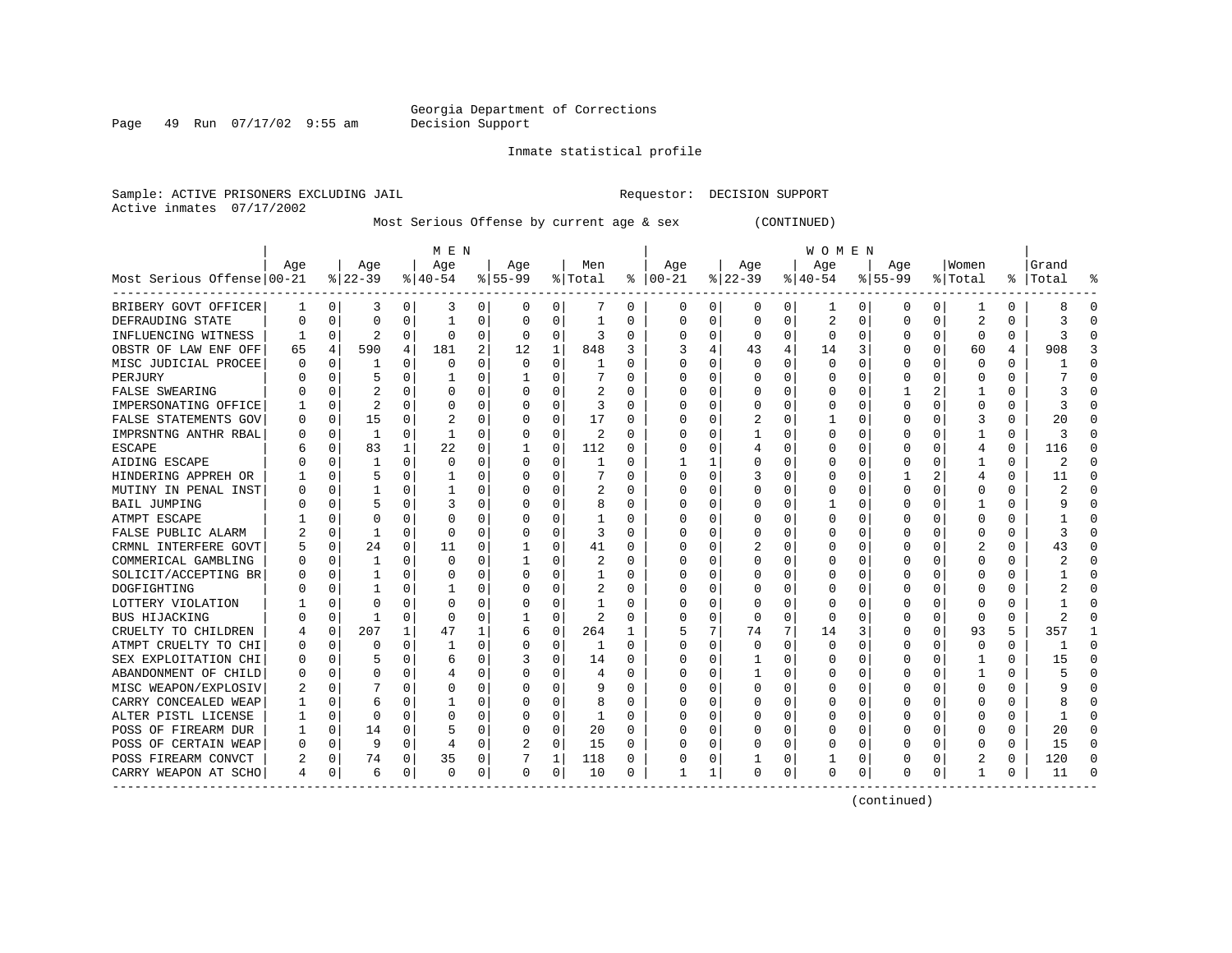Page 50 Run  $07/17/02$  9:55 am

#### Inmate statistical profile

Sample: ACTIVE PRISONERS EXCLUDING JAIL Requestor: DECISION SUPPORT Active inmates 07/17/2002

Most Serious Offense by current age & sex (CONTINUED)

|                            | M E N    |             |              |                |             |          |           |             |         |          | W O M E N    |             |             |          |          |          |             |                |                |                |           |            |
|----------------------------|----------|-------------|--------------|----------------|-------------|----------|-----------|-------------|---------|----------|--------------|-------------|-------------|----------|----------|----------|-------------|----------------|----------------|----------------|-----------|------------|
|                            | Aqe      |             | Age          |                | Age         |          | Aqe       |             | Men     |          | Age          |             | Aqe         |          | Age      |          | Aqe         |                | Women          |                | Grand     |            |
| Most Serious Offense 00-21 |          |             | $ 22-39 $    |                | $ 40-54$    |          | $8 55-99$ |             | % Total | ႜ        | $ 00-21$     |             | $ 22-39$    |          | $ 40-54$ |          | $8155 - 99$ |                | % Total        |                | %   Total |            |
| DESTROY/INJUR POLICE       | 1        | 0           | 0            | 0              | 0           | 0        | 0         | 0           | 1       | 0        | 0            | 0           | 0           | 0        | 0        | 0        | 0           | 0              | 0              | 0              |           | 0          |
| AGGRAV CRUELTY TO AN       |          | 0           | $\mathbf{1}$ | 0              |             | 0        | O         | 0           | 4       | U        | 0            | 0           | $\mathbf 0$ | 0        | 0        | $\Omega$ | $\Omega$    | $\Omega$       | O              | 0              | 4         | ſ          |
| PEEPING TOM                |          | $\Omega$    | 8            | U              |             | $\Omega$ | O         | $\Omega$    | 17      | U        | <sup>0</sup> | 0           | $\Omega$    | $\Omega$ | U        | $\Omega$ | $\Omega$    | $\Omega$       | U              | O              | 17        | ſ          |
| RACKETEERING               |          | $\Omega$    | 18           | 0              | 17          | $\Omega$ |           | $\Omega$    | 38      | 0        | <sup>0</sup> | 0           |             | 0        |          |          |             | $\Omega$       |                | U              | 46        |            |
| S/D NARCOTICS, OPIAT       |          | $\Omega$    | 74           | 0              | 51          | 1        |           | 1           | 135     | 1        | <sup>0</sup> | $\Omega$    | 8           | 1        | 6        |          |             | $\Omega$       | 14             | 1              | 149       |            |
| S/D DEP, STIM, CNTRF D     |          | $\Omega$    | 61           | 0              | 31          | $\Omega$ | 2         | $\Omega$    | 102     | 0        | -1           | 1           | 12          | 1        | 6        |          |             | $\Omega$       | 19             | 1              | 121       | Λ          |
| S/D OF LSD                 |          | 0           | 2            | 0              | $\mathbf 0$ | $\Omega$ | 0         | $\mathbf 0$ | 2       | U        | 0            | $\mathbf 0$ | 0           | $\Omega$ | Ω        | $\Omega$ |             | 0              | 0              | 0              | 2         | ſ          |
| S/D OF MARIJUANA           | 19       | 1           | 190          | $\mathbf 1$    | 70          | 1        | 8         | 1           | 287     |          |              | 1           | 11          | 1        | 6        |          |             | 2              | 19             | 1              | 306       |            |
| POSS NARCOTICS, OPIA       | 18       | 1           | 210          | $\mathbf{1}$   | 106         | 1        |           | 1           | 341     | 1        |              | 3           | 39          | 4        | 22       | 5        |             | $\Omega$       | 63             | 4              | 404       |            |
| POSS DEP, STIM, CNTRF      |          | 0           | 86           | 1              | 37          | 1        | 5         | 0           | 135     | 1        | 4            | 6           | 23          | 2        |          | 0        | $\Omega$    | $\Omega$       | 29             | 2              | 164       |            |
| POSS OF LSD                |          | $\Omega$    | 3            | $\Omega$       | $\Omega$    | $\Omega$ | O         | 0           | 4       | $\Omega$ | <sup>0</sup> | $\Omega$    | $\Omega$    | O        |          | n        | $\Omega$    | $\Omega$       | -1             | 0              | 5         | $\Omega$   |
| POSS OF MARIJUANA          | 35       | 2           | 237          |                | 49          | 1        | 4         | $\Omega$    | 325     | 1        | O            | $\Omega$    | 11          | 1        | 0        | 0        |             | 2              | 12             | 1              | 337       |            |
| ILLEGAL ATTM TO OBT        | $\Omega$ | 0           | 3            | 0              | 8           | 0        | O         | $\Omega$    | 11      | U        | <sup>0</sup> | 0           | 6           |          | 4        |          | $\Omega$    | 0              | 10             | 1              | 21        | n          |
| VIOL GA CNTRL SBST A       |          | 0           | 45           | 0              | 18          | 0        |           | 0           | 67      | U        |              | 0           |             | 0        | 2        | 0        |             |                | 5              | 0              | 72        |            |
| VIOL DNGROUS DRGS AC       |          | 0           | 1            |                | $\Omega$    | O        | O         | $\Omega$    | -1      | U        | C            | 0           |             | O        | U        | n        | ∩           |                | -1             | O              | 2         |            |
| UNLWFL MFG/DEL/DIST        |          | 0           | 23           | U              | q           | O        | O         | $\Omega$    | 34      | U        | O            | 0           | U           | O        | U        | n        |             |                | O              | O              | 34        |            |
| POSS DRUG RELATED MA       | n        | $\Omega$    | 1            | U              |             | 0        |           | O           | 3       | U        | O            | 0           | O           | O        | 0        | n        |             |                | O              | U              | 3         |            |
| S/D CONT SUB PUBLIC        |          | $\Omega$    | 71           | 0              | 13          | 0        |           | $\Omega$    | 94      | U        | O            | $\Omega$    |             | O        |          | n        |             | U              | 6              | 0              | 100       |            |
| S/D CONT SUB SCHOOL        | 5        | $\Omega$    | 30           | $\Omega$       | -6          | 0        | 2         | $\Omega$    | 43      | U        | <sup>0</sup> | $\Omega$    | 3           | O        | $\Omega$ | $\Omega$ |             | $\Omega$       | 3              | U              | 46        |            |
| S/D COCAINE                | 111      | 6           | 1329         | 9              | 523         | 7        | 45        | 4           | 2008    | 8        | 2            | 3           | 88          | 8        | 40       | 8        |             | 9              | 135            | 8              | 2143      |            |
| POSS OF COCAINE            | 176      | 10          | 1527         | 10             | 609         | 8        | 71        | 6           | 2383    | 9        | 9            | 13          | 164         | 15       | 75       | 15       |             | 14             | 256            | 15             | 2639      | 10         |
| ATMPT VIOL SUBSTANCE       | 0        | 0           | 36           | 0              | 10          | $\Omega$ | 3         | 0           | 49      | U        | 0            | $\mathbf 0$ | 3           | $\Omega$ | 1        | $\Omega$ | C           | $\Omega$       | $\overline{4}$ | $\Omega$       | 53        | $\sqrt{ }$ |
| MISC DRUGS TRAFFICKI       | 12       | 1           | 272          | $\overline{a}$ | 75          | 1        | 13        | 1           | 372     | 1        | 0            | $\Omega$    | 17          | 2        | 12       | 2        |             | $\overline{a}$ | 30             | $\overline{2}$ | 402       |            |
| TRAF COCAINE LESS 20       | 6        | 0           | 327          | 2.             | 99          | 1        | 16        | 1           | 448     | 2        | <sup>0</sup> | $\Omega$    | 11          | 1        | 6        | -1       | $\Omega$    | $\Omega$       | 17             | 1              | 465       | 2          |
| TRAF COCAINE 201-400       | 2        | 0           | 67           | $\Omega$       | 11          | $\Omega$ | 1         | $\Omega$    | 81      | U        | O            | 0           |             | O        | 3        |          | O           | $\Omega$       | 8              | $\Omega$       | 89        | ∩          |
| TRAF COCAINE 401+ GM       | 3        | 0           | 98           | $\mathbf{1}$   | 29          | 0        | 3         | $\Omega$    | 133     | 1        |              | 1           |             |          | 0        | 0        |             | 4              | 10             | 1              | 143       |            |
| TRAF NARCOTIC LESS 1       |          | 0           | 0            | 0              | 1           | 0        | 0         | $\Omega$    | -1      | 0        | 0            | 0           | 0           | 0        | 0        | 0        | O           | 0              | 0              | 0              |           | C          |
| TRAF NARCOTIC 15-28        |          | 0           | 0            |                | 2           | 0        | 0         | 0           | 2       | U        |              | 0           | 0           | 0        | 0        | 0        |             |                | C              | 0              | 2         |            |
| TRAF NARCOTIC 29+ GM       |          | $\mathbf 0$ | 8            |                |             | $\Omega$ | 0         | $\Omega$    | 11      | U        | C            | 0           |             | O        |          | n        | ∩           |                |                | O              | 13        |            |
| TRAF MARIJNA 101-200       |          | 0           | 13           | U              | 4           | $\Omega$ |           | 0           | 22      | 0        | 0            | 0           |             | 0        | 0        | 0        | O           |                |                | U              | 26        |            |
| TRAF METHAQUALONE>=4       |          | $\mathbf 0$ | 1            | 0              | $\Omega$    | 0        | 0         | 0           | 1       | U        | O            | $\Omega$    | O           | O        | 0        | n        | ∩           | U              | U              | U              | ำ         |            |
| TRAF AMPHTMINE 28-19       | 3        | $\Omega$    | б            | $\Omega$       | 9           | $\Omega$ | O         | $\Omega$    | 18      | $\Omega$ | O            | $\Omega$    | U           | 0        |          | $\Omega$ | O           | $\Omega$       |                | U              | 19        |            |
| TRAF AMPHTMINE 200-3       |          | $\Omega$    | 4            | 0              | 0           | 0        |           | $\Omega$    | 4       | 0        | 0            | $\Omega$    |             | 0        | 0        | 0        |             | 0              |                | 0              | 5         |            |
| TRAF AMPHTMINE 400+        | 0        | 0           | 5            | 0              | 2           | 0        | 0         | 0           |         | 0        | 0            | 0           |             | 0        | 0        | 0        | $\Omega$    | 0              |                | 0              | 8         |            |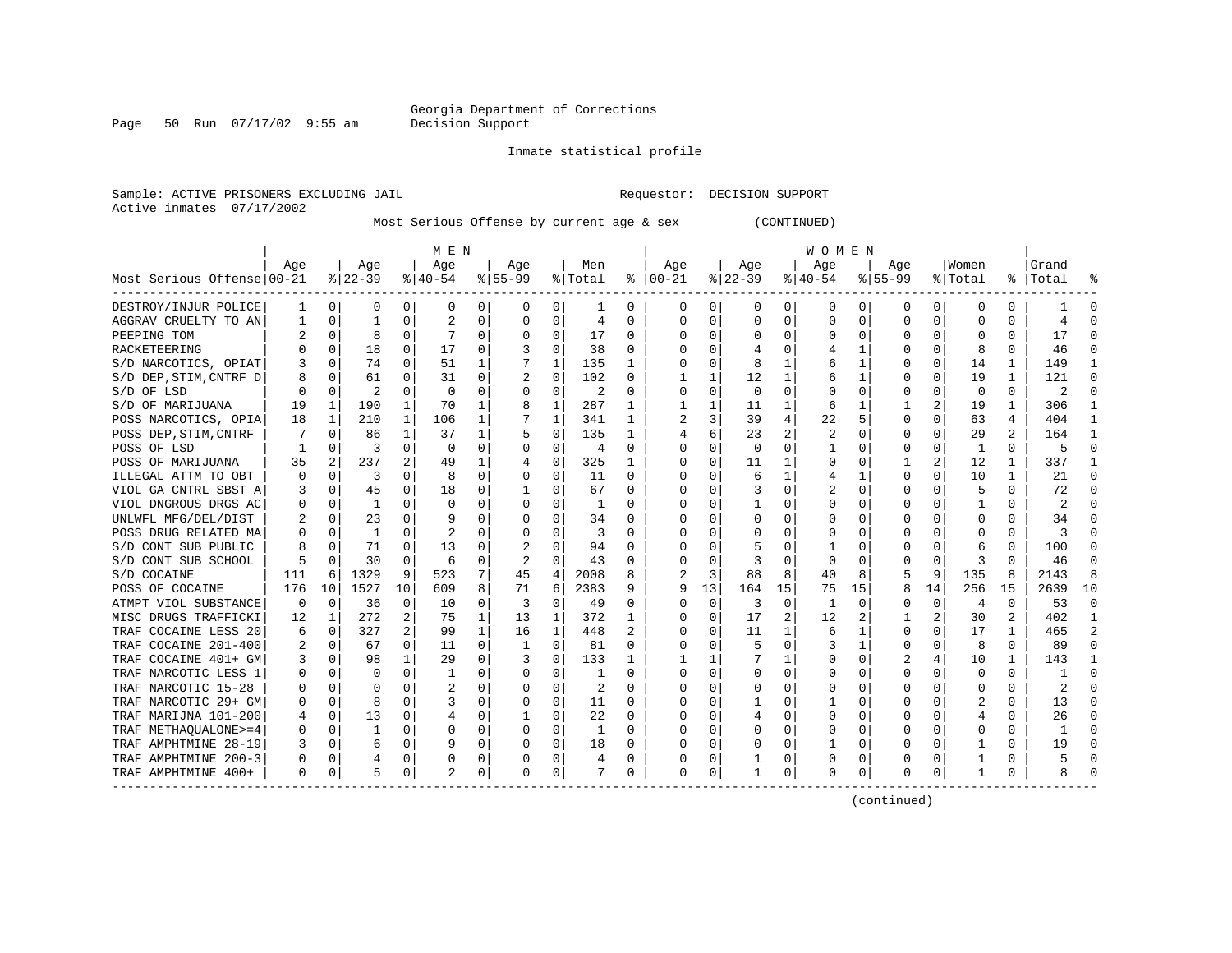Page 51 Run 07/17/02 9:55 am

Inmate statistical profile

Sample: ACTIVE PRISONERS EXCLUDING JAIL Requestor: DECISION SUPPORT Active inmates 07/17/2002

Most Serious Offense by current age & sex (CONTINUED)

|                            |          | M E N<br><b>WOMEN</b> |           |              |                                                 |      |           |                |          |              |                   |          |           |   |           |          |           |          |              |   |           |      |
|----------------------------|----------|-----------------------|-----------|--------------|-------------------------------------------------|------|-----------|----------------|----------|--------------|-------------------|----------|-----------|---|-----------|----------|-----------|----------|--------------|---|-----------|------|
|                            | Age      |                       | Age       |              | Age                                             |      | Age       |                | Men      |              | Age               |          | Age       |   | Age       |          | Age       |          | Women        |   | Grand     |      |
| Most Serious Offense 00-21 |          |                       | $ 22-39 $ |              | $8 40-54$                                       |      | $8 55-99$ |                | % Total  |              | $\approx$   00-21 |          | $ 22-39 $ |   | $ 40-54 $ |          | $8 55-99$ |          | % Total      |   | %   Total | ႜ    |
| CNSPIRE TRAFFIC CNTR       | 0        | $\Omega$              |           | $\Omega$     | $\Omega$                                        | 0    | 0         | 0              |          | $\Omega$     |                   | 0        | 0         | 0 | 0         | $\Omega$ | 0         | $\Omega$ | 0            | 0 |           |      |
| TRANSACTIONS DRUG OB       | $\Omega$ | 0                     |           | $\Omega$     | $\Omega$                                        | 0    | $\Omega$  | 0              |          | $\Omega$     | $\Omega$          | $\Omega$ | $\Omega$  | 0 | $\Omega$  | 0        | 0         | $\Omega$ | <sup>0</sup> | 0 |           |      |
| USE COMM FACLTY VIO        |          | 0                     |           | $\Omega$     |                                                 | 0    |           | 0              | 3        | 0            | O                 | 0        | O         | 0 | O         | 0        | O         | $\Omega$ |              | 0 |           |      |
| ATT/CONSPRCY COMMT C       | 2        | $\Omega$              | 17        | 0            |                                                 |      |           | 0              | 26       | 0            |                   |          |           | U | 2         | O        |           |          |              | 0 | 29        |      |
| UNAUTH DIST CONTRLLD       |          | $\Omega$              | $\Omega$  |              |                                                 |      |           | U              | $\Omega$ | <sup>n</sup> |                   |          | ∩         | U |           | ∩        | U         |          |              | 0 |           |      |
| ILLGL DIST CONTRLLD        |          | $\Omega$              | $\Omega$  | U            |                                                 | O    |           | O              |          |              |                   |          |           | U |           | $\Omega$ |           | 0        |              | 0 |           |      |
| VIOL MOTOR VEHICLE L       | 4        | 0                     | 51        | $\Omega$     | 2.4                                             | 0    |           | 1              | 86       | 0            |                   | 0        | 2         | U |           |          |           | 0        | 9            | 1 | 95        |      |
| DRVNG HABTL VIOLATOR       | 0        | $\Omega$              | 124       | $\mathbf{1}$ | 148                                             | 2    | 27        | $\overline{a}$ | 299      |              |                   | U        |           | U |           |          | U         |          | q            |   | 308       |      |
| HABIT TRAF VOIL/IMPA       | $\Omega$ | $\Omega$              | 6         | U            |                                                 | 0    |           | O              | 14       | $\Omega$     |                   |          |           | U |           | $\Omega$ | O         |          |              | 0 | 15        | ∩    |
| HABIT TRAF VIOL/OTHE       | $\Omega$ | $\Omega$              |           |              |                                                 | 0    |           |                |          | 0            |                   |          |           | U |           | 0        |           | 0        |              | 0 |           |      |
| MISC MRALS/PBLIC H/S       |          | $\Omega$              |           |              |                                                 | O    |           | O              | 2        | O            |                   |          |           | U |           | O        |           |          |              | 0 |           |      |
| MISC CORRECTIONL INS       |          | O                     |           |              | ∩                                               | N    |           | $\Omega$       |          | U            |                   |          |           | U |           |          | U         |          |              | 0 |           |      |
| VIOLATN OTHR STATES        | O        | $\Omega$              |           | U            |                                                 | N    |           | $\Omega$       |          | O            |                   |          |           | U |           | O        | O         | $\Omega$ |              | 0 |           |      |
| CONSPIRACY                 | 17       | 1                     | 67        | $\Omega$     | 10                                              | 0    |           | $\Omega$       | 96       | <sup>0</sup> |                   |          | 9         |   |           | 0        |           | 2        | 13           | 1 | 109       |      |
| CRMNL ATMPT                | 11       | 1                     | 30        | $\Omega$     | 12                                              | 0    |           | $\Omega$       | 57       | 0            |                   | 0        |           | O | 2         | $\Omega$ | 0         | 0        |              | 0 | 64        |      |
| AIRCRAFT HIJACKING         | $\Omega$ | $\Omega$              |           | U            | $\Omega$                                        | O    |           | $\Omega$       |          | U            |                   |          |           | U |           | $\Omega$ | O         |          | O            | 0 |           |      |
| UNAUTH DIST RECRD DE       | 0        | O                     |           | U            |                                                 |      |           | O              |          |              |                   |          |           | U |           | 0        |           | 0        |              | 0 |           |      |
| CRMNL SOLICITATION         |          | 0                     |           | 0            | 2                                               | 0    |           | 0              | 10       | 0            |                   | 0        | $\Omega$  | 0 |           | 0        | 0         | $\Omega$ | O            | 0 | 10        |      |
| PARTY TO A CRIME           |          | $\Omega$              | 2         | 0            |                                                 | 0    |           | 0              |          | 0            |                   |          |           | U |           | $\Omega$ | 0         |          |              | 0 |           |      |
| CRMNL TRESPASSING          |          | $\Omega$              | O         | 0            |                                                 | 0    | U         | 0              |          |              |                   | 0        | $\Omega$  |   | $\Omega$  |          | O         | 0        | ∩            |   |           |      |
| Total reported             |          |                       |           |              | 3423 100 26623 100 11794 100 1866 100 43706 100 |      |           |                |          |              | 164 100           |          | 1923 100  |   | 869 100   |          |           | 85 100   | 3041 100     |   | 46747 100 |      |
| Percent reported           |          | 49.8                  |           | 58.3         |                                                 | 61.9 |           | 65.5           | 58.9     |              |                   | 43.6     | 55.7      |   | 54.9      |          | 65.9      |          | 55.1         |   |           | 58.6 |
| Not reported               | 1729     |                       | 11146     |              | 4514                                            |      | 645       |                | 18034    |              | 93                |          | 862       |   | 397       |          | 29        |          | 1381         |   | 19415     |      |
| Total                      | 3443     |                       | 26712     |              | 11833                                           |      | 1871      |                | 43859    |              | 165               |          | 1947      |   | 881       |          | 85        |          | 3078         |   | 46937     |      |